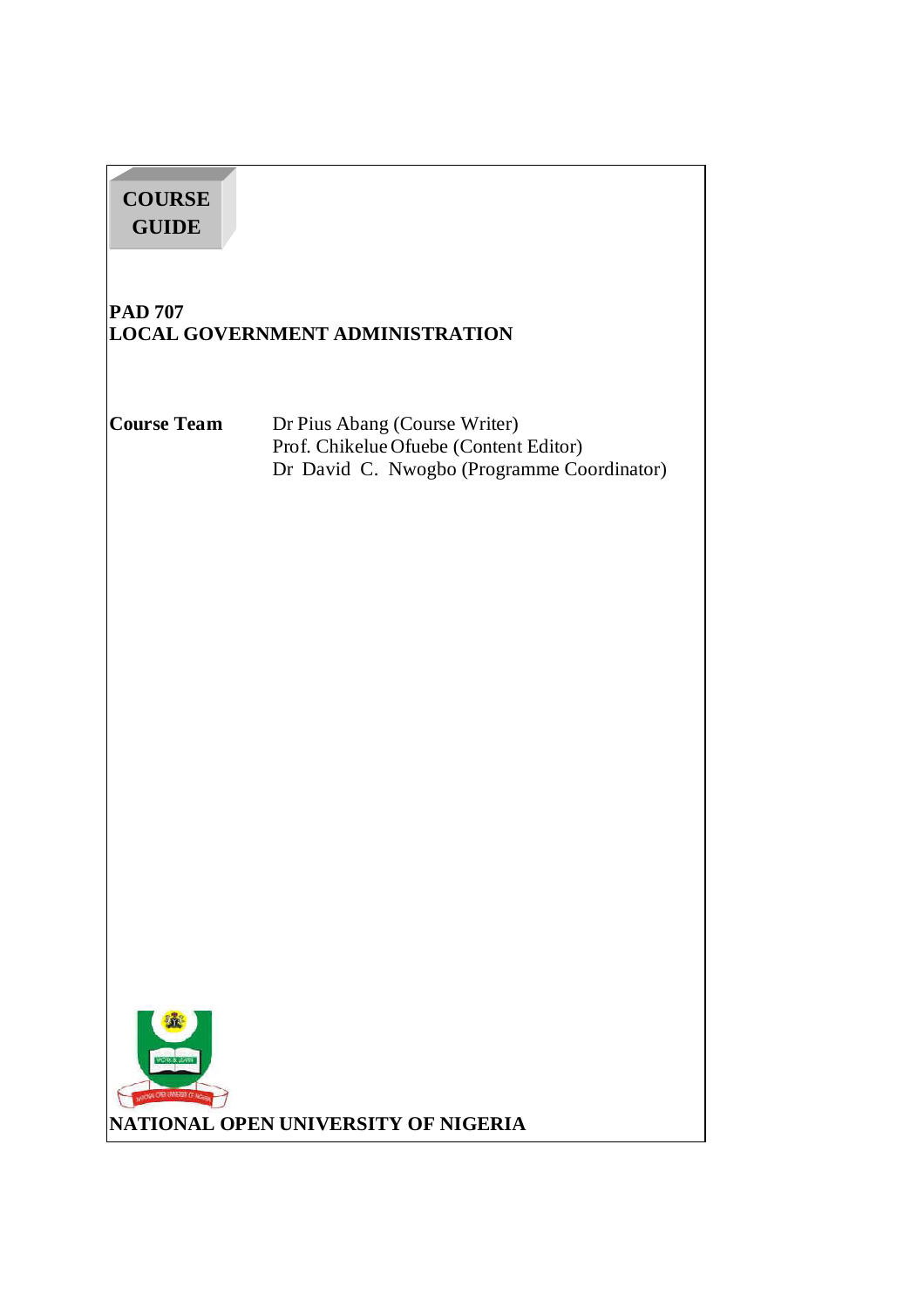© 2018 by NOUN Press National Open University of Nigeria Headquarters University Village Plot 91, Cadastral Zone Nnamdi Azikiwe Expressway Jabi, Abuja

Lagos Office 14/16 Ahmadu Bello Way Victoria Island, Lagos

e-mail: centralinfo@nou.edu.ng URL: www.nou.edu.ng

All rights reserved. No part of this book may be reproduced, in any form or by any means, without permission in writing from the publisher.

Printed 2018

ISBN: 978-978-8521-81-5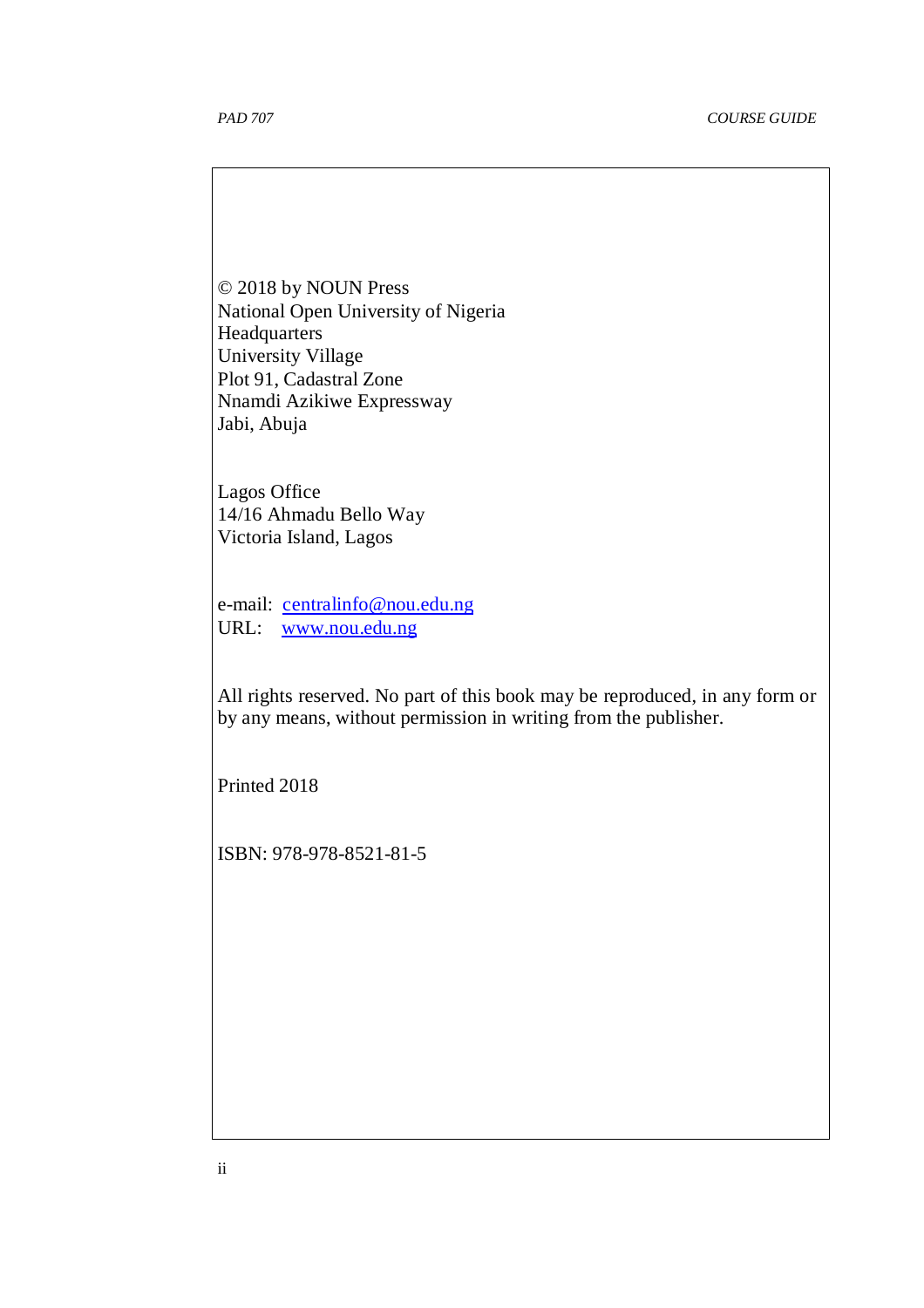# **CONTENTS PAGE**

| 1V                      |
|-------------------------|
| $\mathbf{i} \mathbf{v}$ |
| V                       |
| V                       |
| vi                      |
| V11                     |
| V11                     |
| viii                    |
| V111                    |
| V111                    |
| $\overline{1}X$         |
| $\overline{1}X$         |
|                         |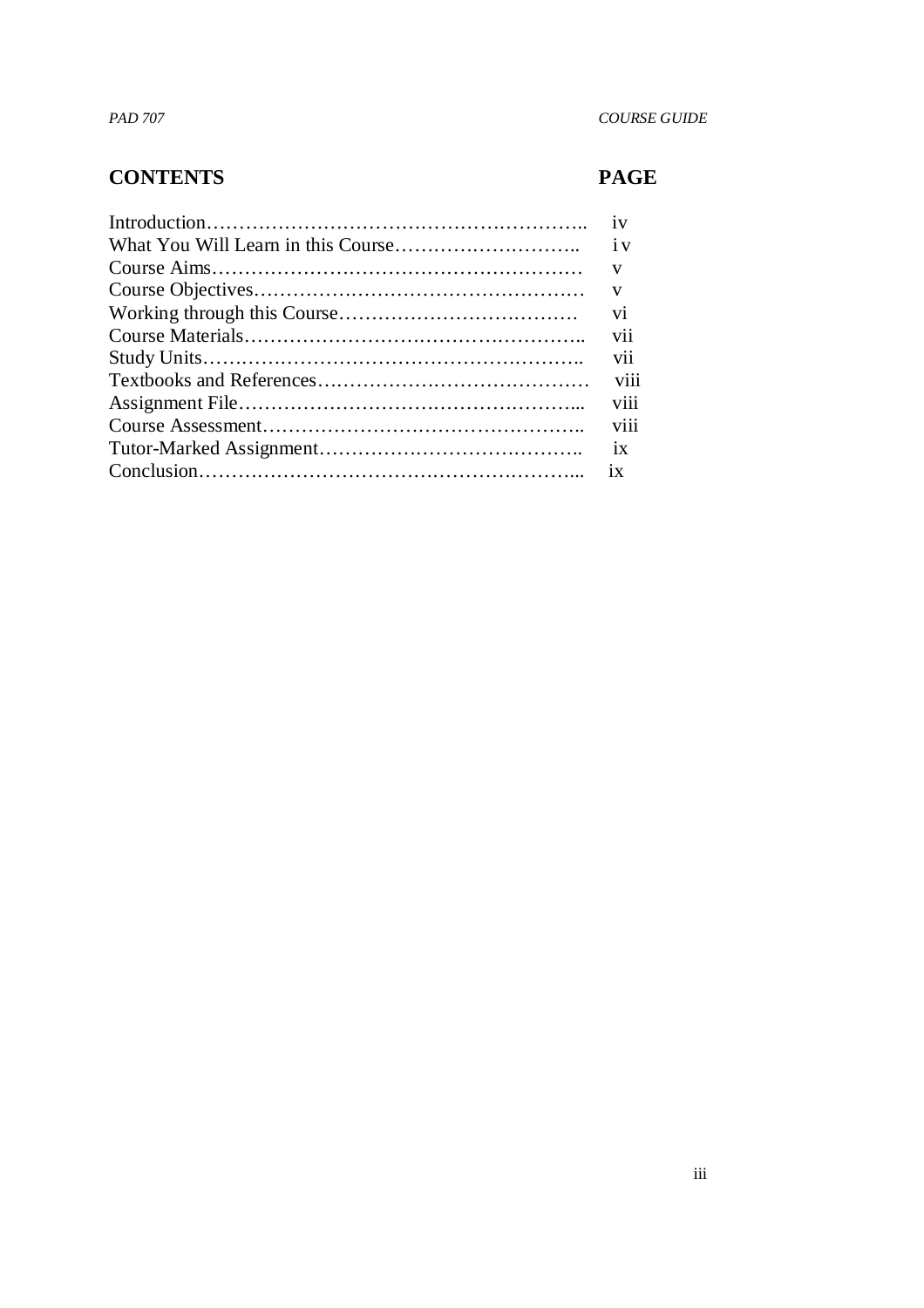#### **INTRODUCTION**

Local Government Administration is one- semester course for students offering PGD in Public Administration. It is a 2 credit units course consisting of 13 units. Each unit is supposed to be covered in two hours. It is also core a course.

The course consists of 3 modules and 13 units. The units are: theoretical basis of understating local governments, structures and functions of local government, financial management in local governments Local Government Finance and Decentralization. The Nature and Scope of Local Government, The Significant of Local Government, Evolution of Local Government, The 2003 Local Government Reforms, Local Government and Service Delivery in Nigeria, Local Government Administration and Grassroots Development in Nigeria. etc.

This course Guide tells you briefly what the course is all about, what course material you will be using and how you can work your way through these materials. It also highlights issues of timing for going through these units, and explains the Activities and Tutor-Marked Assignment. There are supposed to be tutorials attached to this course and taking advantage of this will bring you into contact with your teacher which will enhance your understanding of this course.

#### **WHAT YOU WILL LEARN IN THIS COURSE**

The overall aim of this course on Local Government Administration is to expose you to how public administration takes place in local government. This is done to broaden your perspective on public administration and stimulate your interest in local government. It is also to make you appreciate that local government may be small governments but its administration is a reflection of what takes place in higher government.

During this course, you will learn about the significance of local government and structure of local governments.

You will therefore learn about the philosophy behind local government, what they are really created to do and how they are structured to do it, how has local government evolved over time, what are their sources of finance, how do they manage finances and what development do they effect in grassroots development; knowledge of these will lead to the appreciation of the institution and the service they render.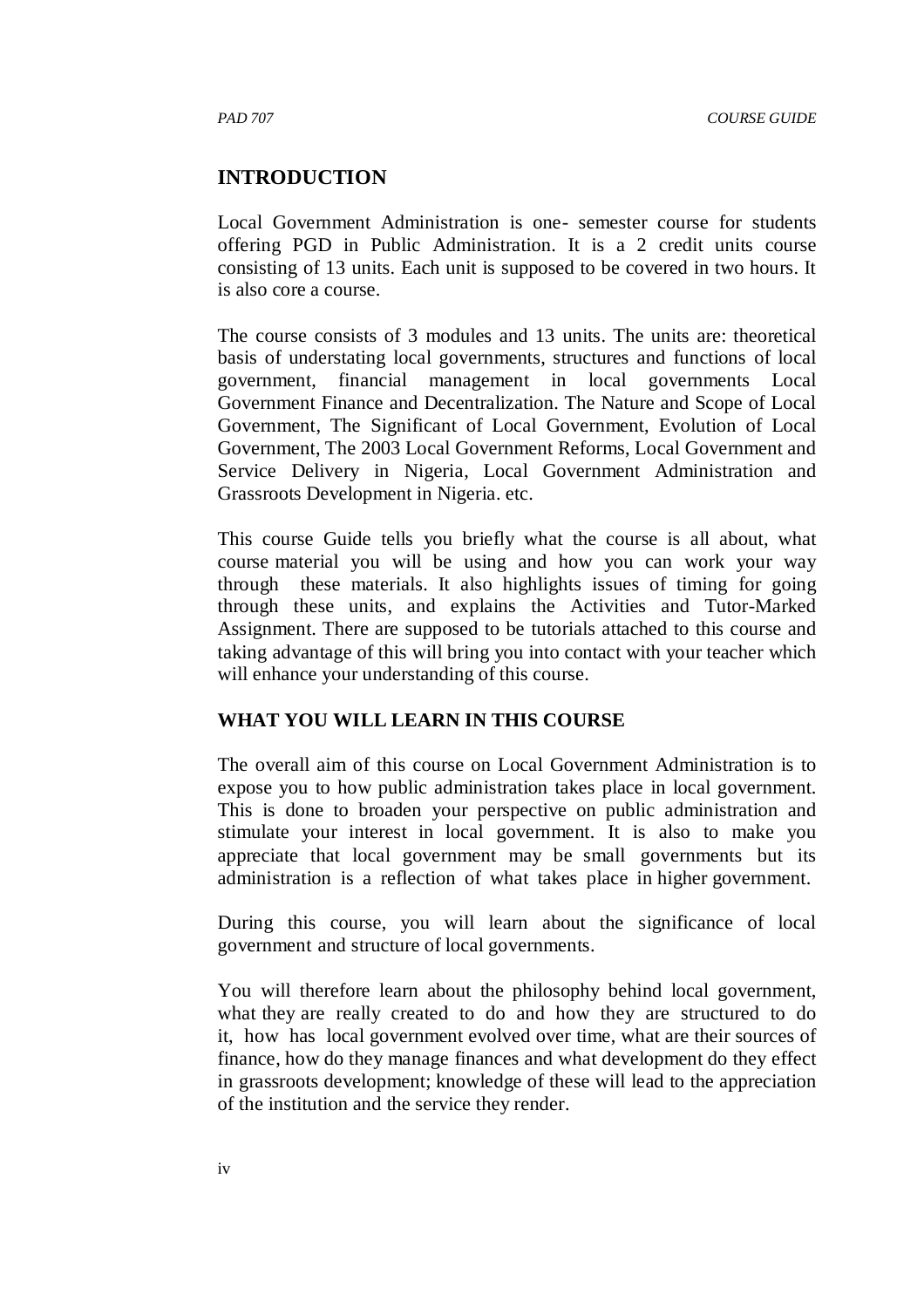### **COURSE AIMS**

The main aim of this course is to abreast students with the composition of Local Government Administration as a third tier of government. This course will bring to the fore the understanding of local government as the closest level of government to the grassroots. The significance of local government is highlighted including the development and types of local government systems.

The specific aims of the course are as follows:

- a) For students to be introduced to the importance in having local government
- b) The dimensions and characteristics of local government
- c) Understanding local government as a platform for political and popular education
- d) Understand how local government promotes the spirit of liberty and equity
- e) How local government is an effective solution to local problems
- f) Undertake an x-ray of the local government system through the lenses of several constitutional reforms
- g) How the local government has evolved over time and the landmark changes occasioned by the evolution

#### **COURSE OBJECTIVE**

To successfully underscore the aims of the course as outlined above, the course set overall objectives. These objectives are contained at the beginning of each unit. It is expected that the student goes through the objectives of each unit as he/she reads along. These objectives at the beginning of every unit are intended to present a summary of the course unit to enhance the reader's understanding.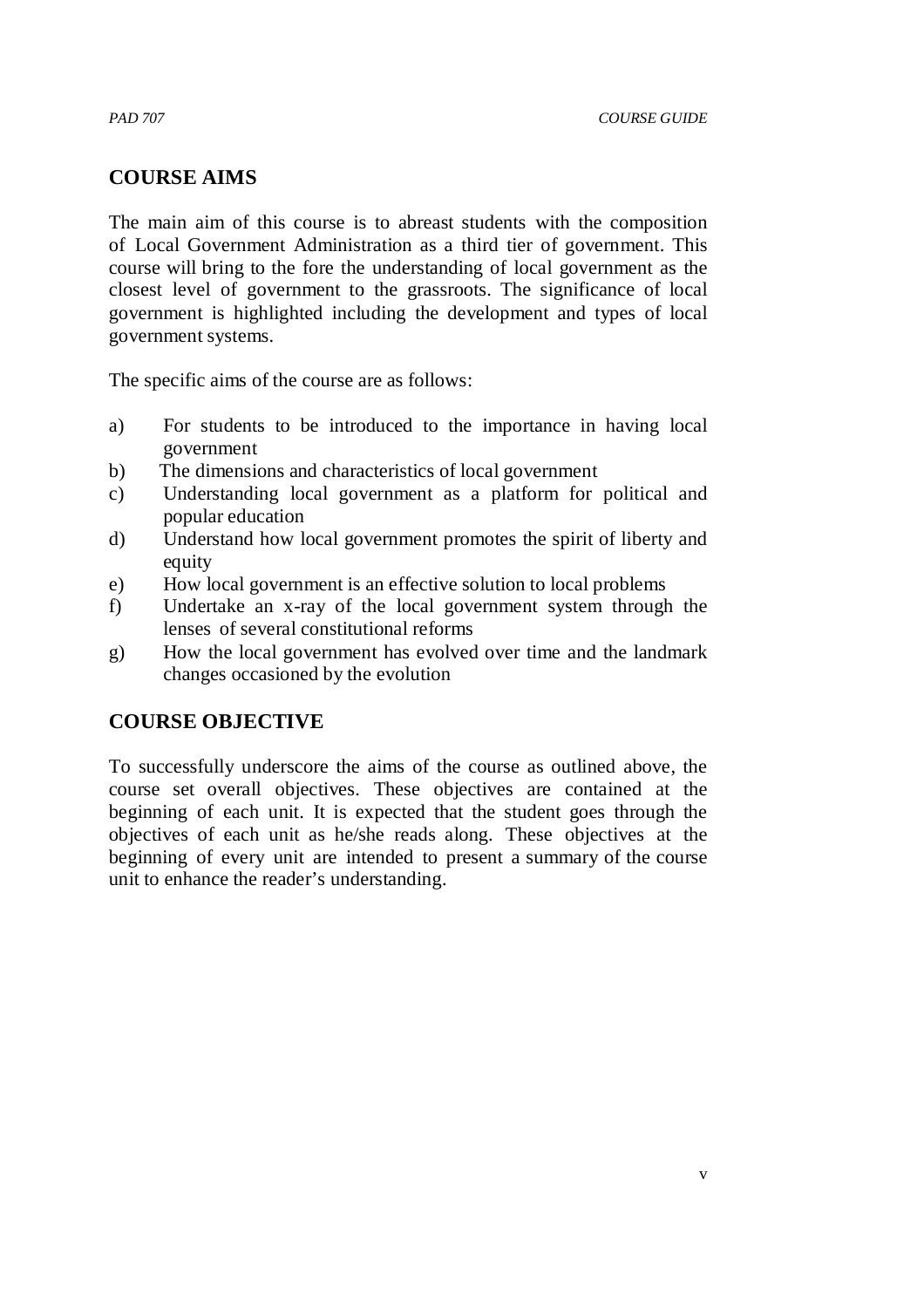Some of the broad objectives of the course as a whole are indicated below;

On successful completion of the course, you should be able to;

- 1) Underscore the local government as a channel of communication between the people and the government.
- 2) Examine the contribution of the military to the growth of local government system in Nigeria.
- 3) Appraise the foundation of the local government as laid down by the colonialists.
- 4) Underscore the significance of electioneering at the local government level.
- 5) Examine the essence of financial management at the local government level.
- 6) Identify the role of local government in grassroots development
- 7) Underscore the basis of conflict between Association of Chairmen of Local Government (ALGON) and the Governors of the state, etc.

#### **WORKING THROUGH THIS COURSE**

To complete this course you are required to read the study units and recommended textbooks and explore more current materials on the internet. You may also need to visit the local governments around you to observe practically some of the things conveyed in this course, for example, services delivered by local government. You could also have a chat with local government staff on a wide array of issues including the problems they face. Note also that local government is a living subject and there are developments daily about the organization especially in your country, so, you are advised to keep abreast of these in the newspapers and magazines and even the radio.

In this course, each unit consists of exercises or activities to test your understanding from time to time. At a point in your course, you are required to submit assignments for assessment purposes. At the end of the course is a final examination. Below you will find listed all the components of the course, what you have to do and how you should allocate time to each unit in order to complete the course successfully on time.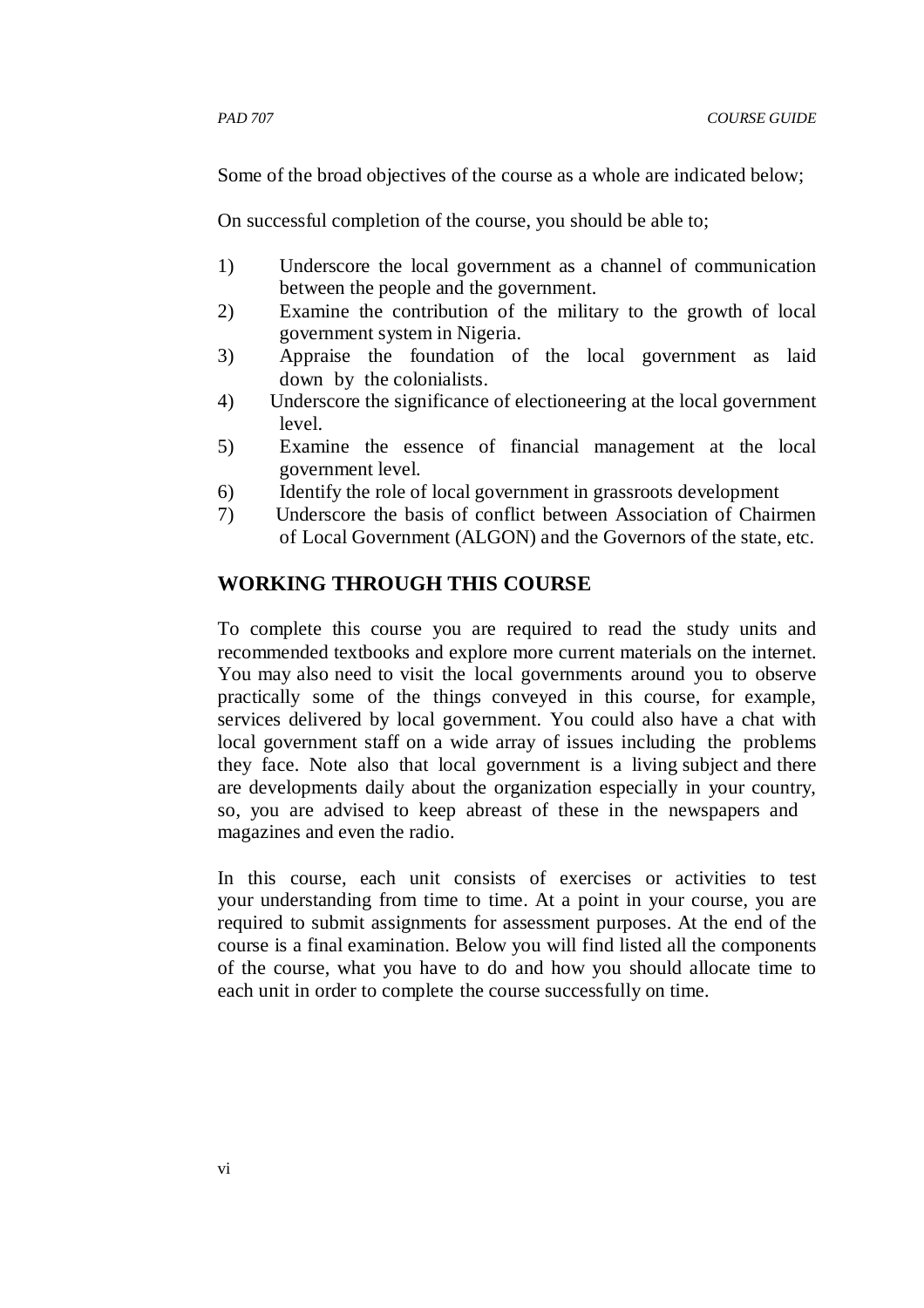#### **COURSE MATERIALS**

Major component of the course are:

- a) Course Guide
- b) Study Units
- c). Further Readings
- d). Activities and Tutor-Marked Assignment

Everything is contained in each unit except the test books which you may have to prepare. You are advised to source current materials on the net and avail yourselves of newspapers and magazines and other publications on local government. You may contact your tutor where you run into problems about text books.

#### **STUDY UNITS**

There are thirteen units in this course as follows:

#### **Module 1**

| Unit 1 | The Nature and Scope of Local Government   |
|--------|--------------------------------------------|
| Unit 2 | The Significance of Local Government       |
| Unit 3 | The Development of Local Government        |
| Unit 4 | <b>Types of Local Government Systems</b>   |
| Unit 5 | Functions and Problems of Local Government |

# **Module 2**

# Unit 1 Evolution of Local Government System in Nigeria

- Unit 2 Local Government Reform under the Babangida Era and the Introduction of Presidential System at the Local Government Level
- Unit 3 The Fourth Republic
- Unit 4 The 2003 Local Government Reforms

#### **Module 3**

| Unit 1 | Local Government and Service Delivery in Nigeria |
|--------|--------------------------------------------------|
|--------|--------------------------------------------------|

- Unit 2 Planning for Development at the Local Government Level
- Unit 3 Financial Management and Accountability at the Local Government Level
- Unit 4 Local Government Administration and Grassroots Development in Nigeria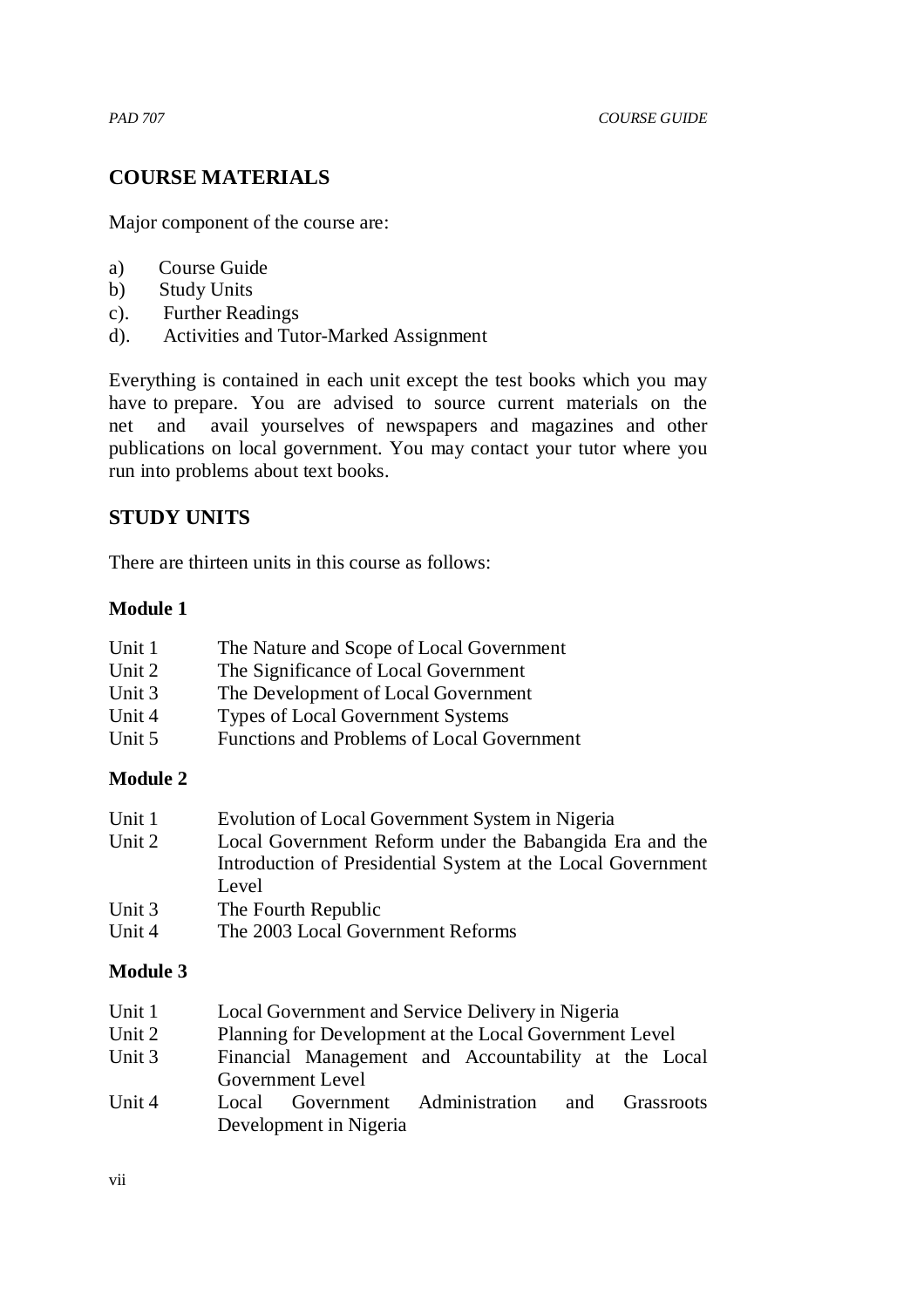Each module is representing a homogenous body of issues on Local Government Administration and Revenue Generation.

You must read each unit carefully. The basic knowledge on the topic is conveyed here. An update of the knowledge is in reference materials of currency. Supplementary reading is advised. As you work through each unit, the core of the units is at the 3.0 level. The conclusion (4.0) helps to round up what has been said far while "summary" (5.0) gives a brief summary of the major issues discussed. This is meant to assist you to remember the key issues and simplify the discussion at the end.

At the end of some issues discussed at the 3.0 level in the unit, you will come across "Activity". These are meant to provide simple question to enable you comprehend or remind yourself of the things discussed before the Activity. Answers are directly provided in most cases.

Do not consult the answers until you have attempted the questions. You may sometimes observe that the answers provided give you more insight than may have been originally conveyed, (especially with the tutormarked question. This is part of the characteristics of essay question).

#### **TEXTBOOKS AND REFERENCES**

There is no compulsory textbook for this course. However, as you go through the course, you will observe that some textbooks are recommended often. This shows that it is crucial to a number of units. Please try and consult these. Moreover, each unit has it own assigned texts and document. You should also lay your hands on these for further understanding.

#### **ASSIGNMENT FILE**

The major assignment required of you is a tutor-marked assignment (TMA) which you are expected to complete at the end of each unit and mail to your tutor.

#### **COURSE ASSESSMENT**

Your assessment for this course is made up of two components:

- i) Tutor-marked assignment
- ii) Final examination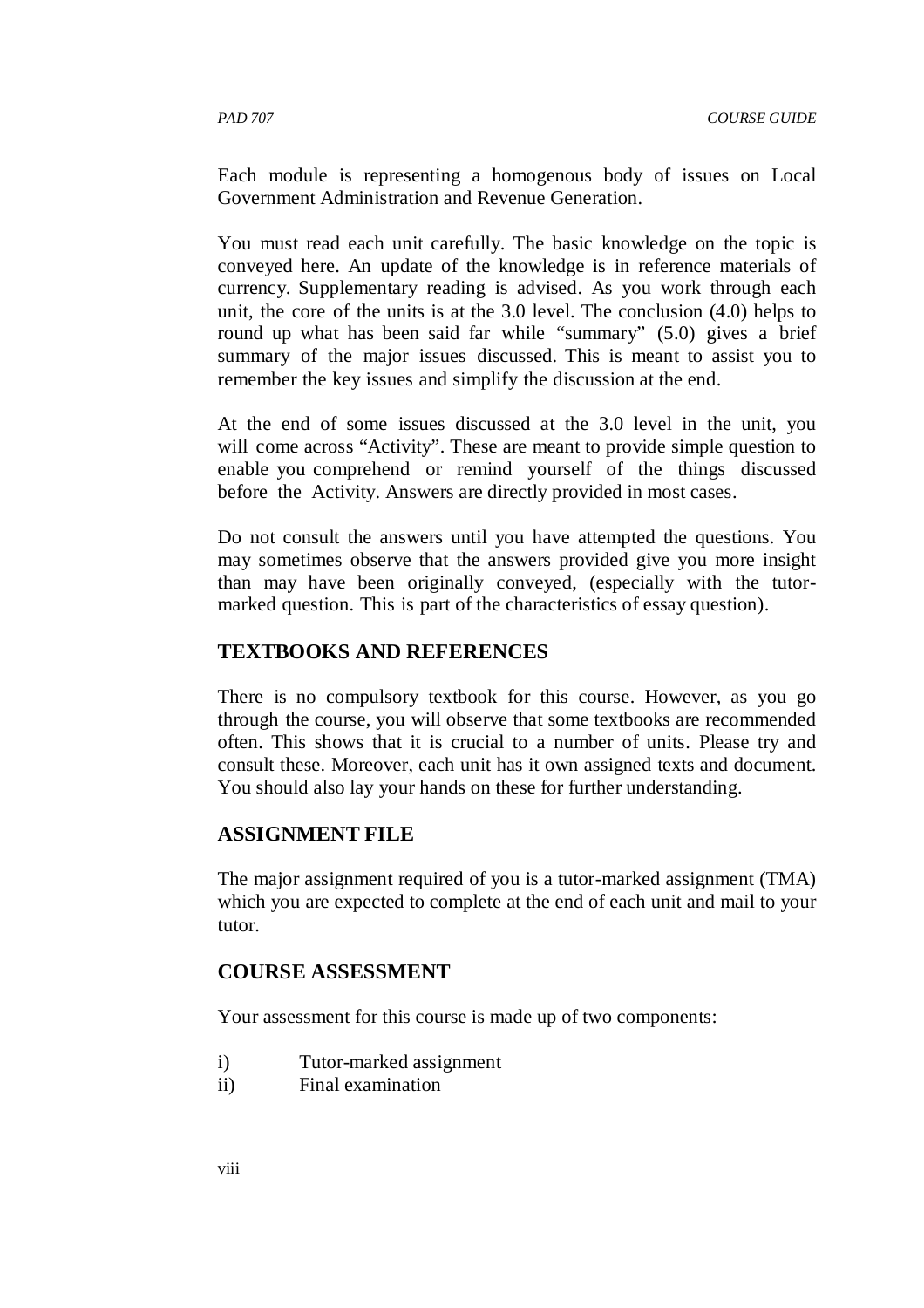The practice exercises (or activity) are not part of your formal assessments but it is important to complete all of them. If you do the practice exercise, it will facilitate your understanding of the subject matter or topic and your tutor-marked assignments.

# **TUTOR-MARKED ASSIGNMENT**

Each unit in this course has a TMA attached to it. You can only do this assignment after covering the materials and exercise in each unit. Normally the TMA are kept in a separate file. Your tutor will mark and comment on it. Pay attention to such feedback from your tutor and use it to improve your other assignments.

You can write the assignment by using materials from your study units and from textbooks or other sources. It is however preferable that as a graduate student, you should demonstrate evidence of wide reading especially from texts and other sources –something to show that you have researched more widely.

But do remember that copying from any sources without acknowledgment is plagiarism and is not acceptable. You make references properly when you refer to other people's work.

The assignments are in most cases essay questions. Examples from your own experience or environment are useful when you answer such questions. This allows you to apply theory to real life situation.

# **CONCLUSION**

Local Government Administration and Revenue Generation is an interesting course. It provides you with theoretical, comparative and case study perspective in understanding the subject matter. It is designed to enable you understand the workings of local government and appreciate its usefulness as a tier of government. Perhaps those of you who have been ignorant about this institution will after this course start to take interest and start applying yourselves to this institution. Good Luck and enjoy the course.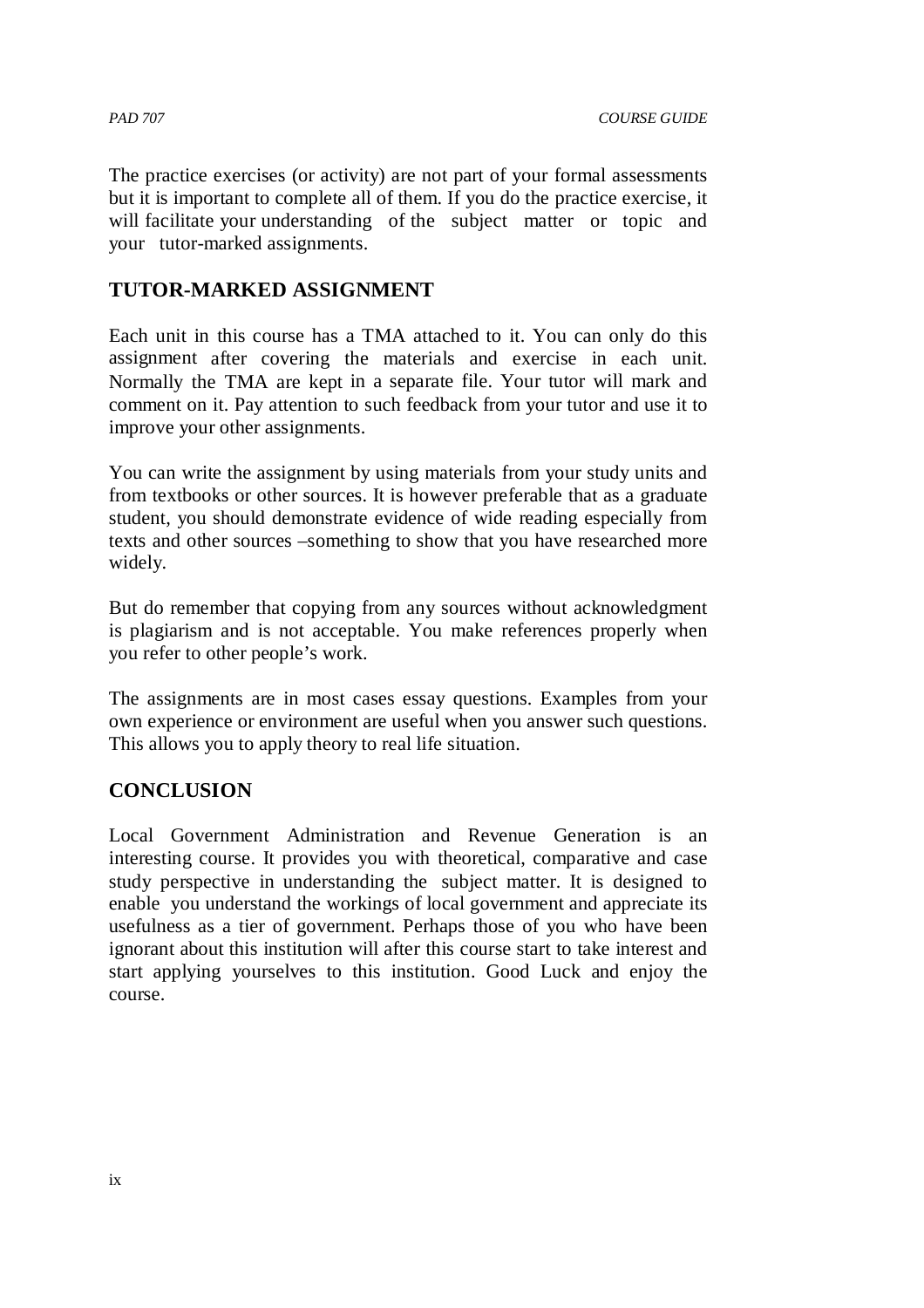# **MAIN COURSE**

# **CONTENTS PAGE**

|        |                                                       | 1   |
|--------|-------------------------------------------------------|-----|
| Unit 1 | The Nature and Scope of Local Government              | 1   |
| Unit 2 | The Significance of Local Government                  | 14  |
| Unit 3 | The Development of Local Government                   | 19  |
| Unit 4 | Types of Local Government Systems                     | 28  |
| Unit 5 | Functions and Problems of Local Government            | 35  |
|        |                                                       | 45  |
| Unit 1 | Evolution of Local Government System in Nigeria       | 45  |
| Unit 2 | Local Government Reform under the Babangida           |     |
|        | Era and the Introduction of Presidential System at    |     |
|        |                                                       | 54  |
| Unit 3 |                                                       | 68  |
| Unit 4 | The 2003 Local Government Reforms                     | 73  |
|        |                                                       | 79  |
| Unit 1 | Local Government and Service Delivery in Nigeria      | 79  |
| Unit 2 | Planning for Development at the Local Government      |     |
|        |                                                       | 92  |
| Unit 3 | Financial Management and Accountability at the        |     |
|        |                                                       | 104 |
| Unit 4 | <b>Local Government Administration and Grassroots</b> |     |
|        |                                                       | 115 |
|        |                                                       |     |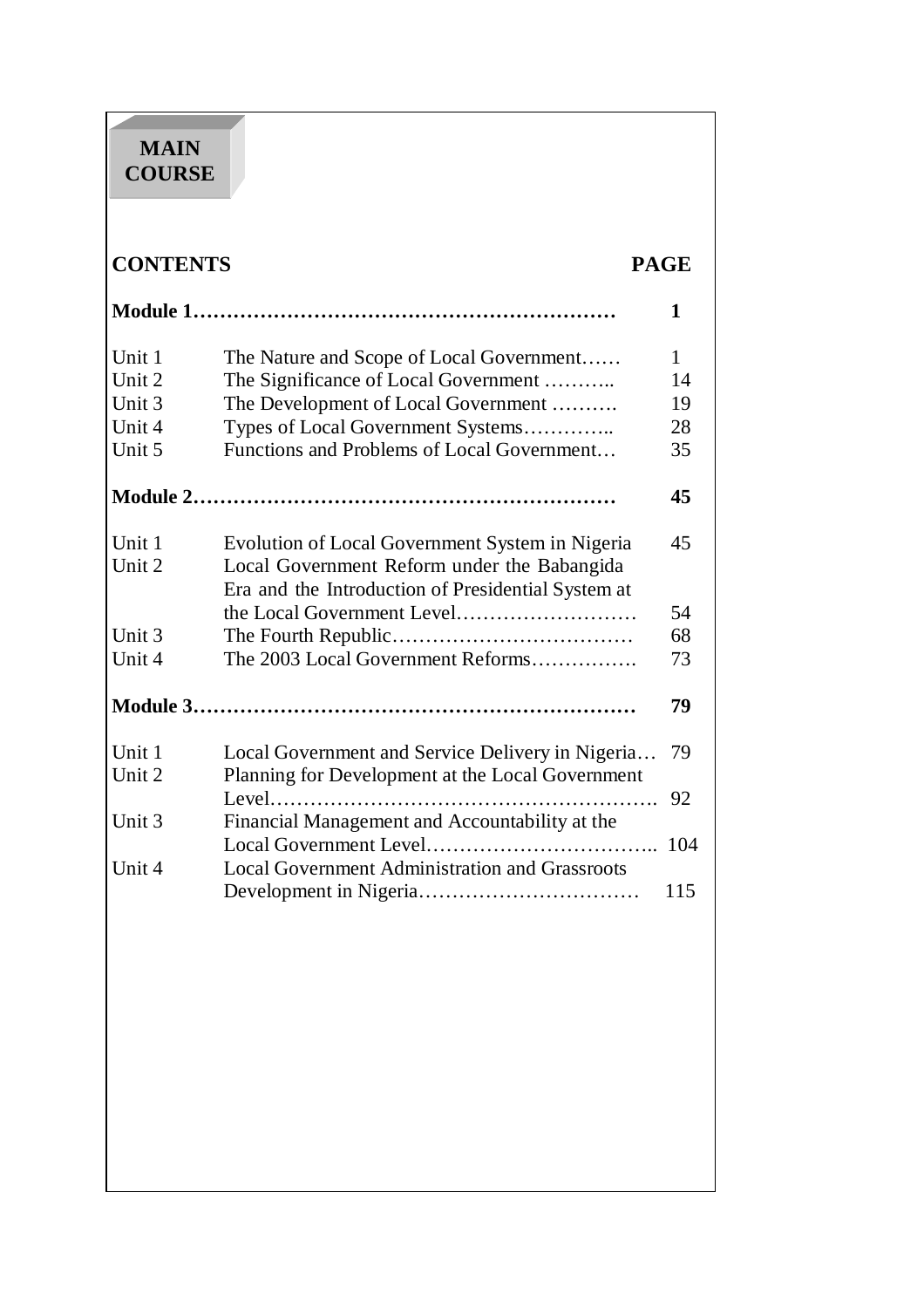# **MODULE 1**

- Unit 1 The Nature and Scope of Local Government
- Unit 2 The Significance of Local Government
- Unit 3 The Development of Local Government
- Unit 4 Types of Local Government Systems
- Unit 5 Functions and Problems of Local Government

# **UNIT 1 THE NATURE AND SCOPE OF LOCAL GOVERNMENT**

# **CONTENTS**

- 1.0 Introduction
- 2.0 Objectives
- 3.0 Main Content
	- 3.1 The Nature and Scope of Local Government
	- 3.2 Importance of having Local Government
	- 3.3 The Meaning of Local Government
	- 3.4 The Dimensions of the Concept of Local Government
	- 3.5 The Characteristics of Local Government
- 4.0 Conclusion
- 5.0 Summary
- 6.0 Tutor-Marked Assignment
- 7.0 References/Further Reading

# **1.0 INTRODUCTION**

It is important that as a preamble to understanding the course, "Local Government Administration" we should first underscore the nature and scope of Local Government. That way, you shall originate a mind set on the place of Local Government in the whole activities of mankind. This preamble will provide an insight into why Local Governments are needed to drive development. Why can't they be development at the grassroots except until Local Governments are created?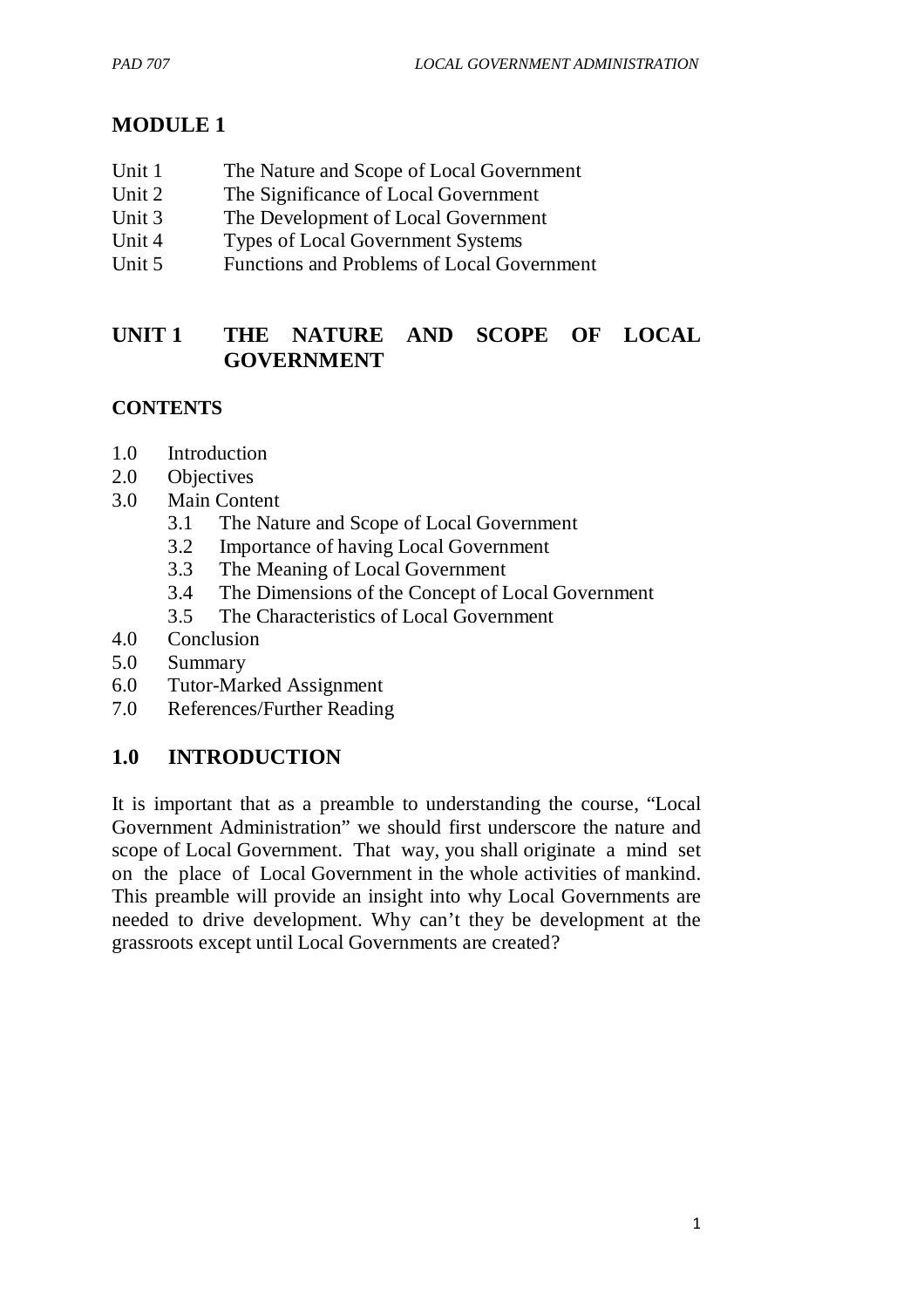# **2.0 OBJECTIVES**

At the end of this unit, you should be able to;

- Give at least five reasons why local government are necessary
- State categorically the importance of local government
- Identify the different dimensions of local government
- Identify the characteristics of local government

# **3.0 MAIN CONTENT**

# **3.1 The Nature and Scope of Local Government**

Local Government forms an indispensable part of governance and administration in any country. It is the closest tier of government to the people, therefore, it bridges the gap between the government and the governed.

Federalism shares powers and functions of government between the Federal, State and Local Government. This is the medium through which people can get to the people otherwise they will be alienated.

Local government's jurisdiction is limited to a specific area and its functions relate to the provision of civic amenities to the population being within its jurisdiction. A local government functions within the provision of the statute which has created it. it is subordinate to the state/provincial/regional government which exercises control and supervision over it. but the activities of the local government are not less numerous. Local government has been undertaking new activities which either regulated the conduct of the citizens or are in the nature of service such as provision of health care facilities, provision of markets, security, electricity, pipe borne water, public conveniences in public places, feeder roads, etc. In fact, the local government is the tier of government that the people can see, touch or feel. Therefore, the people expect the local government to possibly provide all of their needs.

# **3.2 Importance of Local Government**

The importance of local government can be stated specifically thus,

- a) It is more democratic. This is so because it increases the scope for citizenship participation in the government of their locality.
- b) It provides valuable political education. it exposes the citizens to power and authority, power play, its uses, and challenges of power management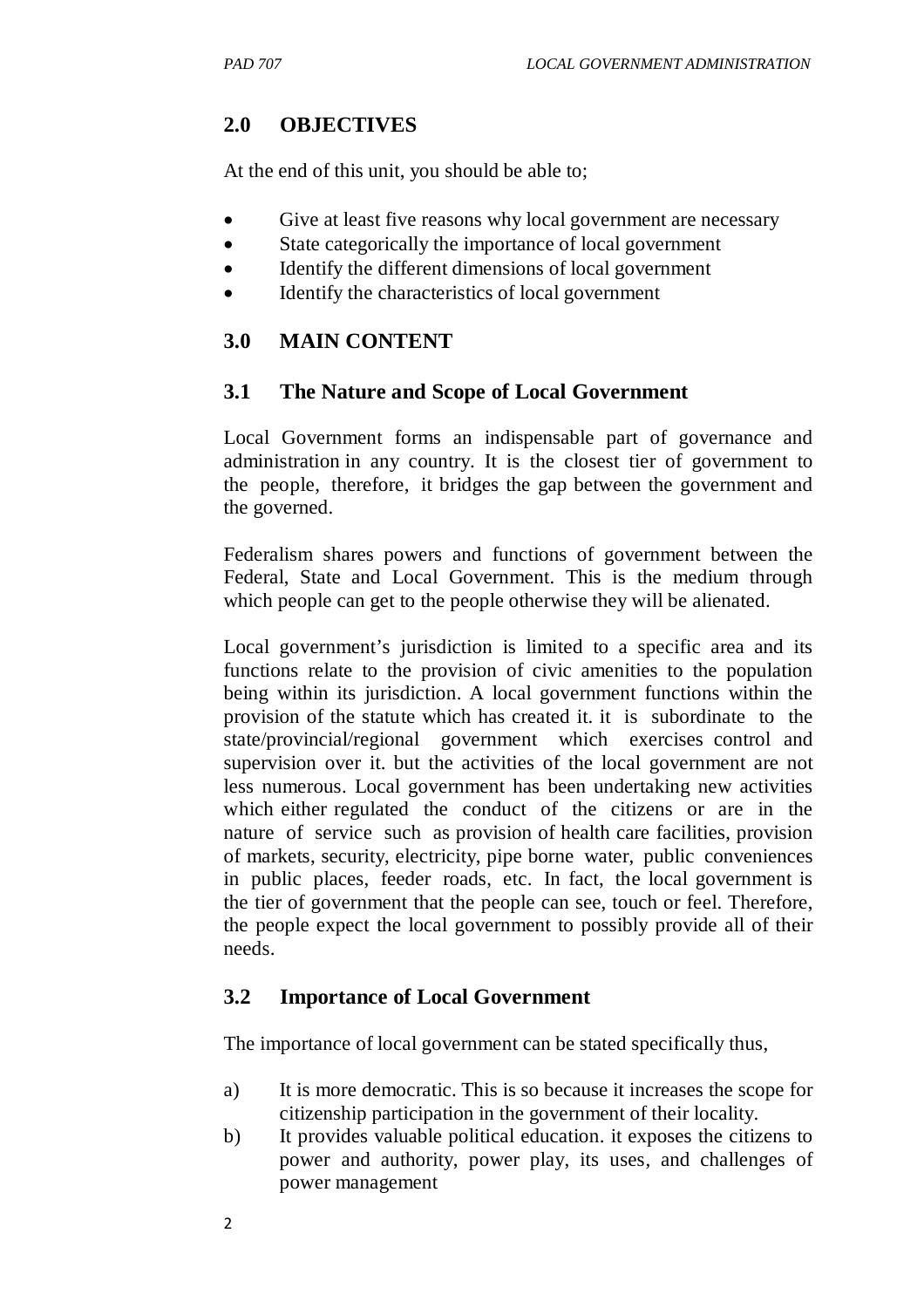- c) The local government provides a training ground for future political leaders
- d) Provision of services. There are certain services for which the local government is the most efficient provider. Like caring for the Community's poor, the aged, handicapped and orphans etc. In John Stuart mills appreciation of the invaluable contribution of local government in this perspective, he observed that "if local government did not exist, it would have been created"
- e) Local knowledge is brought to bear on local government
- f) It is more sensitive and responsive to local opinion. The councillors and representatives are closer to the people and respond much easily to their demands or to be voted out.
- g) Promotion of political integration and national unity: local government has a way of promoting national unity through the opportunity it affords for popular political participation.
- h) Promotion of local freedom/autonomy: local government is the closest tier of government to the people, if the system of local government is truly local, it provides special opportunities for people to complain about the quality of services it renders and about the conduct of council official.
- i) Power is more widely dispersed which is a safeguard against tyranny. The local government system protects against this.
- j) Local variations and needs in service provision can better be handled by local government since it understands the needs of its own locality

#### **SELF ASSESSMENT EXERCISE**

Having understood the importance of local government, in what way do you think the system of local government can be made to function more effectively than it is today?

# **3.3 The Meaning of Local Government**

Local government is the third tier of government mandated by law to cater for the needs of people at the grassroots. It serves as a conveyor belt that takes the central government closer to the governed. It has been defined severally by scholars and organizations according to their backgrounds. We shall observe a few of those definitions.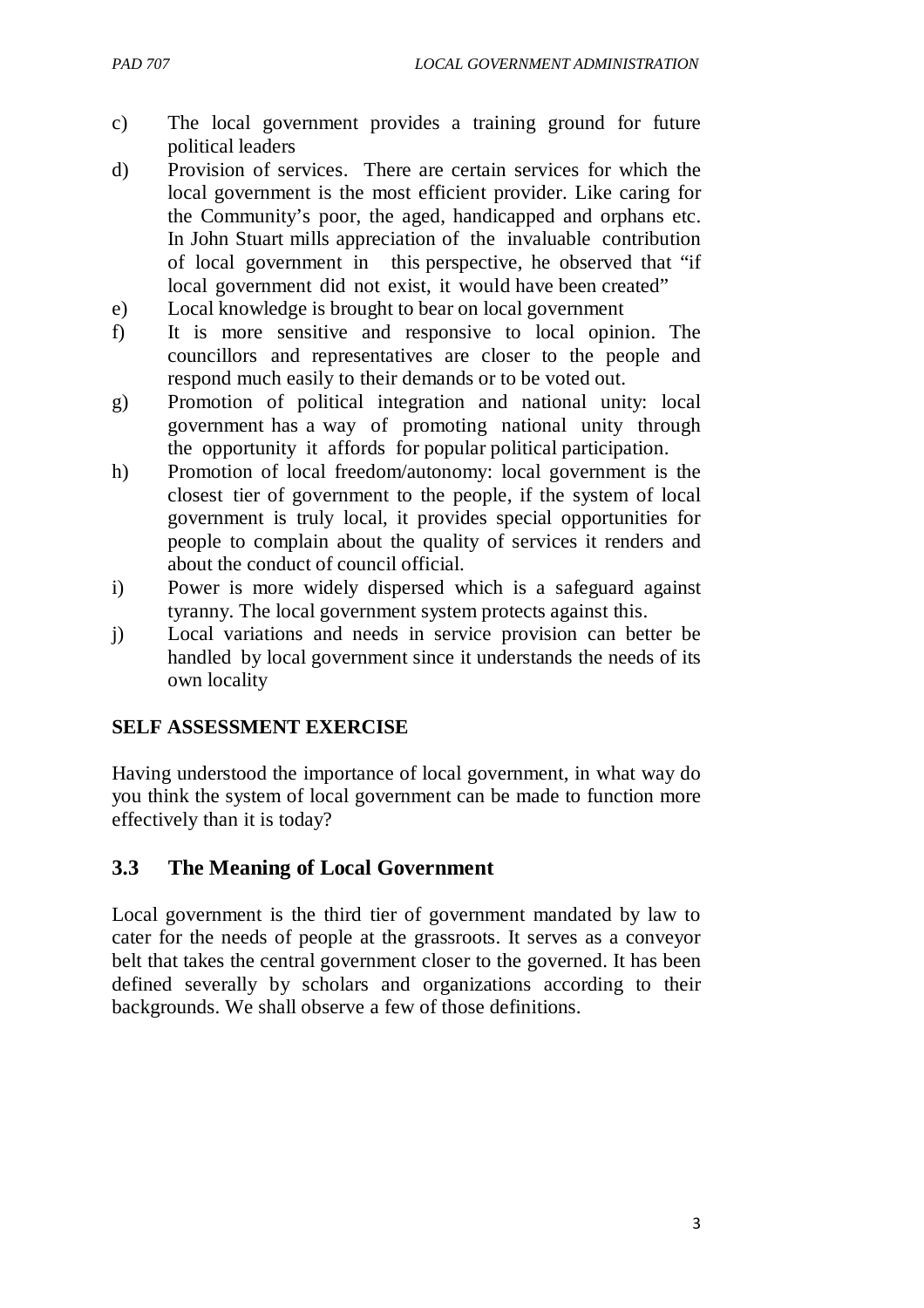Bello – Iman (2007) defines local government as:

The unit of administration with defined territory, powers and administration authority with relative autonomy which its administrative authority could be elected or appointed exclusively by the people. This means that, according to Bello-Imam, when a local body that claim to represent the people is not chosen by them it can only be a local form of administration.

According to D. Lockard, "Encyclopaedia of social sciences" defines local government as a public organization, authorized to decide and administer a limited range of public policies within relatively small territory which is a sub-division of a regional, or national government."

According to P. Stones, Local government can be defined as "that part of the government of a country which deals with those matters which concern the people in a particular locality" he points out further that the local government acts as the communities housewife, in that it makes our surroundings fit to live in keeps the streets clean,, educate our children, builds our houses and does all those other similar jobs which enable us to lead a civilized life.

Vankata Rao (1965) opines that "local government is that part of the government which deals mainly with local affairs, administered by authorities subordinate to the state government but elected independently of the state authority by the qualified residents"

According to L. Golding, local government can be defined as "management of their own affairs by the people of a locality"

Jennings (1947) defines local government as "governmental organs having jurisdiction not over the whole of a country but over specific portion of it".

The United Nations defines local government as;

A political sub-division of a nation (or in a federal system, a state) which is constituted by a law and has substantial control of local affairs including the power to impose taxes or to exert labour for prescribed purposes. The governing body of such an entity is elected or otherwise locally selected.

The Reform document (Nigeria 1976) defines local government as; Government at the local level exercised by representatives council, established by law to exercise specific power within defied areas.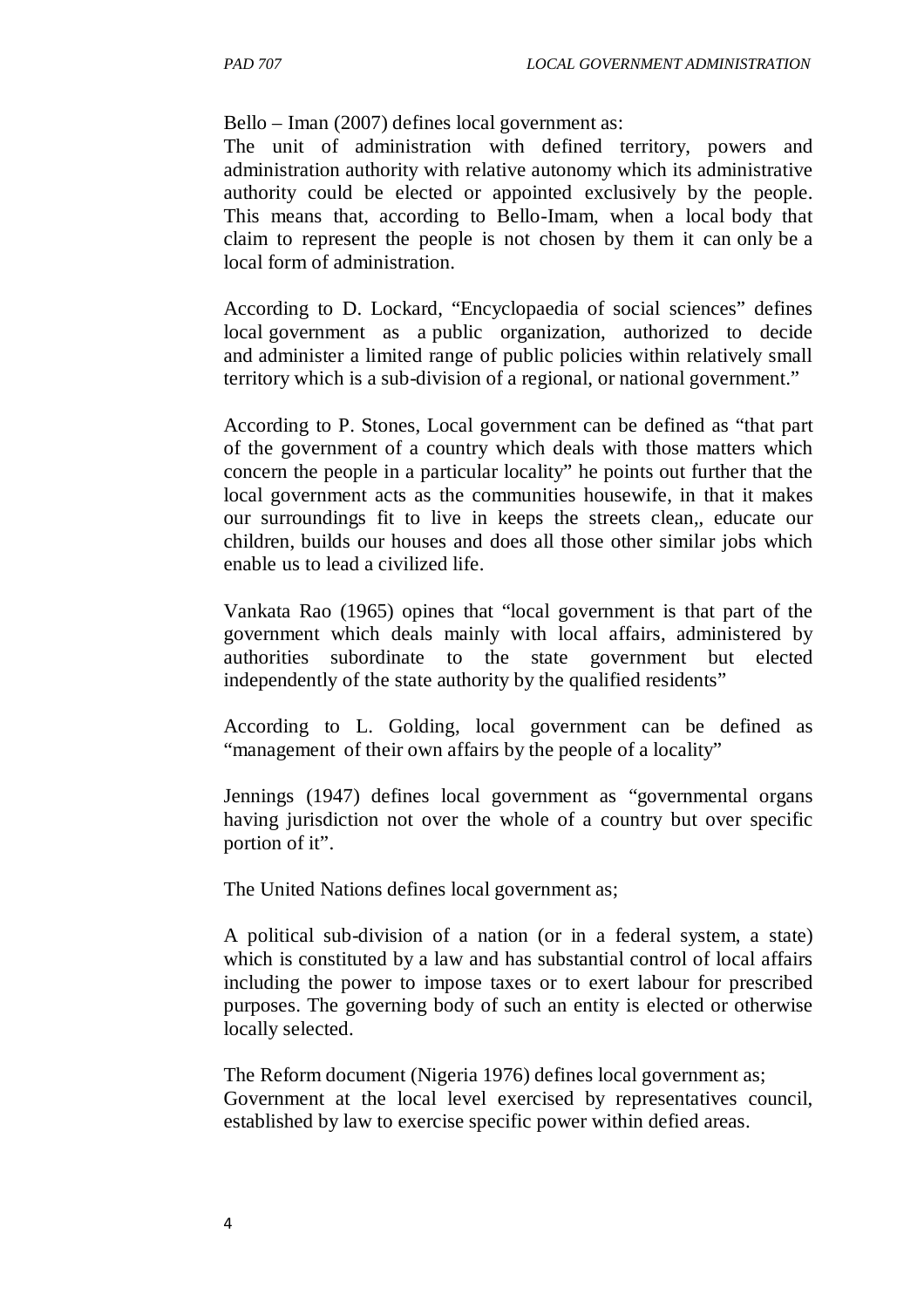From the eight definitions above, certain features of local government stand out

- a. That local government is a subordinate system of government
- b. It has both legal and constitutional power to perform certain legislative, administrative and quasi judicial functions
- c. Has the power to make policies, prepare budgets and a measure of control over its own staff
- d. It has legal personality i.e can sue and be sued
- e. It exercise authority over a given territory or population

These definitions, point at local government as having government features within limited powers.

This can be further broken down more specifically as follows;

- a. Legal entity which can sue and be sued for wrong doing
- b. Power to make its own laws, policies, plans and budget on what to do, how, why, where, when, for who and at what cost.
- c. Legislative body called a council composed of elected councilors and a chairman to make laws and policies
- d. Executive body called the committee composed of appointed or elected officials and the chairman to formulate policies and laws.
- e. Administrative body called the local government service composed of career civil servants to assist in formulating and in implementing laws and polices
- f. Power to tap human, financial and material resources for public use within the geographical area
- g. Answerable to a higher level of government (National or state or regional) on certain power and functions it carries out (especially concurrent function) this is to say that a local government is not absolutely autonomous.

#### **SELF ASSESSMENT EXERCISE 2**

From the features of local government, identify at least 5 features that makes local government a tier of government.

# **3.4 The Dimensions of the Concept of Local Government**

The concept of local government thus is multi-dimensional. It has been pointed out that it is basically an organized social entity with a feeling of oneness. The local government is an integrant of the political mechanism for governance in a country. As a body corporate with juristic person, it represents a legal concept. Furthermore, the local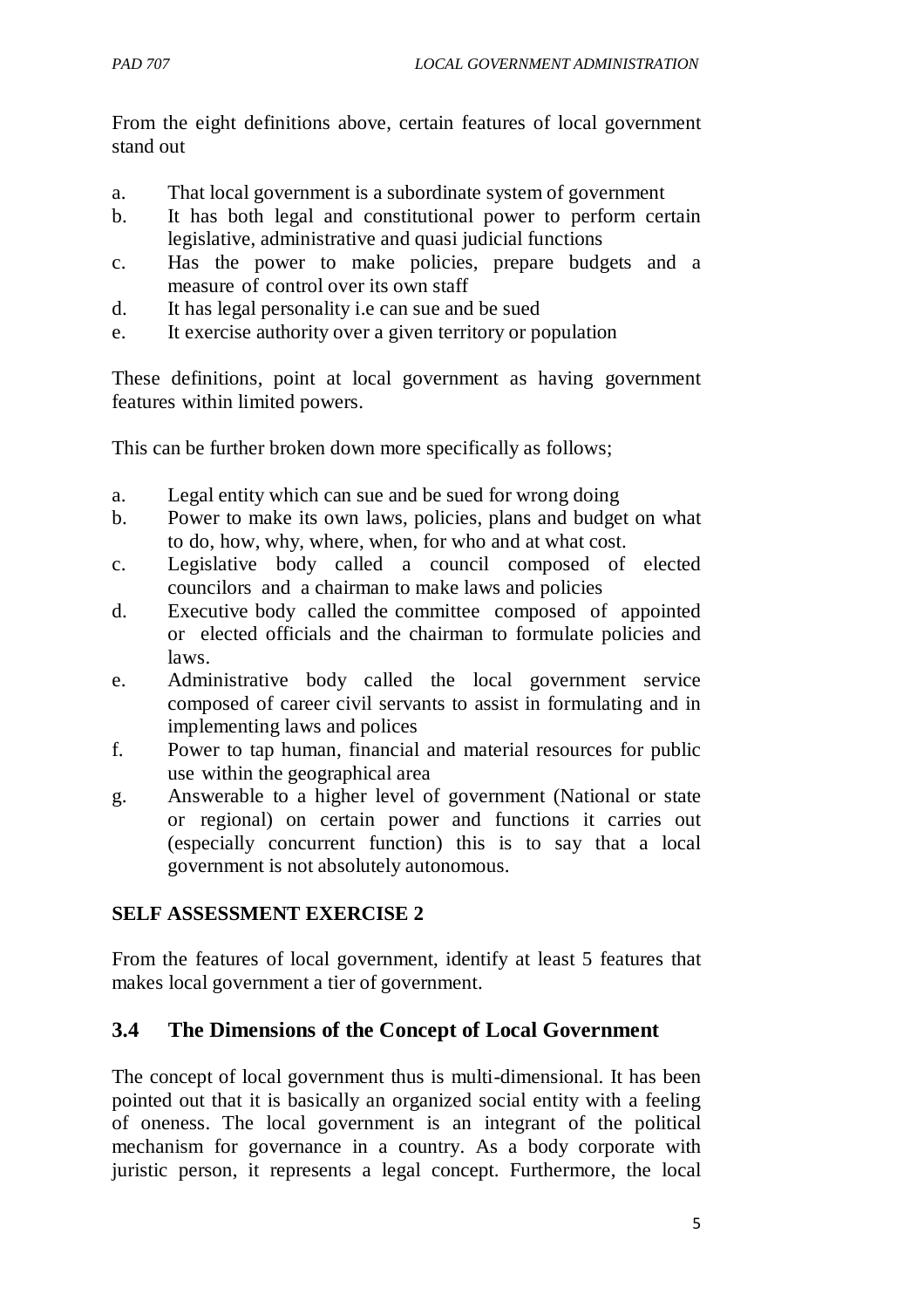government is an administrative concept, not known to other levels of government, with its councilors involved in making, unmaking and remaking administrative decision in council and its committee with direct bearing on civil services to the local people and now in nation building activities. Similarly, geography and demography of a local area along with economic factors offer important dimensions in the conceptual articulation of local government. Not only has this, but also environment, contributed to its birth, growth and development with an object to have a comprehensive knowledge about the concept of local government, it would be worthwhile to discuss its various dimensions in some detail which are as follows:



#### **A) Social**

Local government is an organized social entity. This in turn develops into;

Feelings convergence among people

Feelings of divergence among local areas

Provides a basis for firms of local government it rural, semi-urban, metropolitan, commercial, industrial and tribal.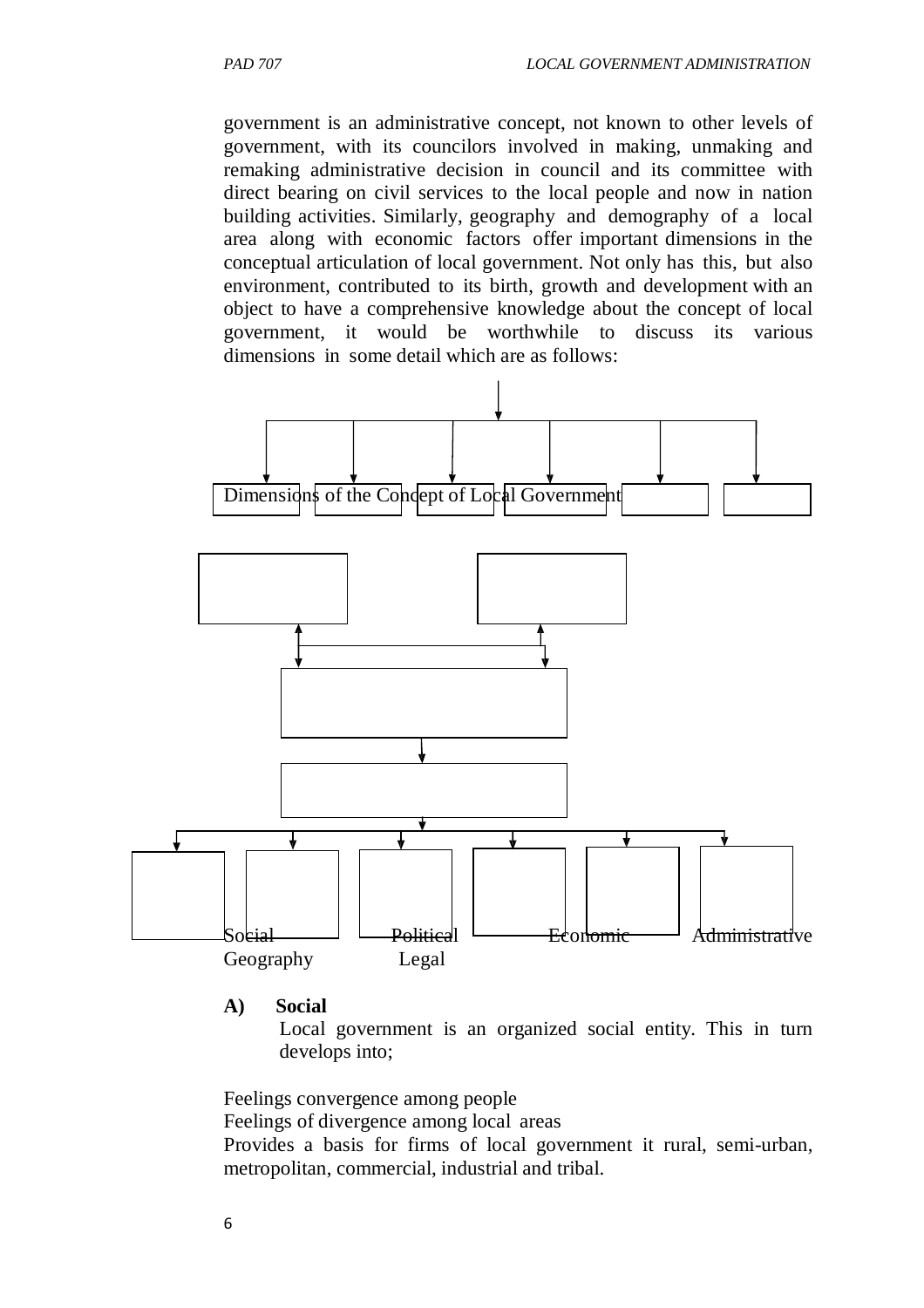The factors responsible for the various forms are identified as

Strengthen character of population Local financial resources Commercial and technical services Comm. facilities and other civil services Means of communication Banking

#### **Some Examples:**

- (i) A small group of human settlement with agriculture as a major profession of the people and inadequate means of communication is characterized as a rural local authority
- (ii) A human settlement with diverse professional in agriculturalists and non agriculturalists co-existing along with some means of communication is often classified in places like India as municipality

#### **B) Political**

The political dimension of local government presents to us the most important of its concepts, which is however, different from others; forms of public agencies, inspite of the fact that they have some common characteristics. Since the operational freedom to fulfill local needs and aspirations with necessary popular mandate is the hall mark of local government, it is thus a variant of democracy, inspite of its variance in form. To be more specific, because of its democratic character, it impacts political education on the local people.

#### **C) Economic**

The concept of local government has an economic dimension of much significance. A local body can prove to be efficient and effective without much effect if the locality is economically sound. It has been pointed out that the economic base of different classes of the community determines the local politics. In India, for instance, a rural local authority is dominated by the farmers, while an urban authority has professionally diversified composition. The economic dimension in nutshell highlights the facts of the local authorities: One, with a hearing on their very existence as units for self governance and their legitimate place in the national development. The cumulative effect can be in the form of partnership between government and local government so as to achieve the ultimate goal of good life.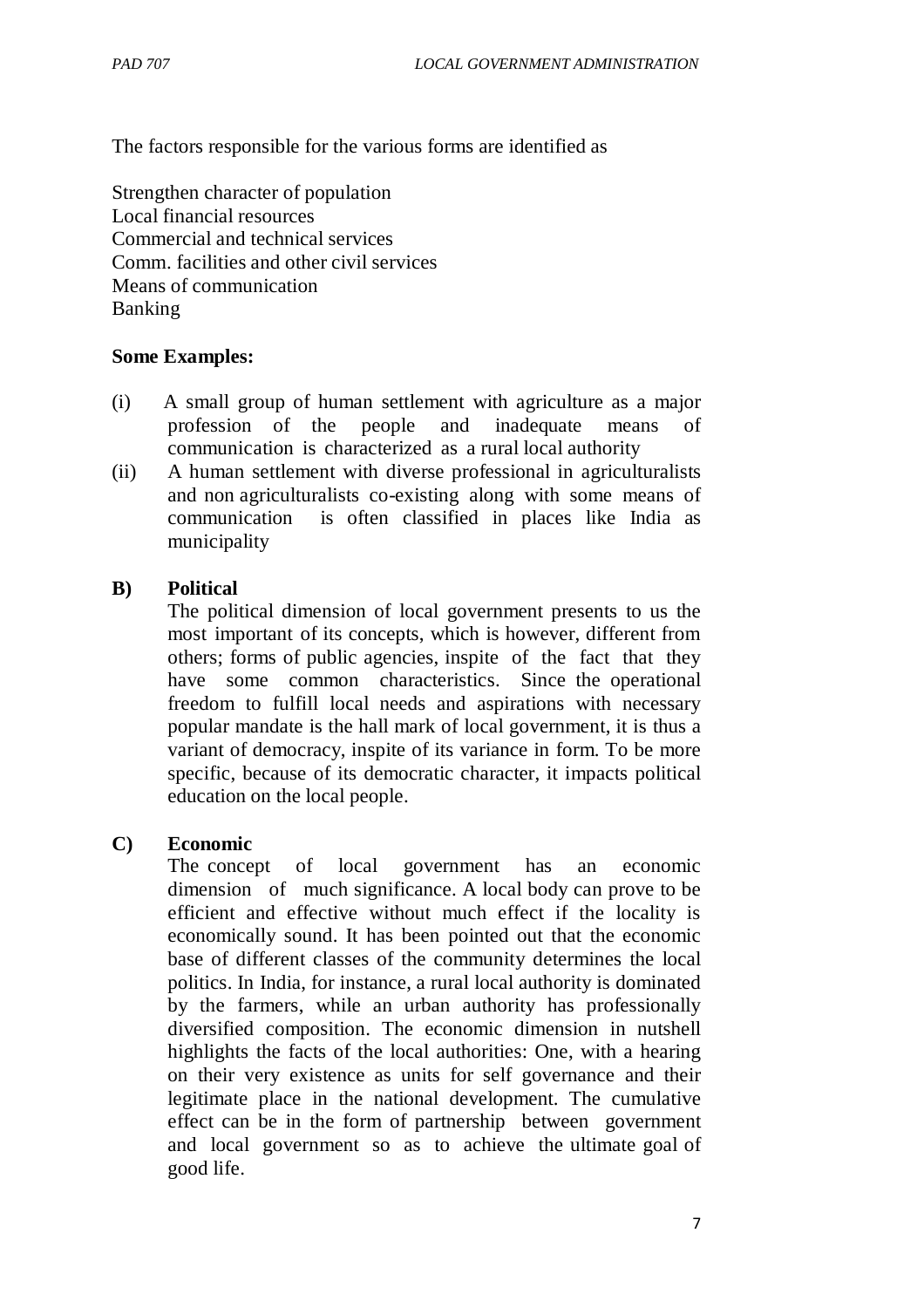### **D) Administrative**

In fact, the local government is operationally an administrative organization with the influence of politics, administration and technology. The local authorities have been placed in such a way that both as unit of local self-government and as agents of government, they may succeed in achieving the optimum results without sacrificing the basic norms of democracy. This is so because they confirm to the two cardinal objectives of public administration; efficient performance and responsible performance. Initially, local government may face some problems, but with the attainment of maturity, local government may produce results that may combine the best of the two worlds, democratic and bureaucratic.

### **E) Geographical**

With territorial jurisdiction over a particular human habitation, the local government may be conceptualized in geographical terms.

The Geography includes, the features like



Physical Demographic Economic

These features in turn affect the policy formulation, implementation and law pertaining to local governments

# **F) Legal**

The legal dimension of the local government presents two things one, it is the agent of state and as much, represents public interest. In the capacity of the agent of state, it exercises a part of the sovereignty of the state delegated to it within its geographical boundaries. Two, it is a self-governing institution. In this capacity, it must exhibit three qualifications, which are explained as:

It must exist as an organized entity followed by some minimum powers in the form of

It must have character of a government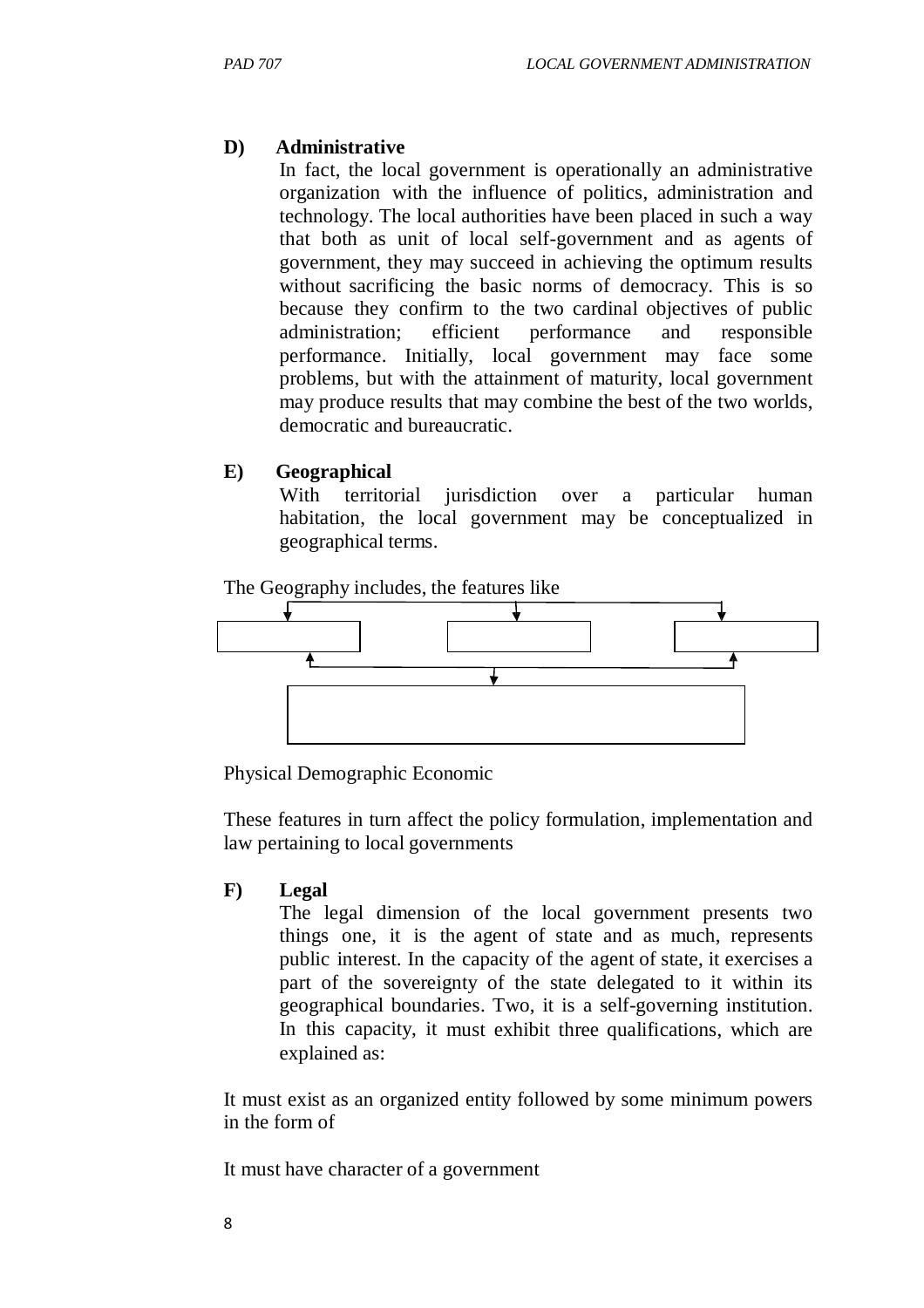- (i) A an agency it must be chosen by the people
- (ii) It must be accountable



It must possess

- (i) The right to enter into contract
- (ii) It must have the right to purchase and dispose of property

Autonomy reality to raising the revenue Preparation of the budget Control and management of local resources i.e. human, fiscal and material

In a nutshell, it can be pointed out that legally, the local authorities can be described as creatures of government. Not only this, but, the contention that local self-government is an inherent right of local people is no longer held valid. The developing countries, that lack wrong traditions for grassroots democracy do not present a happy picture in India, the local bodies have been dissolved or superseded frequently. This shows the tendency of the higher level of government to destroy its own creatures. The need of the hour is to provide some constitutional safeguards until favourable democratic traditions strike roots.

# **3.5 The Characteristics of Local Government**

The discussion regarding meaning of local government makes it clear that there are certain characteristics on which the systems of local government are based. Some of its important characteristics are as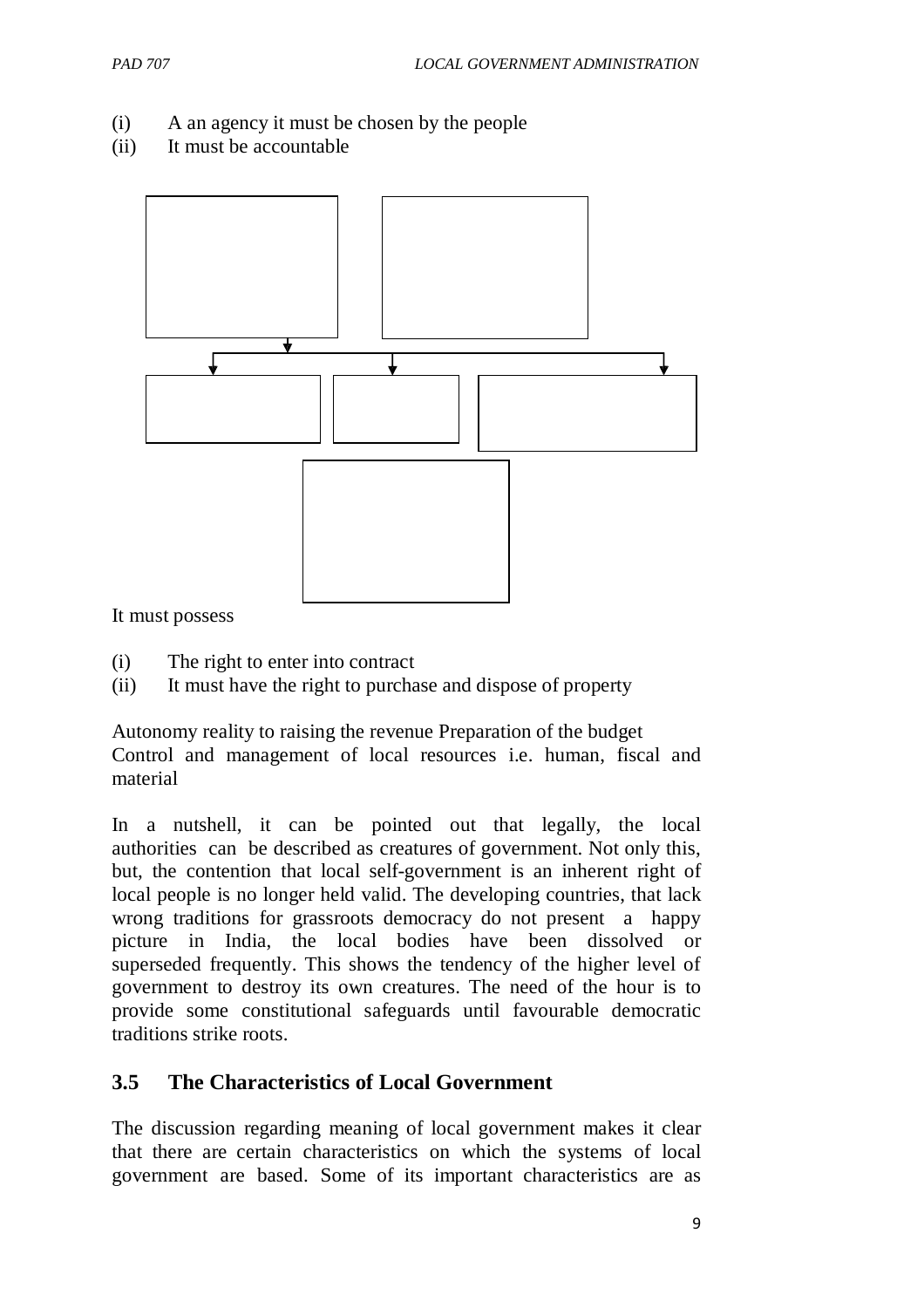#### follows:

- (i) **Local Areas:** A Local Government unit as far as its jurisdiction is concerned has a well defined area which is fixed by the concerned state government. This area can be termed as a city, a town or a village. The territorial limits of a local body unit are fixed by the state government subject to changes from time to time through legislation.
- (ii) **Local Authority:** The administration of a particular locality is run by an authority or body of persons who are elected directly by the people residing in that particular area. The authority which includes the elected representatives of the people is responsible for management of local affairs in that area.
- (iii) **Civil Amenities for Local Inhabitants:** The primary objective of local government is to provide certain civic amenities to the people at their door- steps. The provision of these civic amenities ensures the healthy living of local community. These services are specifically means for those inhabitants who are living in that restricted area for which the local government unit has been created. It has been rightly pointed out that all these amenities which make living better, physically, economically, socially and culturally should be assigned to the local inhabitants.
- (iv) **Local Finance:** In order to perform its functions effectively, it is necessary that every local government unit is provided with adequate finances. The services provided to the local inhabitants are largely financed out of finances raised locally. The local inhabitants are required to pay taxes imposed by the concerned local authority, it is the authority of local government. However, unlike other levels of government that accords it a unique position among corporate bodies, this authority has legal and constitutional basis. Infact, the local government possesses revenue raising and spending authority only to the extent that the state/central government grants it to them.
- (v) **Local Autonomy:** Local Autonomy means the freedom of the local government to decide and act in the sphere of activities and functions allotted to them by the statute under which they are created. Among other things, it implies the legal right of the inhabitants of a local area to choose their representatives to govern the locally concerned, according to the laws framed by the local council and to adopt the budget. It is however, to be understood that the authorities which have been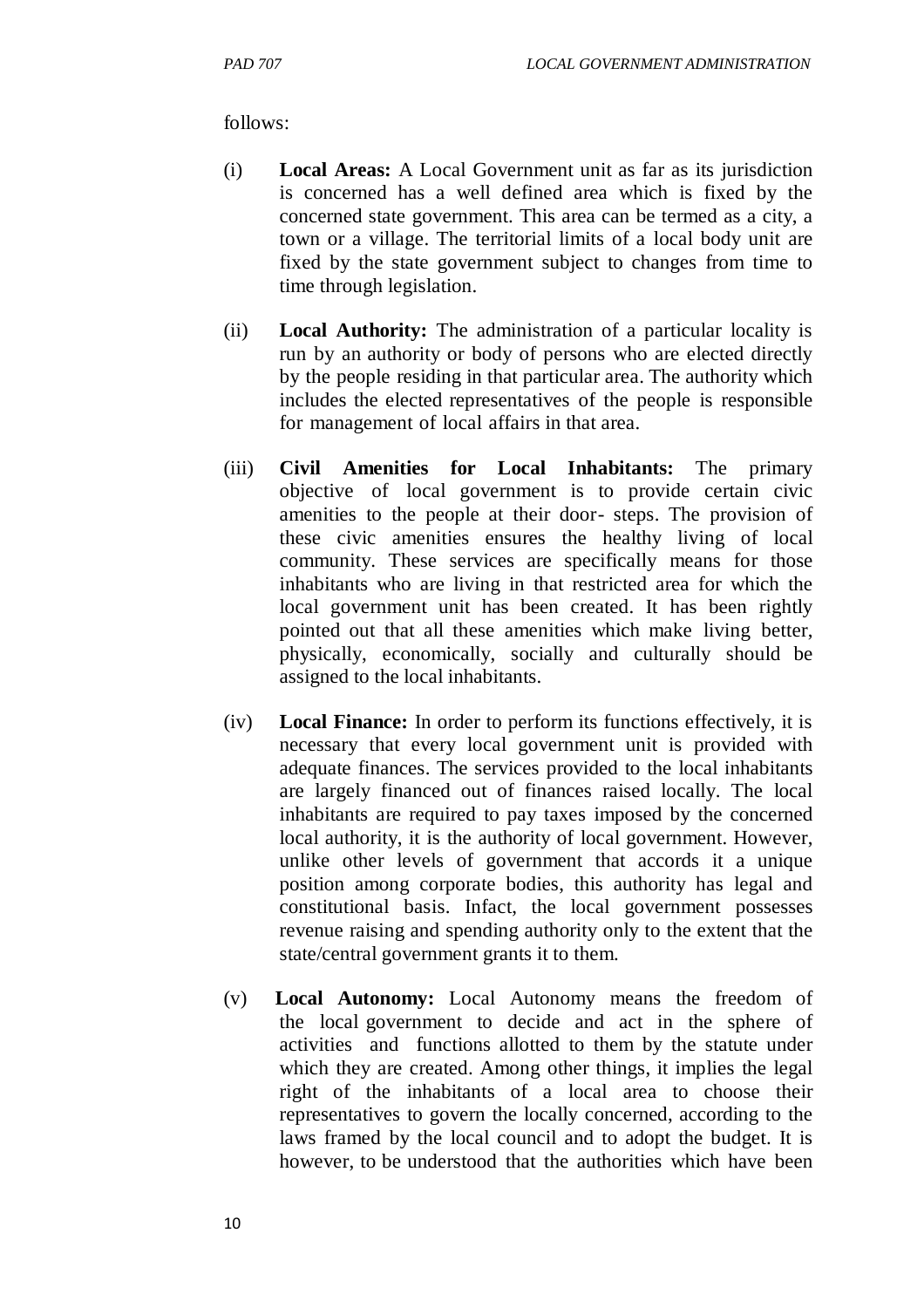given the responsibility to run the local government are neither sovereign nor self-created entities and they will have to depend upon the higher levels of government for their creation, rank, powers and functions.

- (vi) **Local Participation:** The success or failure of developmental plans at the local level depends upon the active participation of local people for whom these plans are made. It is a local government which provides an opportunity to the local people to participate in administration. If the goals of development have to be achieved, people's participation is a prerequisite for it.
- (vii) **Local Leadership:** The people who come under the purview of local government, especially those living in rural areas, are generally illiterate, inexperienced, non-professional and unaware about the functioning of local bodies. Strong leadership therefore needs to be provided to those people. This leadership is provided to the people from the local area in the shape of elected representatives and elected bearers of the elected councils in regard to the policies and programmes of the government.
- (viii) **Local Accountability:** Local Government units which are created to provide civic amenities to the people are accountable to the local people. The residents of a local area keep a watch on local authorities to ensure effective performance of their functions. If a local body becomes inefficient and is not in a position to provide satisfactory services to the people, it faces severe criticism of local residents.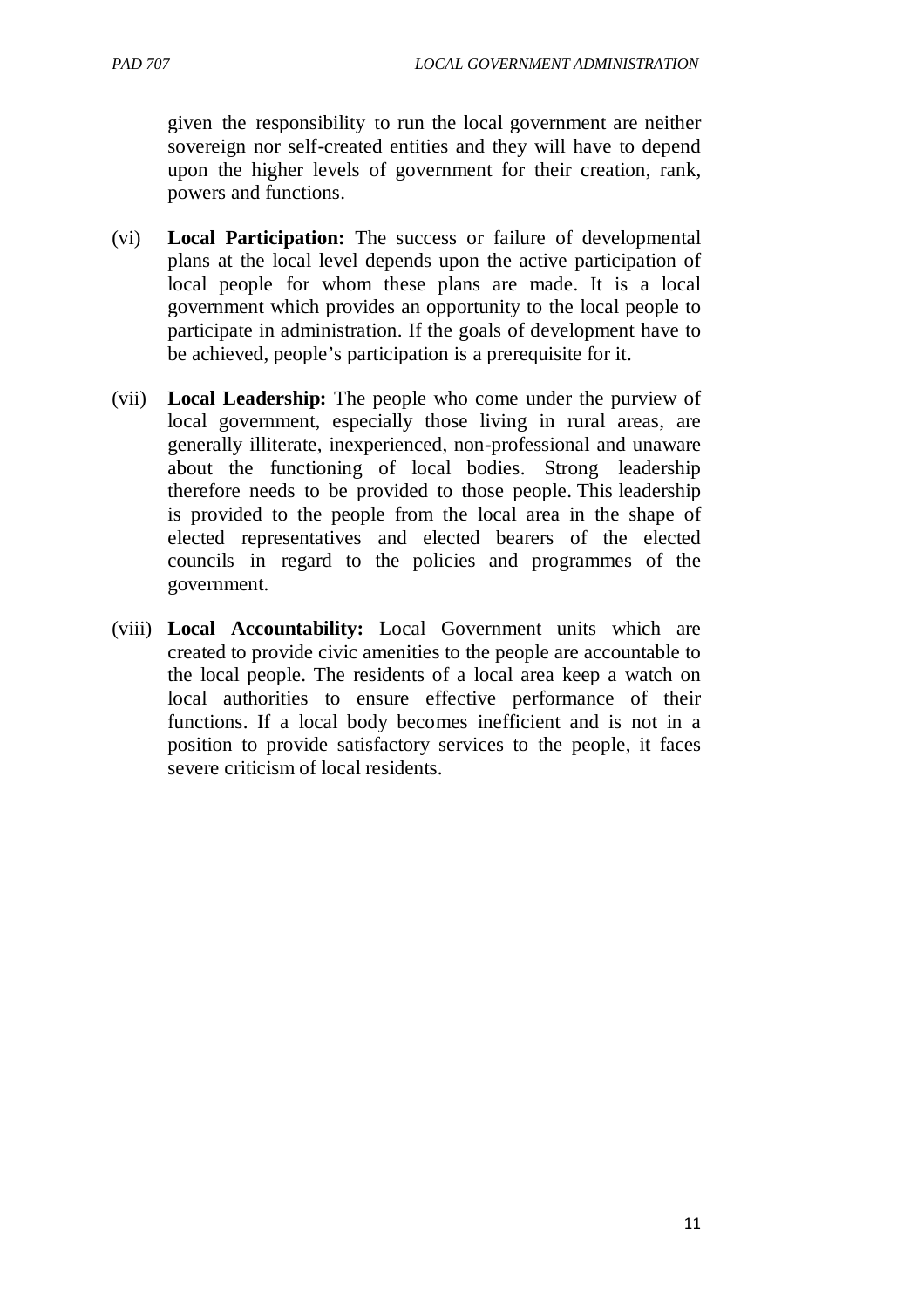(ix) **Local Development:** Local Government is concerned with the overall development of the people living within its area. Every activity of local government is therefore aimed at development.

It can be pointed out that in spite of the legal authority given to the local governments; the impoverished state of the finances of most authorities in the developing counties like Nigeria is a severe handicap to responsible local government because the backbone of local government is financial autonomy which Nigeria local government are lacking.

# **4.0 CONCLUSION**

Against the backdrop of the foregoing, the local government represents the voice of the ordinary man. Apart from reducing the volume of work from the central government and bringing government closer to the governed, the local government is sensitive to local desires and aspirations and provides a veritable platform whereby such aspirations can be realized. The local government is subordinate to the state government subject to various measures of control. Local government becomes an indispensable tier of government because of what it represents to the rural communities and individuals. The whole essence of local government shall begin to unfold as we voyage into this course progressively.

# **5.0 SUMMARY**

A flash back at some of the major issues raised in this first unit will help to refresh our memories.

Local governments are the closest tier of government to the grassroots. They possess the features of a responsible government mandated by law to carry out certain responsibilities in their jurisdiction they are subordinate to the higher levels of government thereby subject to some measures of control either financially or politically.

#### **ANSWERS TO SELF ASSESSMENT EXERCISE 1**

#### **Contributions**

- Local government requires financial autonomy to enable them carryout their enormous functions effectively.
- Reach out to communities under the local government jurisdiction beyond the headquarters of the local government.
- Exploit local initiatives through regular town hall meetings with the rural people
- Comment should participate in rural annual festivals to get close to feeling the purse of the people about government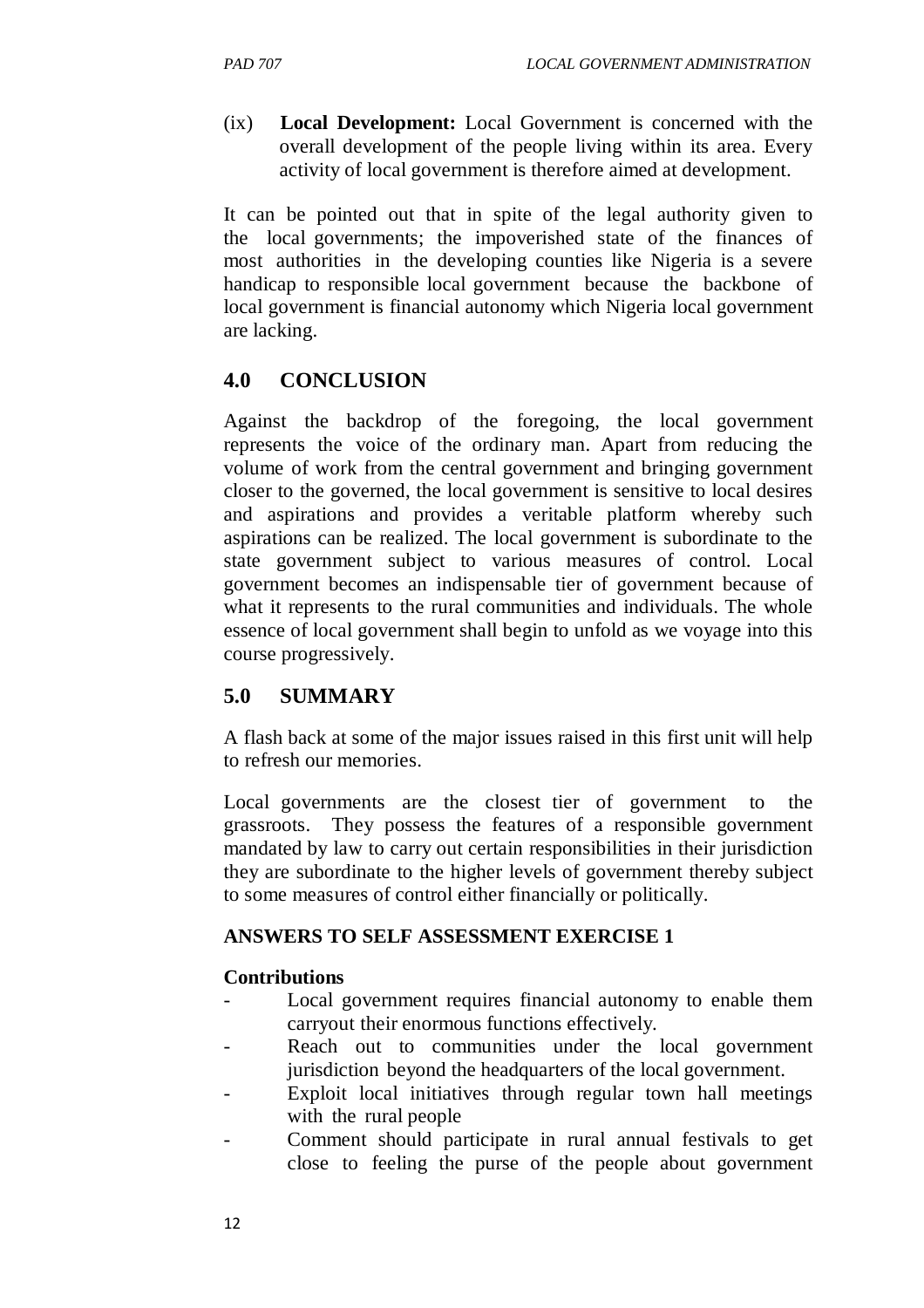activities.

#### **ANSWER TO SELF ASSESSMENT EXERCISE 2**

#### **Contribution**

- That the local government is a subordinate system of government
- The local government has both legal and constitutional power to perform certain legislative, administrative and quasi judicial function
- Has the power to make policies, prepare budgets and a measure of control over its own staff

# **6.0 TUTOR-MARKED ASSIGNMENT**

Discuss the view that local government is an indispensable tier of government to modern day democracy.

### **7.0 REFERENCES/FURTHER READING**

- Bello Imam I. B (2007) The Local Government System in Nigeria. Ibadan: College Press & Publishers Ltd. P.6
- Lockard, D. "Encyclopedia of Social Sciences", Vol. 9 New York, O. 45
- Stone, P. (1963) "Local Government for Students" London, McDonald and Evans Ltd P.1
- Muttalib M. A, ad Akbar Khan (1982) "The Theory of Local Government", New Delhi Sterling Publishers P.1-3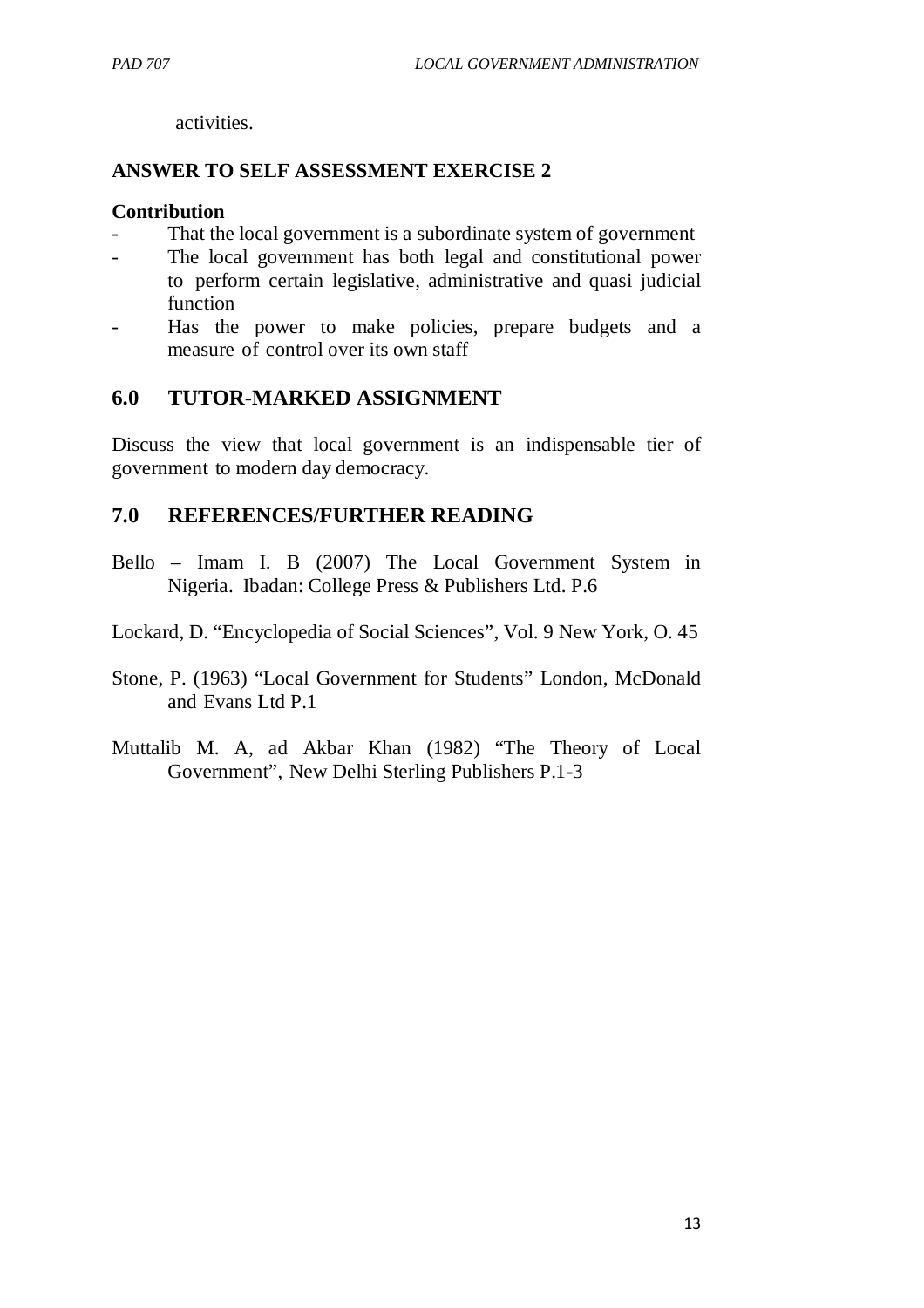# **UNIT 2 THE SIGNIFICANCE OF LOCAL GOVERNMENT**

#### **CONTENTS**

- 1.0 Introduction
- 2.0 Objectives
- 3.0 Main Content
	- 3.1 Platform for Political and Popular Education
	- 3.2 Promotes Spirit of Liberty and Equality
	- 3.3 Effective Solution to Local Problems
	- 3.4 Reduce the Burden of Work of State/Central Government
	- 3.5 Channel of Communication between the State Government and the Community
- 4.0 Conclusion
- 5.0 Summary
- 6.0 Tutor-Marked Assignment
- 7.0 References/Further Reading

### **1.0 INTRODUCTION**

In this unit we shall voyage into the significance of local government, why did J. S. Mill say that if local government did not exist it would have been created? It goes to explain what local government represents in the life of the individual, the community and of course the nation.

#### **2.0 OBJECTIVES**

At the end of this unit, the student should be able to;

- Identify the significance of local government to the community Identify the importance of local government to political and popular education
- Analyse the usefulness of local government to leadership training
- Examine the contribution of local government to national development

# **3.0 MAIN CONTENT**

#### **3.1 Platform for Political and Popular Education**

Lord Ripon's Resolution of 1882 emphasized the need of political and popular education through local government. It is not primarily with a view to improvement in administration that their measure is put forward and supported. It is chiefly designed as an instrument of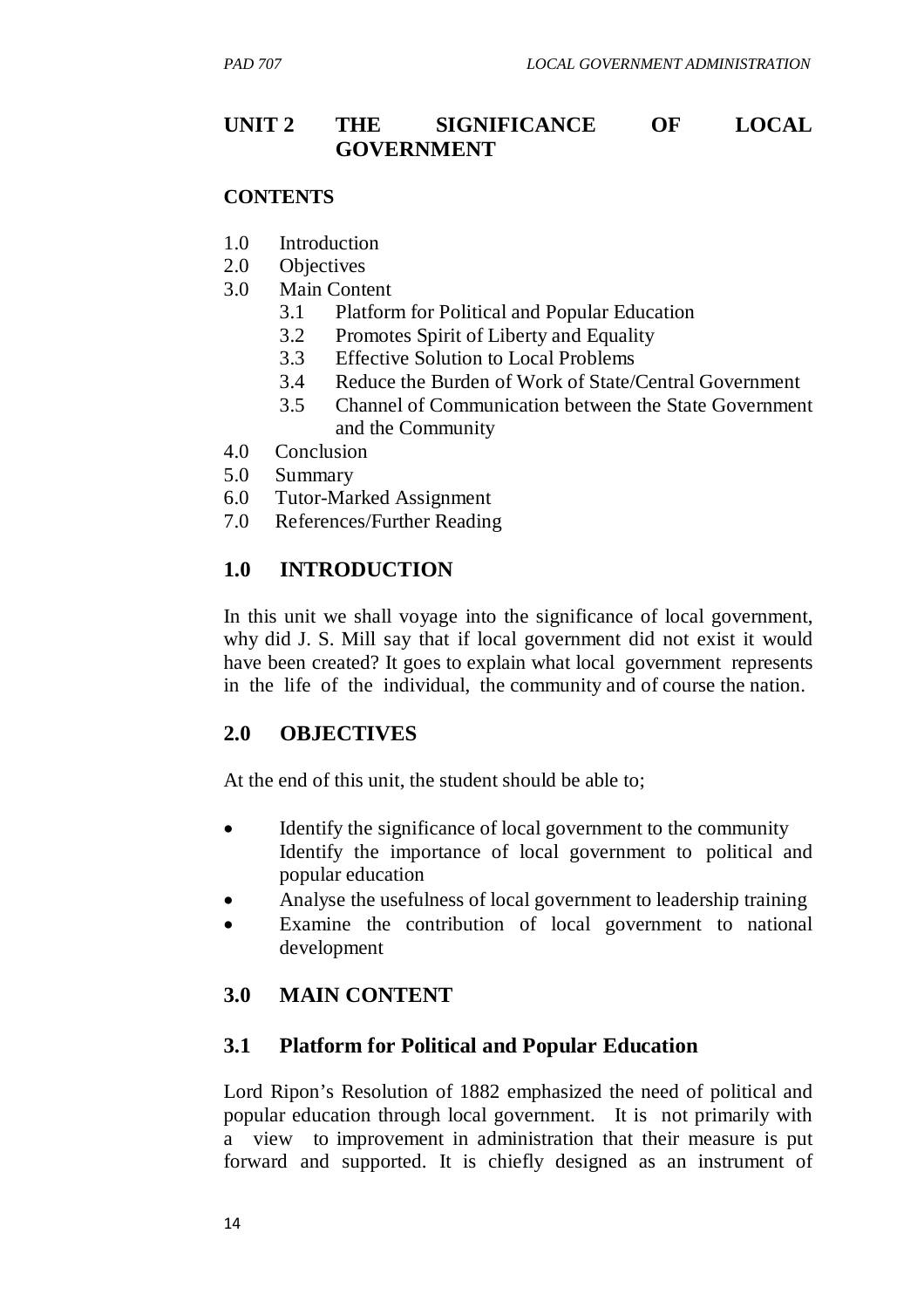political and popular education highlighting the significance of local government as an educational institution. Prof Laski says: "The institution of local government is education in perhaps a higher degree at least contingently, than any other part of government. And it must be remembered that there is no other way of bringing the mass of citizens into intimate contact with persons responsible for decision making. Local government is a system which ensures effective participation of citizens in administration and makes them realize their responsibilities towards the society.

### **3.2 Promotes Spirit of Liberty and Equality**

The local assemblies of citizens says De Tocque Ville, add to the strength of free nations. "Town meetings are to liberty what primary schools are to science: they bring it within the people's reach, they teach men how to use and how to enjoy it. A nation may establish a free government but without municipal institutions, it cannot have the spirit of liberty. The concept of equality has many meanings but in the context of local government it may enhance equality by providing access to political office and political activity for wider groups of people than are accommodated through national politics.

#### **3.3 Effective Solution to Local Problems**

All the problems are not supposed to be solved by the central and state governments. I facts, there are some problems which occur at the local level and need to be solved locally in accordance with local needs, atmosphere, environment and wishes of the people. To be acquainted with all these things, the government shall have to step down to the local level in order to solve local problems in an effective manner.

According to H. J. Laski "we cannot realize the full benefits of democratic government, unless we begin by the admission that all problems are not control problems, and that the results of problems in their incidence require decision at the place and by the persons, where and by whom the incidence is most deeply felt.

#### **SELF ASSESSMENT EXERCISE 1**

List at least 4 reasons why local government is seen as a platform for political and popular education and effective solution to local problems.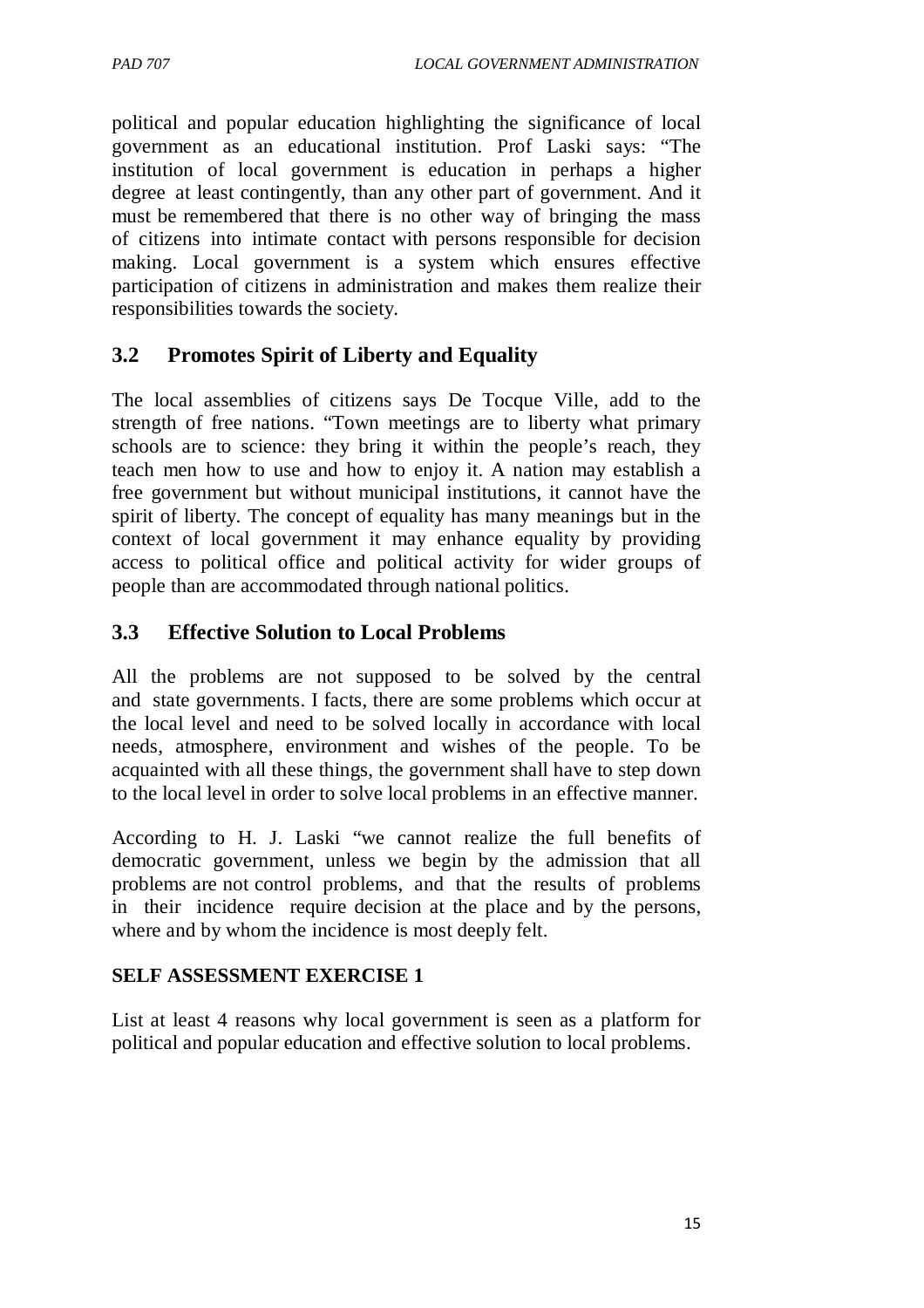# **3.4 Reduce the Burden of Work of State/Central Government**

A large number of functions are performed by local government which otherwise would have been performed by central/state government. This, local government not only provides certain essential services to the people, but also reduces the burden of central/state government as well. If the central/state government is overloaded with work, it becomes incompetent, in capable and inefficient to perform its duties. Therefore, local government is necessary for the development of initiative and interest of local masses in government and responsibility. Local government is an invaluable socio-political laboratory for trying and testing on a small scale, various new proposals for government organization and socio- economic policies. It is persevere of local colurs in the national life.

#### **3.5 Channel of Communication between the State Government and the Community**

Local government serves as a channel of communication between state government and the community. The demands made by the local community are on the one hand transmitted to the state government, the creator of local government and on the other hand, people living in far flung areas come to know about the government policies and programmes through local bodies. This, local government, ensures close relationship between the people and the higher level of governments through the device of communication.

#### **SELF ASSESSMENT EXERCISE 2**

If local government did not exist, it would have been created. What is your take on this statement?

# **4.0 CONCLUSION**

Local government means the administration of the affairs of a locality in urban and rural areas by the people through their elected representatives. It may be described as government by popularly elected bodies charged with the administration and executive duties in matters concerning the inhabitants of the particular district or place and vested with powers to make bye laws for their guidance. The urban local government operates in towns and cities through Municipal Corporations, Municipal Committees, Cantonment Boards, Town and Notified Area Communities.

# **5.0 SUMMARY**

Although the significance of local government is inexhaustible, we have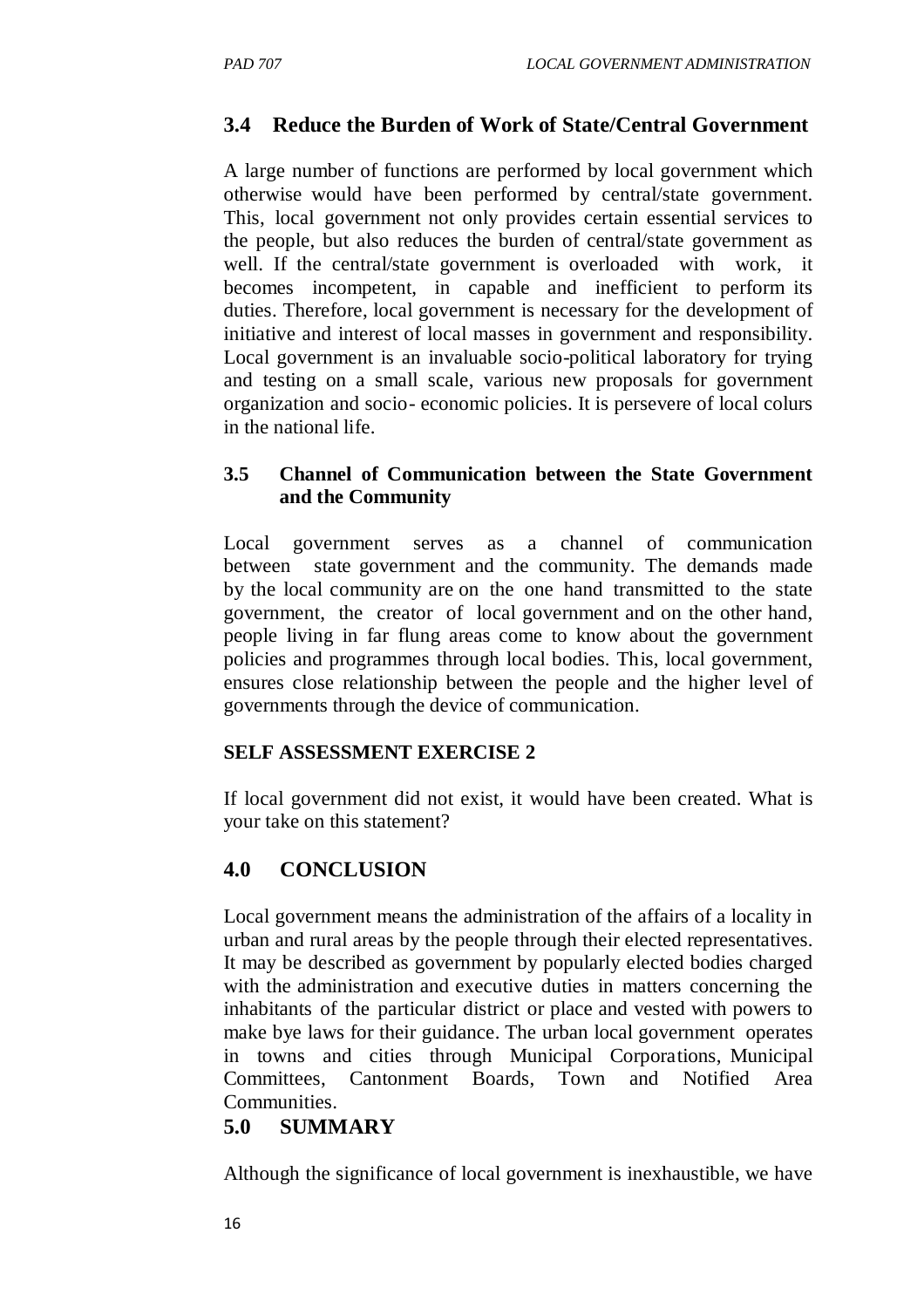explained significant aspect of local government that makes local government an indispensable tier of government in the architecture of administration. We can recap for instance, local government offers a platform for political education, promotes spirit of liberty and equality, effective solution to local problems, reduce the burden of work on state/central government and creates a channel of communication between the state government and the community.

#### **ANSWER TO SELF ASSESSMENT EXERCISE 1**

#### **Contribution**

- The institution of local government is education in higher degree at least contingently
- It is the only way of bringing the mass of citizens into intimate contact with persons responsible for decisions making
- There are problems which occur at the local level that also require to be treated locally in accordance with the wishes of the people
- Government must step down to local level to be able to solve local problems.

#### **ANSWER TO SELF ASSESSMENT EXERCISE 2**

- How would have been possible for government to harness local human and material resources of local government was not created?
- Charity they say begins at home. It is the local government that provides a veritable platform for that truism.
- Some problems are not control problems, and it is only local government that appreciates problems in accordance with their environmental peculiarities and needs.
- A training ground for future leaders
- Experimental laboratory for national development etc.

# **6.0 TUTOR-MARKED ASSIGNMENT**

Identify at least 4 reasons advanced for the significance of local government.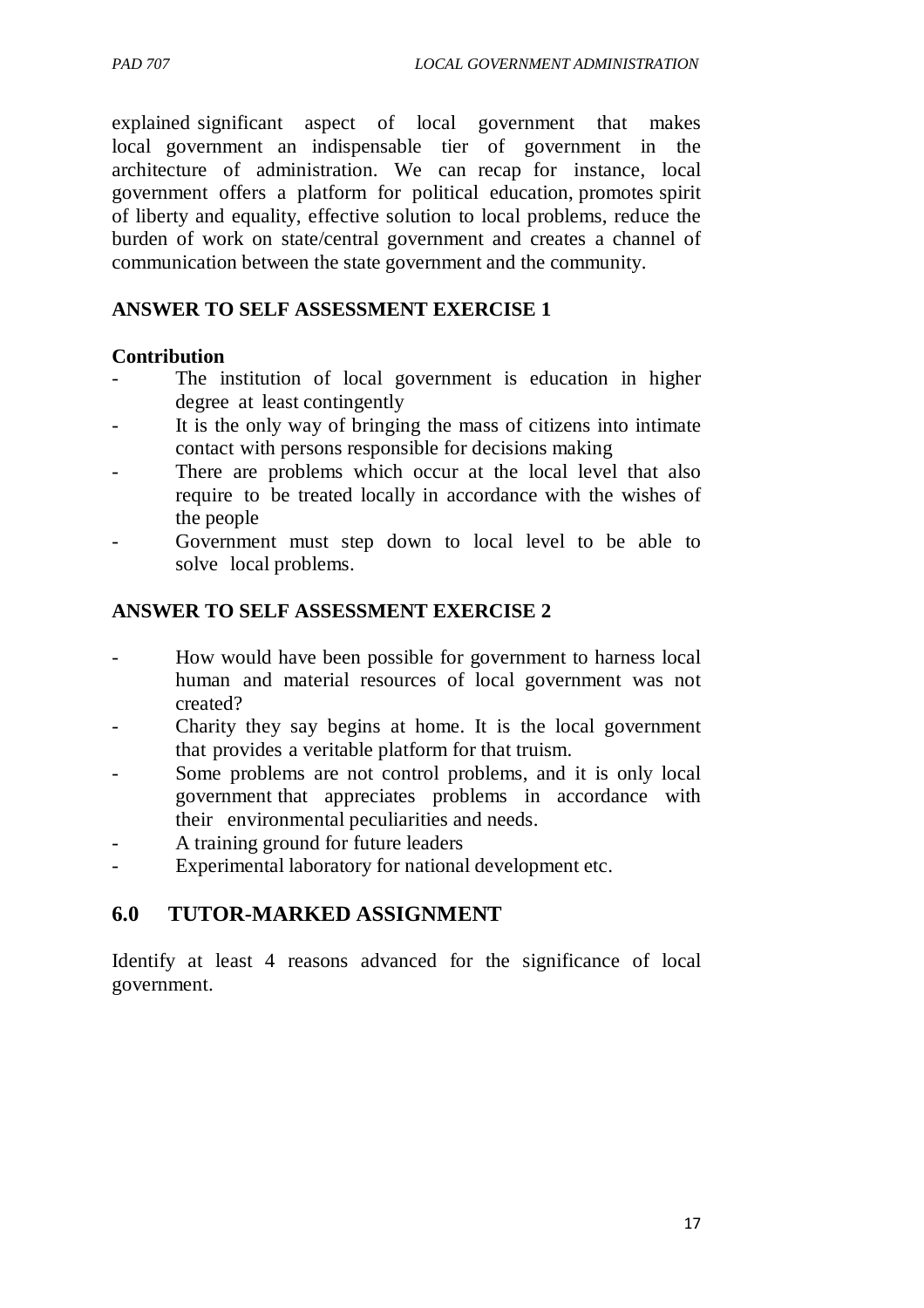#### **7.0 REFERENCES/FURTHER READING**

Alexis de Tocque Ville (1953) "Democracy in America", the Hency Reeve Text Phillips, Bradley (ed) New York, Alfred A. Knpt P. 61

Ranny, Austin, (1958) "Governing of Man" New York P. 484

Akpan P. C. (1984) Modern Local Government Administration in Nigeria, Kaduna Baraka Press Ltd. (Chapter 1)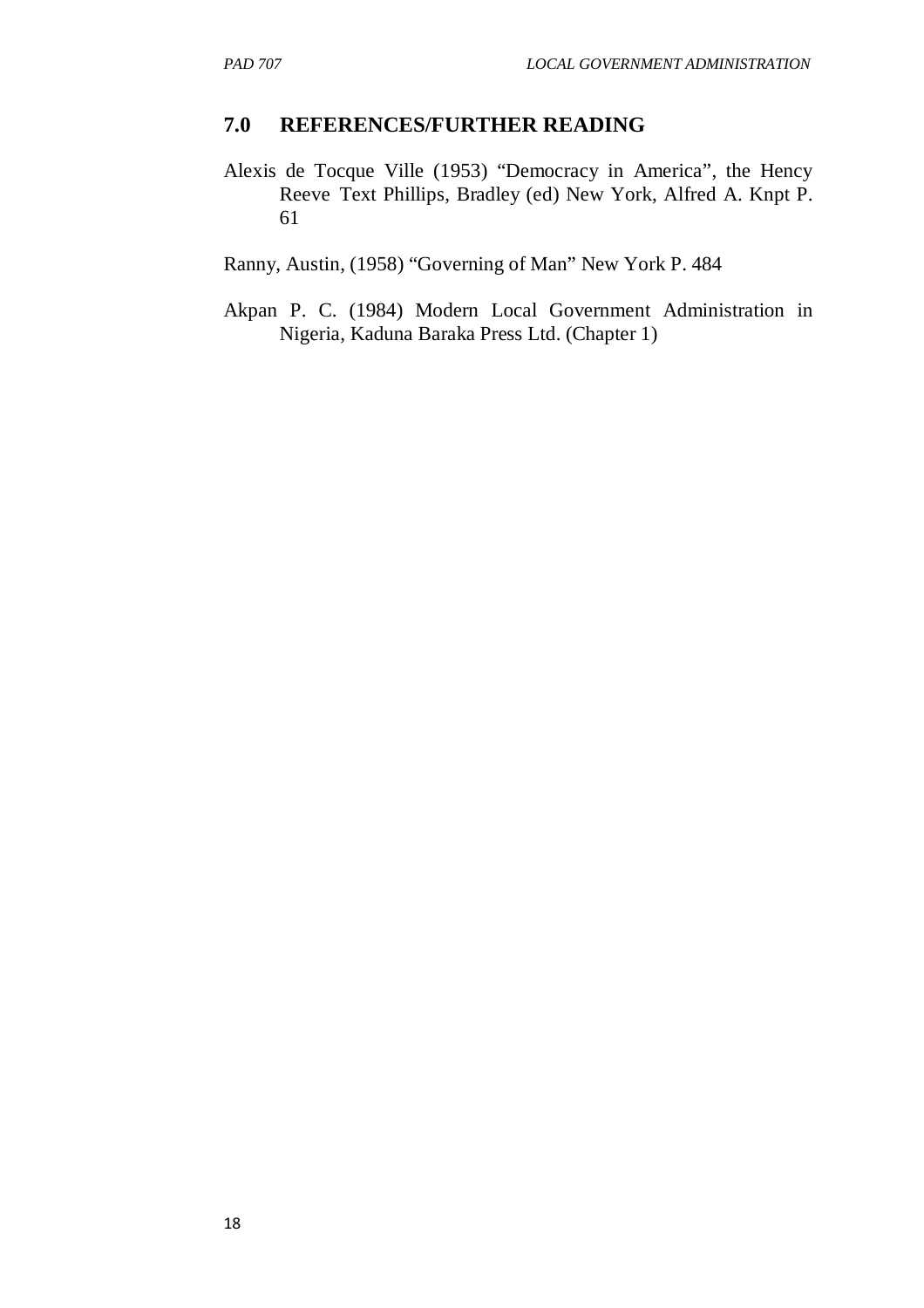# **UNIT 3 THE DEVELOPMENT OF LOCAL GOVERNMENT**

#### **CONTENTS**

- 1.0 Introduction
- 2.0 Objectives
- 3.0 Main Content
	- 3.1 Agitation for Reform of Local Administration from 1935- 1950
	- 3.2 Regional Reform of Local Government in Nigeria (1950- 1959)
	- 3.3 Local Government and Democratic Governance in Nigeria
	- 3.4 The Great Reforms of 1976
- 4.0 Conclusion
- 5.0 Summary
- 6.0 Tutor-Marked Assignment
- 7.0 References/Further Reading

### **1.0 INTRODUCTION**

The development of local government and the evolution of local government in Nigeria are inextricably interwoven. This is to the extent that one might consider them a repetition of each other. But for purposes of clarity we shall underscore the differences between the two areas. Whereas development of Local government has to do with the changes introduced into local government administration to enhance development beginning from nationalist agitation for reform of local administration to the great reform of 1976 when the unified local government was introduced in Nigeria to reposition local government as a third tier of government and the basis for national development, the evolution of local government underscores the gradual metamorphosis that enveloped the Nigeria local government system at certain stages in history till date. This shall be explained further in module 2.

# **2.0 OBJECTIVES**

At the end of this unit, the students should be able to understand;

- The reform that took place in colonial administration between 1935 – 1950
- The major elements that were common to the reforms in the 3 regions
- Local government and democratic governance in Nigeria
- The major developments that came with the great reform of 1976
- **3.0 MAIN CONTENT**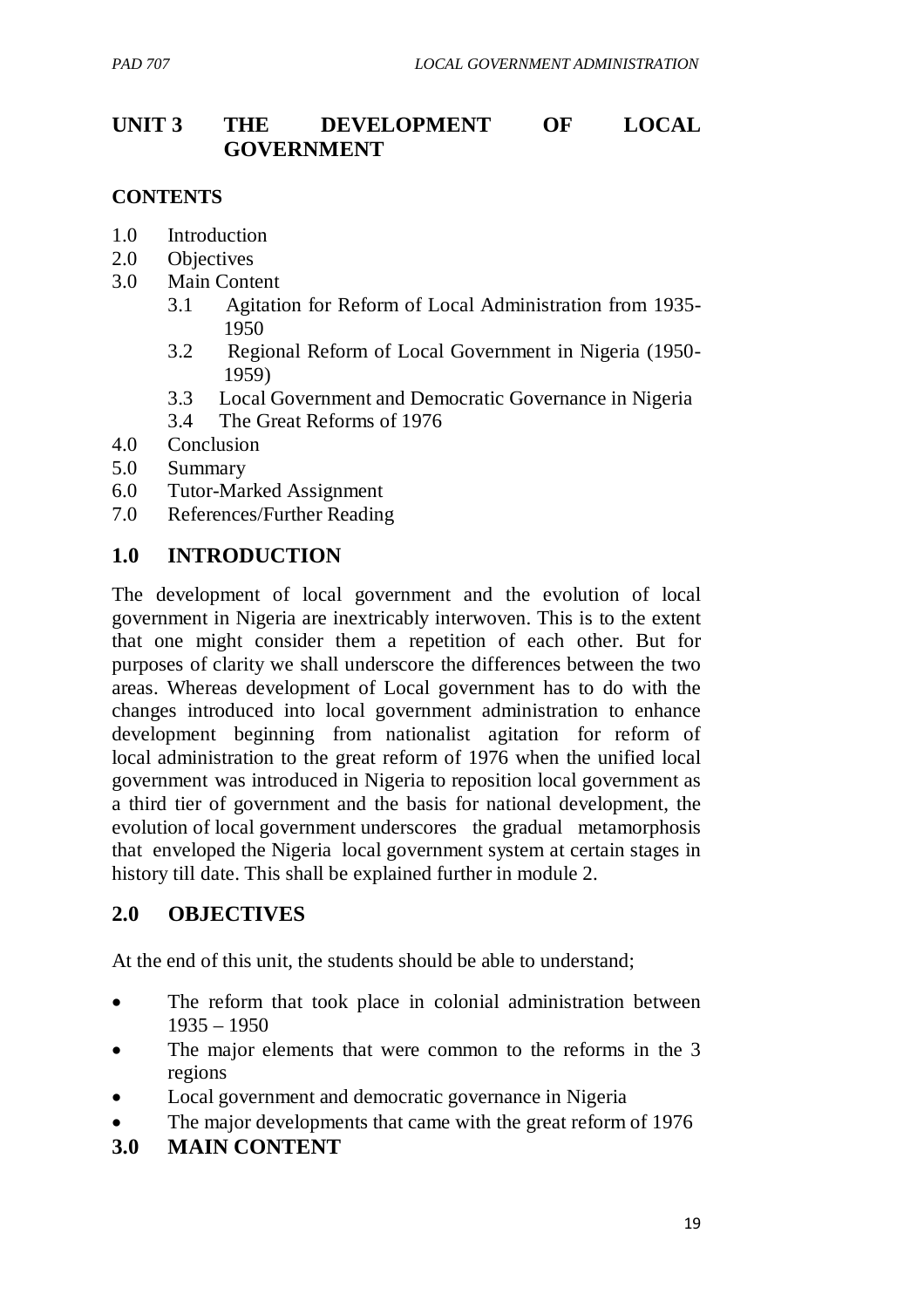# **3.1 Agitation for Reforms of Local Administration**

Among the nationalist agitations for changes in colonial administration between 1935-1950, was the reform of Local Administration properly known as the Native Authority.

The argument by the agitators then was that the Native Authority was non- participatory and anti-development. There was too much emphasis on maintenance of law and order through the use of the police, the native courts and prisons.

Others are:

- a. The need to remove women from payment of poll tax
- b. Employment of educated Nigerians in the senior cadre of the Native Authority Service
- c. The election of councilors to participate in policy making
- d. The discontinuation of the Indirect Rule System of Local Administration.

This led to the regional reform of 1947 (Richards Constitution)

# **SELF ASSESSMENT EXERCISE 1**

What were the agitations of the nationalist against the Native Authority System?

# **3.2 Regional Reforms of Local Government in Nigeria 1950- 1965**

In response to the agitation of some nationalist to the policies of Native Authority System, the East, North and West were established in 1946 under the Richardson Constitution. By 1951 under the Macpherson Constitution, each of the three regions had a house of assembly that could legislate on regional matters including Local Government. The first region to pass the law on Local Government reform was the East in 1950, followed by the West in 1952 and then in the North in 1954.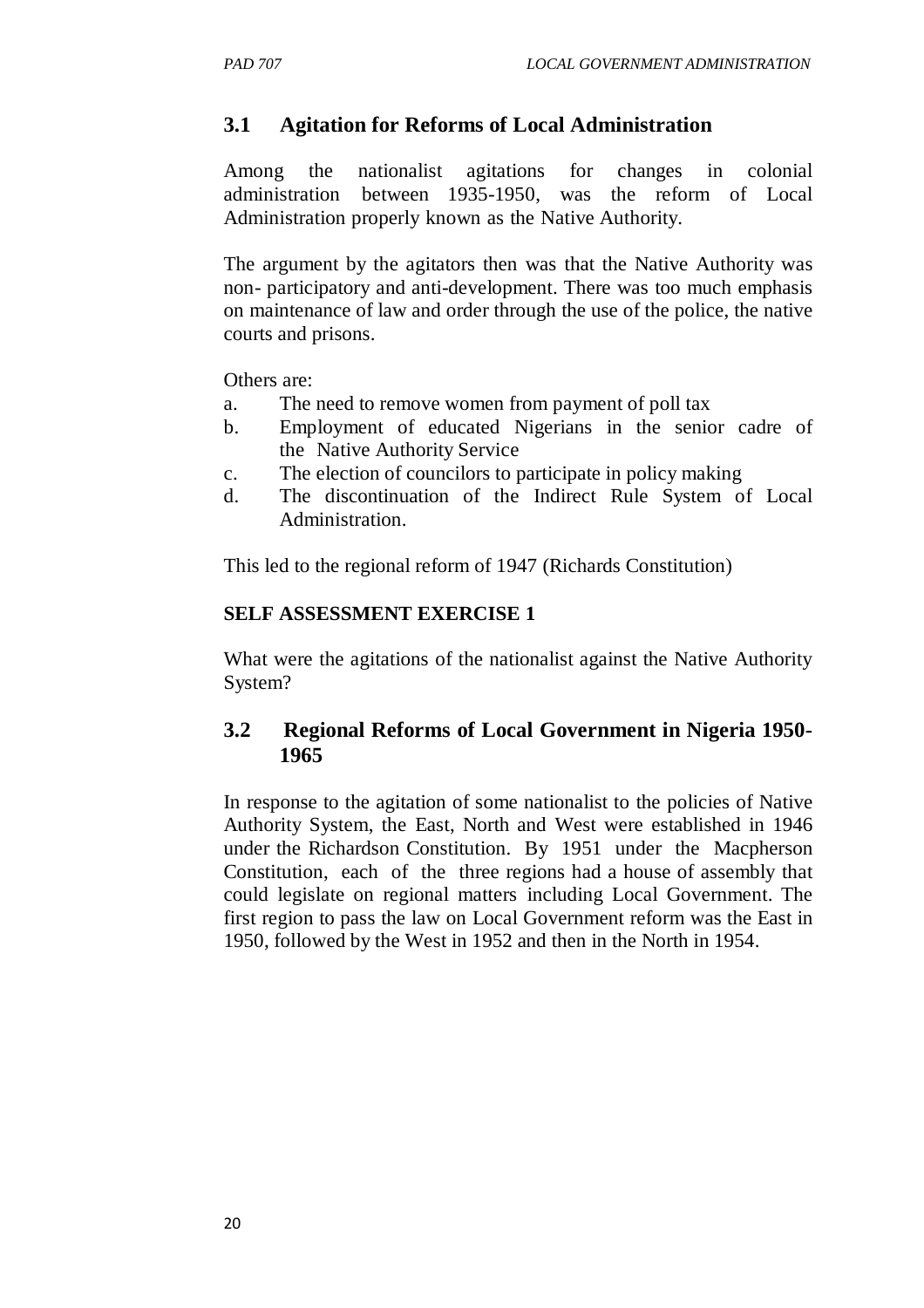The major elements that were common to the reforms in the 3 Regions were:

- i) Introduction of elected councils in all Native Authorities
- ii) Changes of names from Native Authority to Local Councils in the East and West
- iii) The introduction of multi-tier Local Government System in the East and West
- iv) The reduction of the role of the traditional rulers in policy making through the introduction of Chief in Council at Chief and Council.

Chief-in-Council means that the power of a traditional ruler to veto the decision of a Local Council; while Chief-at-Council is a situation whereby the decision of elected Councilors overwrite that of a traditional rulers. This part has greatly hindered the representativeness of the grassroots through their traditional rulers with its application in the Northern Region alone.

v) The expansion of functions assigned to Local Government by the Regional Government to include provision of development programs.

Nigeria became an independent nation on October  $1<sup>st</sup>$  1960. The post Independent Regional Government maintained the features of the local reform of the 1950s. However, all was not well in terms of the relationship between the Regional Governments and Local Governments in the following areas:

- i) The election of Councilors on party basis whereby, the ruling party in each of the three regions later four rigged the election and therefore made nonsense of democracy at the local level.
- ii) The control of Local Government policy making process and policy decisions by the regional government. All policies made by the Local Government Councils were either vetoed or amended by the Regional Government.
- iii) The employment, promotion and discipline of Local Government staff were entirely and completely controlled by the Regional Government
- iv) The funding of the local government by the Regional Government was the biggest stick used by the latter to whip the former so much so that, the Local Government that failed to obey were starved of funds to carry out their service delivery functions at the grassroots.

The outcome of these and other punitive measures of the Regional Governments rendered Local Governments ineffective, unproductive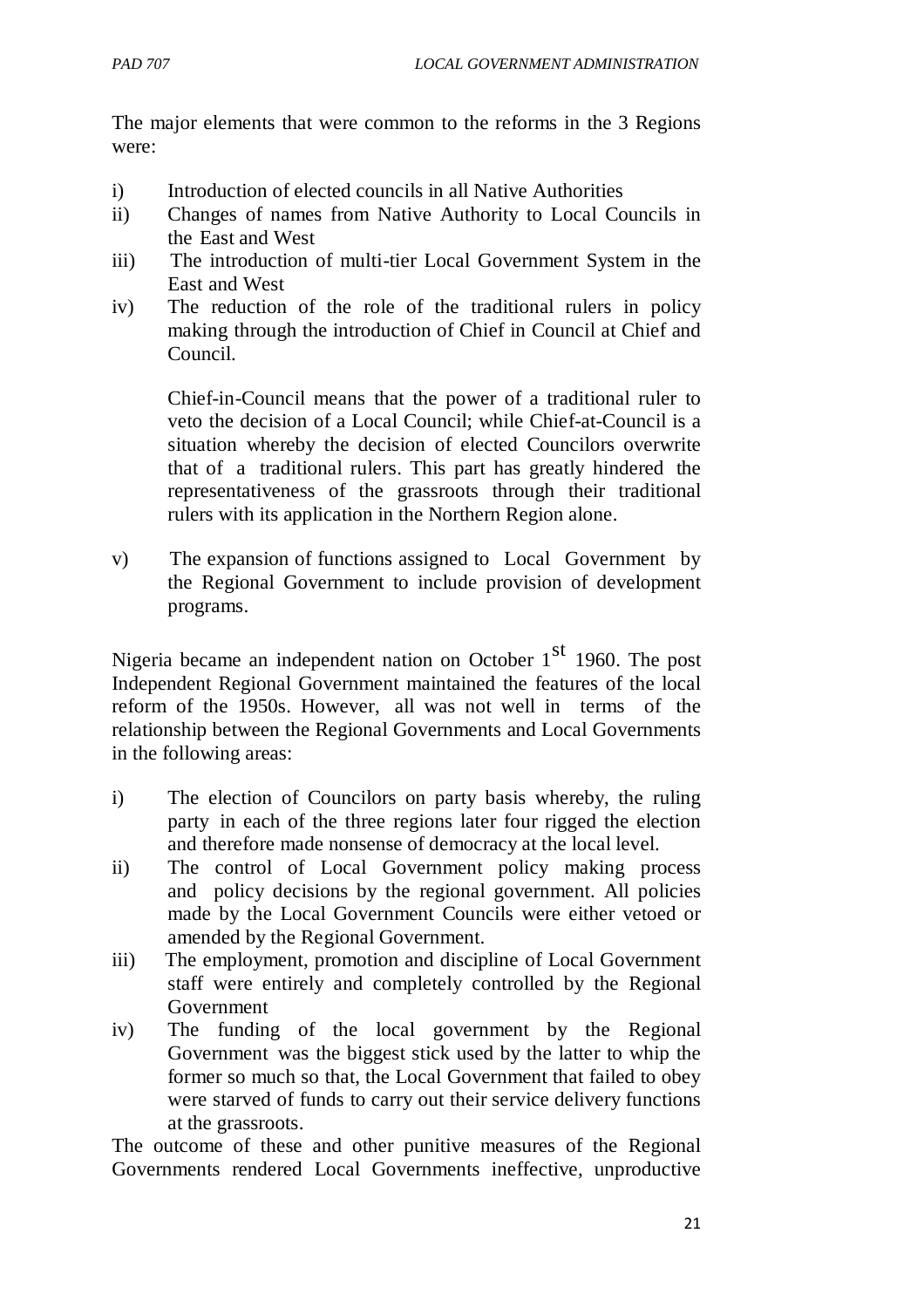and non developmental to the extent that Local Government Service became unattractive to graduates and professionals.

# **3.3 Local Government and Democratic Governance in Nigeria**

The independence was greeted with high expectations from Nigerians, particularly the desire for participatory democracy at the local government level. Unfortunately, the First Republic inherited the colonial local government structure and witnessed a setback in their administrative structure, finances and democratic activities. The set back in the democratic governance of the local government during the period were noted through two regional instruments as follows:

Firstly, Obi (2010) holds that local governments in Nigeria during this era were regionalized, and operated with different structure at different regions. The establishment of Provincial Administrative Law of 1962 by the Northern region crippled the powers of the local government in the region, as the Native Authority re-emerged with the traditional rulers doubling as the traditional rulers and regional political actors. In the Western region, Igbuzor (2009) states that the local government (amendment) Law of 1960 abolished most powers of the local government councils, and reduced their functions, with the Local Government Service Board as a supervising agent of the region. The Western region crisis of 1962-65, which resulted to anarchy and collapse of the administrative structure in the region, worsened the matter. The Eastern regions was not left out of the net, as the ministry of local government was used as a regional organ to regulate the activities of local government councils, and reduce the council to mere appendage of the region.

Secondly, the emergence of regional party politics and over politicization of the party in the local governments weakened the local government councils in Nigeria. The local government service board and ministry of local government as obtainable in different regions were serving as regional agents to regulate local government activities. These bodies were controlled by different political parties in power at the region - Action Group (AG) in the West, Northern People Congress (NPC) in the North, and National Council of Nigeria and Cameroons (NCNC) in the East. Obi (2010) opines that in most cases even when members of the councils were elected as in the Eastern and Western regions, and appointed in the Northern region, the members of the council were answerable to the political party in power in the region and not the local people. In the Western region, elected local government councils were dissolved by the ruling party - Nigeria National Democratic Party (NNDP) in 1965 led by Samuel Ladoke Akintola due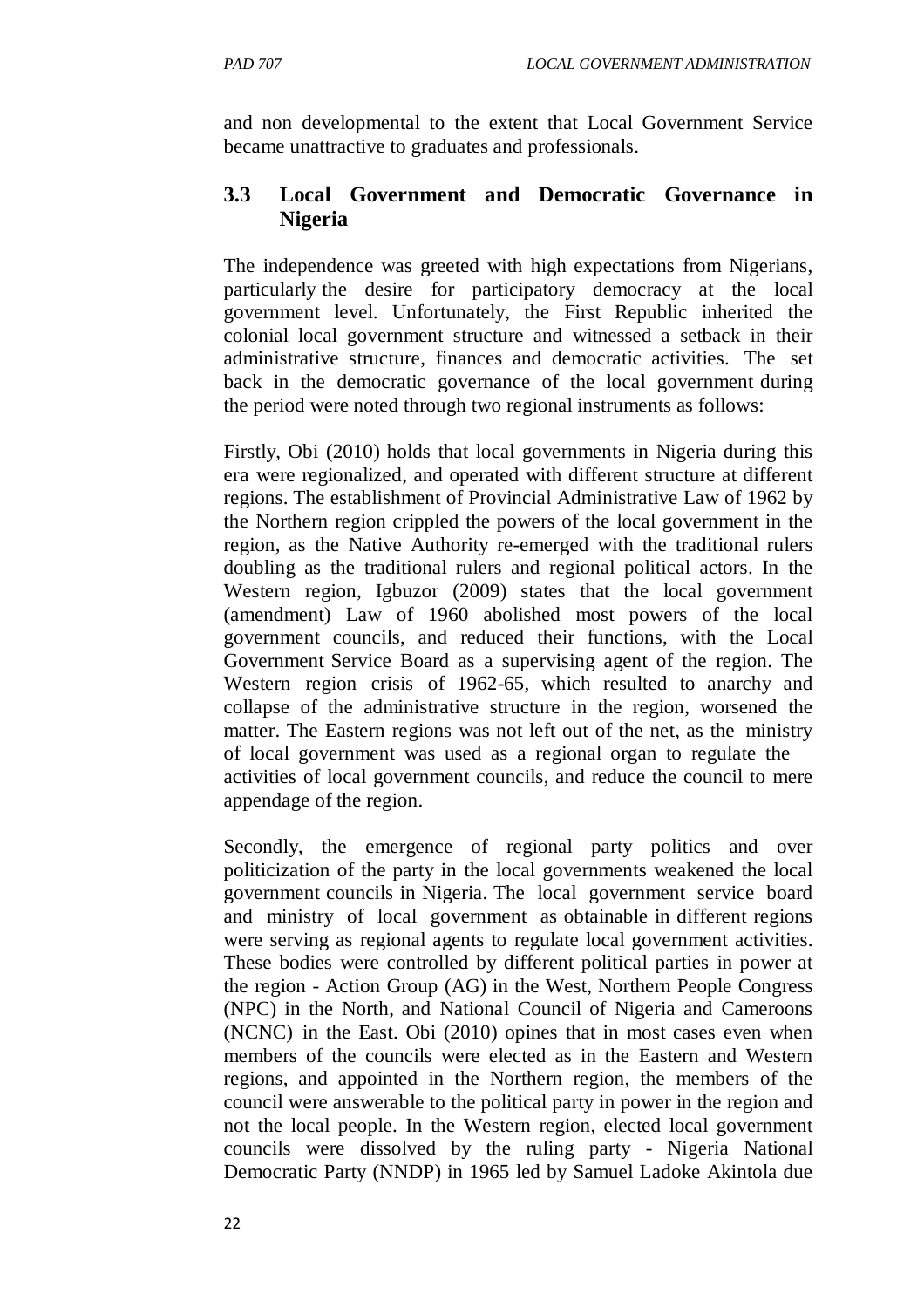to the Councils support for AG led by Obafemi Awolowo during the crisis of 1962-65, and replaced with care-taker committees made up of the supporters of then ruling party - NNDP (Meredith, 2005). Similarly, Nwosu (1992) opines that in the Eastern region where the political actors were not members of the party in power at the regional level, such local governments were deprived of their statutory functions, as the issue of NCNC government at the regional level led by Dr. Okpara against Dr. Okezie's Republican Party at Umuahia Ibekwu Local Government Area in the region was a good example. In the Northern region, Onor (2005) adds that as an attempt to destabilize democracy in the local government councils, the councils were used to manipulate the electoral process in favour of the ruling party - NPC.

Indeed, it is important to state that over politization of the regional political parties and regionalization of the local governments weakened the democratic governance of the local governments within the period under review. Thus, leading to the argument that there was no functional local government council in Nigeria within this period, rather what was in operation was local administration.

Within this period, local governments witnessed fundamental changes in their structures, functions, revenue allocations, and democratic activities.

The emergence of military rule in Nigerian politics on  $15<sup>th</sup>$  January, 1967 via the coup d'etat led by Major Chukuma Nzeogwu brought General Johnson Thomas Unonakwo Aguyi-Ironsi as the first military Head of State. Obi (2010) holds that on assumption of office, the military government dissolved the existing local government councils and replaced them with care-taker committees to run the affairs of the councils in the country. Egurube (1991) adds that the local government political actors were answerable to the state military governors, and not the rural people. The implication is that local government councils lost their democratic structures and functions, thereby leading to deprivation of democracy in the local government administration. The local people were deprived of democratic activities, as they had no say on who rules them and how they were ruled.

Authority flows from the military governor and the local people were forced to comply.

# **3.4 Great Reforms of 1976**

In 1976, the General Obasanjo led military government embarked on a more significant local government reforms in Nigeria. The reforms were based on the observation of the Federal Military Government that the local governments had over the years suffered severe deprivation of its democratic powers by other governments (FRN,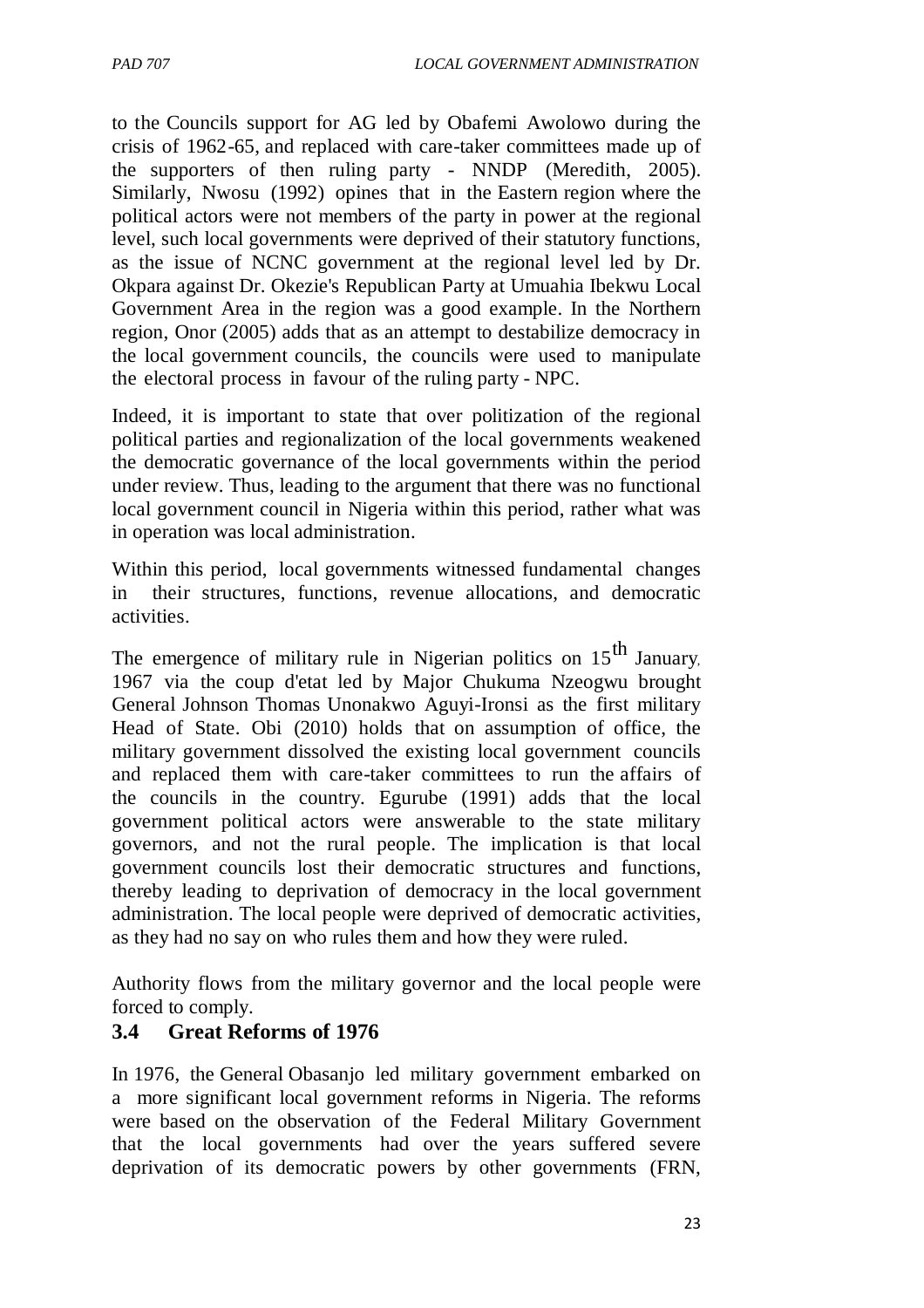1976). Upon the above, on  $19^{th}$  August, 1976, the federal military government instituted the local government reforms committee, under the headship of Alhaji Ibrahim Dasuki. After the tour of the country for due consultation, the committee submitted her report tagged "Guidelines for Local Government Reforms, 1976". The guidelines were approved by the federal military government. The reforms had several objectives aimed at repositioning local government for effective service delivery and participatory democracy in the local areas.

Significantly, the 1976 local government reforms made some provisions and impact on local government democratic governance in Nigeria as stated below:

 The introduction of widely accepted definition of local government in Nigeria as stated by FRN (1976) as follows:

*"Government at the local level exercised through representative Council established by law to exercise specific powers within defined areas. These powers should give the council substantial control over local affairs; as well as the staff and institutional and financial powers to initiate and direct the provision of services, and to determine and implement projects, so as to complement the activities of the state and federal government in their areas, and to ensure through devolution of these functions to these council and through active participation of the people and their traditional institutions, that local initiative and response to local needs and conditions are maximized".*

By this definition, local government became recognized as a third tier government at the local level in Nigeria. It marks the end of provinces, districts, native authority and administration, and the beginning of democratic government at the local level in Nigeria.

 The reform brought for the first time in the history of Nigeria a unified local government system with defined functions and structure to achieve democratic governance irrespective of the state in Nigeria.

 The reform resulted in the creation of 301 local governments for the first time in Nigeria to exercise democratic activities at the local level.

 The provision for elections of the political actors of the local government through secret ballot system on a non-party basis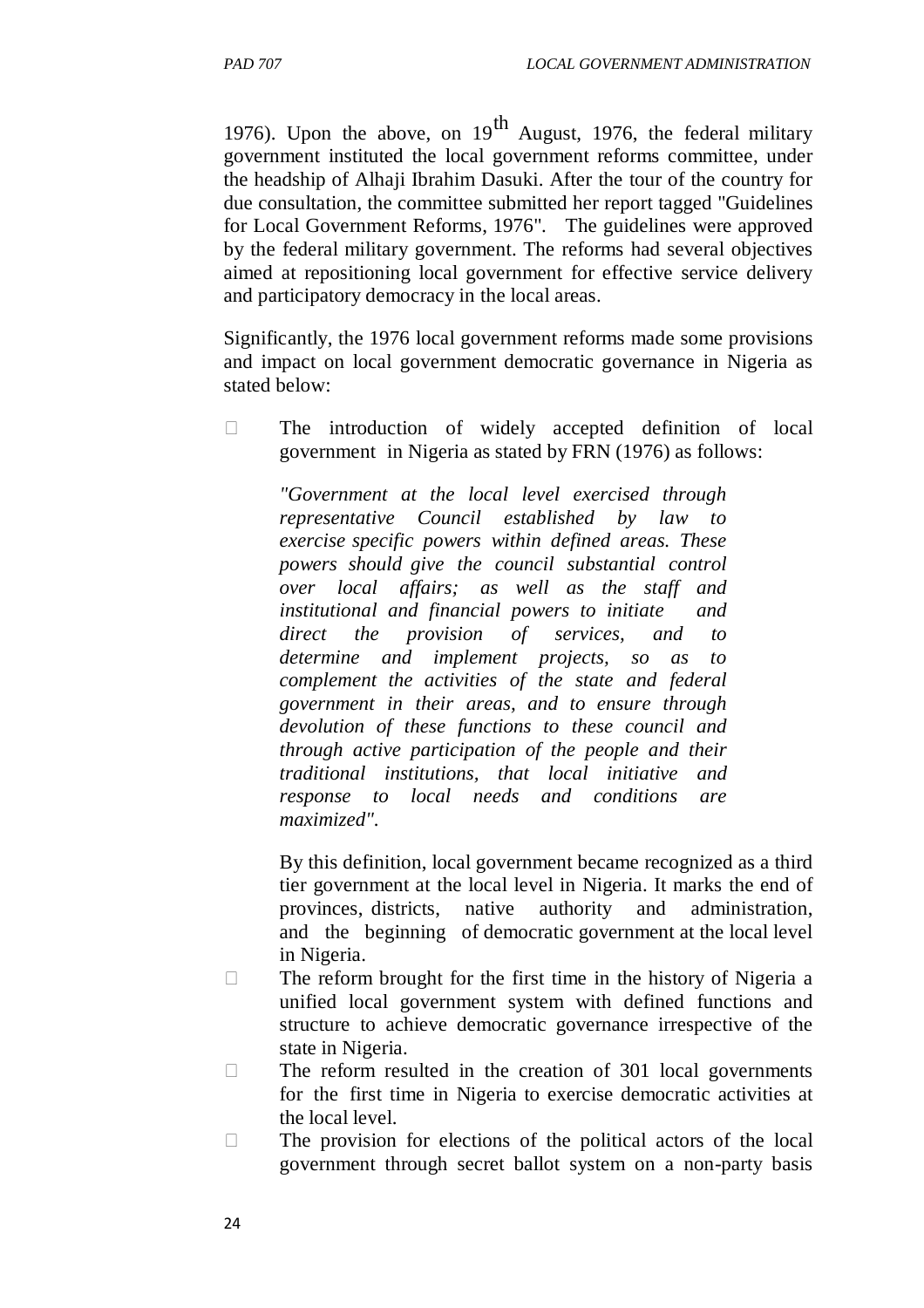gave hope for participatory democracy of the local people in politics of Nigeria. The local people are to participate and determine who rules them at what point, with the actors to be answerable to the people.

 The reforms provided for 5% federation allocation to the local government to enhance local government financial independence and viability for democratic activities in Nigeria.

 The reform resulted in the introduction of nationwide election guidelines for the conduct of both direct and indirect elections in the councils. The effect was that by January, 1977 councils were constituted based on the secret ballot elections, which was manifestation of the local people participating in the election of their leaders.

 Structurally, Wapmuk (2005) opines that the reform provided for the political control of the local government to be vested on the council, and exercised through the councilors known as the supervisory councilors. This is a step towards political development and democratic growth of the local government in Nigeria.

 However, there was a contradiction to democratic development and stability in the reforms , by providing for local government as a third tier of government in one hand , and providing for local government service commission (LGSC) as an agent of the state to regulate local government personnel services on the other hand. The challenge is that the local government staff, who are charged with the responsibilities of enforcing the local government policies could be manipulated or frustrated by the LGSC on event of policy disagreement between the state and local governments, thereby depriving the local government the opportunity of achieving effective implementation of democratic policies in the area.

 Remarkably, the reform created an opportunity for discussion of local government democracy and development in the 1977-78 Constituent Assembly, and further enshrined in the 1979 Constitution of Federal Republic of Nigeria. Obike and Nwaodu (2010) added that this is the very first time local government appeared in Nigerian Constitution , with defined status and functions as a third tier government, as contained in Section 7 (1) of the 1979 Constitution as:

*"The system of democratically elected local government councils is under this constitution guaranteed and accordingly, the government of every state shall ensure their existence under law, which provides for the establishment, structure, composition finance and function of*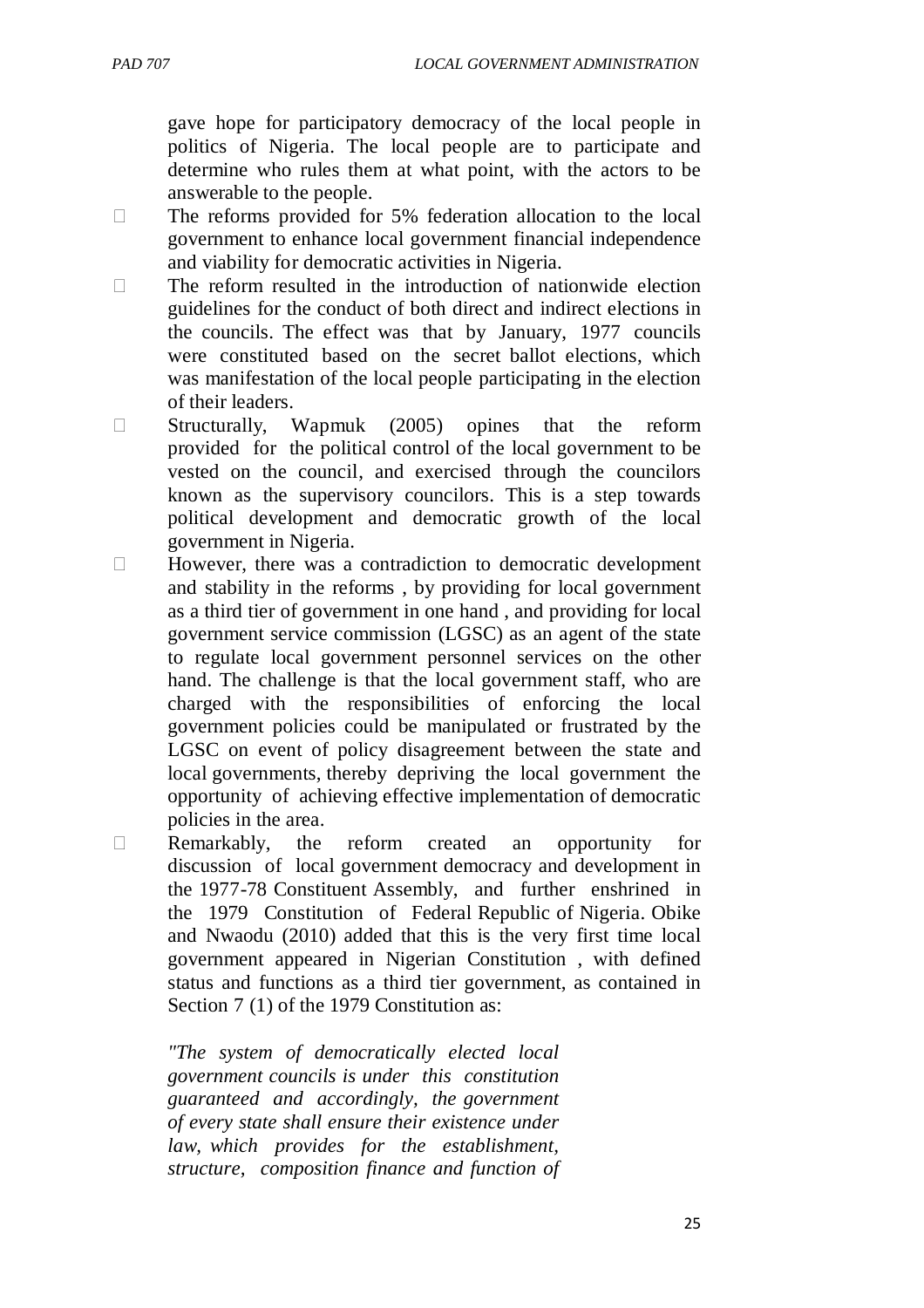*such councils."*

#### **SELF ASSESSMENT EXERCISE 2**

What significant changes were brought about by the great reforms of 1976?

# **4.0 CONCLUSION**

The colonial administration through the Native Authority Systems was dysfunctional hence the Nationalists agitations that they were nonparticipatory and anti-development. The colonial native authority system was implemented separately by the regions. Although elected councils were introduced in all the native authorities, change of names from Native Authority to local councils took place in the East and West. There was also an introduction of multi-tier local government system in the East and West. There was no democratic practice at the Local government level until 1976. The 1976 reforms brought for the first time in Nigeria a unified local government system with defined functions and structure to achieve democratic governance in all states in Nigeria.

# **5.0 SUMMARY**

The development of local government beginning from the colonial administration native authority system was directed at making the local government functional and responsive to the aspirations of the people at the grassroots. The idea was to reposition the local government system in order that it can be more participatory and development oriented. This reform resulted in the introduction of nationwide election guidelines for the conduct of both direct and indirect elections in the councils. The reform also provided for the political control of the local government to be vested on the council and exercised through the councilors known as supervisory councilors. This was the first step towards political development and democratic growth of the local government in Nigeria.

#### **ANSWER TO SELF ASSESSMENT EXERCISE 1**

The Native Authority System emphasized more on the maintenance of law and order rather than development.

#### **ANSWER TO SELF ASSESSMENT EXERCISE 2**

The introduction of a unified local government system with defined functions and structures to achieve democratic governance irrespective of the state in Nigeria.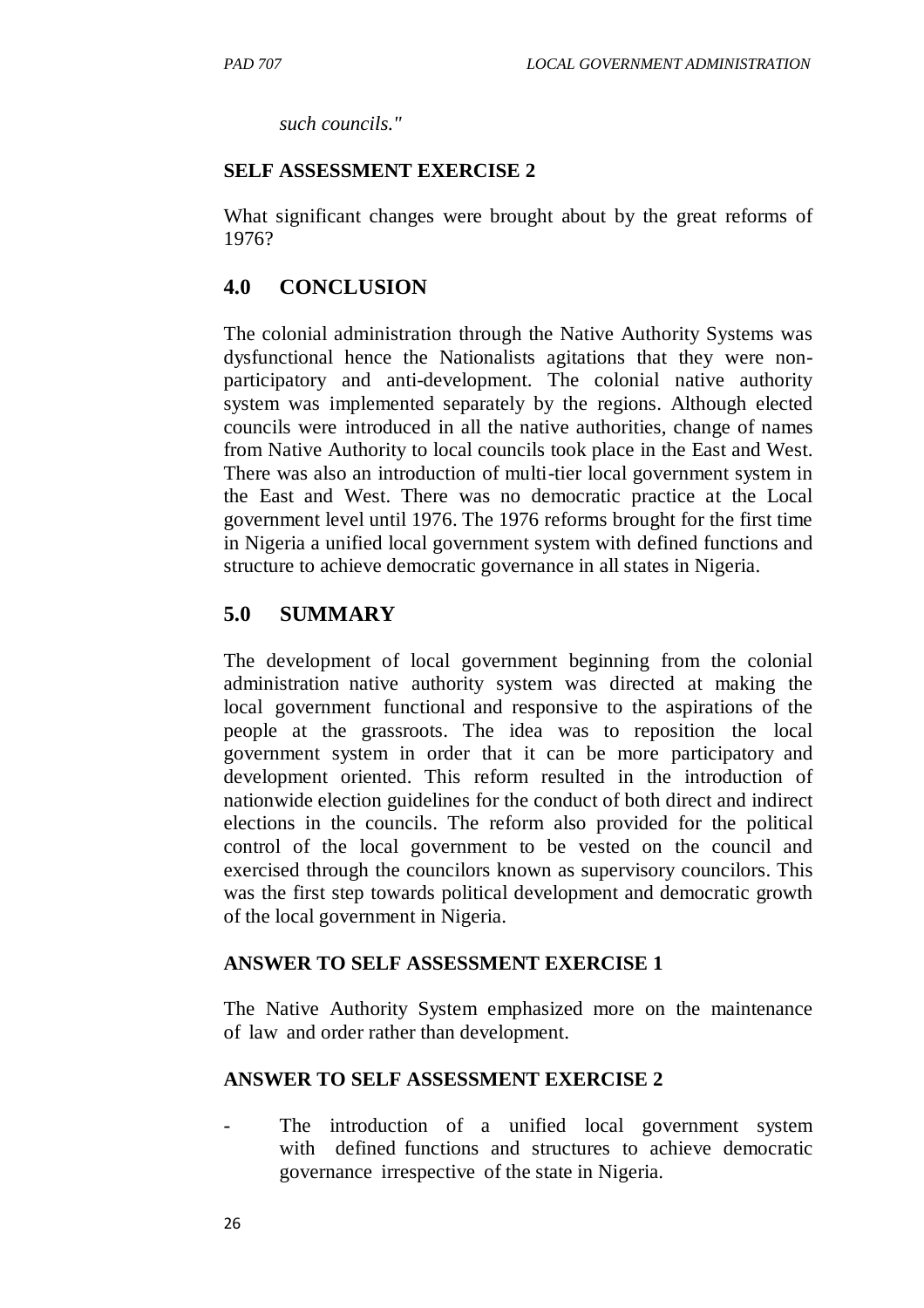- The provision for elections of the political actors of the local government through secret ballot system on a non-party basis which gave hope for participatory democracy.
- The reform introduced nationwide election guidelines for the conduct of both direct and indirect elections in the councils.

### **6.0 TUTOR-MARKED ASSIGNMENT**

Explain the significance of the provision of section 7 (1) of the 1979 constitution to the local government system in Nigeria.

### **7.0 REFERENCES/FURTHER READING**

- Amadi, I. R. (2000) Evolution of Local Government in Eastern Nigeria, 1900-1990 Calabar Historical Journal Vol. 4 No. 1
- Egurube J. O. (1991) "The Evolution of Local Government in Nigeria, A Systematic Perspective" in Nzeribe, C.G.O (ed) Current Issues in Public Administration: Enugu: Fourth Dimension Publishers Ltd.
- Federal Republic of Nigeria (19979) The Constitution of the Federal Republic of Nigeria, Lagos: Government Printer
- Goddey Wilson (2013) "The Politics of Local Government Reforms and Democratic Governance in Nigeria Local Government" Journal of Developing Country Studies Vol. 3 No. 1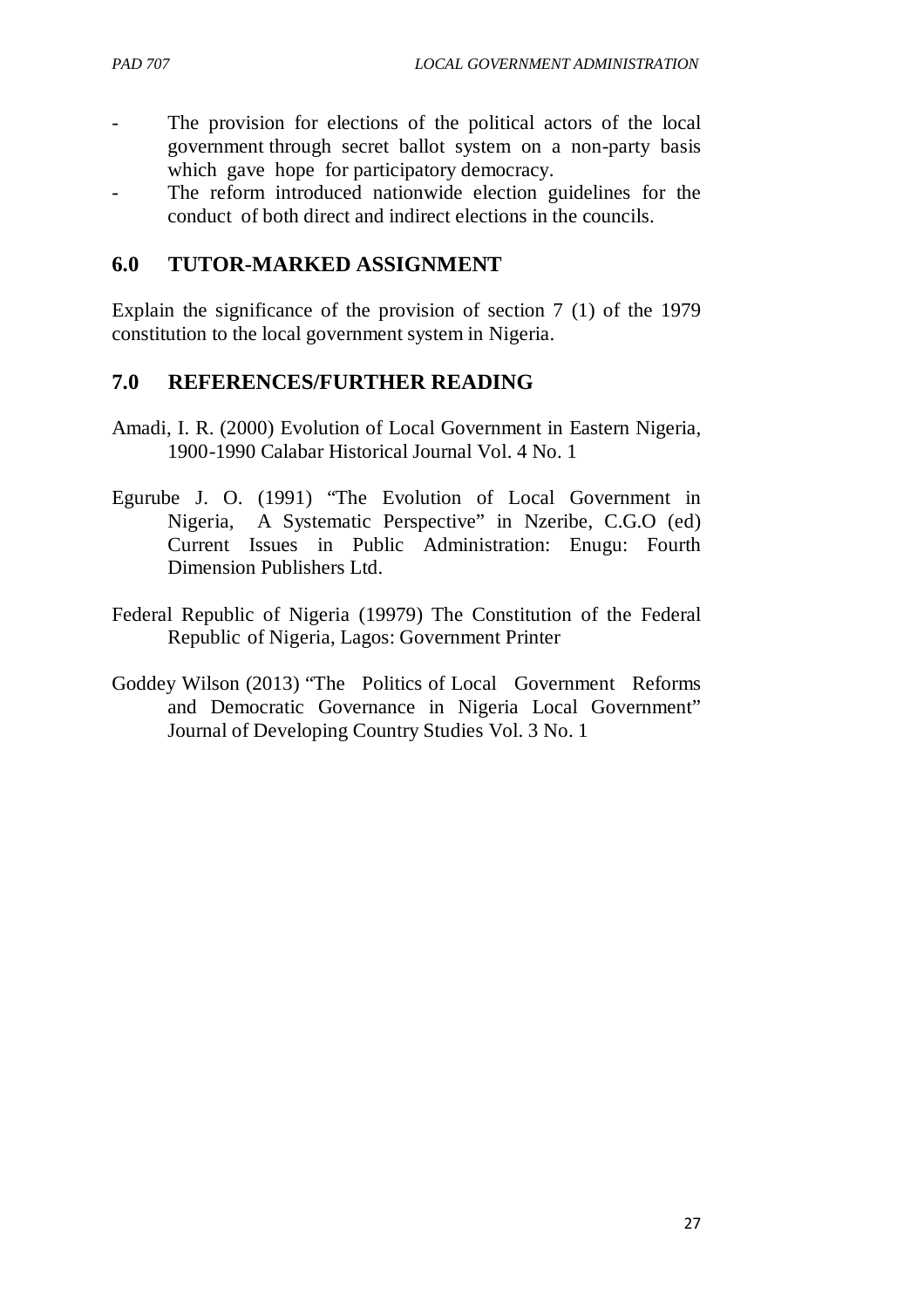### **UNIT 4 TYPES/FORMS OF LOCAL GOVERNMENT SYSTEMS**

#### **CONTENTS**

- 1.0 Introduction
- 2.0 Objectives
- 3.0 Main Content
	- 3.1 Type of Local Government Systems
		- 3.1.1 Single Tier System
		- 3.1.2 Multi-Tier System
	- 3.2 Forms of Local Government System
		- 3.2.1 The Mayoral Model
		- 3.2.2 The Conciliar System
		- 3.2.3 The Managerial Model
	- 3.3 Decentralization
		- 3.3.1 Devolution
		- 3.3.2 Deconcentration
		- 3.3.3 Delegation
		- 3.3.4 Privatization
- 4.0 Conclusion
- 5.0 Summary
- 6.0 Tutor-Marked Assignment
- 7.0 References/Further Reading

#### **1.0 INTRODUCTION**

In this part of the course, you shall be introduced to various types or forms that the local government takes in different parts of the world. First and foremost, you must understand that local government is the third tier of government especially in a federation, whereas it is a second tier of government in a unitary state. It is important to note however that every government be it Federal, Unitary, Confederal or as the case may be, makes use of local government system as a veritable medium of communication between the central government and the people at the grassroots.

#### **2.0 OBJECTIVES**

At the end of this unit, you should be able to;

- Identify the various types of local government
- Explain the various forms that local government can take in some parts of the world
- Identify and discuss the various forms of decentralization
- Examine the essence of devolution of power to the local system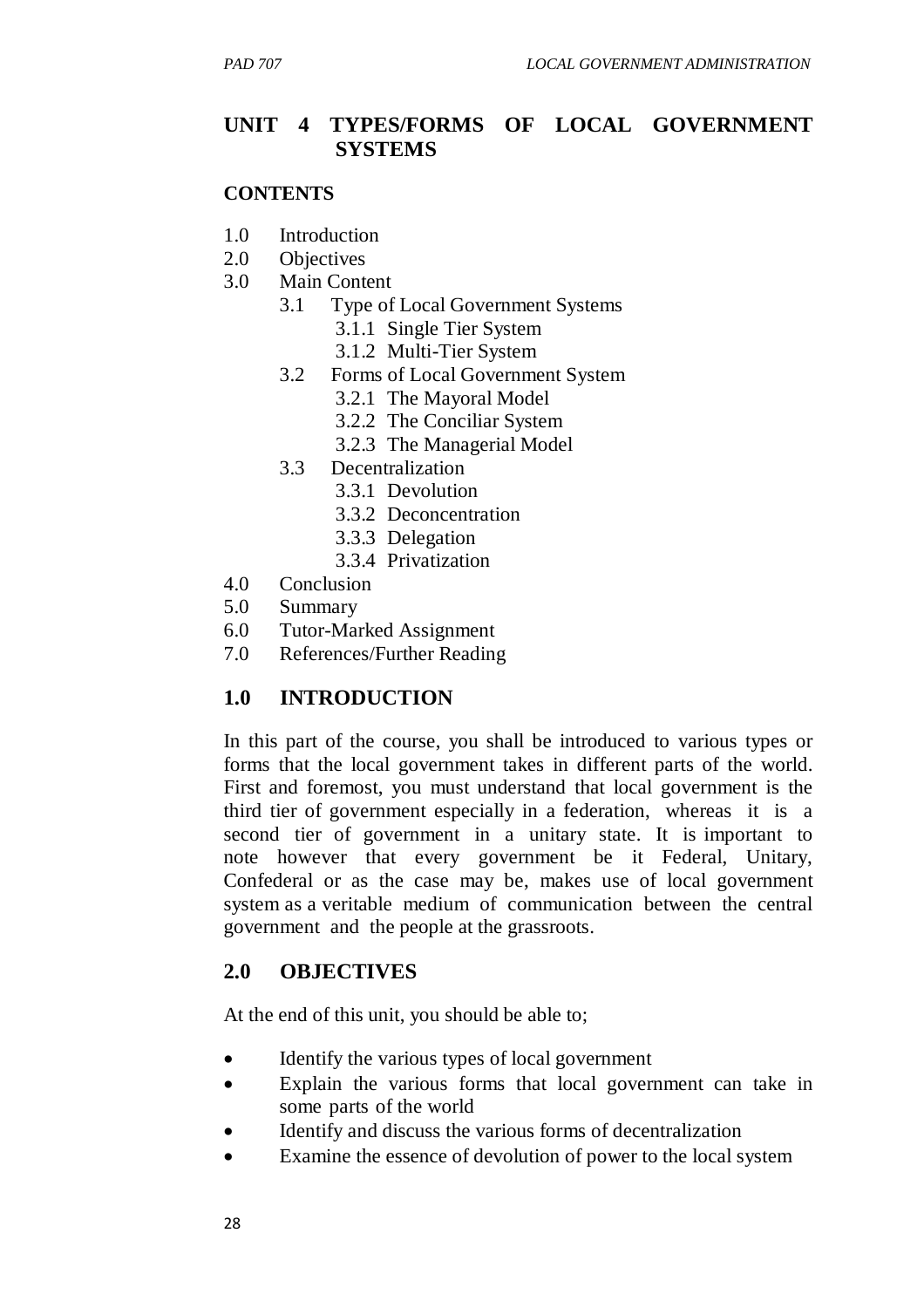# **3.0 MAIN CONTENT**

# **3.1 Types of Local Government Systems**

A local government system is usually organized either as:

- (i) A single-tier local government, or
- (ii) A multi-tier local government

Under the single-tier arrangement, one local government council performs all the functions assigned a local government within its area of jurisdiction. This is the structure in Nigeria today where each local government plans, executes and manages all local services within its area. The merits of this model includes easy coordination of available resources and activities, reduced overhead costs since fewer personnel is employed and easy identification of officials that are responsible for particular services by the local population. However, in cases where a single-tier local council cover a large area or a multiplicity of ethnic groups, remote areas and minority groups may suffer neglect.

The multi-tier structure is one under which two or more local councils share responsibility for local services within a given local territory. For instance, in the old Western Region, a local government consisted of the divisional council within which there were a number of district councils, each of which, in turn, was composed of many local councils. This system has the advantages of bringing government closer to the people of providing more opportunities for leadership to the people and of allowing each zone within the council to develop at its own pace. The multi-tier system has the demerit of constant conflict among the different levels usually over funds. Often the lower tiers in this system are too poor to attract expert personnel and to execute meaningful projects.

# **3.2 Forms of Local Government System**

Three broad forms of local government internal management arrangements have been identified. They include:

- (i) The mayoral model
- (ii) The conciliar system and
- (iii) The managerial arrangement

The mayoral or mayor-council model is identical to the presidential system of government. This is the system that is currently in use in Nigeria. Under it, both the chief executive (mayor or chairman) and the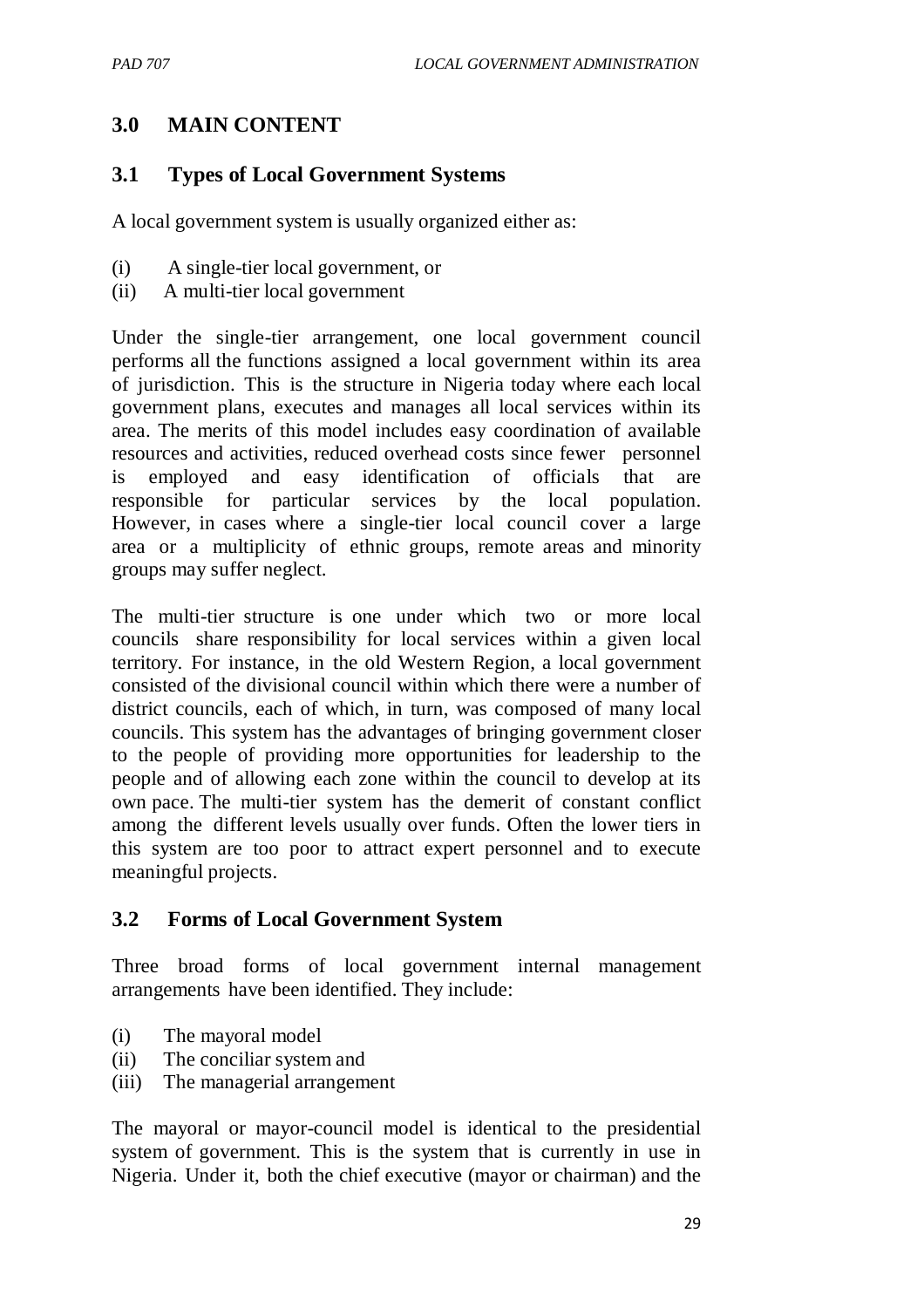legislature (the council) are independently elected by the people for fixed terms of office. There are two forms of the mayoral system: the "weak mayor" or "strong mayor" models. The weak mayor is one which, in spite of his position as the main political leader of his council, the mayor does not have the sole power to appoint, remove and supervise his council's administrative staff, some of whom are elected by the people. Under eh strong mayor pattern, the mayor is the only elected executive official and he has the power to appoint and dismiss department heads and he shares policy-making functions with the council.

Under the conciliar system, the council which is directly elected by the people selects a presiding officer usually from among its members but occasionally from outside. The whole council acts as a legislature while the work of administrative supervision is performed either by the mayor or the cabinet of the council to guide policy formulation ad implementation. Forms of the conciliar system are used in France, Britain, Germany and other European countries.

The managerial or council-manager pattern is one in which an elected council sets broad policy but hires a manager to serve as the Chief Executive. The manager is vested with responsibility for supervising administration. He is expected to be a professional and to work full time and at the pleasure of the council the managerial model is the pattern in use in most American cities.

### **SELF ASSESSMENT EXERCISE 1**

- 1. What is the difference between single-tier and multi-tier system of local government?
- 2. In which form of local government system that the Mayor is given the power to appoint and dismiss departmental heads?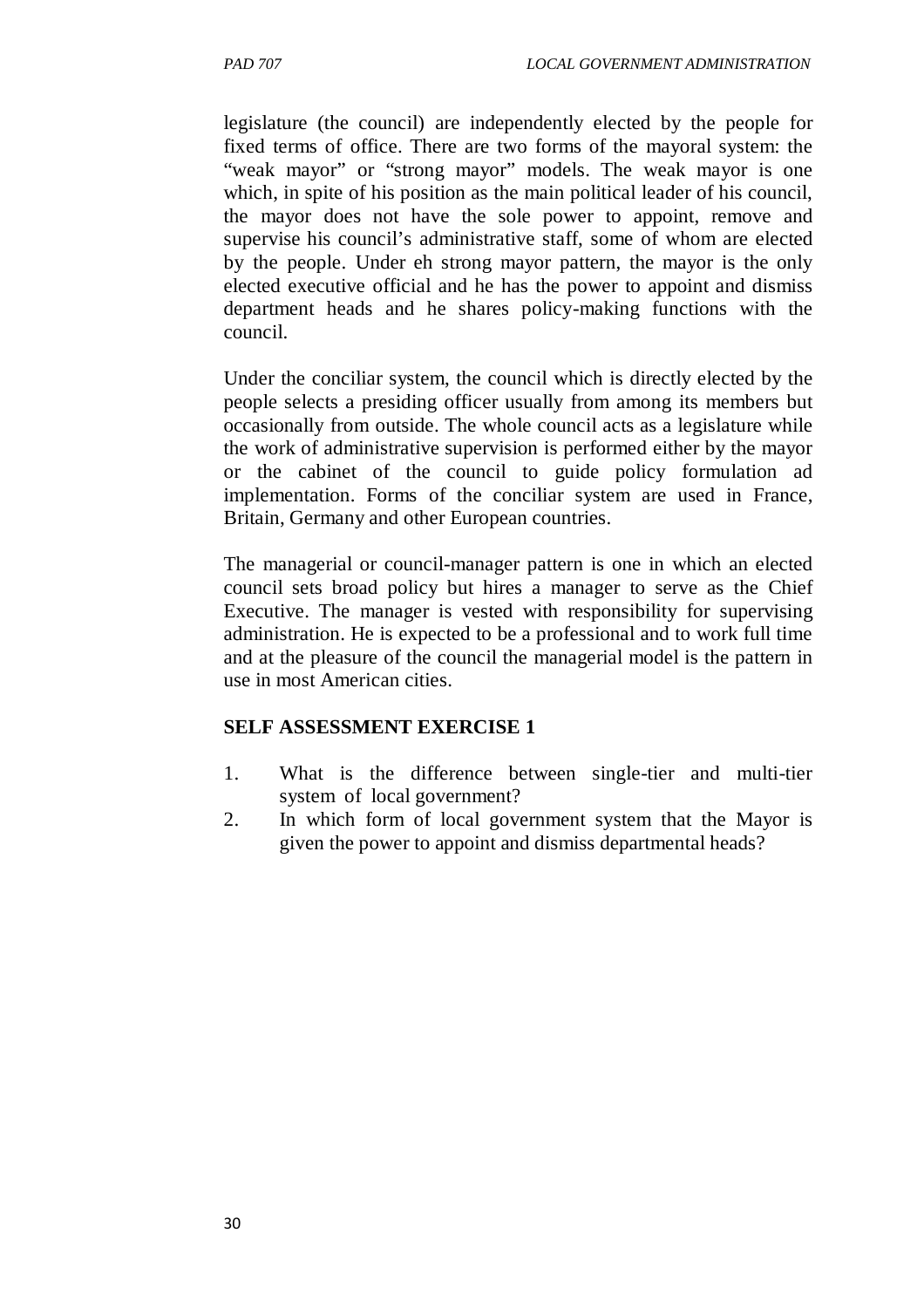# **3.3 Decentralization**

#### **Models of Decentralization**

Four types or degrees of decentralization have been identified. These are

- (i) Deconcentration
- (ii) Delegation
- (iii) Devolution and
- (iv) Privatization
- *(i) Deconcentration:* This involves the reduction of authority and responsibility among different levels within the central government. It may take the form of shifting of workload from central government ministry headquarters to staff outside of the national capital. In another form, deconcentration may be by way of field administration under which decision-making discretion is granted to field staff. Another form of deconcentration is local administration under which subordinate levels of government such as provincial and local government are agents of the central government.
- *(ii) Delegation:* Under this form of decentralization, the central government transfers responsibility for decision-making and the administration of functions to semi-autonomous organizations such as public corporations, housing authorities, and agricultural development authorities. These agencies are granted broad powers to plan and implement programmes over specific activities under the indirect control of central government ministries. Examples of delegated decentralization in Nigeria include the Nigerian Airways. National Electric Power Authority, NEPA, the Federal Housing Authority etc.
- *(iii) Devolution:* This form of decentralization requires the creation of independent sub-national levels of government that are outside the control of the central government. Effective devolution implies the transfer of responsibility for specified local services to autonomous local government units that are elected by the local population and are granted the power to raise their own revenues and to decide policy directions.
- *(iv) Privatization:* Under privatization, permission is granted to community groups, cooperatives, voluntary associations, business and other non- governmental organizations to provide services either alone or in partnership with public agencies.

The four models of decentralization which we have just discussed deconcentration, delegation, devolution and privatization are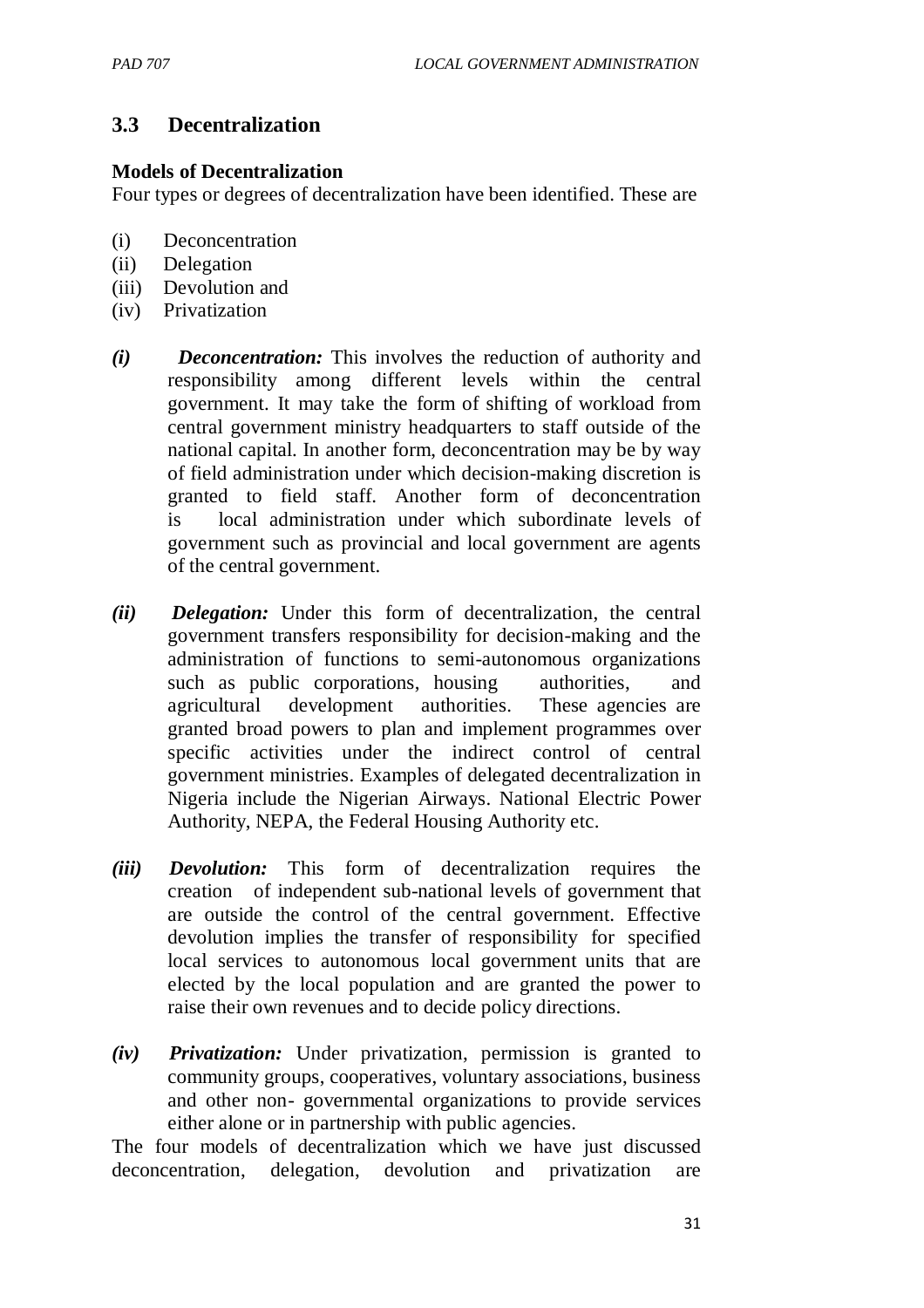collectively called administrative decentralization. A close examination will indicate that administrative decentralization concerns the redistribution of decision-making authority, responsibility and financial resources for providing public services among different levels of government and between the public and private sectors. The other broad form of decentralization apart from administration decentralization is spatial decentralization. This entails the distribution of central government investments in services, facilities and infrastructures in a way that will strengthen the economies of secondary cities and towns throughout the country. In Nigeria, spatial decentralization is achieved through the principle of federal character which requires the federal government to locate projects in different parts of the country.

It is important to observe that the different forms of decentralization are no mutually exclusive. Each is suitable for a particular purpose. Countries often adopt a combination of the models so as to promote efficiency in the provision of services and to strike appropriate balance between centralization and decentralization.

### **SELF ASSESSMENT EXERCISE 1**

- 1. Which form of local government system is best suited for your country?
- 2. How is the Conciliar system better than the managerial model?

# **4.0 CONCLUSION**

We have narrated the types and forms of local government systems as they operate in different parts of the world. The various types and forms of local government systems only explains the magnitude of importance attached to this level of government. The local government is seen as a platform where the citizens can develop political culture, appreciate the efforts of the various states and federal government. It is difficult if not impossible for any state to administer successfully all functions of government through the central organs of the state.

The communists countries tried to exercise central rule over all localities of the state but met with either resistance or failure. Since 1936, having learnt from experience, the former U.S.S.R officially recognized the need to administer a wide range of functions on a local basis, albeit with rigorous control by the central power and through the communist party machinery. Hence, the central government cannot effectively carry out detailed local administration and cannot give full weight to local preferences and prejudices in every issue.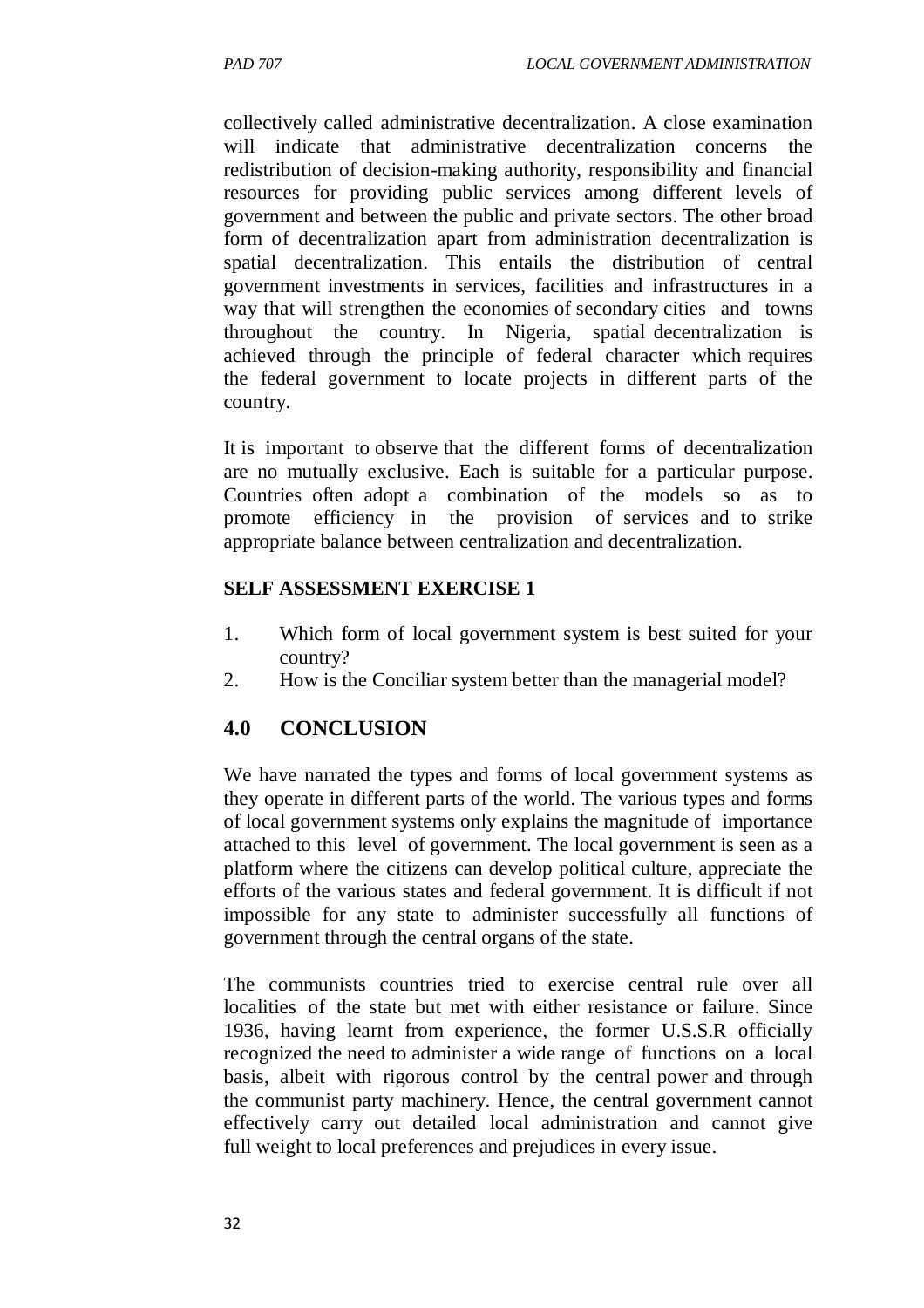# **5.0 SUMMARY**

Having gone through this unit, we can summarize the key issues as follows:

Under the single tier arrangement, one local government council performs all the functions assigned a local government within its area of jurisdiction. This is the structure in Nigeria today

The Multi-tier structure is one under which two or more local councils share responsibility for local services within a given local territory

The Mayoral or mayor council model is identical to the presidential system of government. This is the system that is currently in use in Nigeria.

Under the Conciliar system, the council which is directly elected by the people selects a presiding officer usually from among its members but occasionally from outside.

The managerial or council manager is one in which an elected council sets broad policy but hires a manager to serve as the Chief Executive

### **ANSWER TO SELF ASSESSMENT EXERCISE 1**

- 1. Under the single-tier arrangement one local government council performs all the functions assigned a local government within its area of jurisdiction. This model deals with easy coordination of available resources and activities, reduced overhead costs since fewer personnel is employed, and there is easy identification of officials that are responsible for particular services by the local population.
- 2. The multi-tier structure on the other hand is one where two or more local councils share responsibility for local services within a given local territory. This system has the advantages of bringing government closer to the people; of providing more opportunities for leadership to the people, and of allowing each zone within the council to develop at its own pace.
- 3. Under the strong mayoral model the mayor is given the power to appoint and dismiss departmental heads. And he also shares policy making functions with the council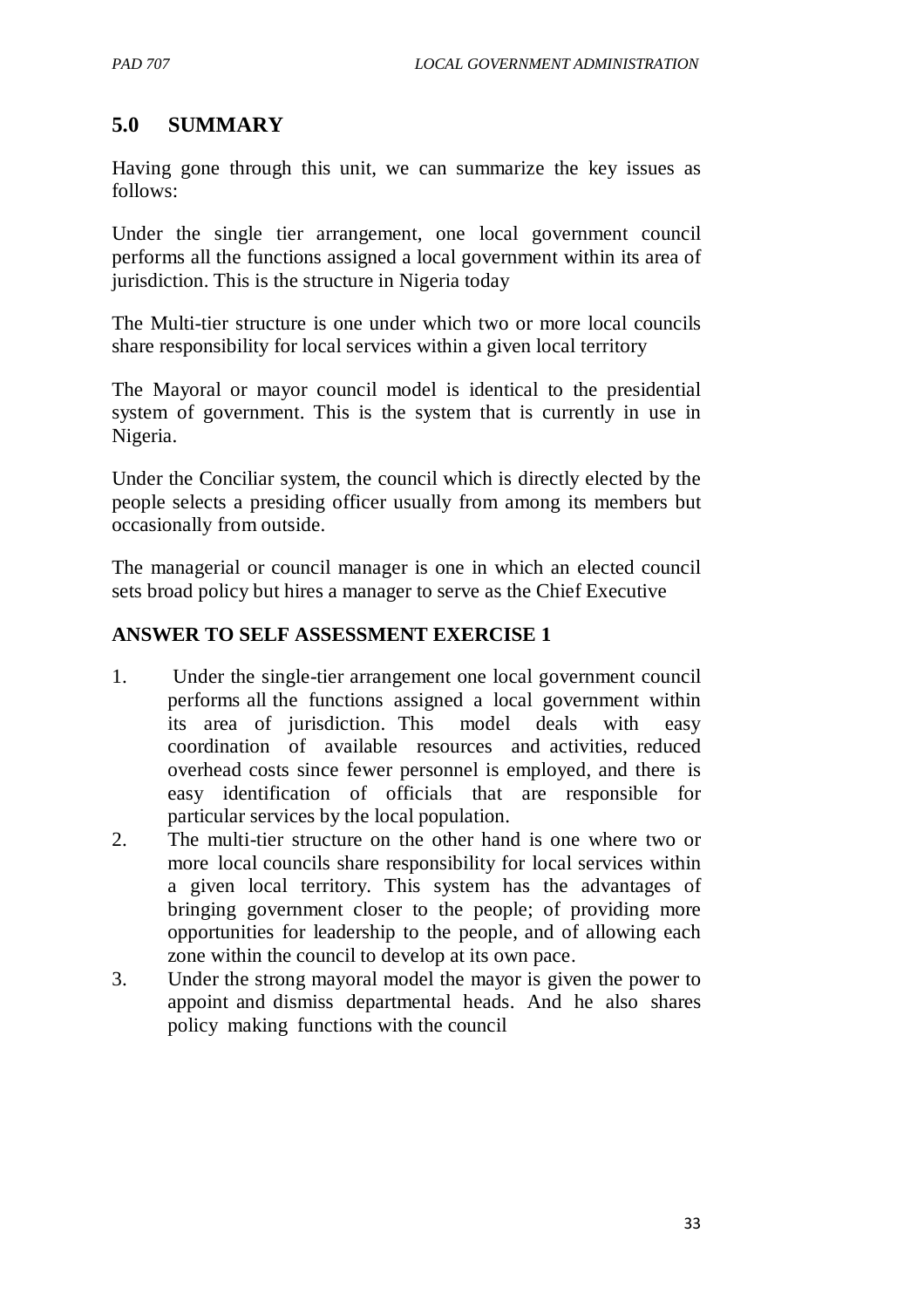# **ANSWER TO SELF ASSESSMENT EXERCISE 2**

- 1. The form of local government system that is best suited for my country (Nigeria) is the strong mayoral model. That is because the strong mayoral model carries with it the true semblance of a presidential system that Nigeria copied from the United States of America.
- 2. Under the conciliar system, the council which is directly elected by the people selects a presiding officer usually from among its members but occasionally from outside. Whereas, the managerial model hires a manager to serve as a Chief Executive. This hiring of Chief Executive might lead to misunderstanding because the hired man is not part of the elected council and therefore may be pursuing a different ideology from the elected council.

# **6.0 TUTOR-MARKED ASSIGNMENT**

Why do we have local government as a third tier of government.

# **7.0 REFERENCE/FURTHER READING**

- Oyeleye Oyediran (1988), Essays on Local Government and Administration in Nigeria Lagos: Project Publications Ltd. p.2
- Remi Anitowose and Francis Eemuo (1999) (Ed) Elements of Politics Lagos: Malthouse Press Ltd
- Akpan C. Pius (1984) Modern Local Government Administration in Nigeria, Kaduna Barka Press Ltd.
- Austin Ranney (1975) The Government of Men  $4<sup>th</sup>$  Edition. Hinsdale. The Dry Den Press.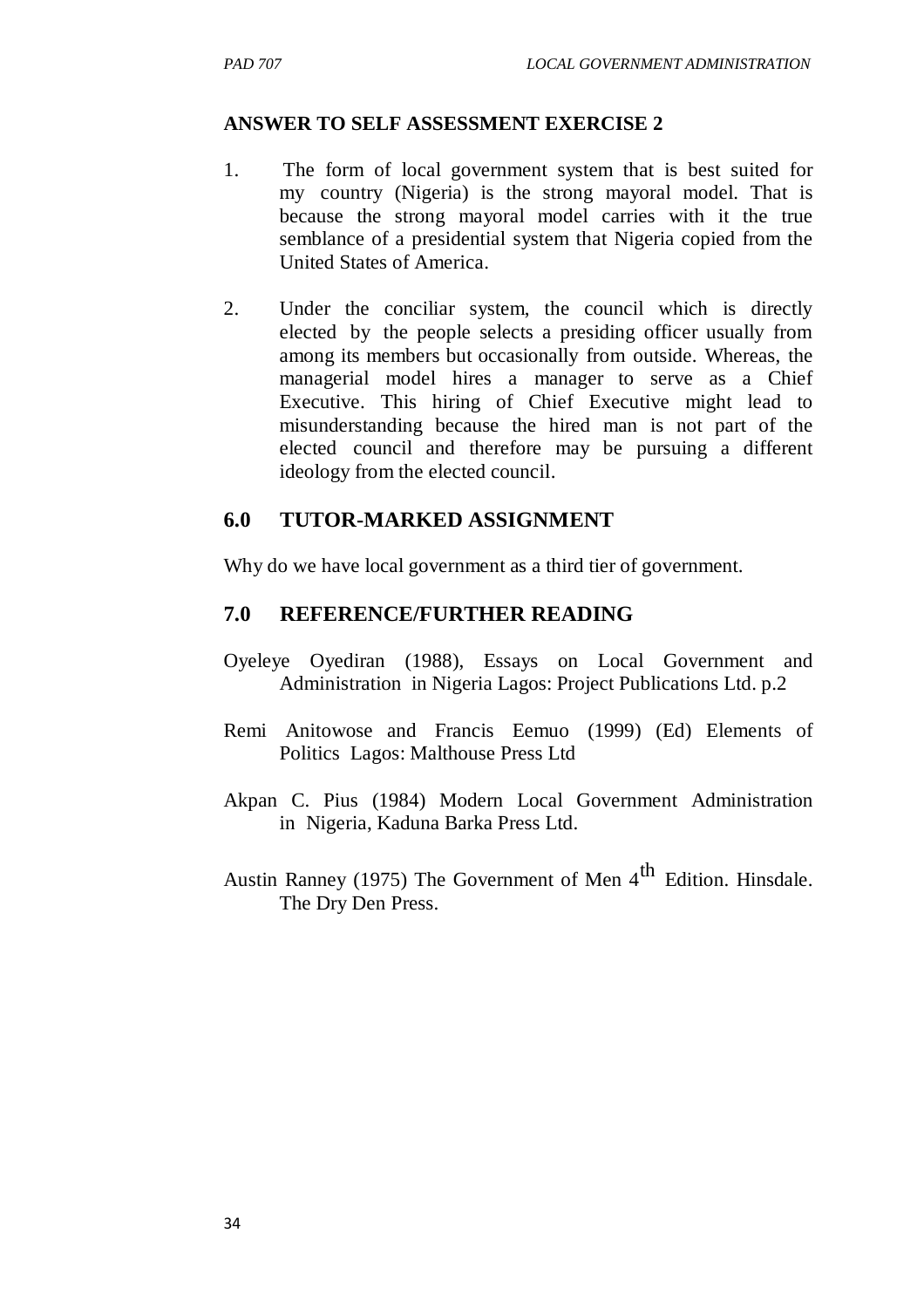# **UNIT 5 FUNCTIONS OF LOCAL GOVERNMENT**

### **CONTENTS**

- 1.0 Introduction
- 2.0 Objectives
- 3.0 Main Content
	- 3.1 Principles
		- 3.2 Comparative Perspective
		- 3.3 The Nigeria Example
		- 3.4 Challenges and Problems of Local Government in Nigeria
- 4.0 Conclusion
- 5.0 Summary
- 6.0 Tutor-Marked Assignment
- 7.0 References/Further Reading

### **1.0 INTRODUCTION**

By now, you are supposed to be familiar with the concept and role of local government. Whatever way you look at local government, it is the functions they perform and how much of it they perform efficiently at a given point in time that matters. In this unit, you will be taken through what these functions are, how these functions are allocated and a comparative experiences as to the classification and nature of these functions in a few advanced and developing countries. The function of Nigerian local government is also presented in full. Some of the problems associated with these functions are briefly highlighted.

### **2.0 OBJECTIVES**

At the end of this Unit, you should be able to:

- Identify three principles governing the assigning of functional responsibilities to local government
- Differentiate between the various classification of functions in three countries
- List the various functions of local government in Nigeria under two classifications.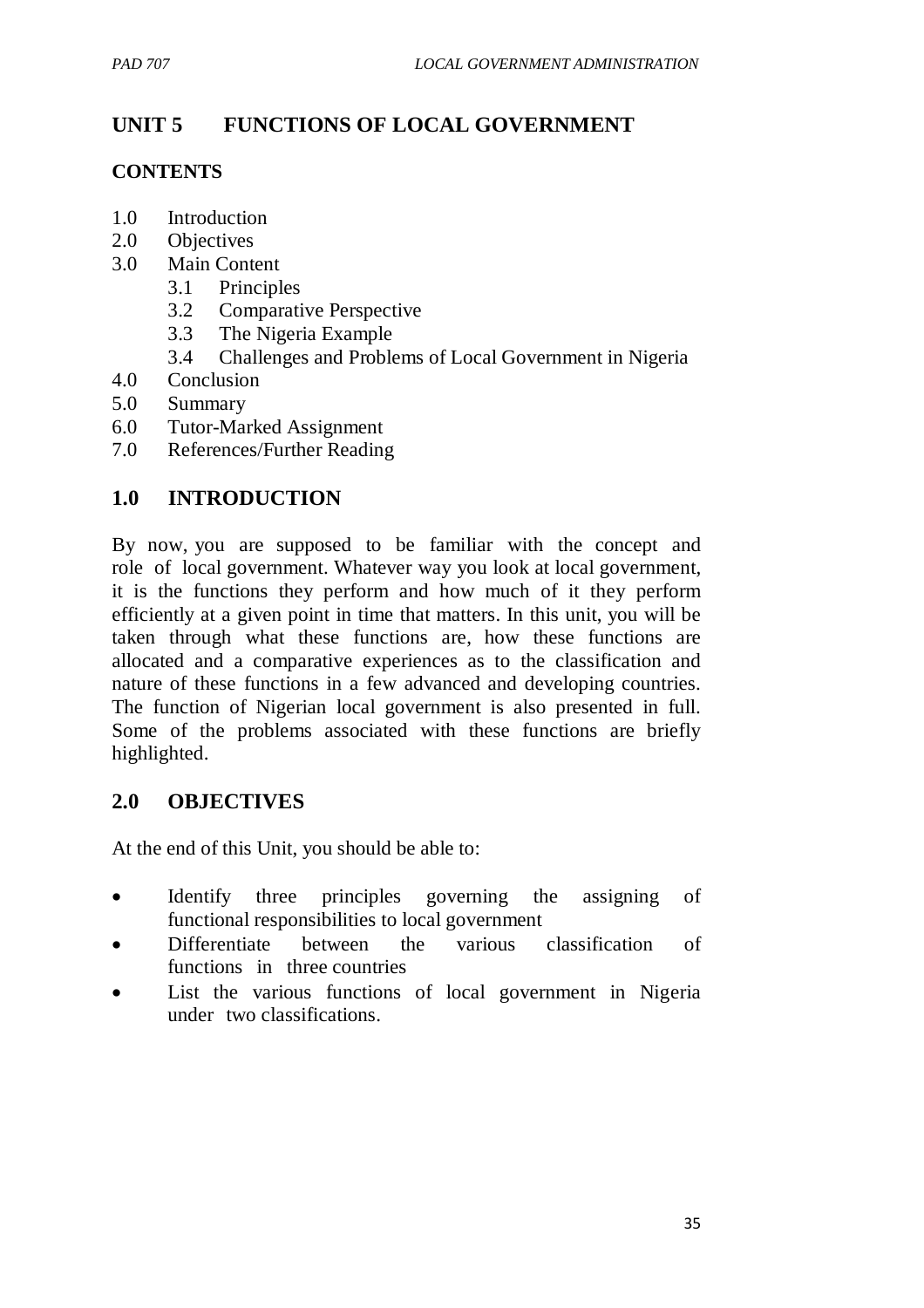# **3.0 MAIN CONTENT**

### **3.1 Principles**

There are certain principles to consider while allocating functions to local government

- The nature of such local government urban or rural. The functions of rural local government are more mundane and simple than urban ones.
- Viability of the local government. The question here is whether the local government has the capacity (human and material and financial resources) to discharge these functions.
- The local government will be subjected to the standards required by the central government especially in efficiently services and planning.

In general, the functions which local governments should perform are these:

- 1. Which require detailed local knowledge for efficient performance;
- 2. In which success depends on community responsiveness with participation;
- 3. Which are of personal nature requiring provision close to where the individual affected live:
- 4. In which significant use of discretion or understanding of individuals is needed.

# **3.2 Comparative Perspective**

Local government at the lowest tier of government performs primary functions.

This is deliberate since the central governments control more funds and has better competence and expertise to handle more secondary or gigantic programmes.

However, city governments, borough and urban or municipal councils take up greater and more …….. urban rural councils

Most constitution or Acts, established functional areas that local governments can engage in. In such an exercise, some functions are concurrent between the local government and the state or governments while others are exclusive to local governments.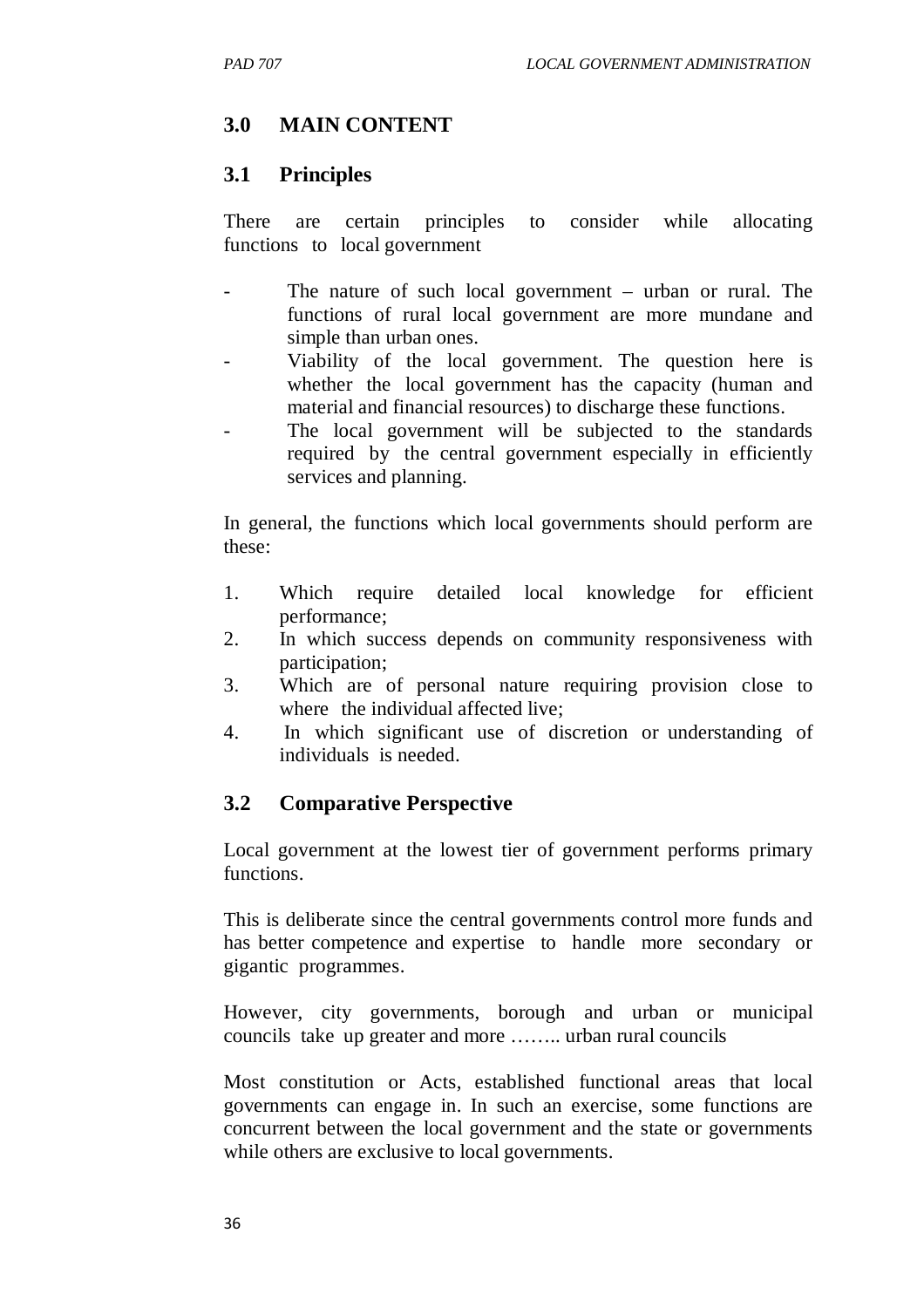The Nigerian constitution makes this distinction. While exclusive functions include planning, revenue generating related functions, welfare like services like cemeteries, roads, street lighting, the concurrent ones include agriculture, health, education (especially primary education) and many other functions prescribed from time to time by the State House of Assembly. (Constitution 1999 – Schedule IV).

In Britain, local authorities perform three broad functions: (i) Environmental (ii) Protective and (iii) Personal.

Environmental functions concerns the citizens immediately physical surrounding – road construction, provision and maintenance of street lighting, water supplies, recreation grounds, street cleaning and refuse disposal.

Protective functions are those that deal with safety of citizens i.e, police and fire services. Personal services – deal with individual well being such as housing, education, libraries and museum, schools and health services. It should be noted that in Britain today, the most significant complex and cumbersome function of local authorities is Housing. However, not all local governments can perform these functions. In Rural Districts, Parish Councils have limited control in matters of local interest such as allotments, burial grounds, lighting, and provision and amenities, such as recreation grounds, bus shelters and Parish halls.

Local authorities can in addition acquire further power through delegated legislation or bye-law. They also have general powers to acquire land by agreement by means of purchase, lease or exchange. In the United State, special districts are created to carry on specific functions or projects. The most numerous of such is the school with its main functions as management of the public school system.

Other functions performed by local government is the US are police and fire protection, public works, libraries and recreation, public utilities, city planning, public health, airports, harbour and housing. These are indeed gigantic functions which municipal especially city governments can take on.

In India, the functions of the Panchayati Raj (i.e. local government) Perform follow a similar pattern like the above except for police and the gigantic function of harbours and airports. Functions here are similar to the Nigerian situation. Briefly the functions can also be classified as obligatory and discretionary. Such functions include agricultural programmes, animal husbandry, buildings and communications, education administration, fishery, forestry, small scale industries,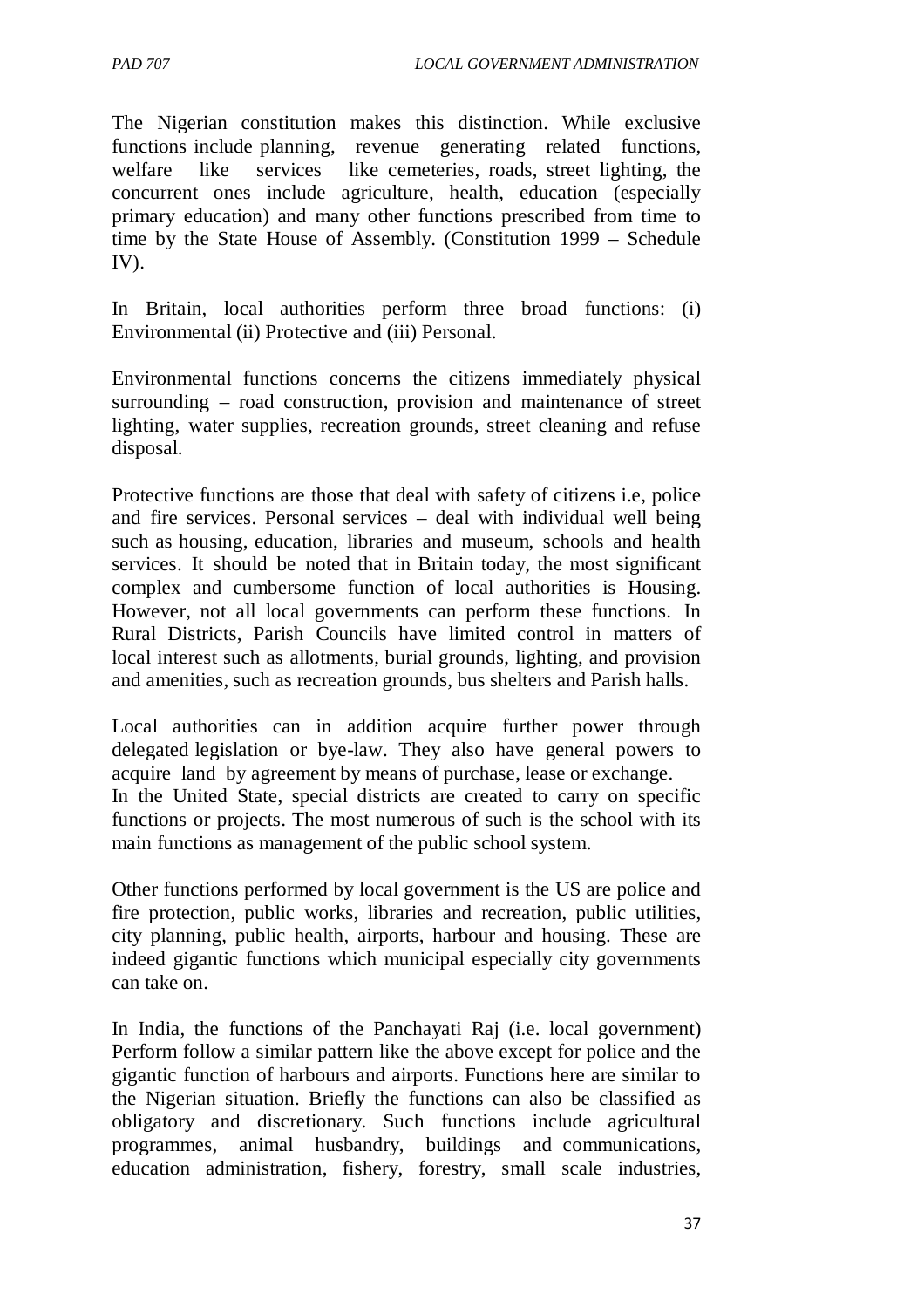irrigation, medical services, etc.

The Urban councils could perform obligatory functions like conservation, street lighting drainage and construction and maintenance of roads. Larger ones could also engage in water supply, street cleaning refuse and disposal, fire service and primary schools.

#### **SELF ASSESSMENT EXERCISE 1**

Urban local government performs more complex functions than rural ones. Please list 5 of such function.

#### **3.3 The Nigerian Example**

To celebrate on this functional responsibility of local government a rundown of the functions of local government in Nigeria is done below as contained in the 1999 constitution (fourth Schedule)

#### **FUNCTIONS OF A LOCAL GOVERNMENT COUNCIL**

The Local Government system, composed of democratically elected Local Government Councils, is guaranteed under the 1999 Nigerian Constitution, section 7. Based on this section 7, the 1999 Nigerian Constitution provides for the functions of a Local Government Council under its Fourth Schedule. This schedule tends to derive mainly from the Basic and Constitutional Transition Provisions (Decree 15 of 1987). Thus, functions of Local Governments are categorised into;

#### *i. The Exclusive list; and ii. The Concurrent list.*

The exclusive list of functions is those functions that are solely performed by Local Governments, while the concurrent list of functions are those that the Local Government performs in collaboration with State and Federal Governments. The State and/or Federal Government can also perform these functions on behalf of Local Governments until Local Governments are in a position to perform such functions. According to the Fourth Schedule 1 of the 1999 Nigerian Constitution.

The main functions of local government councils are as follows:

a) The consideration and the making of recommendations to a state commission on economic planning or any similar body on - the economic development of the state, particularly in so far as the area of authority of the council and of the state are affected, and proposals made by the said commission or body;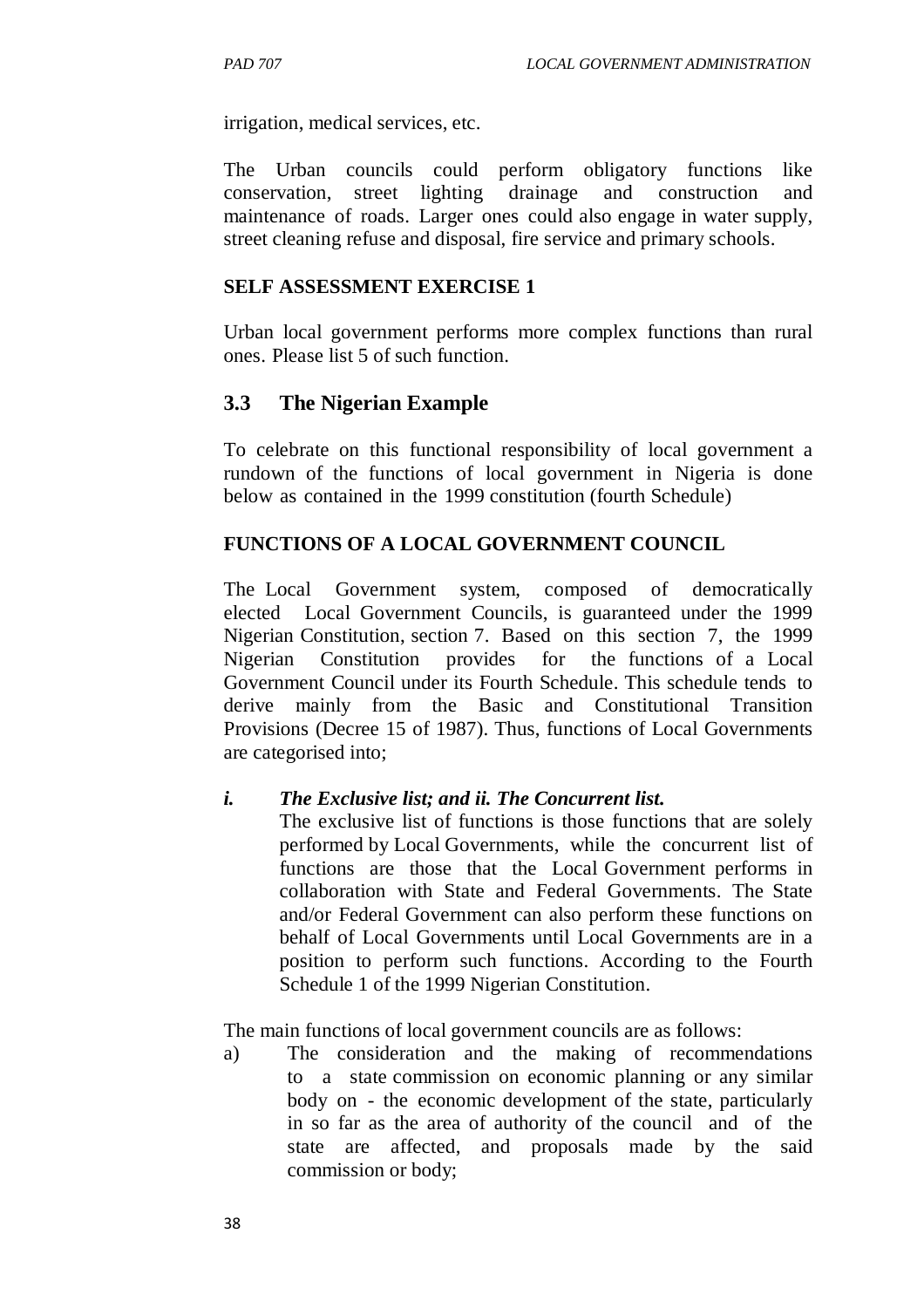- b) Collection of rate, radio and television licenses;
- c) Establishment and maintenance of cemeteries, burial grounds and homes for the destitute or infirm;
- d) Licensing of bicycle, trucks (other than mechanically propelled trucks) canoe, wheel barrow and carts;
- e) Establishment, maintenance and regulation of laughter houses, slaughter slabs markets, motor parks and public conveniences;
- f) Construction and maintenance of roads, street, street lightings, drains and other public highways, parks, gardens, open spaces, or such public facilities as may be prescribed from time to time by the House of Assembly of a State.
- g) Naming of road and street and numbering of houses;
- h) Provision and maintenance of public conveniences, sewage and refuse disposal;
- i) Registration of all births, deaths and marriages;
- j) Assessment of privately-owned houses or tenements for the purpose of levying such rates as may be prescribed by the House of Assembly of a State; and
- k) Control and regulation of:
	- a) Out-door advertising and hoarding
	- b) Movement and keeping of pets of all description,
	- c) shops and kiosks,
	- d) Restaurants, bakeries and other places for sale of food to the public,
	- e) Laundries, and
- f) Licensing regulation and control of the sale of liquor,
- l) The functions of a local government council shall include participation of such councils in the Government of a State in respects of the following matters-

 The provision and maintenance of primary – adult and vocational education;

 The development of agriculture and natural resources, other than minerals resources

 The provision and maintenance of the health services, and Such other functions as may be conferred on a local government council by the House of Assembly of the State.

Local government administration also carries out informative functions such as enlightenment, development projects, administration, democratic and leadership initiative and maintenance of peace, law and order in the locality (Awotokun 2005). In addition to the above, the local government administration also provides the following functions:

- I. Inspection of meat and abattoirs;
- II. Provision of nursery, primary and adult education
- III. Provision of scholarship and bursaries award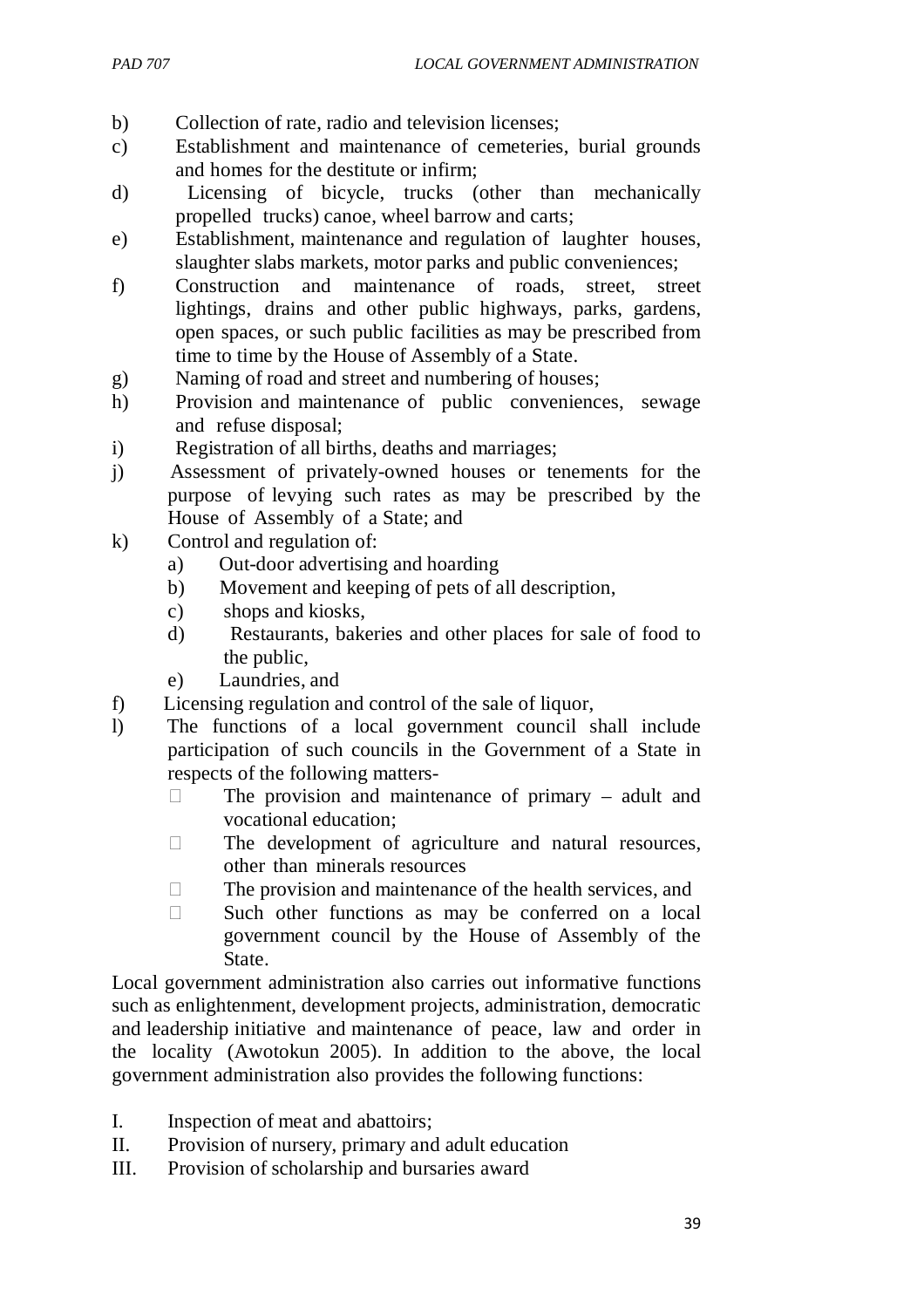- IV. Provision of public libraries and reading rooms;
- V. Agricultural and animal health extension services and veterinary clinics, fire service
- VI. Lighting and drainage

### **3.4 Challenges and Problems of Local Government in Nigeria**

### **1. Corruption**

One of the fundamental problems of contemporary Nigeria is corruption. It has thrived, progressed and flourished unabated. Corruption has been institutionalized to the point of accepting it as a part of our system. Albeit corruption is ubiquitous, it is found all over the world, but the degree of its manifestation varies from system to system (Lawal and Oladunjoye, 2010: 232). Corruption is the greatest bane of local government administration in Nigeria. At the grassroots level, corruption has been canonically accommodated, entertained, and celebrated within the system. In the local government setting corruption is misnomerlabelled and euphemistically referred to as "Egunje" (a slogan which means "illegal offer" in Nigeria) and a major hindrance to good government.

It has been identified as one of the problems confronting effective local government administration in Nigeria, also non-adherence to provisions of the financial memorandum (FM), conspicuous consumption of the part of the local officials, lifestyles that are not commensurate with official sources of income, imposition of leaders on the local government through corrupted political process and low wages of local government officials (Ali, 2008). Some of the areas where corruption thrives in local government in Nigeria include the following:

- a) Inflation of prices of bought items;
- b) Over estimation of cost of projects;
- c) The ghost worker syndrome;
- d) Poor financial base and limited revenue
- e) Award of contracts and subsequent abandonment;
- f) Payment of huge sums of money to political godfathers;
- g) The age-long belief by the officials that people are ignorant, illiterate and unenlightened;
- h) Lack of accountability

# **2. Lack of Autonomy**

Autonomy simply refers to freedom, independent, free from external and remote control but in Nigeria the reverse is the case, Local Government are totally independent, they are managed by the federal and state governments who dominate over the local government administration through the state government offices of local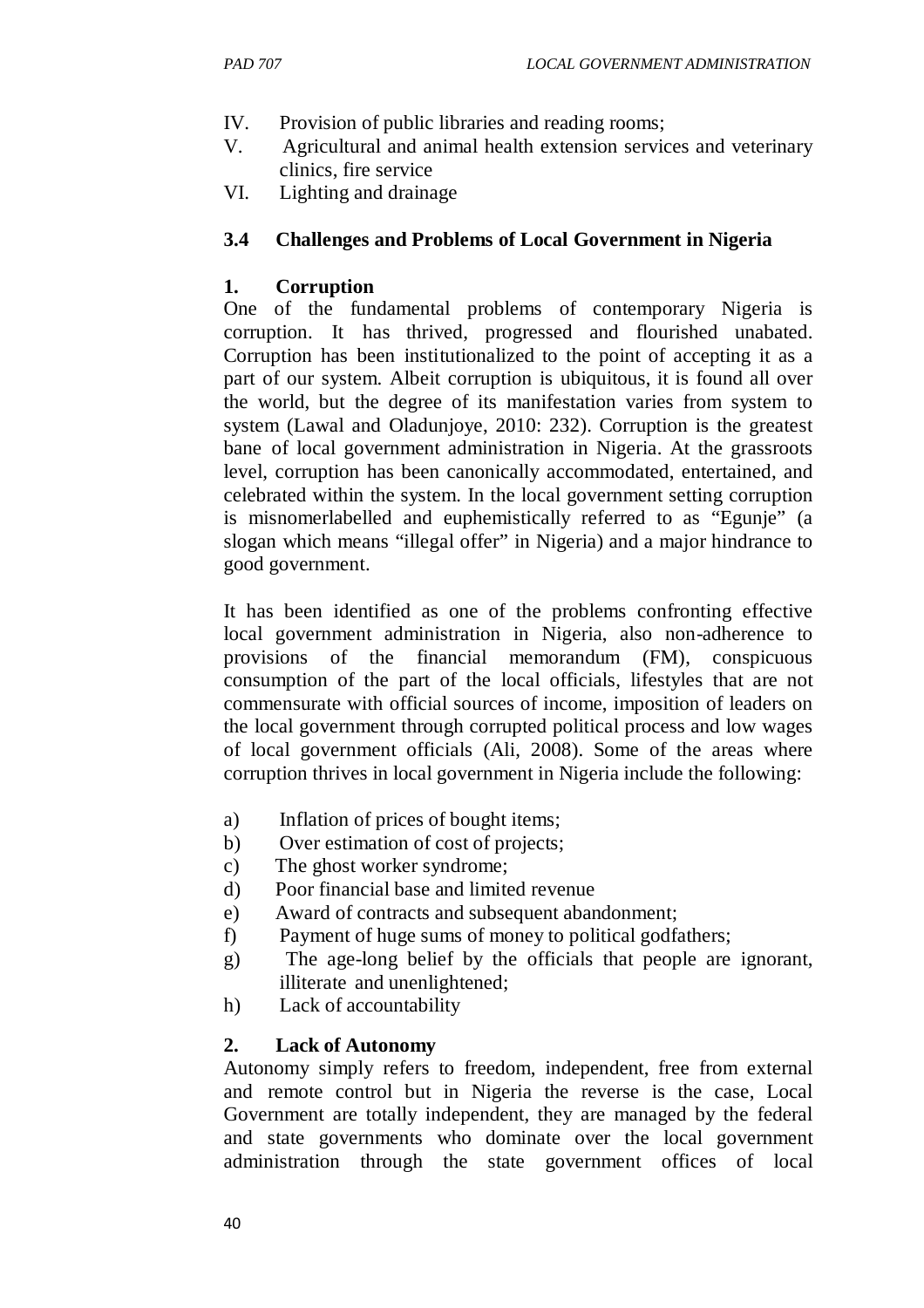government affairs, the ministry of local government, and the local government service commission. All these government agencies are denying the autonomy of self-dependent administration of Local Government in Nigeria.

### **3. Leadership problem**

In most states in Nigeria, the ruling party appoints and blesses the candidate who must run for election at the local government level. Without their blessings, such candidates cannot win an election. The various state governments also appoint caretaker chairmen for the Local Government Council, who are mostly stooges and appendages of the state governor. Even when elections are held, the ruling party in the state and the state government, in particular, rigs and manipulates the election process to favour their preferred candidates. It is a clear case of who pays the piper dictates the tune. This again creates inefficiency of administrative performance and diversion of local government functions, as well as oriented programs for the local people.

### **4. Unskilled Workers**

Local government in Nigeria are faced with the problem of inadequate skilled workers such as engineers, accountants, medical doctors, town planners, statisticians, etc. Reasons for this unfortunate development are that, there is a very low image of local government in the minds of these professionals. Again, there is lack of job satisfaction that can keep them in the local government. Most skilled and qualified personnel's and professionals prepare to gamble their luck either in private organisations or establish their own firms rather than risk staying at the local government where there are no incentives, and they may be wasted away. This has forced local governments to depend on unskilled labour. For example, some are diploma and certificate holders who cannot defend the certificates they hold. These circumstances are a great challenge to local government efficiency. People who don't know their left from their right in what they do can hardly be productive and effective.

### **5. Inadequate and Poor Budgetary Allocation**

Local governments in Nigeria are known to suffer from inadequate and poor budgetary allocation. This is done by deliberate cut-offs of budgetary allocation to the local government by some States Governors either for political reasons or absolute corruption. The siphoning of funds through frivolous activities and fictitious contracts to their party members and friends greatly affects the financial needs of local governments. This is one of the major reasons why local government in Nigeria usually performs below expectation, thereby making the third tiers of government meaningless and lacking the diffidence of democracy.

### **6. Administrative Inefficiency**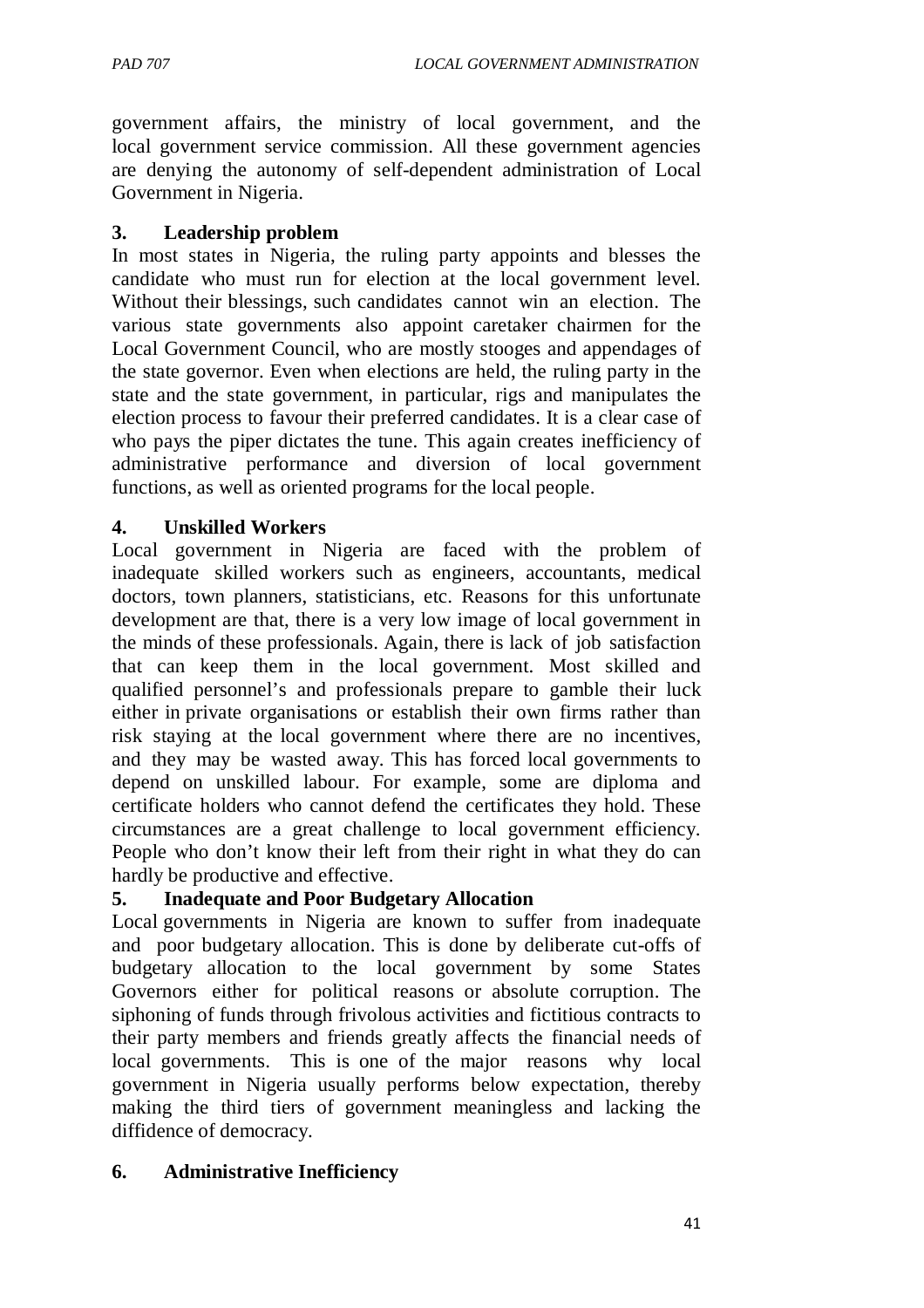Local governments in Nigeria suffer from administrative inefficiency and ineffectiveness resulting from low educational qualifications of staff, poor motivation, autocratic leadership, poor work environment, etc. The management and control of finances is a central factor in the management of local governments. The quality and promptness/effectiveness of local government services depend on the quality and quantity of workers in the system.

Politically, politicians divert from their campaign promises through scheming of ways to remain in office and swell their private financial bank accounts with public funds from the local government. They abandon principles of good governance and democratic ideals that are fundamental in promoting administrative efficiency in order to satisfy their selfish desires.

### **7. Lack of provision of Basic Social Amenities**

The decline in delivery of social services for the people at the grassroots is perhaps, felt more by common people. This revealed that the local government administration has failed in meeting the basic needs of the people – good roads, metro-transport, potable water, regular electricity supply, sanitations and rehabilitation of local road under their local jurisdiction, qualitative healthcare delivery and education. Close on the heels of this is poor or non-maintenance of existing social services. Local Governments appear to have failed in this respect thereby leading to strong voice for the cancelation or eradication of the third tiers of government which is Local Government Administration in Nigeria.

### **SELF ASSESSMENT EXERCISE 2**

List 5 mandatory and 3 concurrent functions of local government in Nigeria.

# **4.0 CONCLUSION**

Local Government can be seen to be saddled with a lot of functions from the trivial to the gigantic. The problem in performing these functions is with the resources available to do this. Such resources may include financial and manpower. In the advanced countries, these worries are not as acute as developing countries. Most developing countries depend on grant from the central governments to run these function. To reduce such problem of funding, a lot of functions especially the exclusive or mandatory functions have revenue attached to them, In lot cases these functions can be referred to as extractive functions because in performing them, local government is indirectly raising revenue for it services.

In Nigeria, the experience has been that the tax base of the rural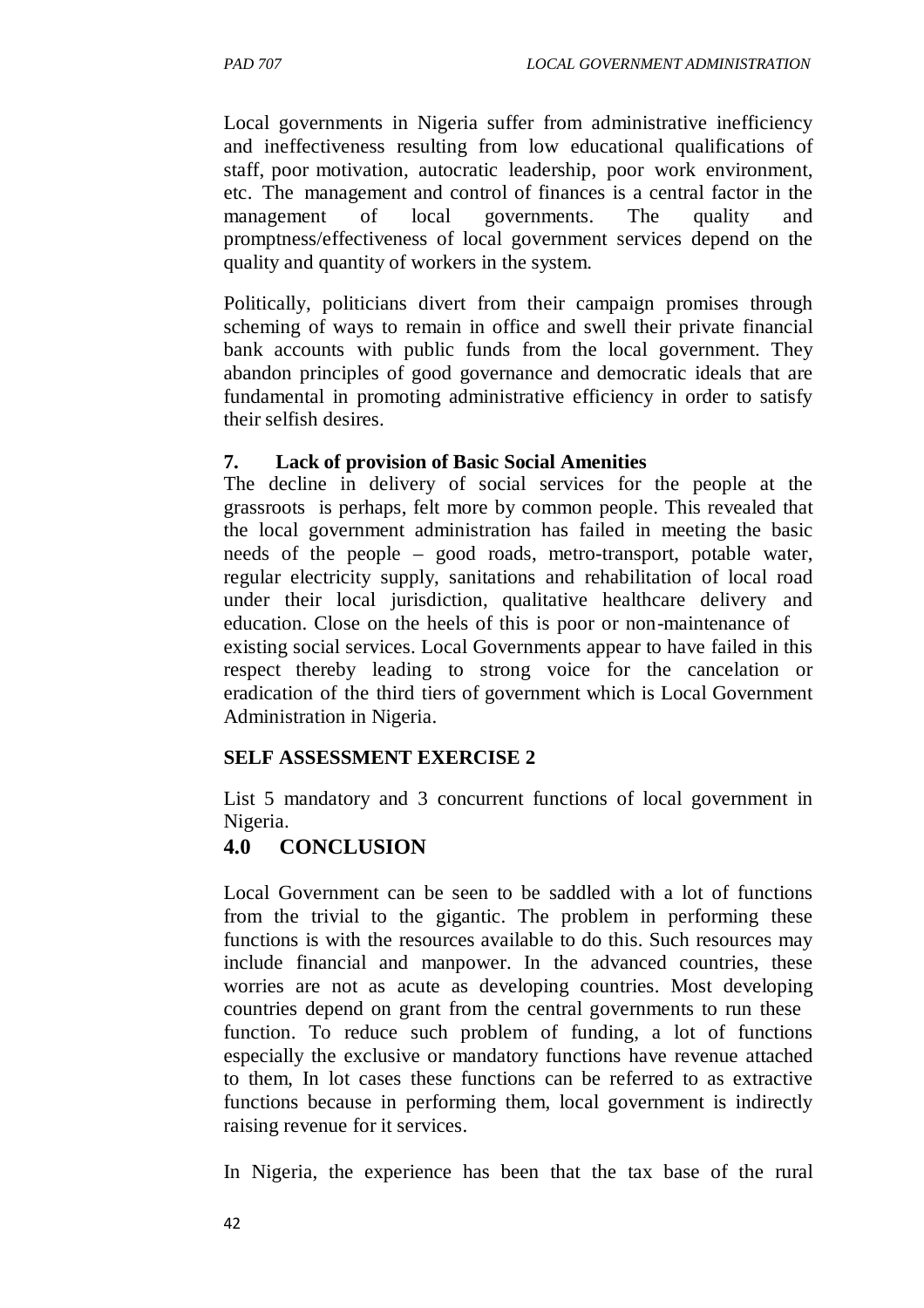community is very low and therefore local government experiences great difficulty in performing this function. At times it neglects such extractive functions and wait for grants to carry out the other functions.

The implication had been low viability and low level of autonomy since these units are largely dependent on statutory allocation to function. This issue is raised again in subsequent unit under local government finance and Problems of Local Government.

# **5.0 SUMMARY**

You have come across different types of functions local government perform. On the one hand, they have been classified as (extraordinary) and concurrent. The India to classification of Obligation and discretionary is similar to the Nigeria classification above.

In Britain, the classification is on the bases of environmental, protective and personal. The US classification is close to this. Some of the sections irrespective of countries are mundane while others are complex (e.g harbour, airports etc.)

Performance of functions requires lots of money. In developing countries, functions that ought to generate funds for local government are not as attractive as the advanced countries because of the law taxable capacity of individuals, communities and their economies. However, the best way to judge a local government is through its functional performance.

### **ANSWER TO SELF ASSESSMENT EXERCISE 1**

- a) Water supplies
- b) Police services
- c) Fire services
- d) Libraries and museums
- e) Airports

# **ANSWER TO SELF ASSESSMENT EXERCISE 2**

Please check the list under 3.3.

# **6.0 TUTOR-MARKED ASSIGNMENT**

What do you understand by Executive (mandatory) and concurrent functions of local government (in Nigeria) and why are they so classified?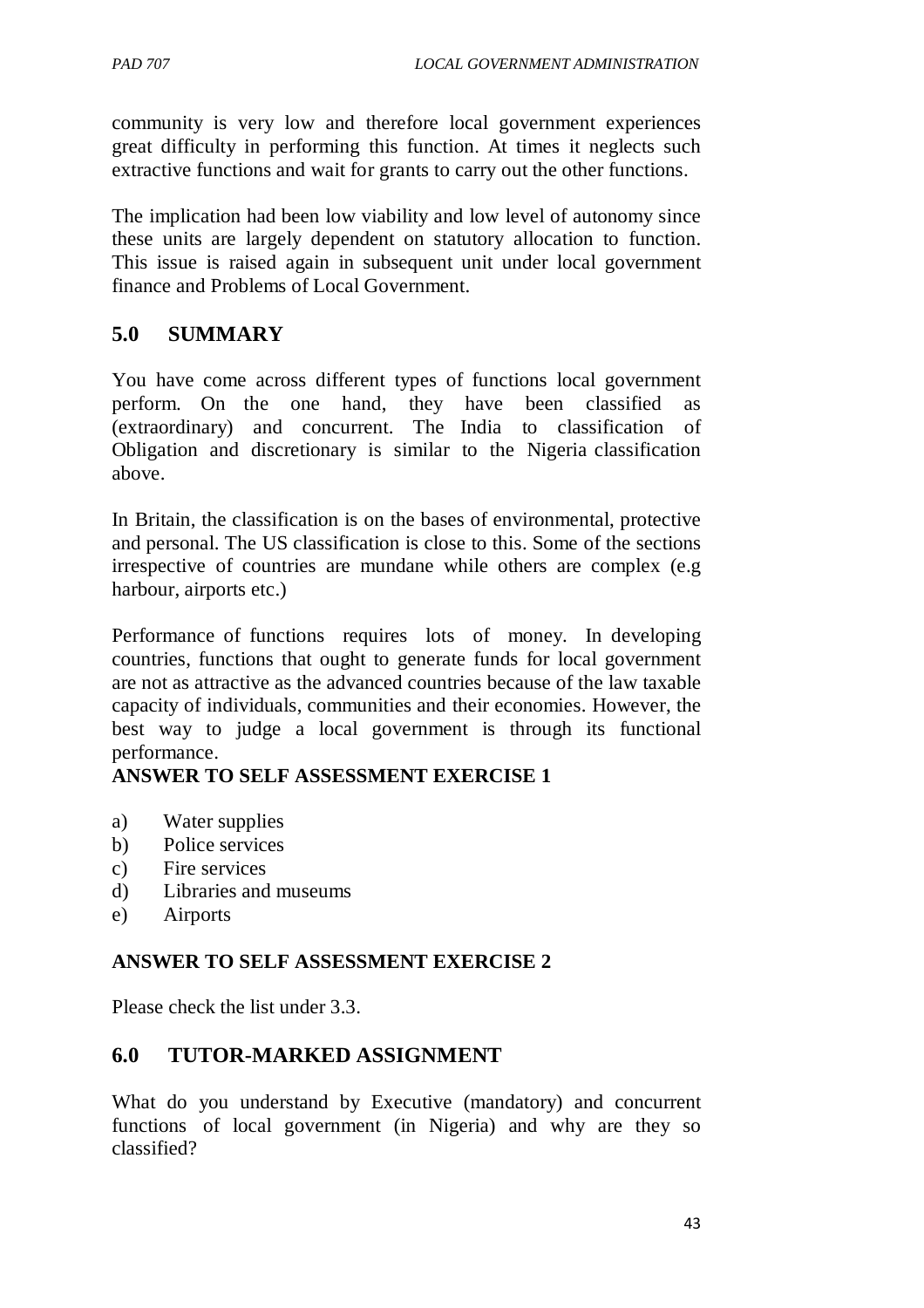#### **7.0 REFERENCES/FURTHER READING**

- *Constitution of the Federal Republic of Nigeria. (1999) Federal*  Government Press.
- Federal Government Press, Guidelines for Local Government Reform, (1976)
- J. H. Price (1975). Comparative Local Government. London: Hutchinson & Co. Ltd. Pp 160-185.
- M.P. Barber. (1974). Local Government. London: Macdonald & Evans Ltd. Ch.3.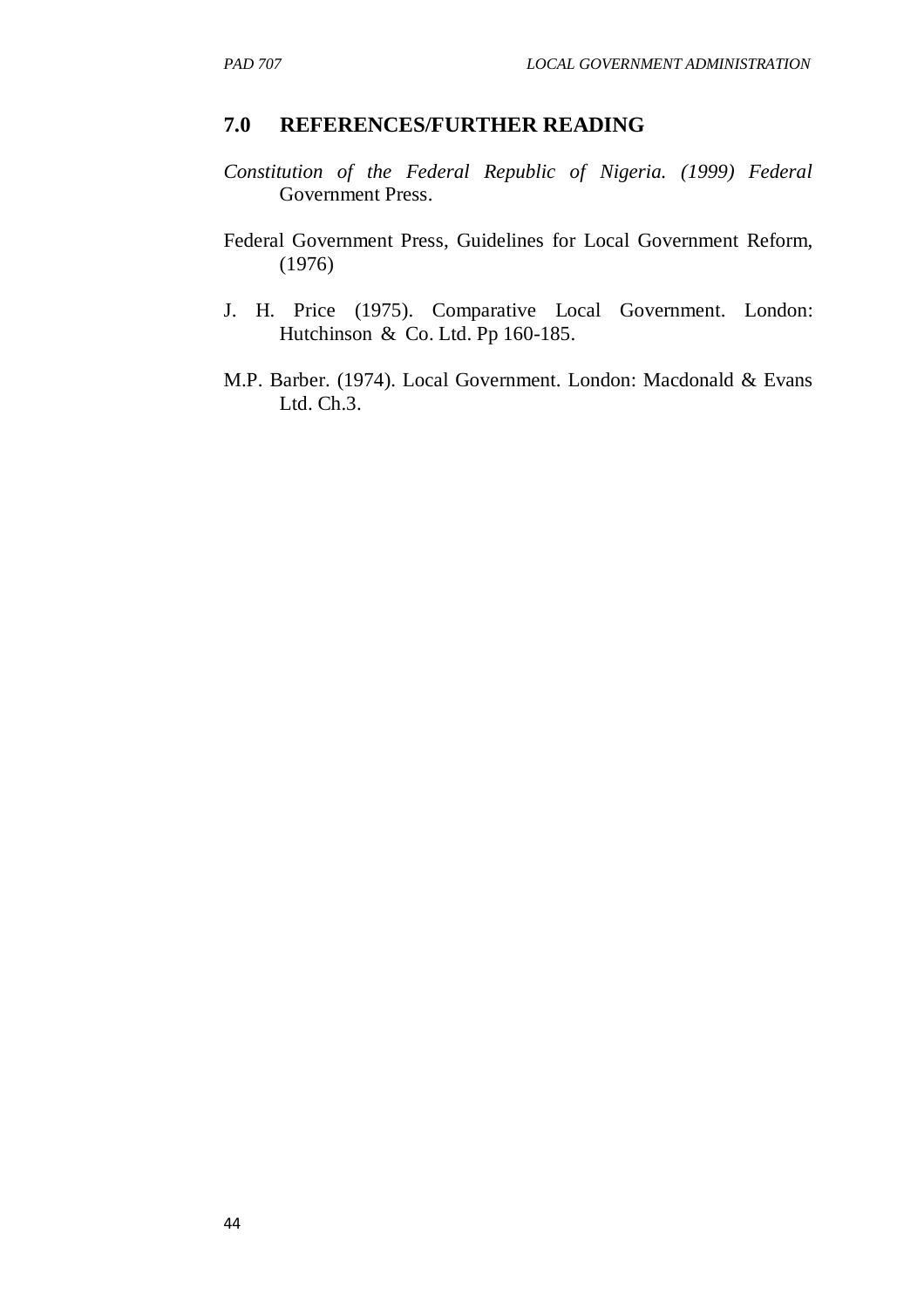# **MODULE 2**

- Unit 1 Evolution of Local Government System in Nigeria
- Unit 2 Local Government Reform under the Babangida Era and the Introduction of Presidential System at the Local Government Level
- Unit 3 The Fourth Republic
- Unit 4 The 2003 Local Government Reforms

# **UNIT 1 EVOLUTION OF LOCAL GOVERNMENT SYSTEM IN NIGERIA**

# **CONTENTS**

- 1.0 Introduction
- 2.0 Objectives
- 3.0 Main Content
	- 3.1 The Colonial and Post Colonial Era
	- 3.2 The Early Military Era 1966-1976
	- 3.3 The Late Military Era 1976-1979
- 4.0 Conclusion
- 5.0 Summary
- 6.0 Tutor-Marked Assignment
- 7.0 References/Further Readings

# **1.0 INTRODUCTION**

Local governments as a tier of government have generated much interest globally.

This global interest in the local governments anagents of mass mobilization and development has also-given rise to series of scholarly postulations. One interesting aspect of these postulations is that each scholar sees and defines the local government according to his perception and purposes.

Incidentally, these numerous definitions have not succeeded in distorting peoples perception of what it stands for. In order to buttress our assertions we would look at how some scholars and practitioners have defined the local government.

According to Orewa and Adewumi (1992) "Local government is a system of local communities and towns which are organized to maintain law and order; provide some limited range of social services and co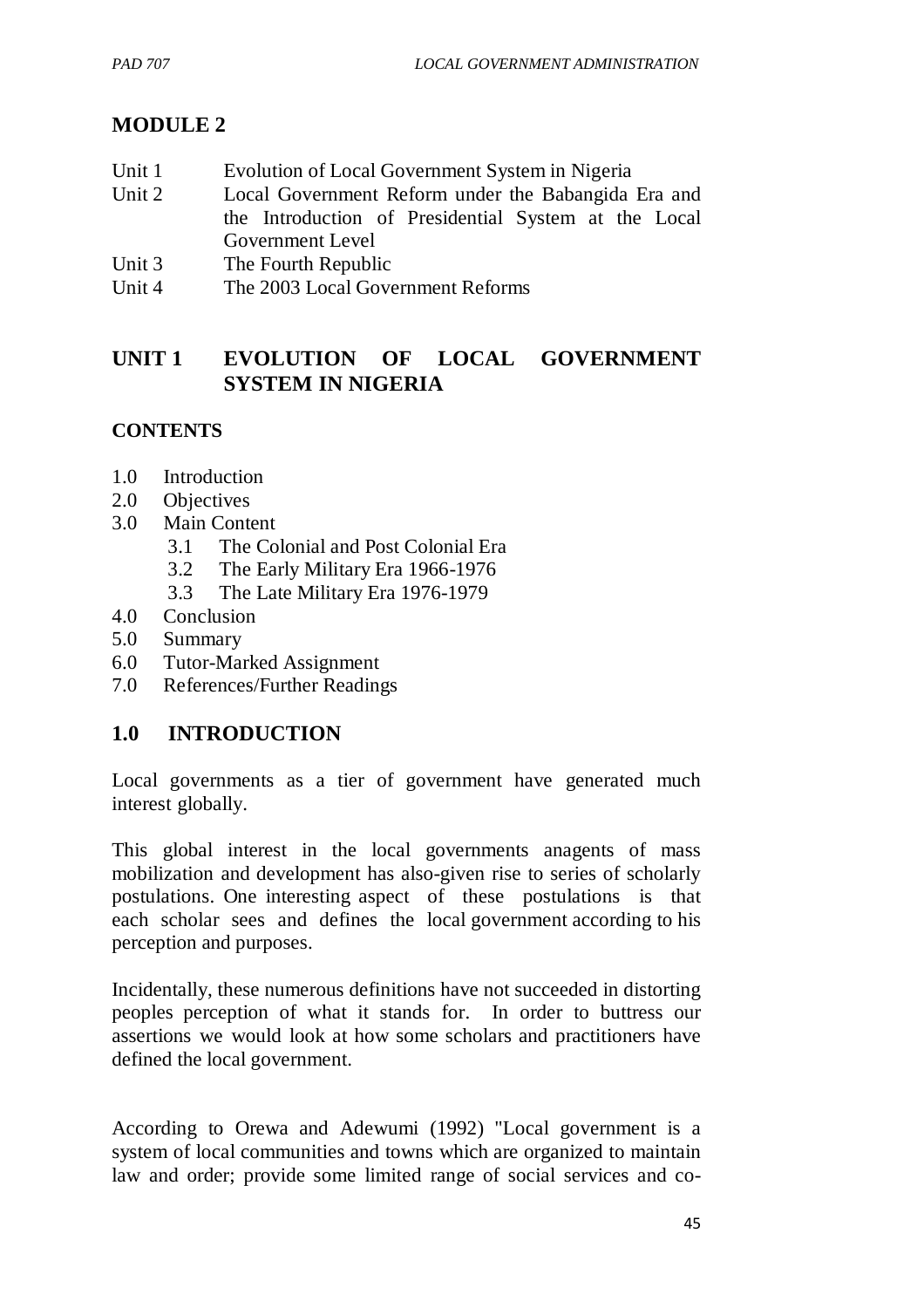operation of the inhabitants in joint endeavours towards the improvements of their conditions of living". Going further they asserted that the "local government provides the community with a formal organisational framework which enables them to conduct their affairs effectively and regulates the actions of their members for the general public".

Akinyele (1988) defines it as "a political submission of a law which is constituted by law and has substantial control of local affairs". While the Federal Republic of Nigeria Guidelines for local government reforms (1976) defined local councils as "governments exercised through representative councils established by law to exercise specific powers within defined areas".

From the above definitions, we can surely conclude that all the authors have almost the same ideas about what the local government is and what it is supposed to achieve.

On the other hand there are those who believe that the local government system is not useful and as such should either be scrapped or reformed.

It was from this angle that some have argued that the local government system like constitutions transported into developing countries did not suit the political culture of the areas and therefore proved functionally unsatisfactory. They therefore called for a reform of the present system in order to make them suitable for the political culture of the people and more responsive to their yearnings and aspirations. They believed that this present structure cannot achieve its set objective hence the loud calls for its reformations.

# **2.0 OBJECTIVES**

At the end of this unit you should be able to:

- Identify the evolution of local government during colonial, postcolonial and early military era in Nigeria.
- Underscore the rational behind the retention of the native authority system during the post-colonial era
- Identify some of the functions performed by the native authority system
- Underscore how the native authority system assisted the British to penetrate the vast territory called Nigeria

# **3.0 MAIN CONTENT**

# **3.1 The Colonial and Post Colonial Era**

# *The Colonial Period*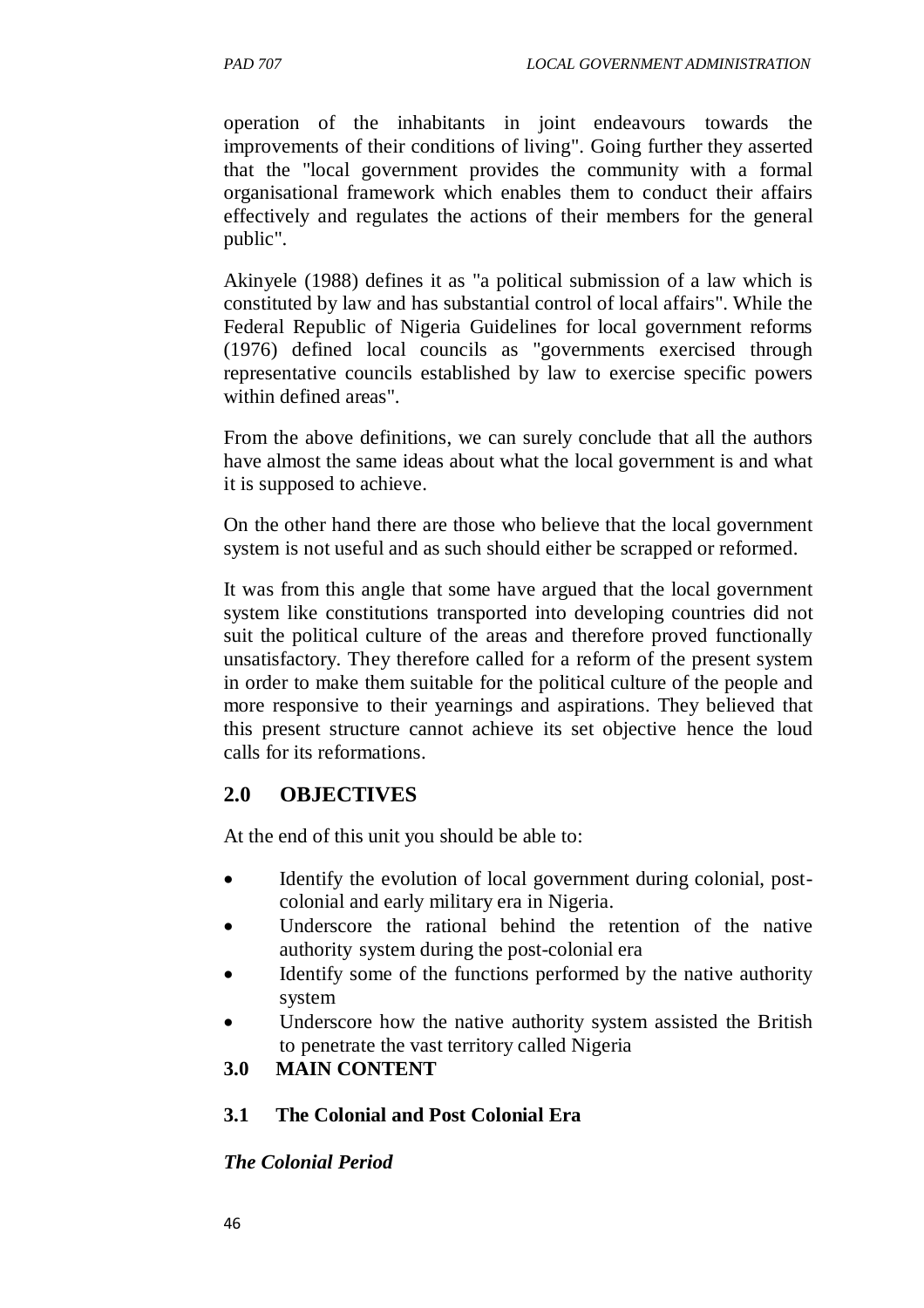This period marks the beginning of the modern local government system in the country. Prior to this period, traditional institutions were at liberty to practice any system of administration that suited their environment and peculiar circumstances. However with the advent of colonialism at the turn of the century, the natural development process of the people was arrested. The colonial policy of exploitation took root and the indirect rule system was introduced to help the British penetrate the vast territory that is Nigeria.

The colonial local government system was known as the Native Administration system or simply native authorities. In this system the structure was described by Oyediran (1988) as "Characterized by a military - like chain of responsibility extending from the Governor and lieutenant Governor down to the Resident; District officer, Chief or Emir, District Head or Chief and town or village head".

The system of Administration which allowed the traditional authorities to flourish under the close supervision of the Resident became the hallmark of indirect rule. It must however be pointed out that: the traditional institutions were inferior to the colonial authorities for as Alex Gboyega (1989) remarked "the values of the colonial system did not admit of parity of status between the Chief, that is the traditional ruler and the Resident".

The local government at this period was seen purely as been instrumental. It was this a tool for colonial exploitation of the colonies for the- benefit of the metropolis. Whatever changes that were made on the traditional institutions already in existence were, .done ostensibly to further the exploitative agenda of colonial rule. Ikime and Crowther (1970) in advancing this argument stated that:

*The use of indigenous political institutions for the purpose of local government was contingent on certain modifications. These modifications fell .into two categories: Modifications of aspects of traditional government that was repugnant to European ideas of what constituted good government, and modifications of the colonised country*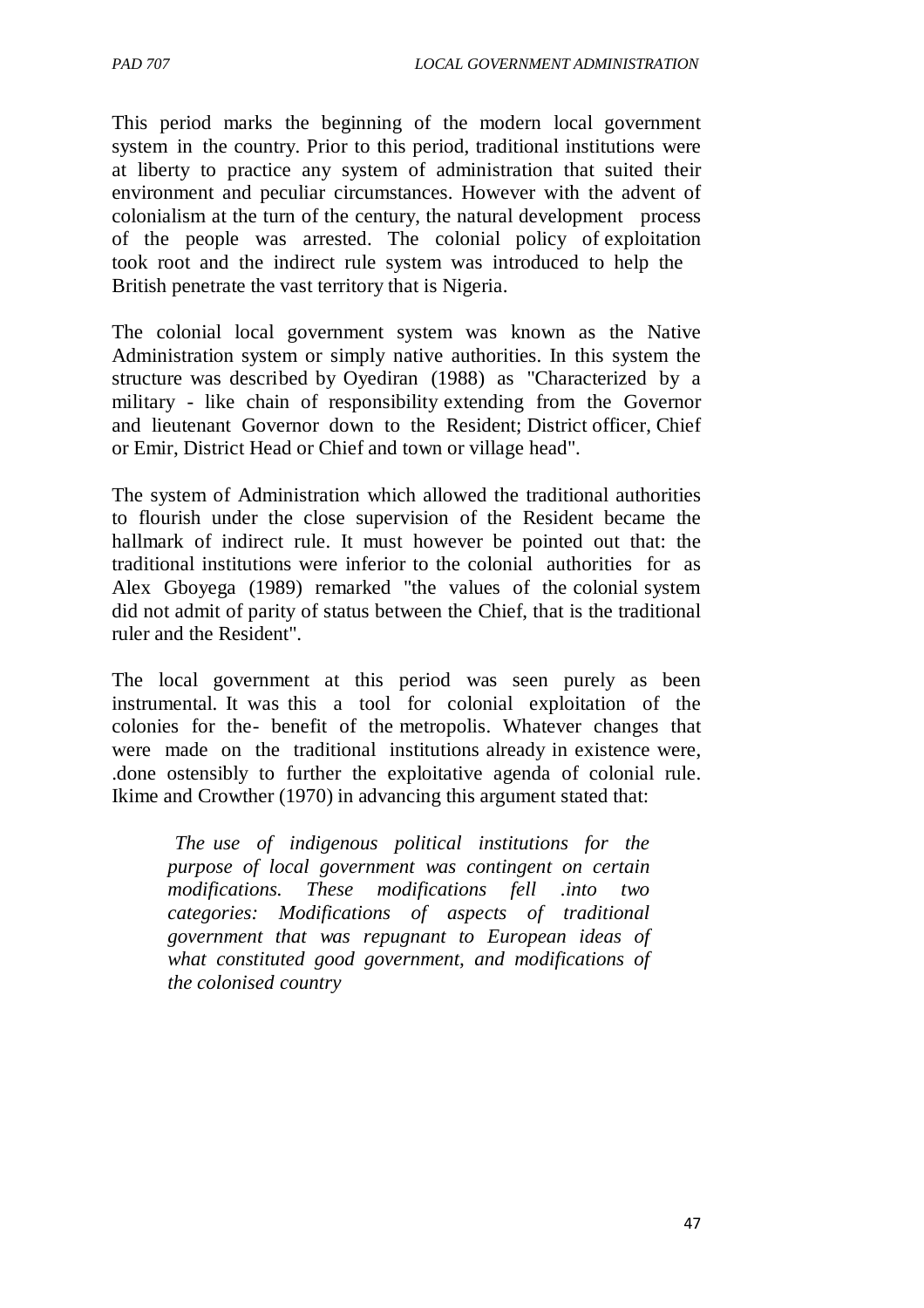The Native Authorities though very conservative in outlook due to it's illiterate- traditional orientation still performed some of the functions of modern local' government. Their functions were legislative, executive and judicial in nature.

At this point it is pertinent to point out that the system was highly centralised and excluded the emerging educated elites. It was from this group that agitations for reformations of the authorities emanated and with time these reforms changed the face of the local government system in the country.

#### **The Post-Colonial Era.**

This era marked the regionalisation of local governments in Nigeria. Local governments were essentially the responsibility of the regions. Thus there existed far-reaching disparities in their structures, functions and composition. This-also reflected on their power and influence in the three regions.

In the Northern region, the Native authority system which existed under colonial rule was continued. This was not surprising because most of the political actors in the region at this time were products or beneficiaries of the Native Authority system. They therefore felt very comfortable with and well disposed to the system. The influence of the Emirs was also, another factor. The Aristocratic and near Feudal Theocratic system which operated in the region tied the Northern peoples congress which was in control of the region, to it's apron strings and as such made' .sure that they were in control of the political compass of the region; The local government was essentially part of this agenda, thus they made sure that the Native Authority system which granted them enormous powers, influence and prestige was retained.

The Native authorities also served as a breeding ground and veritable institution for the training and recruitment of regional political actors. This in part explained the symbiotic relationship that developed between this two tiers of government.

The East established a two tiered District and local 'Council '•system' in the rural areas, and a three tiered system composed of an all purpose municipal, urban County and County councils. At this time members of the various councils were 'mostly elected. 'Though these 'councils are -supposed to be autonomous since the members' were elected representatives of the people, the party in power still exercised a strong 'control over-(hem through the ministry for local government, the local government inspectorate and the local government service Board.

In the Western Region, a three tiered structure was in .operation, However the crises which engulfed the region after independence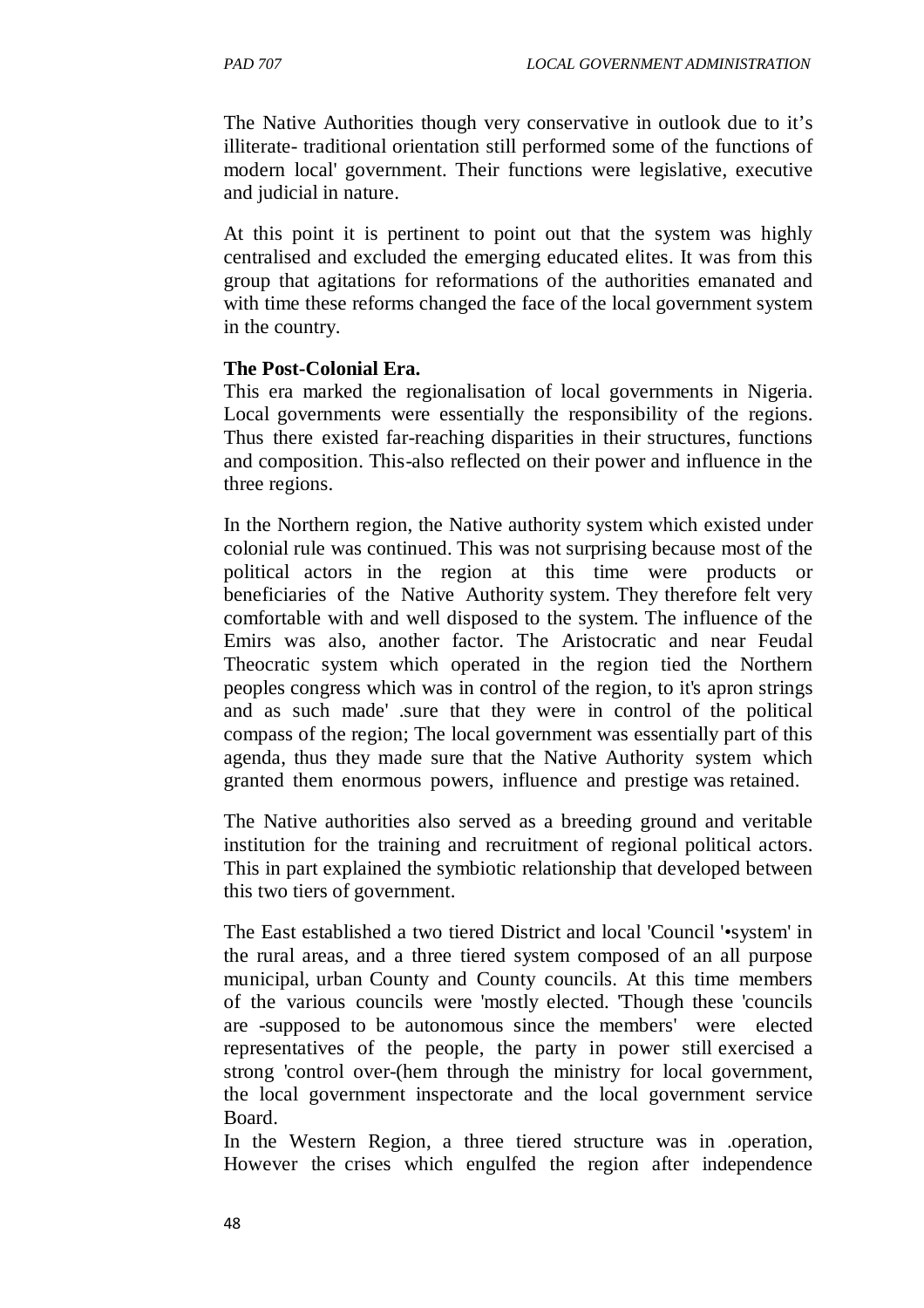and which led to the 1962 state of emergency had terrible consequences for the local governments.

The reasons for this was because prior to the crises, the A.G. which was the government .in power in the region,- was also the dominant force in. the councils. However after the state of emergency, the new party in control of the region tried to establish themselves at the grassroot through the local governments. The councils were (bus seen and used as avenues for planting the coalitions surrogates at the grassroots. Like "the Eastern region, they also tried to control the councils through the instrumentality of the local government Inspectorate as well as the local government Service Board.

### **SELF ASSESSMENT EXERCISE 1**

Identify some of the Functions performed by the Native Authority System

# **3.2 The Early Military ERA 1966-1976**

This era- was a period of great political instability in the country. As expected all efforts were geared towards maintaining stability and combating the Biafran threat of secession. The entry of the military did witness some changes in the councils as the local government administrations were dissolved and new care-taker or administrators imposed on them. It must also be pointed but that the nature of military regimes which are usually centralised and authoritarian affected the councils since the various regional governments made no pretence of allowing the councils a semblance of autonomy.

As observed by Egurube (1991) "To the extent that local government policy actors, derived their legitimacy not from the people but from state governors during this period the conclusion that these served more as watch dogs for their military bosses at the State level can 'hardly be

faulted. Local government institutions were thus: from all intents and purposes governed by predominantly instrumental and penetrative objectives"

In conclusion we would say that despite the structural changes that were made during this period, nothing really remarkable happened at the local government level during the early military era.

# **3.3 The Late Military ERA 1976-1979**

This period was a watershed in the annals of the historical evolution of local governments in Nigeria. This was the period when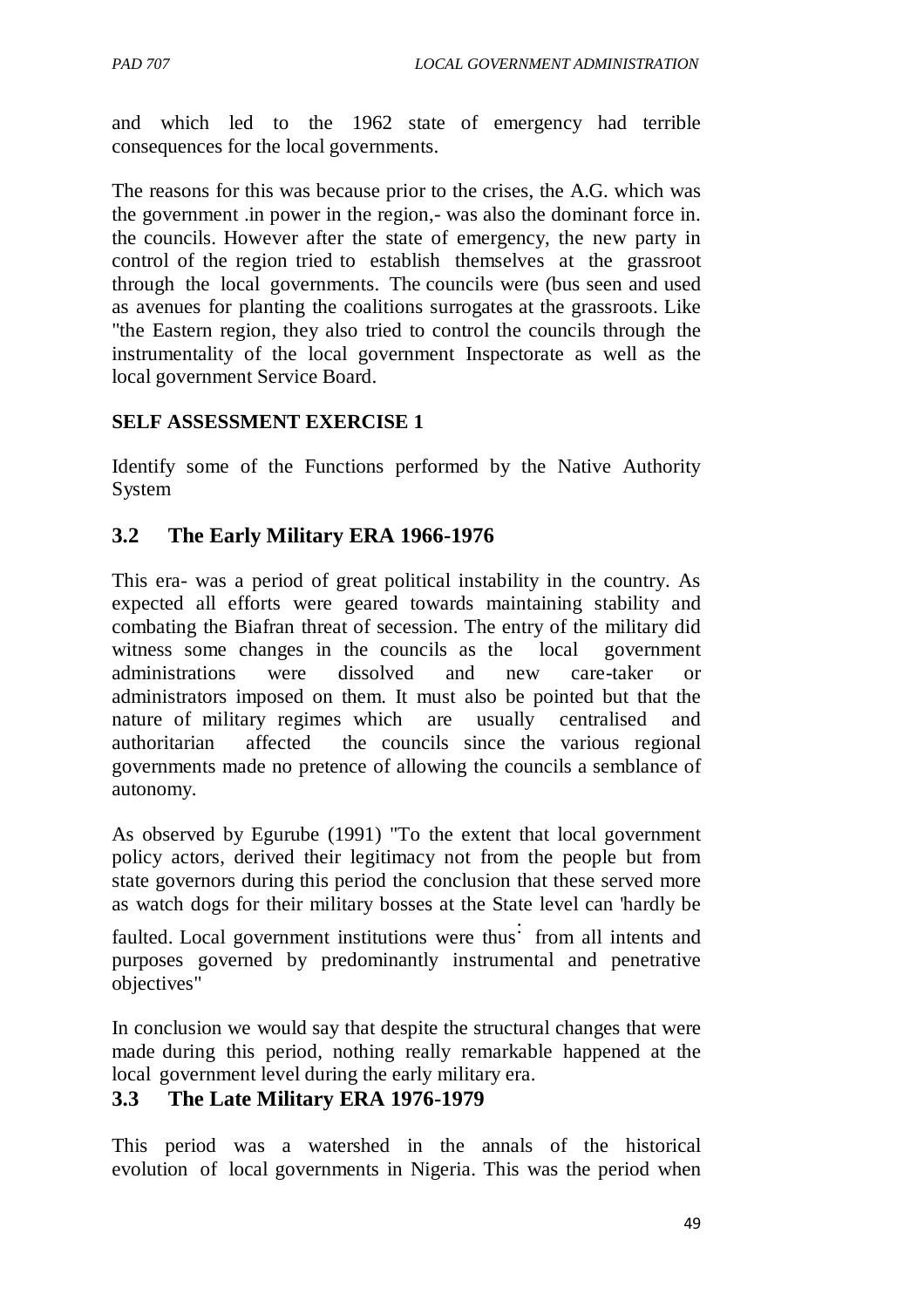the most remarkable reform of the local government system in Nigeria was carried out. The main thrust of the reform was a standardisation of the councils nationwide.

The reform had as it's objectives:

 To bring about even and rapid development at local levels throughout the country;

 To appropriate, serious and development activities responsive to local wishes and initiative by developing or delegating them to local representative bodies;

 To facilitate the exercise of democratic self-government close to the local levels of our society, and to encourage initiative and leadership potentials;

 To mobilise human and natural resources through the involvement of members of the public in their local development; and

 To provide a two way channel of communication between the local communities and the government. (Guidelines for Local Government Reforms 1976)

In order to maintain a uniform standard in the size of the councils, a demographic size of 150,000 to 800,000 people was stipulated as the minimum and maximum population of any council in Nigeria. Local political actors were also to be chosen by elections. This reform had a very profound effect in the North where the old Native authority S/stem was still in practice albeit in a camouflaged form, Nwatu (1995) has stated that "in no other period did the local government gain prominence as was the military era". However some scholars have argued that the changes induced by the reforms were not as far-reaching as it ought to be. To this group the changes were more apparent than real. Egurube (1991) - stated that "the reform was more symbolic than real, and that the changes it introduced were more cosmetic than a decentralist logic,

While not going into the logic of this argument, we believe that the reforms had a positive impact on the system and set the tone and standard for other reforms of the local government system in Nigeria.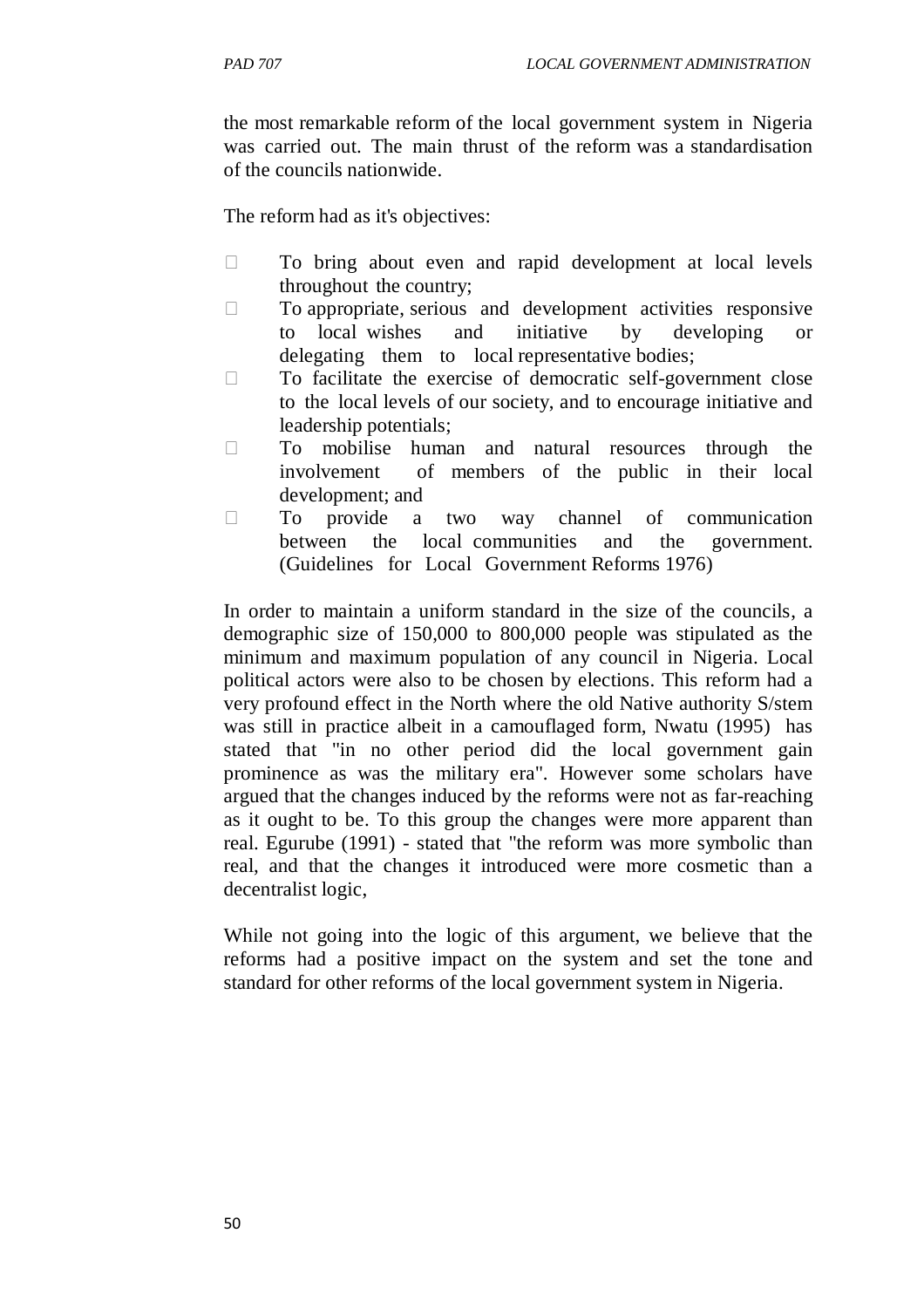# **SELF ASSESSMENT EXERCISE 2**

List at least five objectives of the reform that took place between 1976- 1979

# **4.0 CONCLUSION**

Local government reforms in Nigeria was not unprecedented. It follows that the system was introduced into the Nigeria political culture without recourse to Nigeria's political milieu and antecedence. It became a matter of trial and error hence the numerous reforms. The structures that came with the local government system could not achieve the stated objective of local government which led to several calls for reformation. There was the need to make the local councils more responsive to the yearnings of the people and make them real agents for the mobilization of the masses while putting them in a position to contribute their own quota towards national development that the various reforms have been initiated.

# **5.0 SUMMARY**

The Colonial period marks the beginning of the modern local government system in the country. Prior to this period, traditional institutions were at liberty to practice any system of administration that suited their environment and peculiar circumstances.

The post colonial era marked the regionalization of local governments in Nigeria. Local governments were essentially the responsibility of the regions. Thus there existed far reaching disparities in their structures, functions and composition. This also reflected on their power and influence in the three regions. In the Northern region the Native Authority system which existed under colonial rule was continued. The people of the North were comfortable with and well disposed to the system. The Native Authority system also served as breeding ground and veritable institution for the training and recruitment of regional political actors.

The East established a two tiered district and local council system in the rural areas, and a three tiered system composed of an all purpose municipal, urban county and country councils. At this time members of the various councils were mostly elected.

In the Western Region, a three tiered structure was in operation, however the crises which engulfed the region after independence and which led to the 1962 state of emergency has terrible consequences for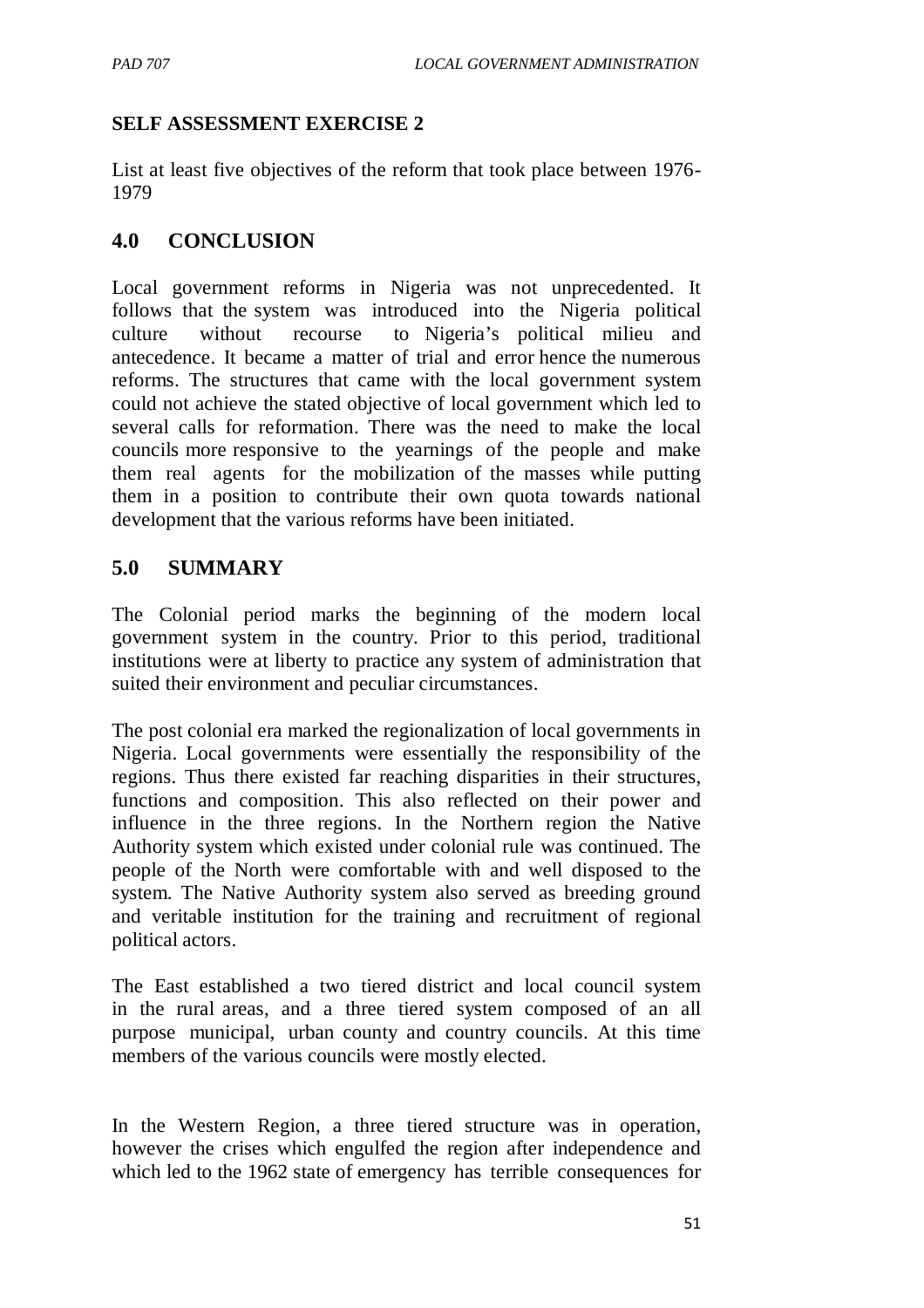the local government. Thereafter there was a military interregnum in 1966 and the local government was influenced by the new regime up to the period of 1979 when the military ushered in a second Republic in Nigeria. Whether military or civilian, the transformation of the local government system has continued till date. The National Assembly in 2017 is debating strongly in support of full autonomy for the local government in Nigeria. The debate has been taken to the state Houses of Assembly. If this goes through, then we shall be having 2017 Local Government Reforms. Reforms of the local government system, one can say, has no end.

### **ANSWER TO SELF ASSESSMENT EXERCISE 1**

The Native Authority System apart from maintaining law and order, they also performed legislative, executive and judicial functions.

### **ANSWER TO SELF ASSESSMENT EXERCISE 2**

The objectives of the reforms that took place between 1976 –1979 are as follows:

- To bring about even and rapid development at local levels throughout the country
- To appropriate, serious and development activities responsive to local wishes and initiative by developing or delegating them to local representatives bodies
- To facilitate the representatives bodies
- To facilitate the exercise of democratic self-government close to the local levels of our society and to encourage initiative and leadership potentials.
- To mobilize human and natural resources through the involvement of members of the public in their local development and
- To provide a two way channel of communication between the local communities and the government (Guidelines for Local Government Reforms, 1976)

# **6.0 TUTOR-MARKED ASSIGNMENT**

Why are local government reforms necessary?

# **7.0 REFERENCES/FURTHER READING**

Adamolekun, L. and Rowland L. (1979) the New Local Government System in Nigeria: Problems and Prospects for Implementation, Heinemann, Ibadan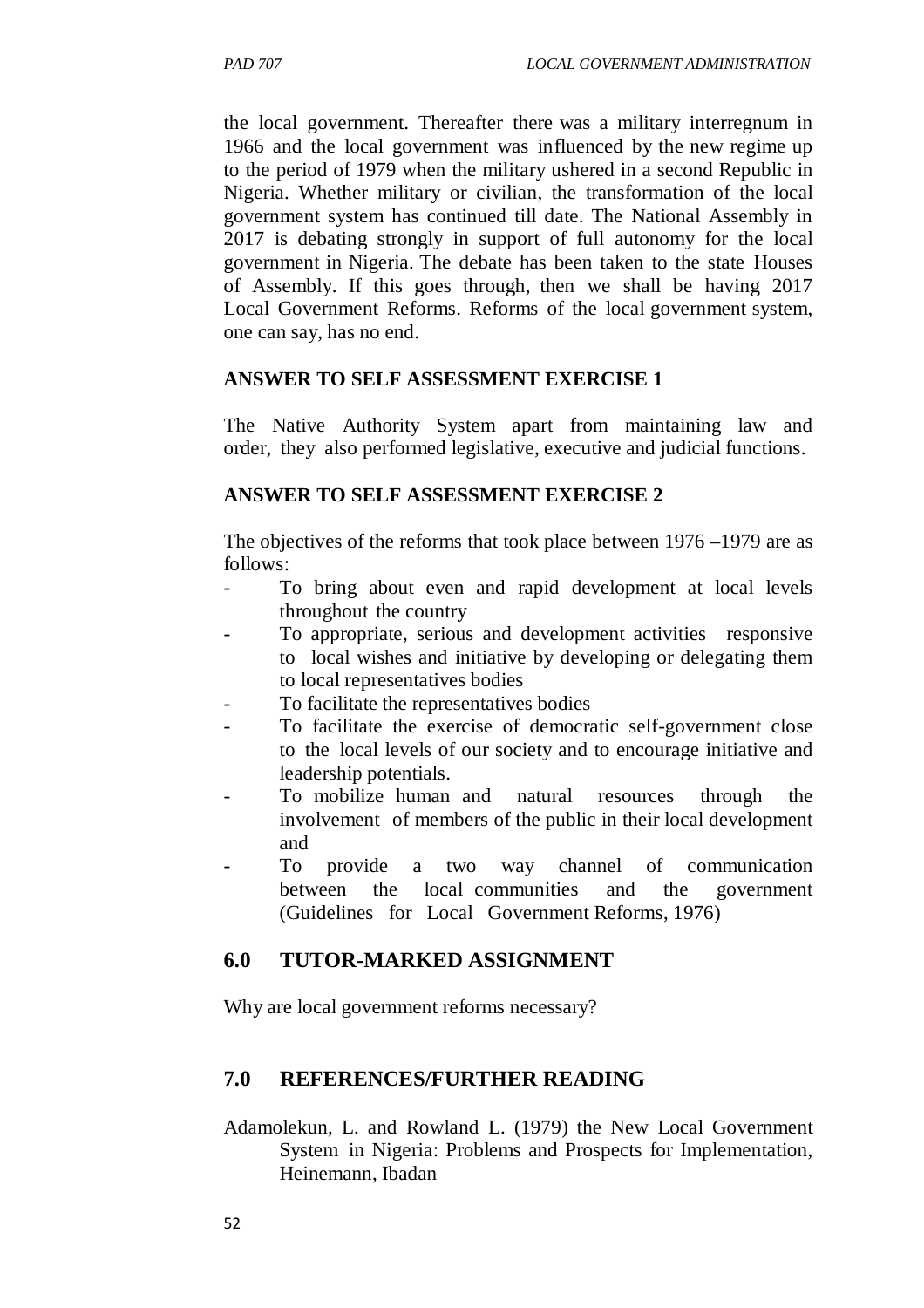- Balogun M. J. (1987) Public Administration in Nigeria A Developmental Approach. Macmillan Education Publisher
- Crowder M. (1970) West Africa under Colonial Rule, London: Huchison & Co. Publishers Ltd.
- Egurube, J. O. (1991) (Ed) "The Evolution of Local Government in Nigeria, A Systematic Perspective" in Nzeribe C.G.O. (Ed) Current Issues in Public and Local Government Administration Enugu: Fourth Dimension Publishers Ltd.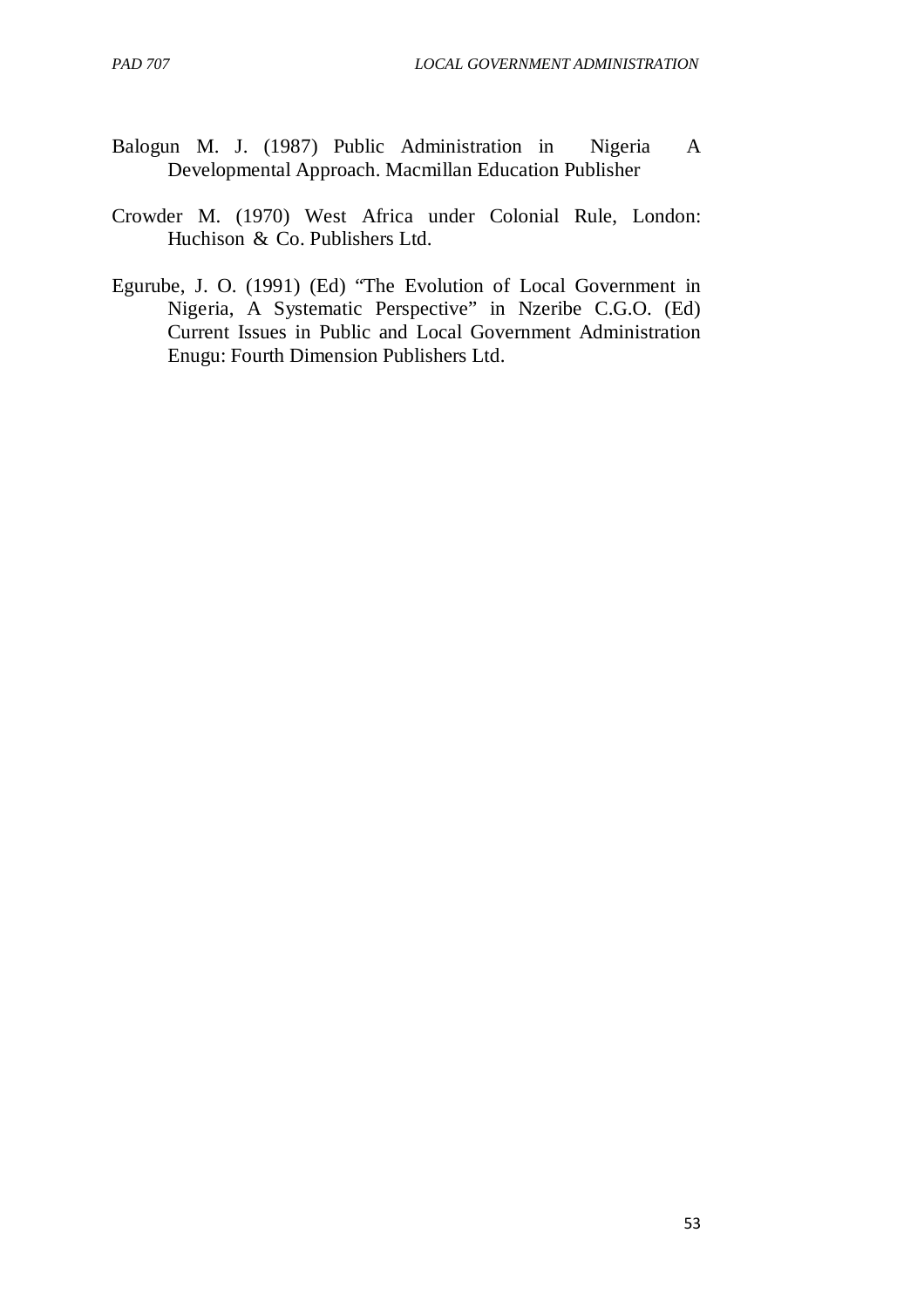# **UNIT 2 LOCAL GOVERNMENT REFORMS UNDER THE IBB ERA AND THE INTRODUCTION OF PRESIDENTIAL SYSTEM AT THE LOCAL GOVERNMENT LEVEL**

#### **CONTENTS**

- 1.0 Introduction
- 2.0 Objectives
- 3.0 Main Content
	- 3.1 Constitutional Reforms
	- 3.2 1988 Reforms and Dotun Philips Committee
	- 3.3 The Introduction of the Presidential System
	- 3.4 Statutory Checks on the Powers of Local Government Chairmen
	- 3.5 Problems arising from the Introduction of Presidential System
- 4.0 Conclusion
- 5.0 Summary
- 6.0 Tutor-Marked Assignment
- 7.0 References/Further Reading

### **1.0 INTRODUCTION**

The inadequacies in the Nigeria Local Government System and the arbitrary powers of the state governments over the local government councils made Nigerians to embark upon a search for a better system of local government that would stand the test of time. Based on the Political Bureau and Dasuki Reports of 1987, the Federal Government created sub-ordinate units out of the 301 multi- purpose units called local governments. Each local government council was structured into a pyramidal format with the village constituting the primary unit, the Development Area Office constituting the intermediate unit while the local government council constituted the apex unit. The purpose of this was to achieve the decentralization of services provided by the local government. The villages were to become the target of state and local government programmes and activities. This reform would enable the people themselves to be involved in the supervision, control and guiding local government and other government functionaries deployed to the field. It also envisaged that the people would be more directly involved in the provision of services for their common good. The sum total was that the people would be more meaningfully mobilized for production and community development.

Under this reform exercise, state military governors appointed Caretaker Committees consisting of chairman, vice-chairman, supervisors and a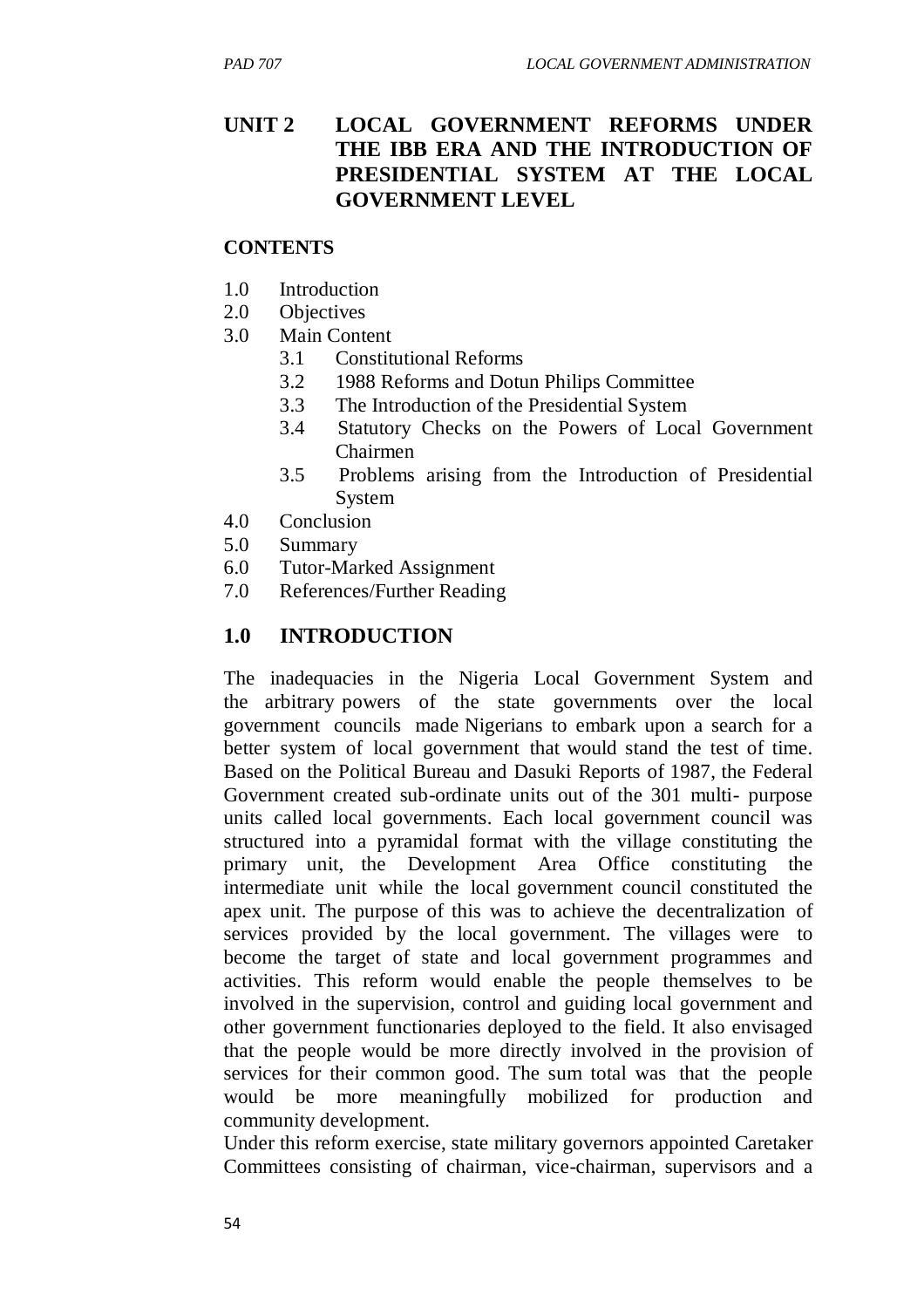secretary to the local government council. Later in 1987 elections were conducted on non-party bases to run the affairs of the local government councils. This was a prelude to the return of democratic rule to Nigeria. Most of the recommendations of the Dasuki report were implemented by the Babangida regime in its local government reform exercise.

General Babangida set up the Constituent Assembly which came out with far- reaching resolutions which were later entrenched in the 1989 Constitution. The Dasuki Report and the provisions of the 1989 Constitution of Nigeria formed the basis of the local government reform carried out by General Babangida from 1985 and 1993.

### **2.0 OBJECTIVES**

By the end of this unit, you should be able to;

- Underscore the constitutional reforms that took place in the local government during the "golden era"
- Understand the implementation guidelines to effectuate the provisions of Decree No. 10 of 1991
- Examine the introduction of the presidential system at the local government level
- Explain the problems that erupted as a result of the introduction of the presidential system.

# **3.0 MAIN CONTENT**

# **3.1 Constitutional Reforms**

The local government in Nigeria witnessed what can be classified as the "golden era" during the Babangida administration (1985-1993). He introduced measures to enhance the economic viability of the local governments and also ensured more constitutional autonomy for them. Highlights of the local reforms under Babangida include:

- a. The direct remittance of local government funds from the Federation Accounts as well as at source deductions of states 10% internal revenue direct to the local government councils.
- b. Increase in the local government share of the Federal Account from 10-15 percent in 1991 and from 15-20% in 1992.
- c. The 1989 Constitution made local governments truly autonomous; hence the

Ministries for Local Government throughout the country were abolished on 1st October 1991.

d. Presidential system was introduced at the local government level in 1991.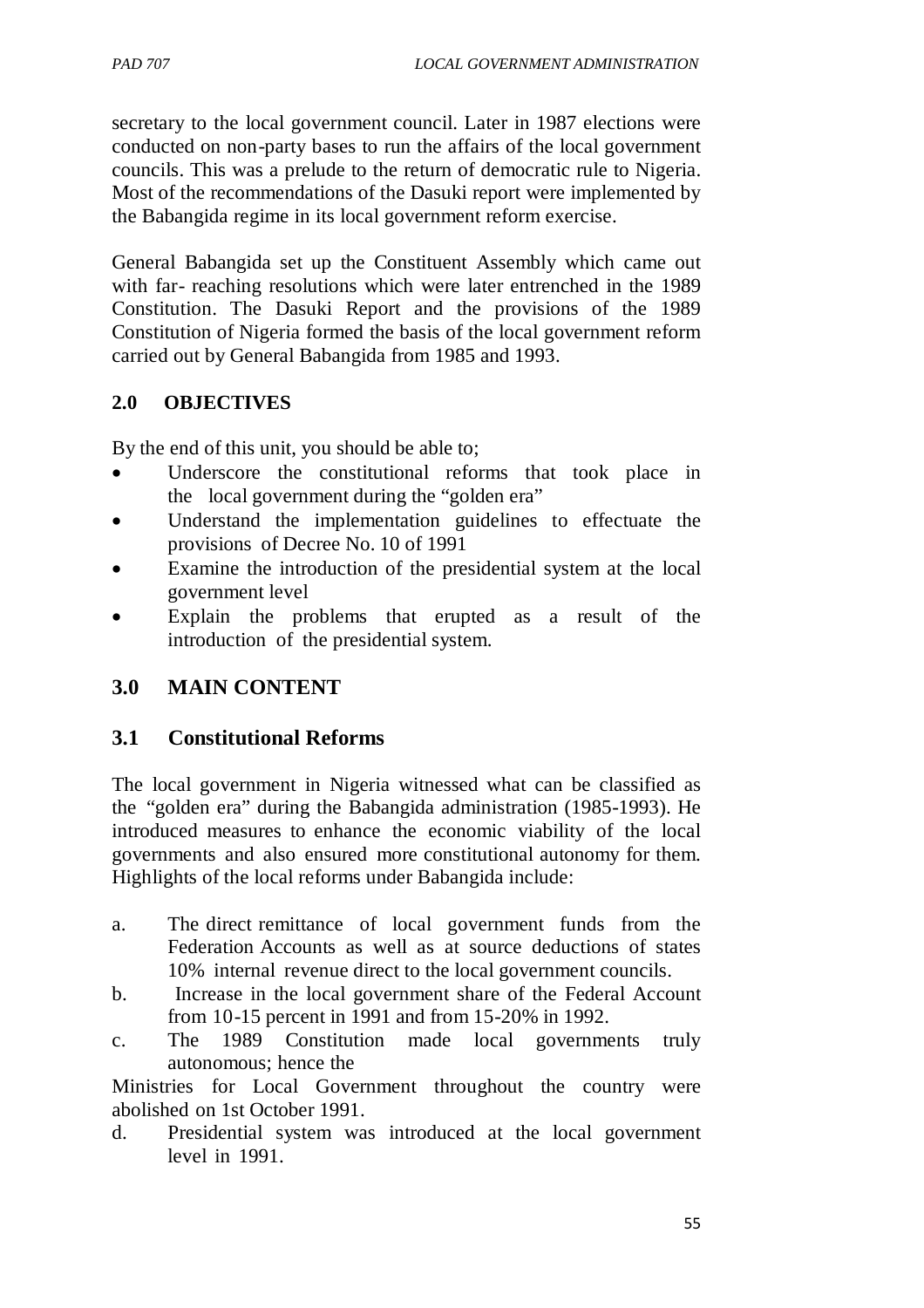The chairmen and his appointed supervisors formed the executive arm while the elected councilors constituted the legislative arm. This brought about incessant conflicts between the two arms of government and general instability in the local government.

The 1989 Constitution gave the local government councils the status of a third tier system with considerable autonomy. The intension of the framers of this constitution was to erode all past anomalies associated with the subordinate existence of local government councils to the State Government. On 1st October 1991, General Ibrahim Babangida in his budget speech announced the abolition of the Ministries of Local Government throughout the country because of the suffocating control, which the states exercised over Local Governments. The 1989 Constitution recognized 449 Local Governments with the provision for creating more and adjusting the boundaries of the existing ones. Section 7(1) of 1989 Constitution provided for democratically elected Local Government Council, but at the same time, the States were charged with the responsibility for bringing them into being, thus, subordinating the Local Governments to the State Governments.

In April 1991, the Vice-President Agustus Aikhomu, in a nation-wide broadcast announced a two-tier system of local Government i.e. the executive and legislative arms and issued implementation (presidential) guidelines to effectuate the provisions of Degree, No. 10 of 1991. These guidelines were:

- i. The executive arm of the Local Government consists of the Chairmen, Vice- Chairmen, Supervisors and the Secretary to the Local Government
- ii. The Councils became the legislative arm with the elected councillors performing legislature functions. The legislators have to elect from among themselves a leader and a deputy leader;
- iii. There was head of Personnel Management Department who was designated as a Council Clerk, who keeps proper records of council proceedings.

The 1989 Constitution made provision for the functions of the Local Government Councils headed by the Executive Chairmen, which include exclusive and concurrent functions which were to be performed by both the states and local governments.

The functions of the legislative arm were spelt out as shown below:

- i. Law making, debating and passing Local Government legislation;
- ii. Debating, approving and possibly amending Local Government annual Budget, subject to the Chairman's veto which could be overridden by two- third majority of council members.
- iii. Vetting and monitoring the implementation of projects and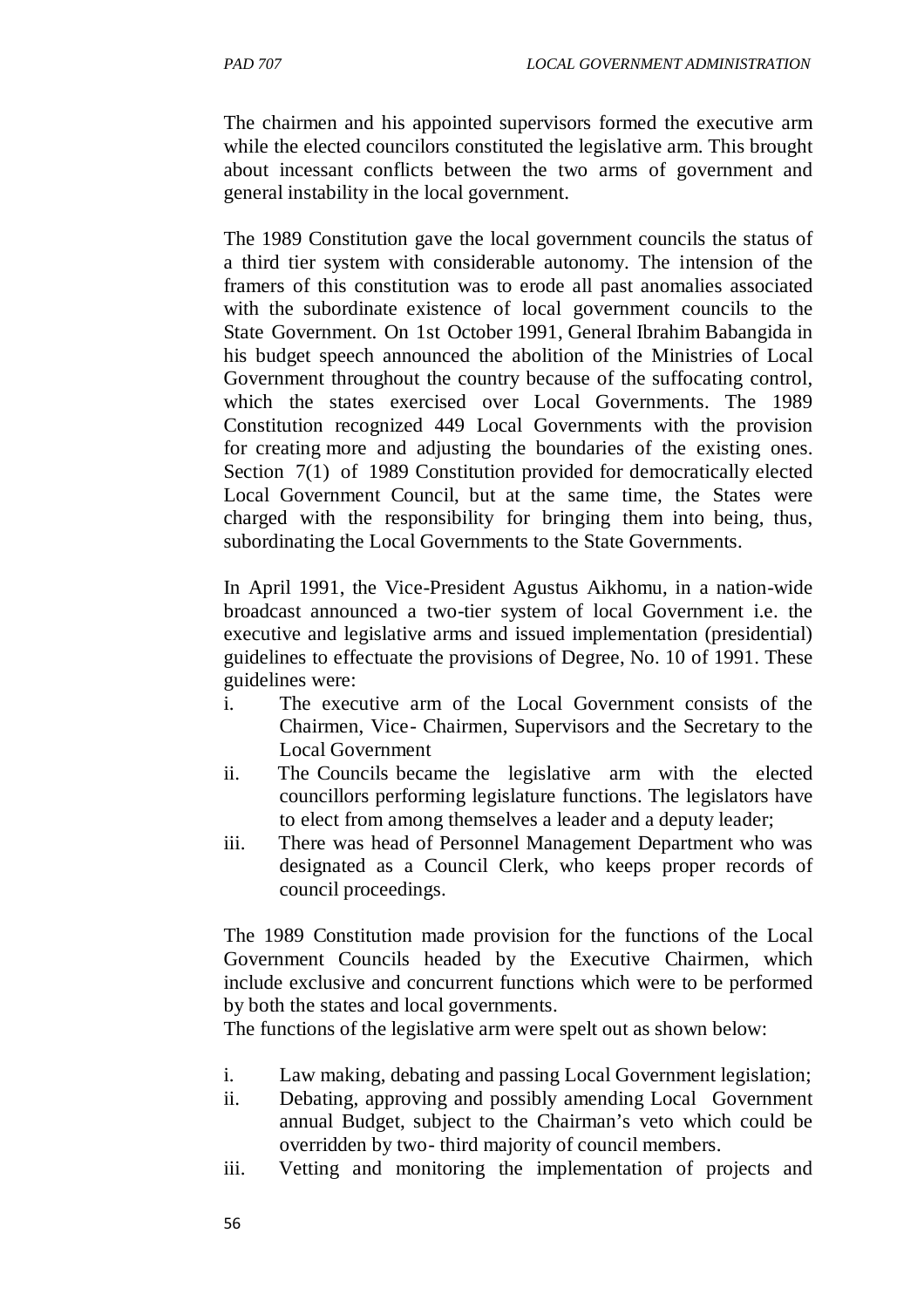programmes in the Local Government annual budgets;

- iv. Examining and debating monthly statements of income and expenditure of the local government;
- v. Impeaching the Local Government Chairman who has committed an impeachable offence in accordance with the 1989 Constitution.
- vi. Advising, consulting and liaising with the local government Chairman;
- vii. Performing such other functions as may be assigned to it from time to time by the State House of Assembly.

By this act the presidential system was effectively extended to the local government level in Nigeria by the Babangida regime with several consequences. The provisions earlier listed had far reaching consequences for the running of the affairs of the Nigerian Local Government System. The reform introduced checks and balances into the administration of the local government. However, the council chairmen were so powerful that the elected councilors could not act as effective checks on them. This resulted in all kinds of crimes committed against the local governments. Be that as it may, there is no doubt that the Babangida local government reform was initially successful. It was in the later part of his administration that the situation painted above manifested itself. To worsen the already ugly trend, the 1988 Civil Service Reform in Nigeria and its application to the local government has done a lot of damage to this tier of government. The combined effects of all the above is the entrenchment of indiscipline, corruption, gross mismanagement, phenomenon of "sharing" and the consequent neglect of rural development in Nigeria.

#### **SELF ASSESSMENT EXERCISE 1**

Identify the constitutional changes that marked the "golden era" of Nigeria local government system

### **3.2 1988 Local Government Reforms**

Even though the reforms were highlighted under the constitutional changes, a recap is necessary at this juncture. The 1988 local government reforms by the Babangida administration is a milestone in the local government practice in Nigeria. Like the 1976 Reforms, it introduced some radical changes to the system.

The Babangida regime set up an 11-man Committee headed by Dotun Philips to recommend appropriate changes in the Civil Service of the three levels of government in the country. To this effect, the committee came up with the following local government reforms:

a. The chairman of the local government became the Chief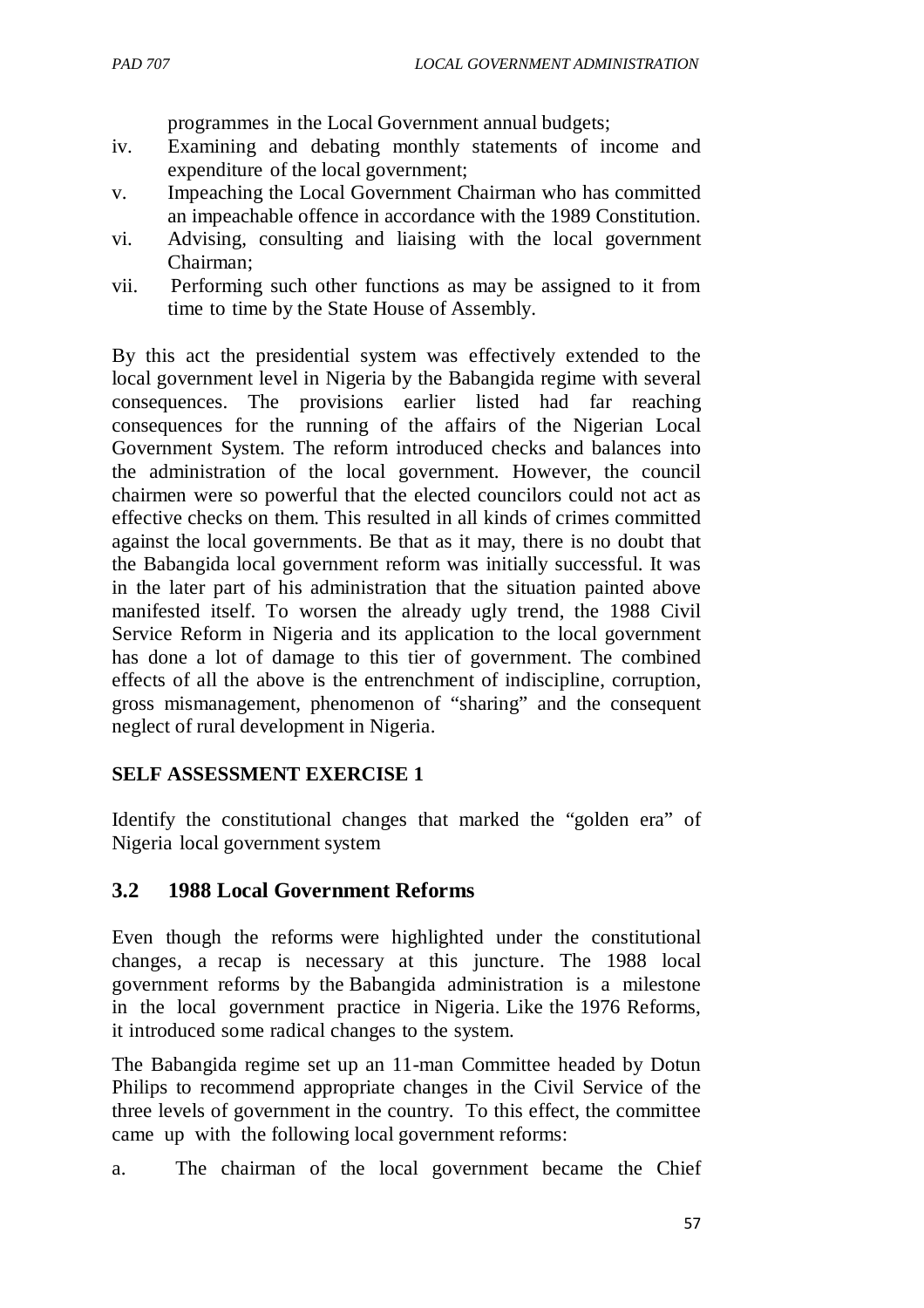Executive and Accounting Officer of the Council provided his role as accounting officer shall exclude signing vouchers and cheques. This provision was an essential element of democracy because it allowed for checks and balances. This equally implies that the chairman was the leader of the council who had overall control over all resources including men, material and money.

 This resolved the earlier friction between the chairman and secretary in the administration of the council.

- b. The position of the Council Secretary was made a political appointee whose tenure correspondingly ended with the administration that appointed him/her. The secretary therefore ceased to be a career position.
- c. Establishment of operational departments in each local government. It provided for a minimum of four and maximum of eight operational departments including: personnel, planning, research and statistics, finance and supplies, works and others.
- d. Professionalization of Local Government Service: Local government civil service employees were required to spend all their career in one particular department which they were posted to on assumption of duty based on qualification and area of specialization of employee. This was done to promote efficiency.
- e. Establishment of Audit Alarm Committee to alert the necessary quarters when there were clear indications of misappropriation and embezzlement of council funds. This was part of the mechanism to check corrupt practices and to enhance accountability. It was a preventive arrangement to check fraud by council officials.
- f. Junior Staff Management Committee: The reform provided for a junior staff management for officers on grade level 01-05, and also established a senior management committee for personnel/management functions such as promotion, discipline and confirmation of staff.

# **3.3 The Introduction of Presidential System at the Local Government Level**

The operations of the Local Government Councils in the present dispensation are guided by the 1999 Constitution of the Federal Republic of Nigeria. It recognizes 774 LGAs as defined by First Schedule Part 1. Section 7(1) of the constitution provides that:

*The system of Local Government by democratically elected Local Government Councils is under this constitution guaranteed; and accordingly, the*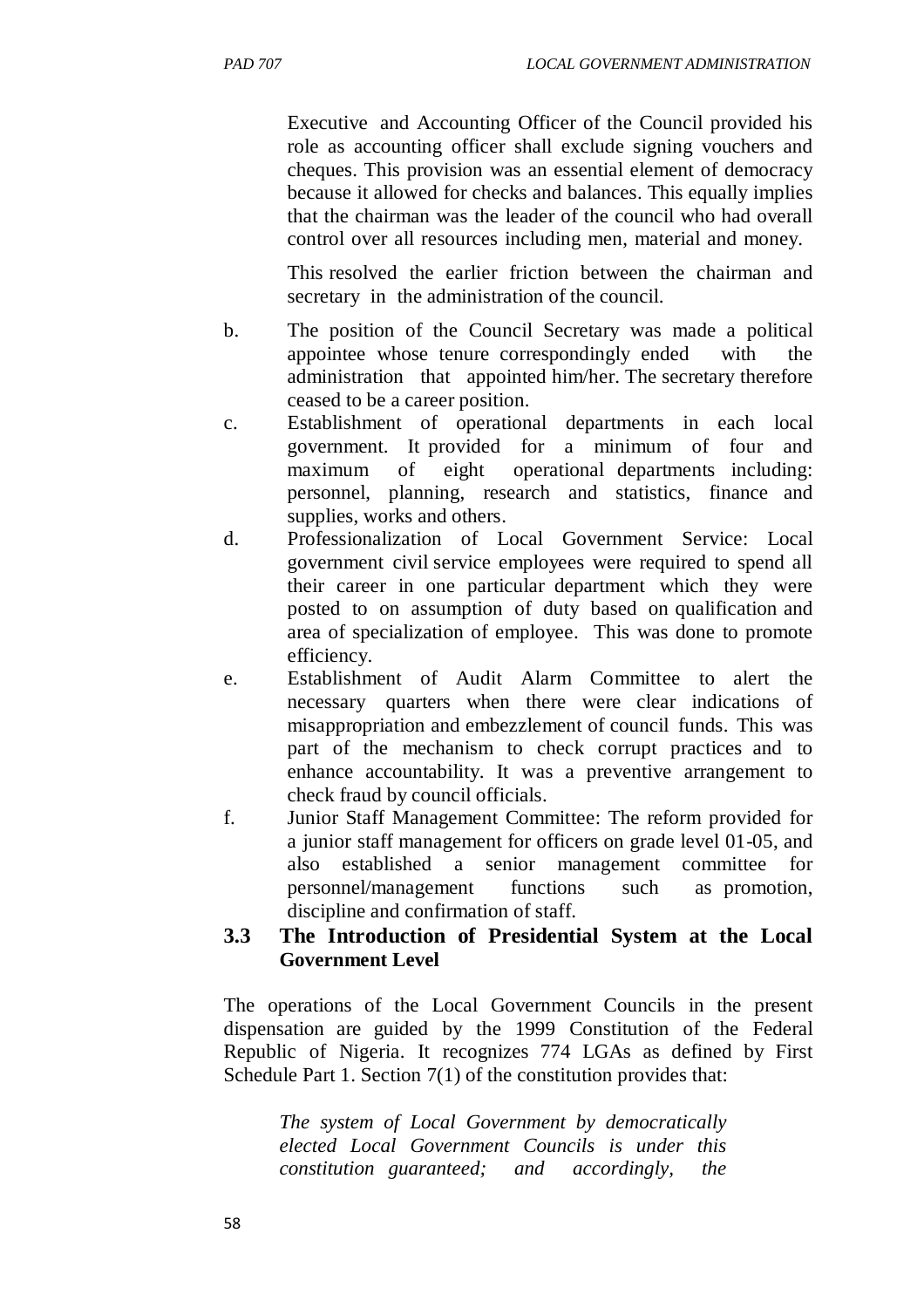*Government of every state shall, subject to section 8 of this constitution, ensure their existence under a law which provides for the establishment, structure, composition, finance and functions of such councils.*

The implication of this provision is that the local government councils are to be democratically elected but the State Houses of Assembly are invested with the "power" of making laws for the detailed operations of the councils i.e. functions, structure, composition, finance etc, as deemed appropriate for their states. This implies that the unified system of local government in practice since 1976 has ceased to be. Each state is therefore; free to enact their own laws for the administration of the respective local government in their states. Consequent upon this, the various State Houses of Assembly in the country introduced the presidential system at the local government level through their enabling laws. The same problems associated with the Babangida reforms persisted and have even worsened.

In June 2002, when the tenure of the councils elected in 1999 nationwide expired, the various State Governments did not conduct elections into these councils for over two years. Rather, as in 1979- 1983 during Shehu Shagari era, the states resorted to the appointment of transition committees or caretaker committees or by whatever name called which was clearly at variance with the constitution and norms of democracy. Thus, the people at the grassroots were once again denied participation in choosing their leaders and the governance of their own localities. The local government chairmen under this dispensation were very powerful and adjudged by many to be very corrupt. One important trend to observe is that from Babangida era in 1990-1993 and the subsequent regimes to date, the rate and depth of corruption, mismanagement and lack of grassroots development has been on the increase, even in spite of state control of the local governments.

In furtherance of the 1999 Constitution provision on local government, the Benue State House of Assembly for instance, enacted the Benue State Local Government Council Law No. 25 (Establishment Law, 2000) which provides for the Executive and Legislative arms of the Local Government. The executive arm consists of the chairman, Vicechairman, Supervisors and Secretary to the Local Government who is head of service. The legislative arm consists of the leader, deputyleader and Councilors. There is also a Clerk of the Legislative Council appointed by the Local Government Services Commission.

The main functions of the Local Government Councils i.e. executive arm include (See Part VII. Sections 45 and 46 of Benue State Local Government Law 2000).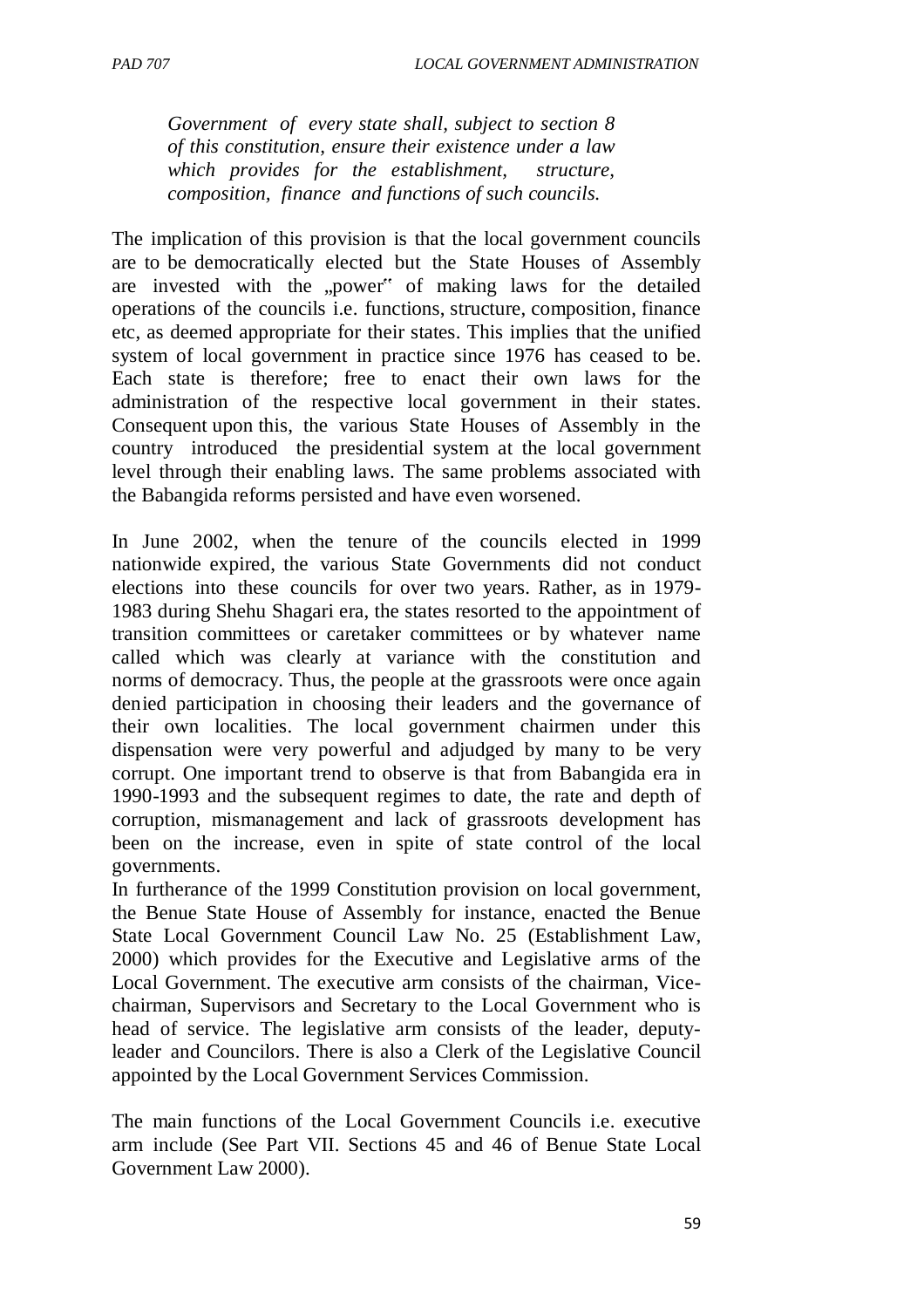The formulation of economic plans and development schemes for the local government areas.

Collection of rates and issuance of radio and television licenses.

 Establishment and maintenance of cemeteries, burial grounds and homes for the destitute or infirm;

 Licensing of bicycles, trucks (other than mechanically propelled trucks) canoes, wheel barrows and carts.

 Establishment, maintenance and regulation of slaughter houses, slaughter slabs, markets, motor parks, and public conveniences;

 Construction and maintenance of roads, street lights, drains, parks, gardens chief"s palace, open spaces or such public facilities as may be prescribed from time to time by the House of Assembly of the state;

Naming of roads and streets and numbering of houses.

 Provision and maintenance of public conveniences, sewage and refuse disposal.

 Assessment of privately owned house or tenement for the purpose of levying such rates as may be prescribed by the House of Assembly of the state;

 Registration of all births, deaths and marriages; control and regulation of

- i. Out-door advertising and hoarding
- ii. Movement and keeping of pets of all description.

Functions of a local government Council shall include participation of such council in the Government of a State as respects the following matters.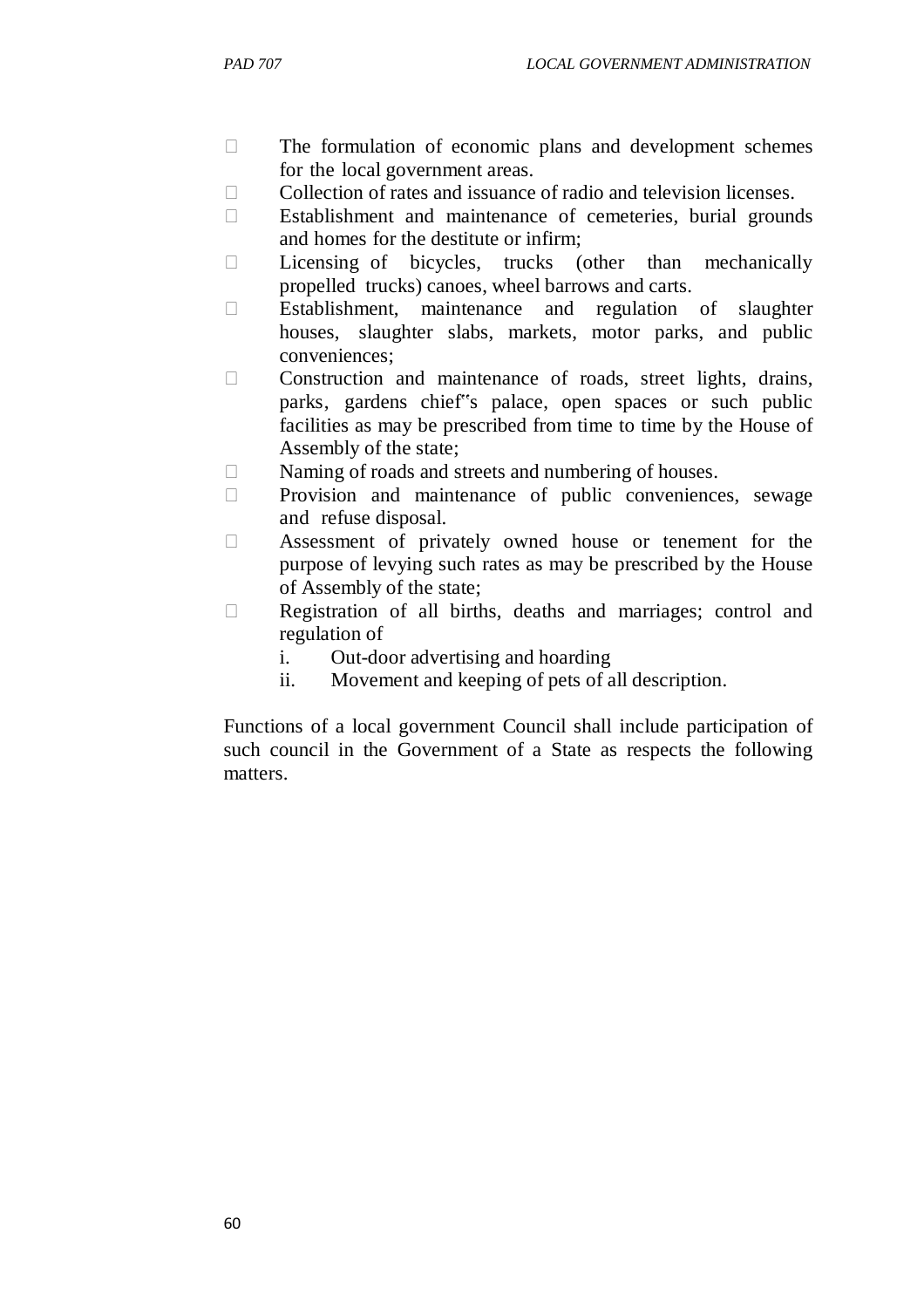- a. The provision and maintenance of primary, adult and vocational education;
- b. The development of agriculture and natural resources, other than the exploitation of minerals.
- c. The provision and maintenance of health services; and
- d. Such other functions as may be conferred on a Local Government by the House of Assembly of the state.

The main functions of the Legislative arm are contained in Part VII, Section 47 (a- d) of the Benue State Local Government (Establishment) Law 2000. These are:

- a. Debating, approving or amending the annual budget of the Local government subject to the Chairman"s veto, which may be set aside by two- third majority of members of the Local Government Legislative Council;
- b. Vetting and monitoring the implementation of projects and programmes in the annual budget of the Local Government from time to time;
- c. Examining and debating the monthly statement of income and expenditure rendered to it by the chairman of the Local government;
- d. Impeachment of Local Government Chairman who commits impeachment offence in accordance with the constitution.
- e. Advising, consulting and liaising with the chairman of the Local Government, and performing such other function as may be assigned to it from time to time by any law of the state.

The introduction of the 1991 Presidential System as well as the 1999 constitutional provision on local government was to achieve the following objectives:

> Strengthen the local government system and enhance its status and autonomy by giving it a parity of treatment with higher tiers of government, thus enabling it to fully fulfill its assigned roles as the third tier of government in the Federation.

> Streamline the practice at the local government level with what obtains at higher tiers of government, thus facilitating the internationalization of the principle and practice of presidential system at the local government level. This is bound to serve as significant training ground for leadership at the higher tiers of government.

> Strengthen the system of checks and balances by the establishment of the Office of the Auditor General of Local Governments, the process of Audit alarm and the principle of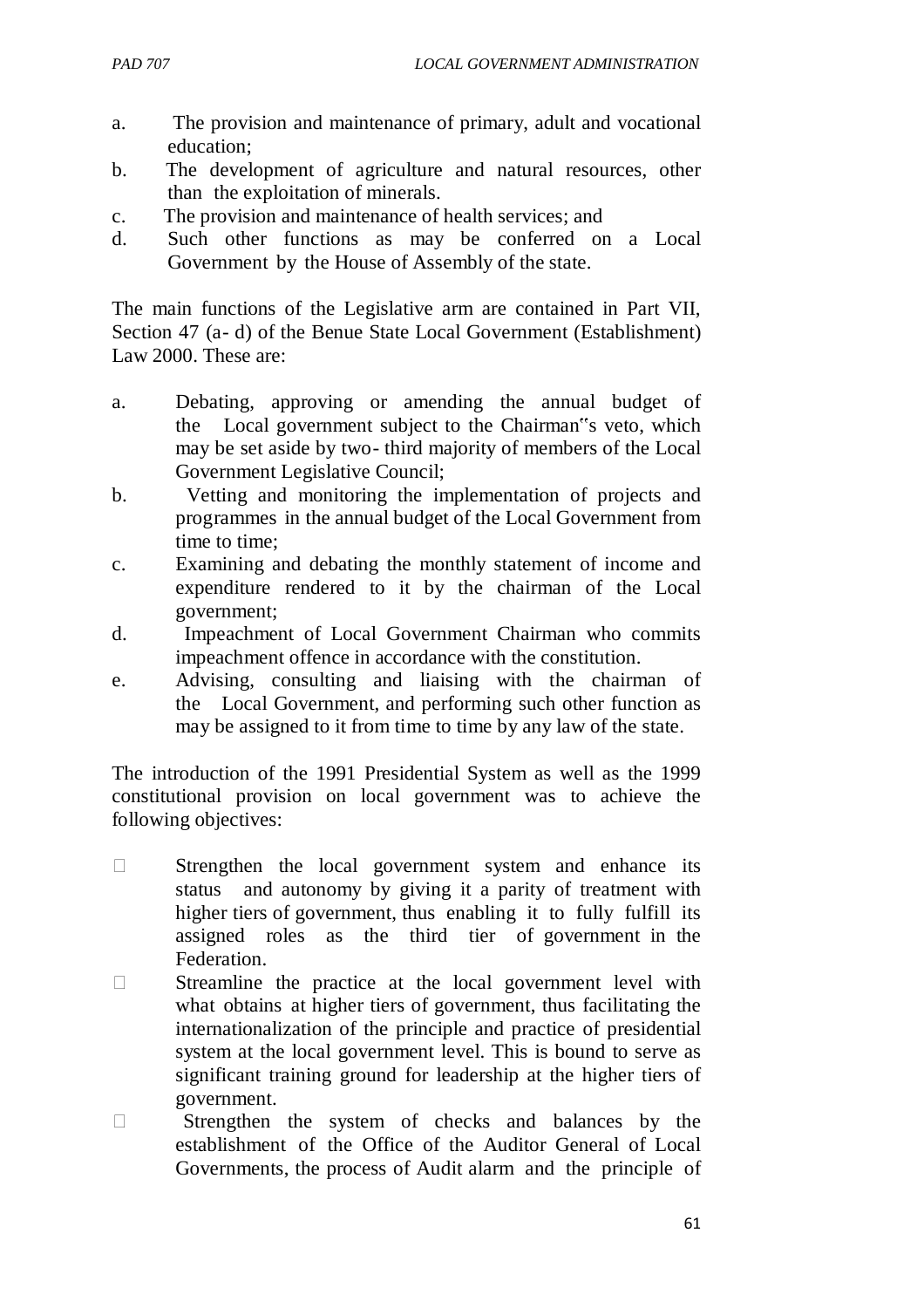recall. There was also the need to check the excesses and abuses pertaining to the management and application of public funds and resources (Oyelakin, 1992)

# **3.4 Statutory Checks on the Powers of Local Government Chairmen**

In view of the enormous powers and functions of the chairmen and their executives there was likelihood of corruption of power and hence the need to make laws that will control their activities. The following laws were made in this respect:

- i. The Chairmen and Vice Chairmen of Local Governments can be removed from office by the president under section 34 and 292 of decree No. 15 of 1989 and the 1989 Constitution respectively for gross mismanagement.
- ii. Further more section 23 and 304 of decree No. 15 of 1989 and the 1989 Constitution respectively provided for the recall of the Chairman and other members of the council which operate in the nature of vote of no confidence passed on the effected member by his own people who voted him.
- iii. Again, there is Local Government Service Commission established by section 29 and 195 of decree No. 15 of 1989 and 1989 Constitution respectively. The primary function of the Commission includes to serve as a review body for all petitions from the local governments in respect of appointments, promotions, and discipline.
- iv. The Chairmen and other members of the council were compelled to observe and conform to the code of conduct under the Code of Conduct Bureau and Tribunal Decree of 1989 and 1989 Constitution respectively.
- v. In case of financial control the office of the Auditor General of Local Government was established and was charged with the responsibility of auditing of all accounts of the local governments without direction from any other authority or person.
- vi. The legislative arms of the local government can exercise legislative powers by enacting bye-laws on any matter but can only become law when assented to by the chairman and is also not contrary to the provisions of the state law and the constitution of Nigeria.
- vii. The general functions of the legislative arm of the local government are a further check on the power of the executive arm of the local government.
- viii. Power of House of Assembly to suspend or remove local government chairmen. Under section 6 of the Benue State Local (Establishment) law, 2000, the House of Assembly has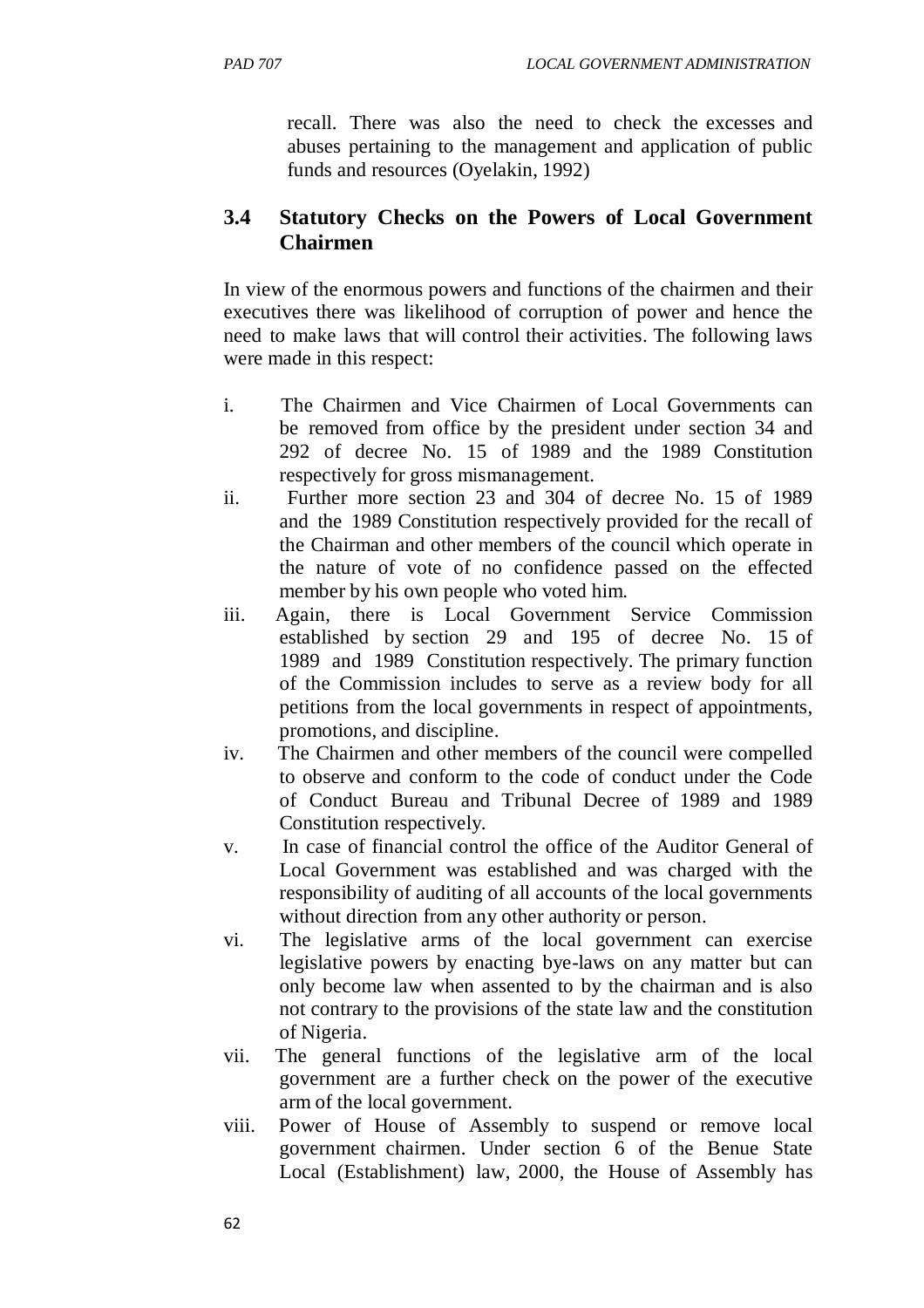powers under section 128 and 129 of the 1999 Constitution to suspend any Chairman or council to enable proper investigation and determination of allegations against such chairmen or council. If such allegations are proved, this could lead to removal of the chairman or dissolution of the council.

ix. The Anti Corruption Law (ICPC) of the Federal Government is a further check on the powers of chairmen, their executives and the legislative arms of the local government.

## **3.5 Problems Arising from the Introduction of Presidential System**

There are a number of problems that have arisen from the introduction and practice of the presidential system at the local government level. Some of these problems include the following:

- i. Problem of inter-governmental relationship: By the introduction of the presidential system at the local government level, one presupposes the existence of local government autonomy. But under the 1989 and 1999 Constitutions, there is no autonomy for local government because there has been many instances of interference by both the state and federal governments. Also there are possibilities of role conflicts over functions as a result of overlapping responsibilities. The local governments are usually the greatest loser in the equation.
- ii. Conflict between the legislative and executive arms of the local government because of the separation of powers and functions:
	- a. The tendency of the legislative arm to misuse the impeachment clause as a result of many grievances, real or imagined;
	- b. The non participation of elected councilors in the administration of the local government like contract awards, staff recruitment, postings etc are sources of their grievances.
	- c. The councilors became part-time legislators to "meet at least once in a month" contrary to their expectations. Worst still, there was not much to legislate upon, so they have become redundant most of the time.
	- d. The Secretaries, Supervisors and other aides appointed by the chairmen took over their places as executors of local government programme with much advantage accruing to them at the detriment of the councilors.
	- e. Corruption and misapplication of funds as a result of the constant threats of impeachment by the legislators. Very often the chairmen use this opportunity to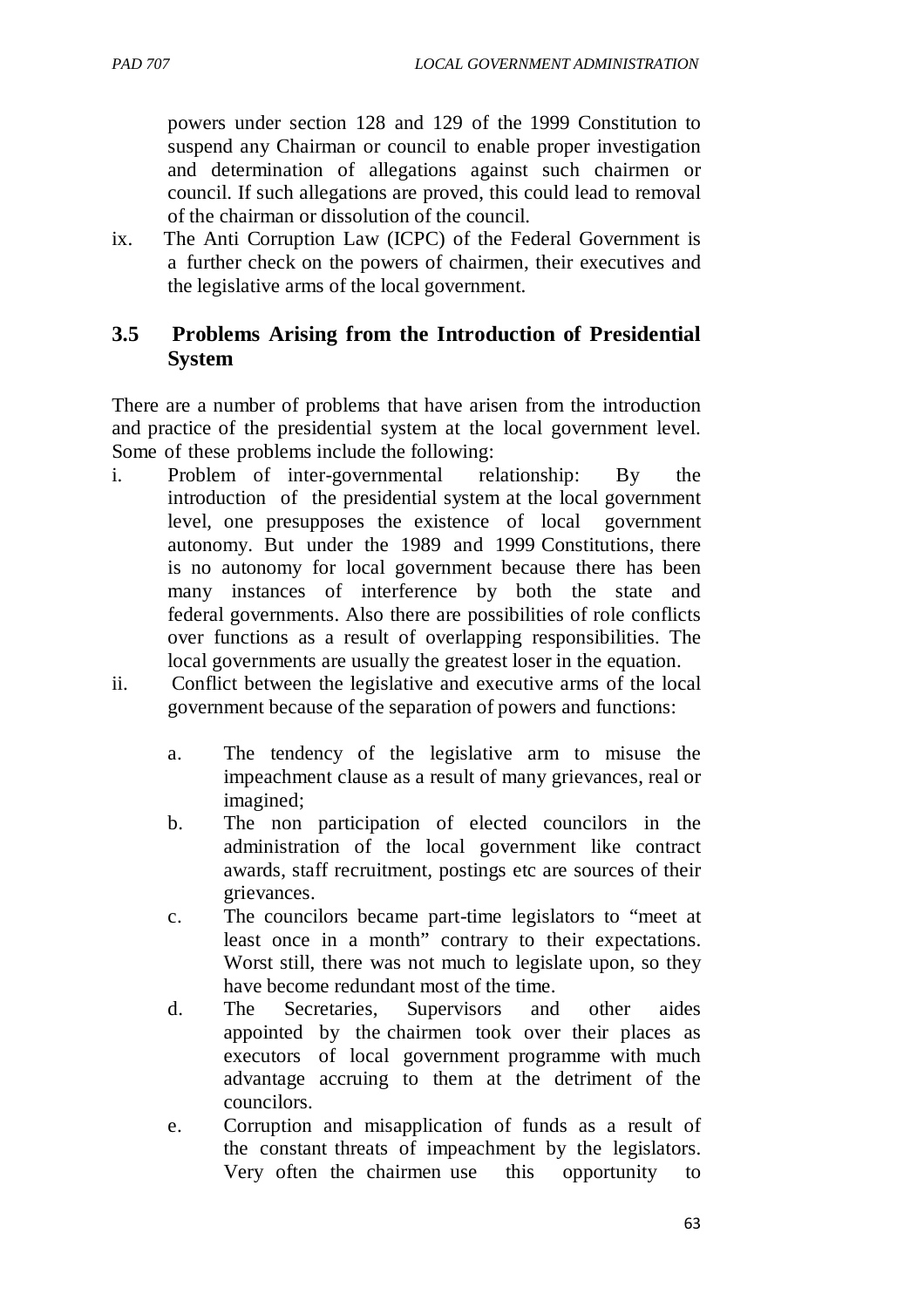misappropriate and mismanage local government funds.

f. Constant instability in the local government system as a result of ranglings and squabbles between the legislative and executive arms of the local government over the spoils of office.

#### **SELF ASSESSMENT EXERCISE 2**

Identify the problems arising from the introduction of the presidential system in Nigeria local government.

## **4.0 CONCLUSION**

It can be observed that the Nigerian local government system has witnessed significant reforms in the past nearly sixty years, beginning from 1951.The reforms redefined local governments and changed their orientation from field administrations of the state governments to being semi-autonomous local government structures that were responsible to their electorates. One of the important aspects of the reforms was the policy that local governments are now entitled to a proportion of the funds from the federal account. Increased allocation of resources into local government system has ensured that local governments have access to substantial revenues to enable them to execute the range of responsibilities allocated to them by the reforms and subsequently by the constitution. Another important innovation of the reform was/is the policy decision to provide training at all levels to all categories of local government officials in three Nigerian Universities; Obafemi Awolowo University, Ile-Ife, Ahmadu Bello University, Zaria and University of Nigeria, Nsukka.

The progress made in the local government reforms in the 1970s were virtually eclipsed in the early 1980s when the authority vested by the 1979 Constitution in the states to create local government led to a proliferation of local governments which over-stretched the limited capacity of governance at the local government level. This situation was halted after the fall of the 1979-1983 civilian administration of Alhaji Shehu Shagari in the 1983 coup d'tat led by the Buhari/Idiagbon.

The creation of states in Nigeria has always led to the creation of more local governments by the military. The number of local governments rose from 229 in 1970 to 301 in 1979 and to a peak of 781 when state governments were given authority by the constitution to create local governments. After the overthrow of the civilian administration in 1983, the number was again reduced to 301 and later raised to 449 in 1987, 589 in 1991 and 774 since 1996. The urge to create more Local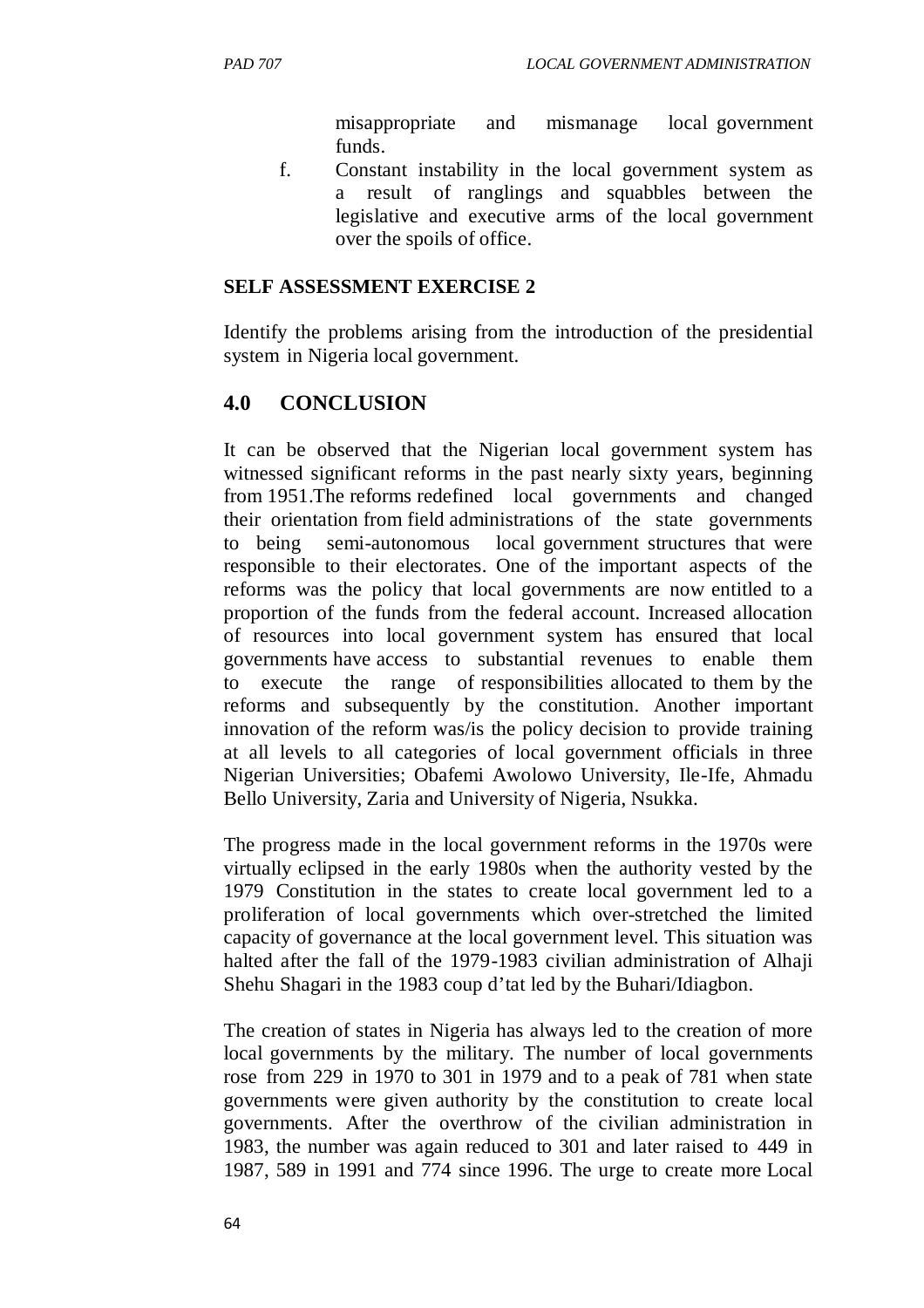Government Areas has been rejected by the federal government. This issue was a subject of litigation between the states and the federal government, which the latter won. This situation led to the withholding of the funds meant for the local government councils in Lagos State during President Obasanjo"s era.

However, this action was voided by the Supreme Court. Therefore, all the local government areas created by the state governments then have been reverted to development areas.

During the Babangida era, from 1988, the federal government strengthened local government institutions by abolishing the Ministries of local governments, paying federal allocations directly to the local governments, granting local governments authority to prepare and approve their own budgets and taxes independently, transferring primary education and primary healthcare and all related issues and increasing the local government share of federation account.

From 1999, the fates of local governments have declined. The 1999 Constitution has placed local government directly under the state's control, Ministries of local government have been reestablished in many states, and no more direct funding of local governments and the practice of presidentialism at the local government level is now in place in many states of the federation. Today, however, local governments remain the key institution in local governance. It is the basic unit of the country's political system, the primary level of grassroots political mobilization, and a major reference point in the distribution by government of certain economic and social goods and services (Otobo E. "Nigeria", in Adamolekun L. (ed) 2002).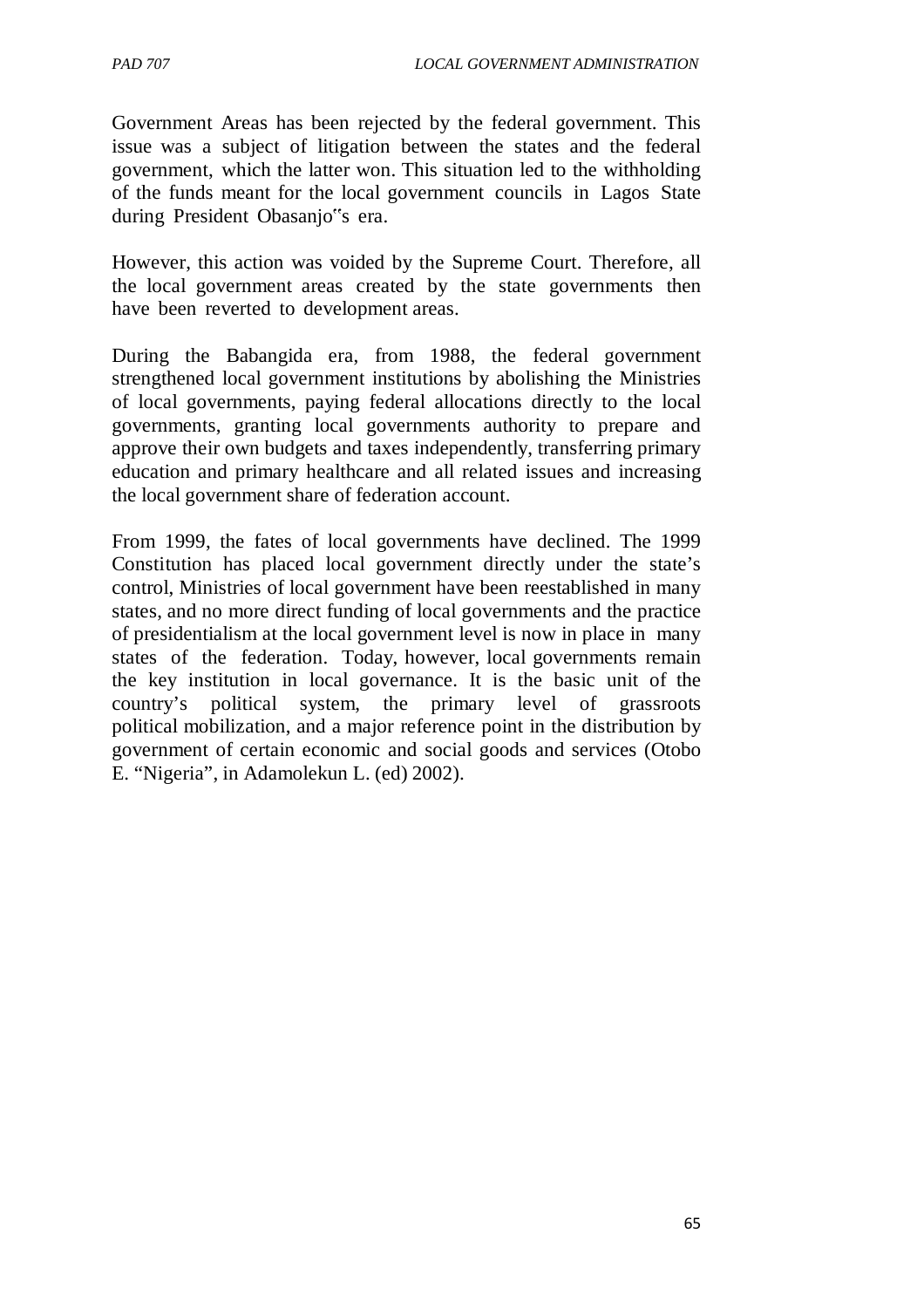# **5.0 SUMMARY**

The first schedule part 1 section 7 (1) of the 1999 constitution provides that:

The system of local government by democratically elected local government councils is under this constitution guaranteed; and accordingly, the government of every state shall, subject to section 8 of this constitution, ensure their existence under a law which provides for the establishment, structure, composition, finance and functions of such councils.

The implication of this provision is that the local government councils are to be democratically elected but the State Houses of Assembly are invested with the powers of making laws for the detailed operations of the councils ie functions, structure, composition, finance etc as deemed appropriate for their respective states. Therefore the unified system of local government in practice since 1976 has ceased to be as each state is free to enact their own laws for the administration of the respective local governments in their states.

## **ANSWER TO SELF ASSESSMENT EXERCISE 1**

- The remittance of local government funds from the federation accounts as well as at source deductions of states 10% internal revenue direct to the local government council.
- Increase in the local government share of the federal account from 10-15 percent in 1991 and from 15-20% in 1992.
- The 1989 constitution made local government truly autonomous; hence the ministries for local government throughout the country were abolished on  $1<sup>st</sup>$  October, 1991.

**ANSWER TO SELF ASSESSMENT EXERCISE 2** 

- Problem of inter-governmental relationship;
- Conflict between the legislative and executive arms of the local government
- The tendency of the legislative arm to misuse the impeachment clause
- The councilors became part time legislators to meet at least once in a month contrary to their expectations etc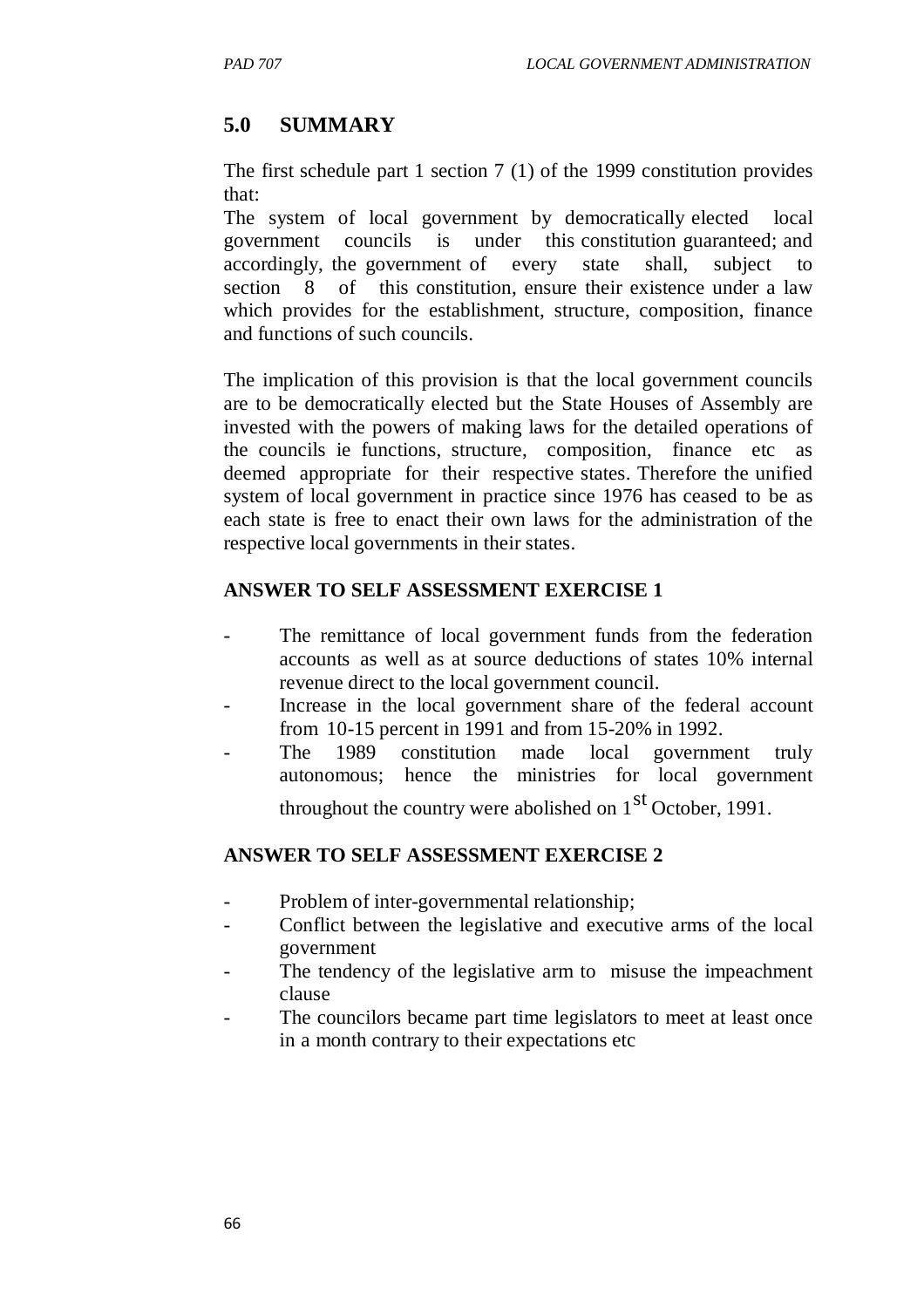### **6.0 TUTOR-MARKED ASSIGNMENT**

Compare and contrast the 1976 local government reforms and the 1988/89 reforms in Nigeria

### **7.0 REFERENCES/FURTHER READING**

- Enyi John Egbe (2014) Native Authorities and Local Government Reforms in Nigeria Since 1914 Journal of Humanities and Social Science Vol. 19, Issue 3, pp. 113-127
- Federal Republic of Nigeria (1976) Guidelines for Local Government Reforms, Kaduna: Government Printers
- Federal Republic of Nigeria (1999) The 1999 Constitution Abuja, Government Printer
- Onyediran O. (1988) Essays on Local Government Administration, Lagos, Project Publishers United Nations (1999) Public Administration Aspect of Community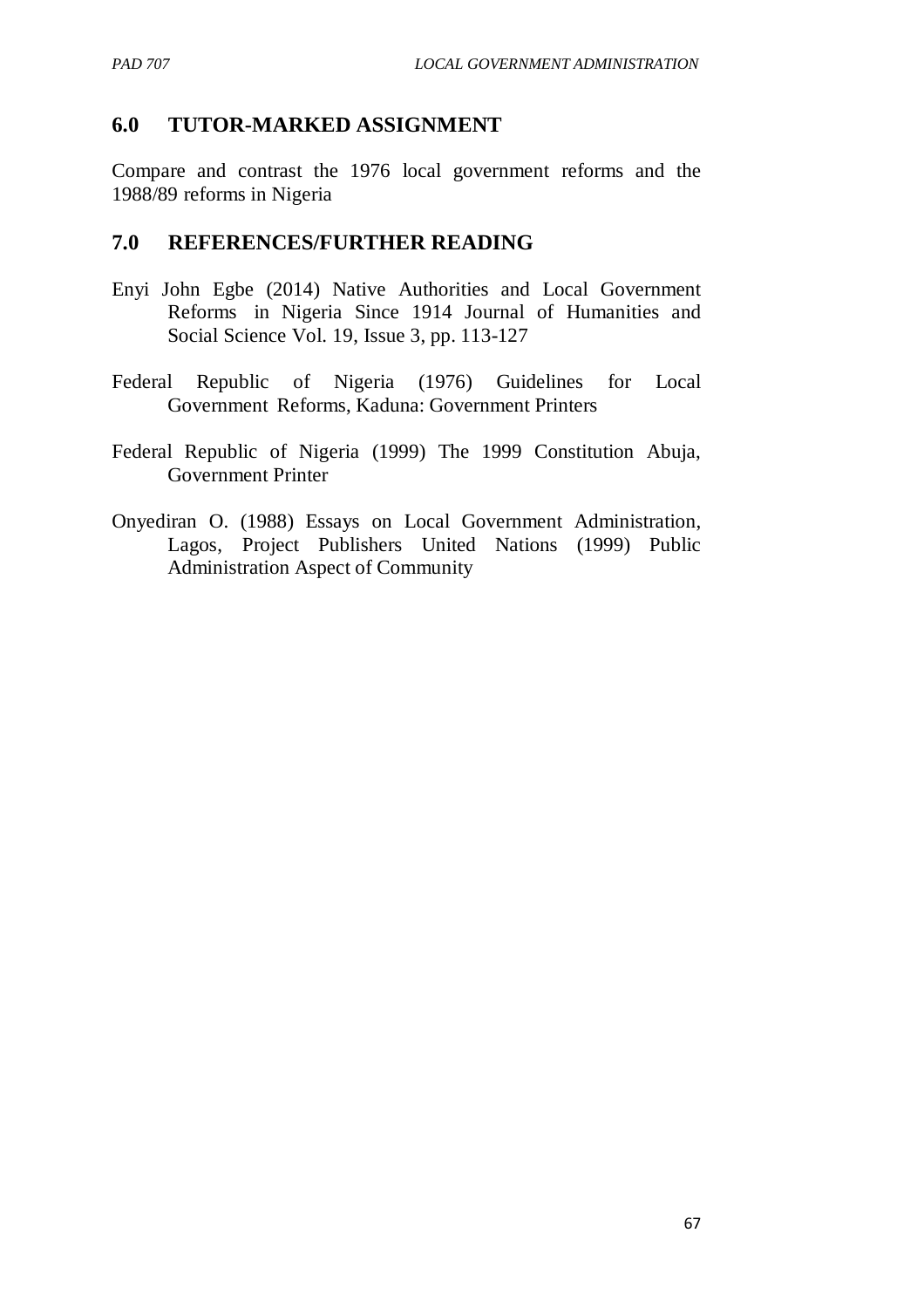## **UNIT 3 THE FOURTH REPUBLIC**

### **CONTENTS**

- 1.0 Introduction
- 2.0 Objectives
- 3.0 Main Content
	- 3.1 Issues arising from the Provisions of Decree 36 of 1998
	- 3.2 ALGON Versus State Governors on tenure Elongation
	- 3.3 The Council Polls of 2002
- 4.0 Conclusion
- 5.0 Summary
- 6.0 Tutor-Marked Assignment
- 7.0 References/Further Reading

### **1.0 INTRODUCTION**

Local government reforms under the Babangida administration made some significant landmarks in the practice of local government as a third tier of government. However, there were some short comings in the reforms, first staff of local governments were not prepared for reforms as there were no induction courses to familiarize them with the new system. Secondly, most local governments lacked financial base to sustain the autonomy as many of them could not generate more than 5-10% of their needed funds from local revenue sources, there was too much dependence on the direct subvention from the federal government for their financial survival (Minna, 1993) it became obvious therefore that there is still much to be done at that level. The third-tier of government drew so much attention in this republic, not mainly for performance but on issues arising from tenure and postponed elections.

#### **2.0 OBJECTIVES**

At the end of this unit, you should be able to:

- Identify the shortcomings of the so called golden era of the local government system
- Explain the complications arising from Decree 36 of 1998
- Underscore the ALGON versus state Governors saga
- Examine the role of INEC in the 2002 Local Government Elections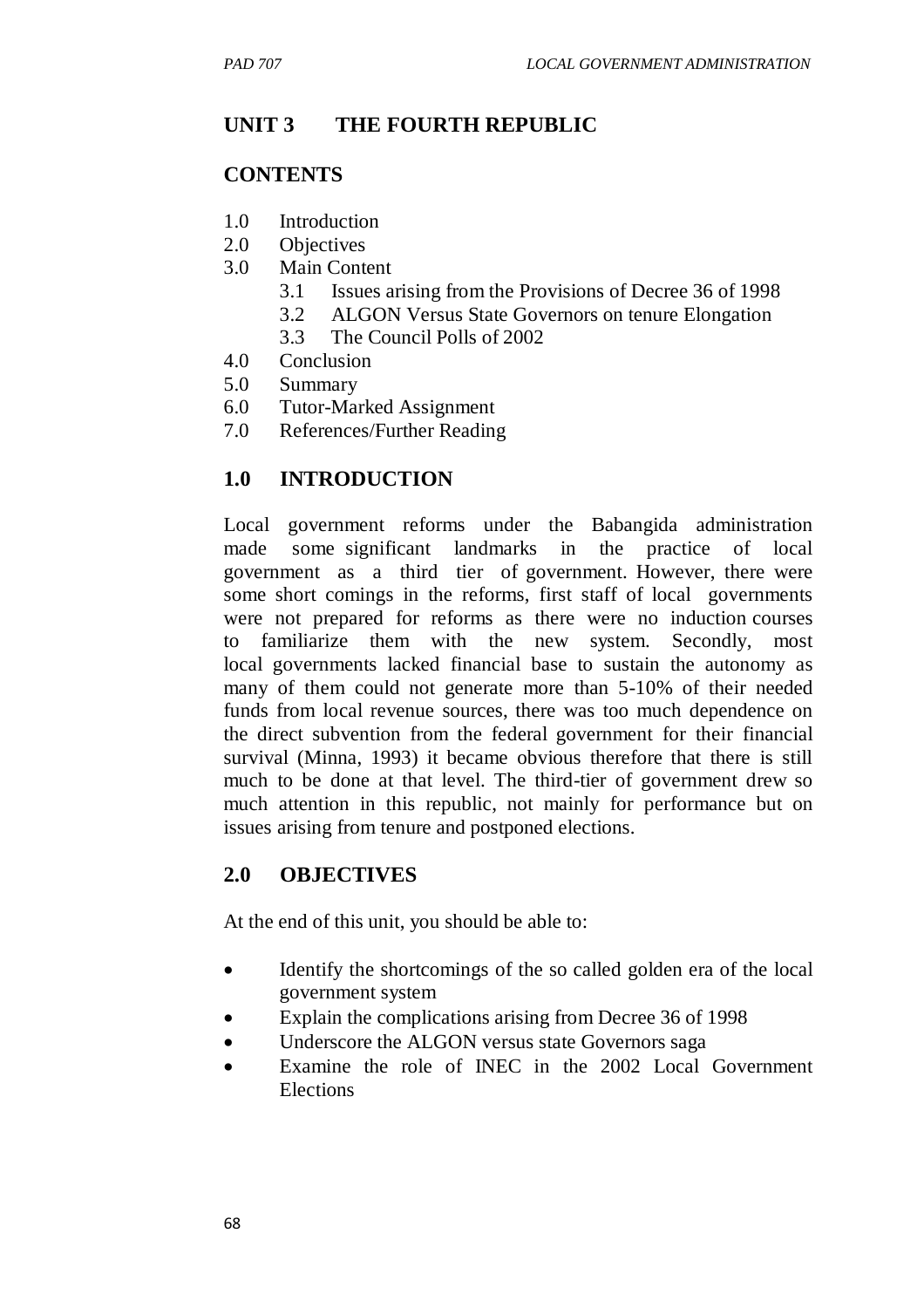# **3.0 MAIN CONTENT**

## **3.1 Issues arising from the Provisions of Decree 36 of 1998 Constitution**

The council chairman and their councilors were voted into office via (the Basic Constitutional and Transitional Provisions) Decree 36 of 1998. The Decree specified a three year tenure for them which ought to expire on the  $29<sup>th</sup>$  of May 2003 or as the Decree puts it "A local government council or an Area Council in respect of Abuja shall stand dissolved at the expiration of 3 years commencing from the date of the first sittig of the council".

#### **SELF ASSESSMENT EXERCISE 1**

What were the issues that arose from the provisions of Decree 36 of 1998?

### **3.2 ALGON Versus State Governors on Tenure Elongation**

The council chairman however, felt that what was good for the goose would equally be good for the gander by demanding a four year tenure. They presented a united front under the aegis of the Association of Local Government Chairmen of Nigeria (ALGON). ALGON was able to lobby the National Assembly for a one year extension of their tenure. The extension which was contained in the Electoral Act 2001, was challenged at the apex court by the state governors.

The states in going to court believed that the National Assembly not only exceeded its limits, it also usurped their functions. Their belief was hinged on section 7(1) of the 1999 constitution which states that:

*The system of local government by democratically elected local government councils is under this constitution guaranteed; and accordingly, the government of every state shall, subject to section 8 of the constitution, ensure their existence under a law which provides for the establishment, structure, composition, finance and factions of such councils.*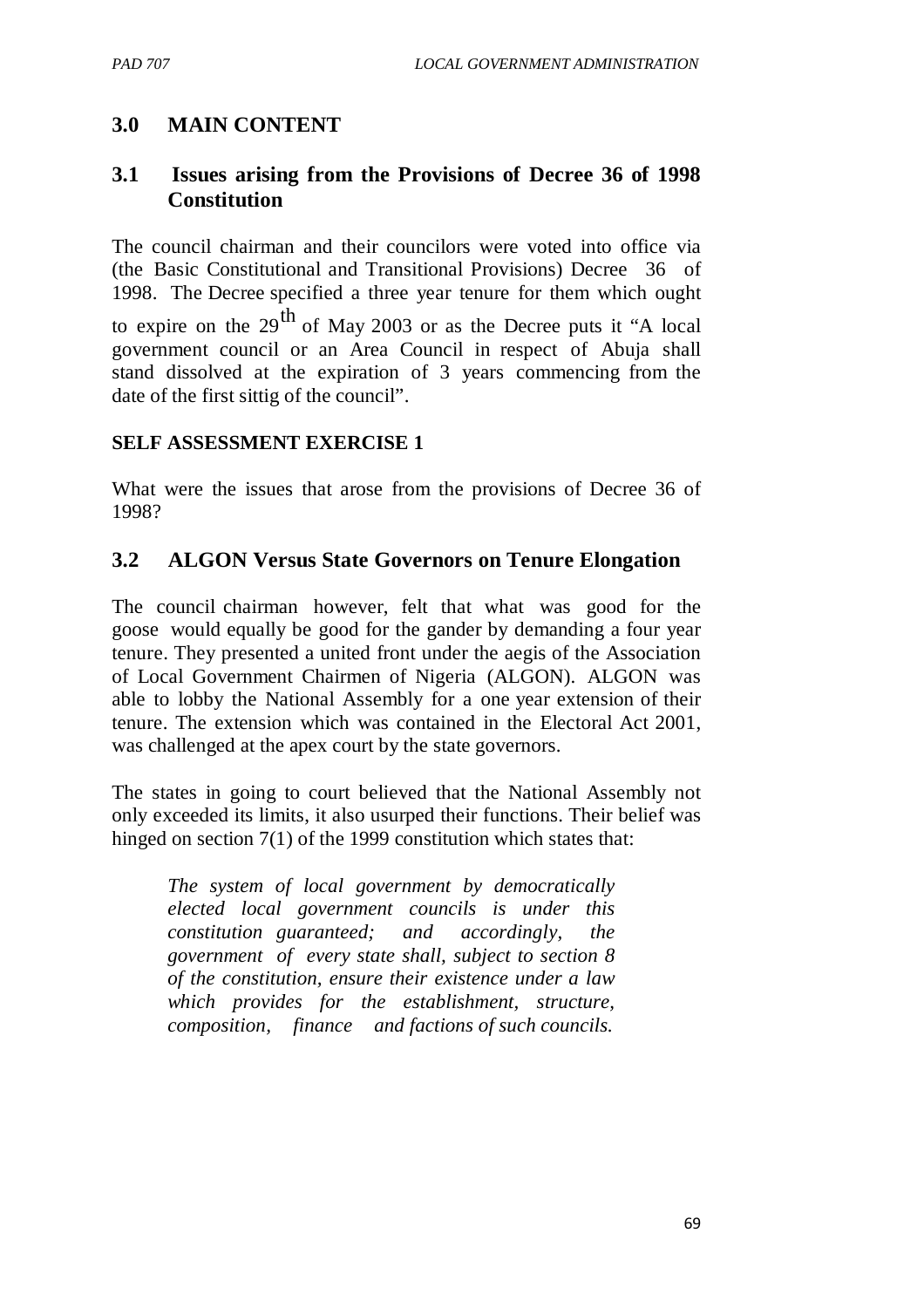On the 28<sup>th</sup> of March 2002, the Supreme Court ruled on the matter. It stated that:

*No law by the National Assembly can validly increase or alter the tenure of elected officers of local governments; the National Assembly has no power, except in relation to the federal capital territory to make any law or division of councils for election purposes, qualification of candidates and date of elections among others; the National Assembly has no power to make laws to qualify or disqualify candidates for election under the 1999 constitution. The National Assembly can only make laws on registration of voters and procedure regulating election of a local government council, it is the House of Assembly that has power to make laws on elections for the posts of chairman, vice chairman or councilors of local government; sections 15-73, 110- 122 excluding section 16, 26-73, 115, 97, 117 ad 118 (1-8) of the Electoral Act 2001, are inconsistent with provisions of the 1999 constitution and are accordingly null and void and inoperative.*

The judgment which was hailed nationally as a landmark judgment was a big blow to council bosses that were preparing to spend one more year in office. The Governors, thereafter started making arrangements for council polls.

#### **SELF ASSESSMENT EXERCISE 2**

What was the bone of contention between ALGON and State Governors?

## **3.3 The Local Government Elections of 2002**

The council polls could not hold in 2002 despite the fact that it was first fixed for April 13 2002, later May 18 2002 and then August 10.

There were the speculations that it would hold first in September, later November and even December 2002 but it still did not hold. The two factors that prevented the conduct of the elections in 2002 was the inability of the Independent National Electoral Commission (INEC) to provide the electoral register, and the registration of new parties. Though it was then felt that the council polls would hold immediately after the April/May General Elections of 2003, no concrete reasons were adduced why democracy is being denied at the grassroots. The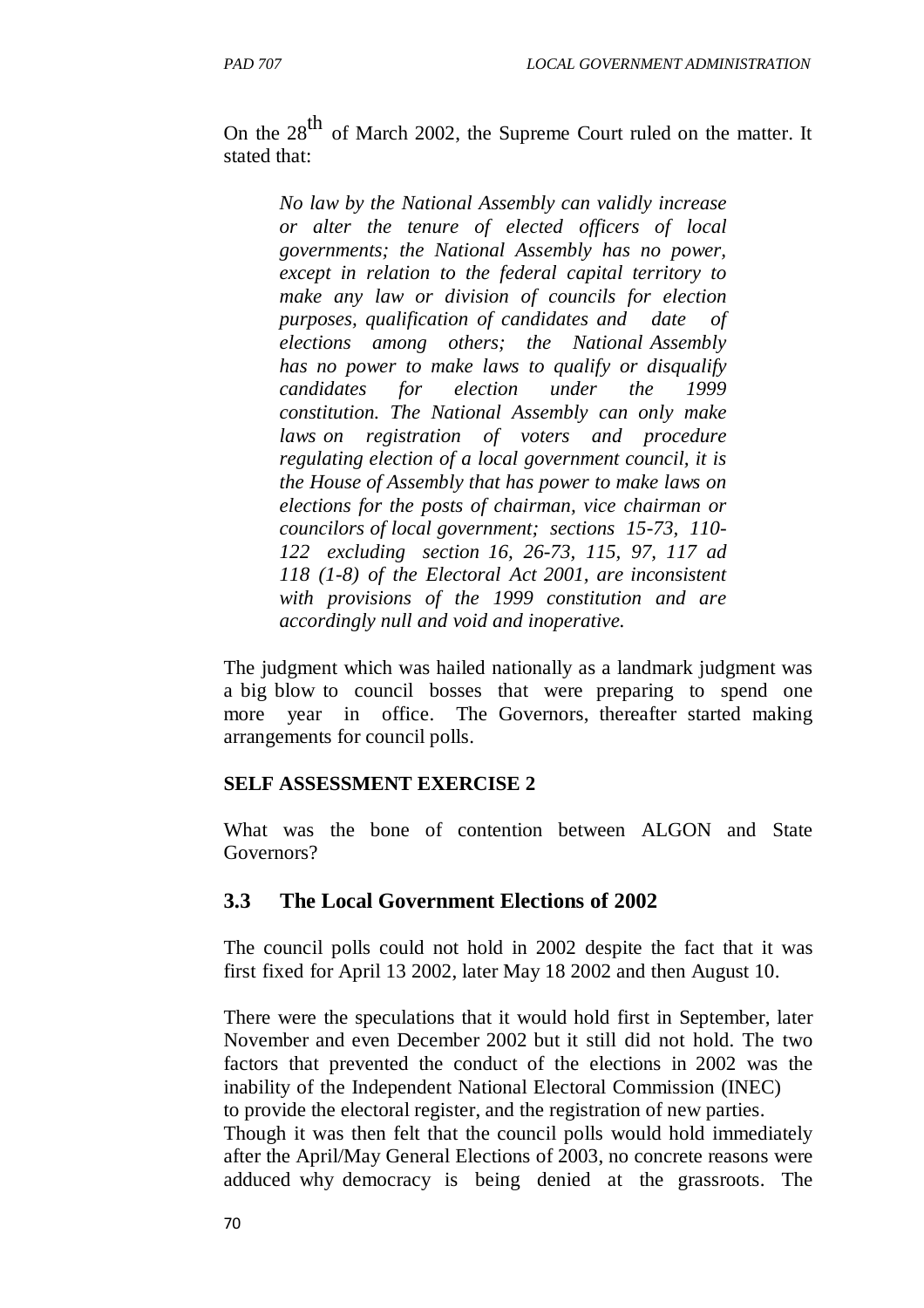setting up of the Technical Committee on Local Government Reforms by President Obasanjo in June 2003 put paid to the conduct of the Elections until the president and his men so decide.

It is quite instructive here to point out that the 1999 constitution actually set the stage for the confusion and intrigue that has bedeviled the local governments since

1999.

# **4.0 CONCLUSION**

The third-tier of government drew so much attention during the fourth republic, not mainly in terms of performance but on issues arising from tenure elongation and postponement of council polls. In a nutshell however, the Babangida era that ascribed golden era for the local government had some obvious loop holds that exposed the third tier of government to ridicule. How could the tenure of local governments be put at three years by the 1998 reforms as against the four years of Governors in the states? The local government chairmen under the aegis of Association of Local Government Chairmen of Nigeria (ALGON) lobbied their way through the National Assembly to get an extra one year to make their four year tenure like the state governors but lost the case at the apex court. For the state governors to have gone to the apex court to challenge the four year bidding of local government chairman is a clear indication that the governors are in agreement to the second place status of the local government councils to the state government. There is nowhere in Nigeria where a State Governor has called for local government election immediately after the three year tenure of their local government regime. Instead, they appoint a caretaker committee for that one year period until another election is conducted. In most cases, there will be no elections at the local government especially if the government is not sure of another tenure. They use this period to siphon local government allocations.

## **5.0 SUMMARY**

What appeared as golden era for the local government in Nigeria was not without it's shortcomings. The third tier of government suffered constitutional harassment ranging from tenure of the local government chairmen and council elections. Decree 36 of 1998 gave the local government chairmen a three year tenure instead of four like the State Governors. Although the Electoral Act of 2011 contained the four year tenure for the council chairmen, the State Governors went to the Supreme Court to challenge the provisions of the Electoral Act, 2001. The Judgement at the apex was in favour of the State Governors and it became a big blow to the council bosses that were preparing to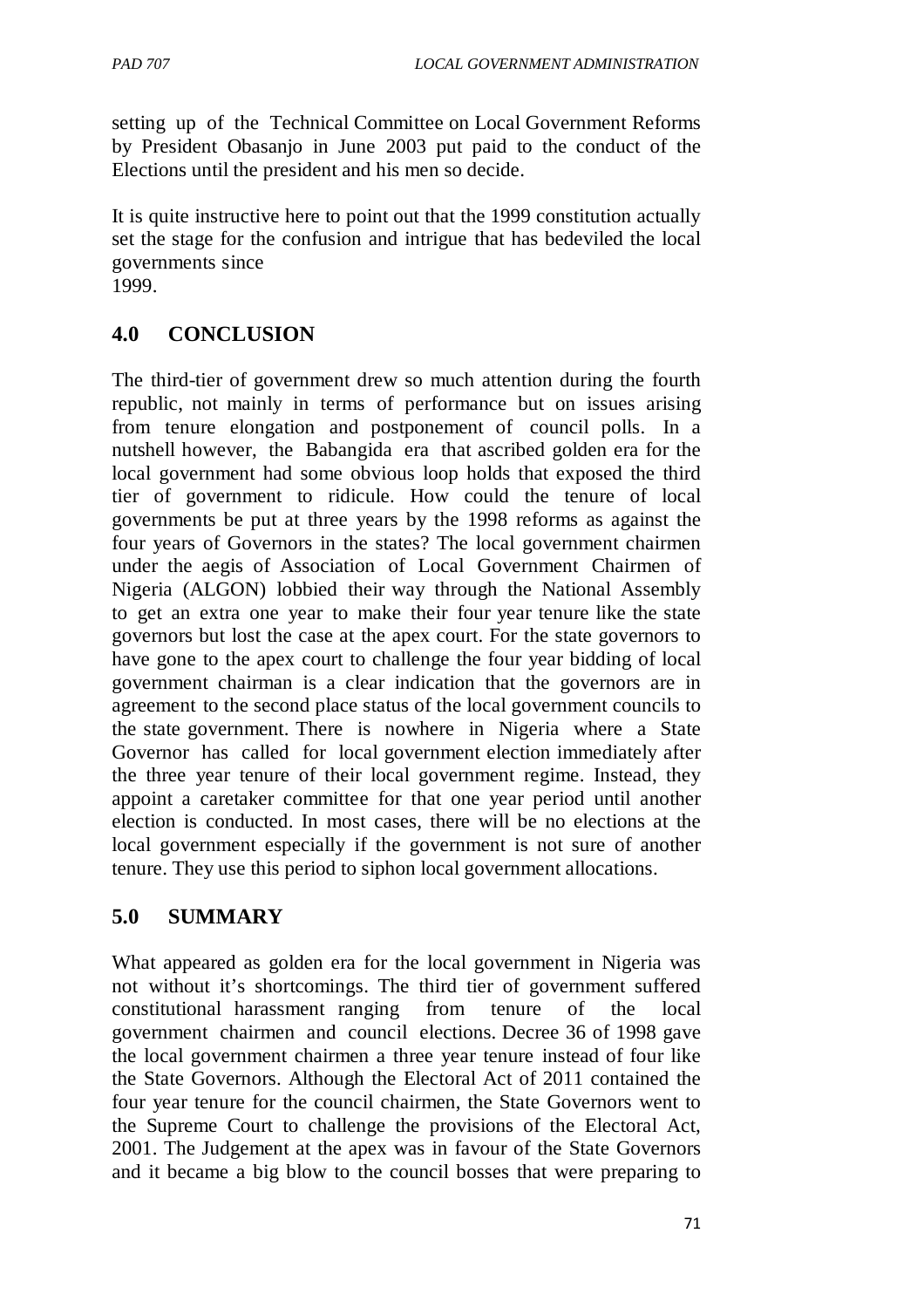spend another one year in office.

### **ANSWER TO SELF ASSESSMENT EXERCISE 1**

- i. The issue of 3 year tenure for local government chairmen instead of 4 year tenure
- ii. An area council stands dissolved at the expiration of 3 years commencing from the date of the first sitting.

### **ANSWER TO SELF ASSESSMENT EXERCISE 2**

i. Tenure elongation to 4 years by the local government chairman was opposed by the State Governors to the extent of seeking redress at the Supreme Court

# **6.0 TUTOR-MARKED ASSIGNMENT**

What is the implication of the Supreme Court Judgment that endorses 3 year tenure for Council Chairmen to the performance of their constitutional responsibilities.

## **7.0 REFERENCES/FURTHER READING**

- Enyi John Egbe (2014) Native Authorities and Local Government Reforms in Nigeria Since 1914 Journal of Humanities and Social Science Vol. 19, Issue 3, pp. 113-127
- Federal Republic of Nigeria (1976) Guidelines for Local Government Reforms, Kaduna: Government Printers
- Federal Republic of Nigeria (1999) The 1999 Constitution Abuja, Government Printer
- Onyediran O. (1988) Essays on Local Government Administration, Lagos, Project Publishers United Nations (1999) Public Administration Aspect of Community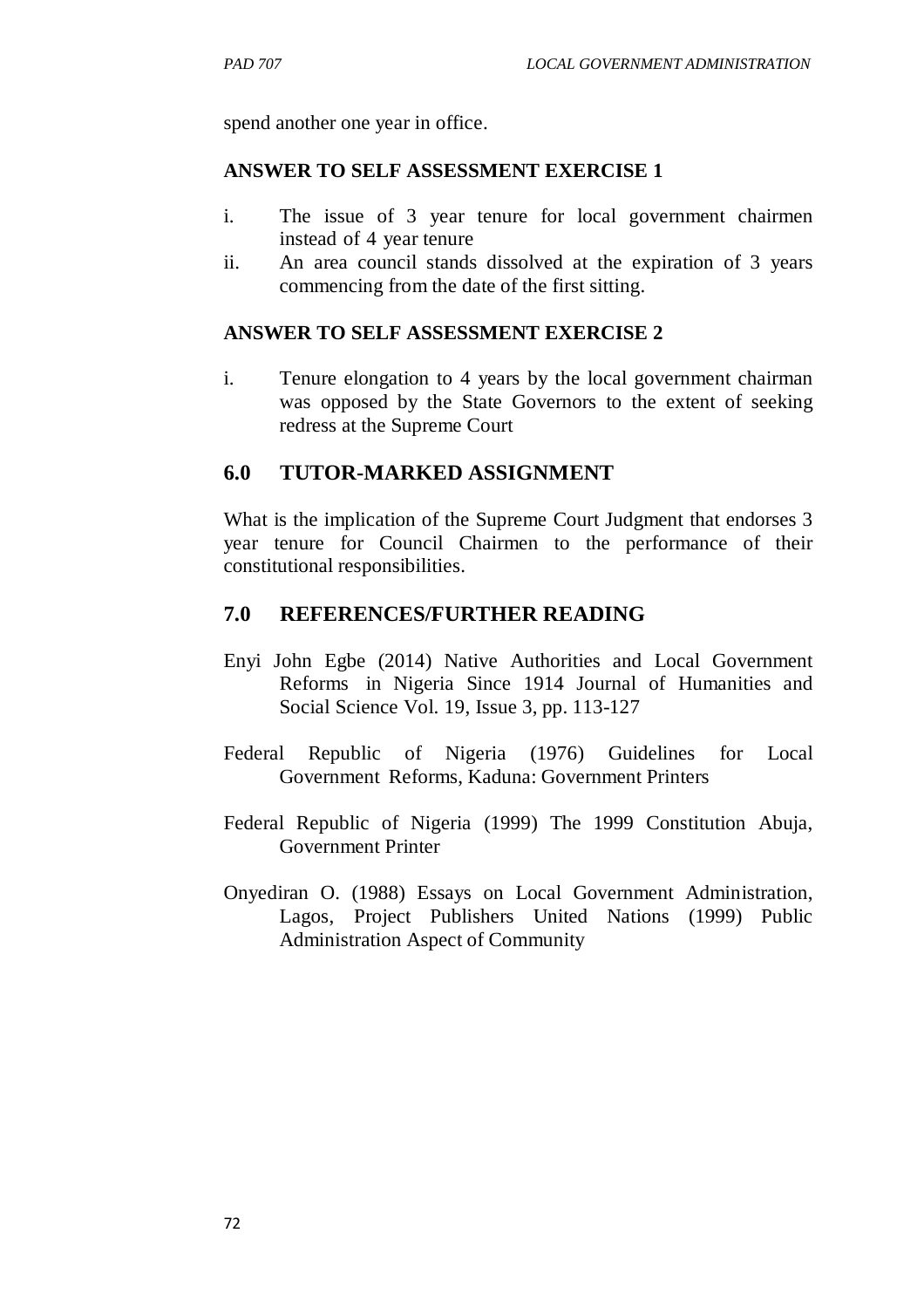## **UNIT 4 THE 2003 LOCAL GOVERNMENT REFORMS**

#### **CONTENTS**

- 1.0 Introduction
- 2.0 Objectives
- 3.0 Main Content
	- 3.1 Reasons that necessitated the 2003 Reforms
	- 3.2 Sanda Ndayako Technical Committee
	- 3.3 Aftermath of the 2003 Reforms
- 4.0 Conclusion
- 5.0 Summary
- 6.0 Tutor-Marked Assignment
- 7.0 References/Further Reading

### **1.0 INTRODUCTION**

The 2003 Local Government Reforms did not come as a surprise especially with the saga that occasioned the 2002 council polls. The 2002 council polls could not hold despite the fact that it was fixed for April 13, 2002. It was obvious that democracy was being denied at the grassroots. The Obasanjo led administration sprang into action by setting up a technical committee on Local Government Reforms headed by the Etsu Nupe Alhaji Sanda Ndayako.

## **2.0 OBJECTIVES**

By the end of this unit, you shall be able to;

- Identify the reasons that necessitated the 2003 Local Government Reforms
- Underscore the Sanda Ndayako led technical committee and the philosophy for setting up the committee
- Examine the aftermath of the 2003 reforms against the backdrop of the third tier level of government.

#### **3.0 MAIN CONTENT**

#### **3.1 Reasons that Necessitated the 2003 Reforms**

The president in a nationwide broadcast on the  $18<sup>th</sup>$  of June 2003 informed the nation that the Council of State (made up of the President, his vice, the 36 state governors, all past presidents and the leadership of the National Assembly) has agreed on a reform of the Nations Local Government System.

The president said the review was necessitated by "three disturbing trends among others, which had been identified with the recent inception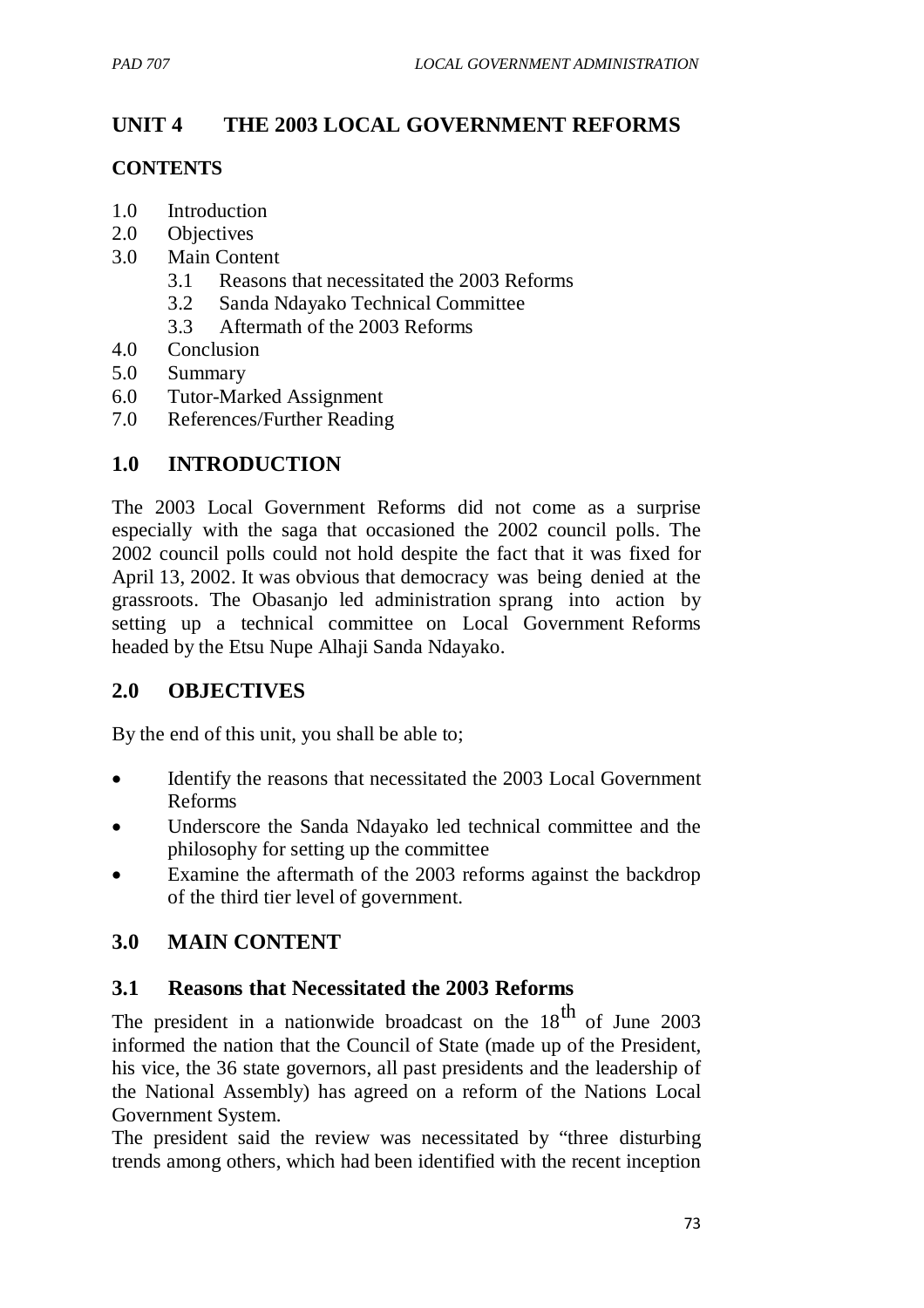of democratic dispensation in the country:

- i. The non-performance or gross under-performance of the local governments
- ii. The high cost of government and near-prohibitive cost of electioneering campaigns to individual political contestants in Nigeria, and
- iii. Atomization and continual fragmentation of local government councils including impractical division of towns and cities into unworkable mini- local governments.

### **SELF ASSESSMENT EXERCISE 1**

What were the reasons that necessitated the reforms of 2003?

## **3.2 Sanda Ndayako Technical Committee**

Arising from the above, the council decided to set up a Technical Committee. The Technical Committee of experts in local government affairs drawn from all the geo-political zones have as their terms of reference to:

- i. Examine the problem of inefficiency and high cost of government with a view to reducing cost and wastage at the three tiers of government;
- ii. Review the performance of local government within the last four years and consider the desirability or otherwise of retaining the local government as the third tier of government in that regard consider, among other options the adoption of a modified version of the pre-1976 local government system of government.
- iii. Examine the high cost of electioneering campaign in the country and consider among other options, the desirability of whether political parties rather than individual office seekers should canvass for votes in elections and consider any other matter, which in the opinion of the technical committee are germane to the goal of efficient structure of government in Nigeria.

The Technical Committee which had Alhaji Sanda Ndayako, the Etsu Nupe as chairman was inaugurated on June 25 2003. Unfortunately the Etsu died on duty and was replaced by Mallam Liman Ciroma.

The committee submitted it's report to the president on Thursday November 23, 2003. The report which was presented by the Deputy Chairman Prof. Akin Mabogunge on behalf of the chairman, submitted that "the federal, state and local government have failed in meeting the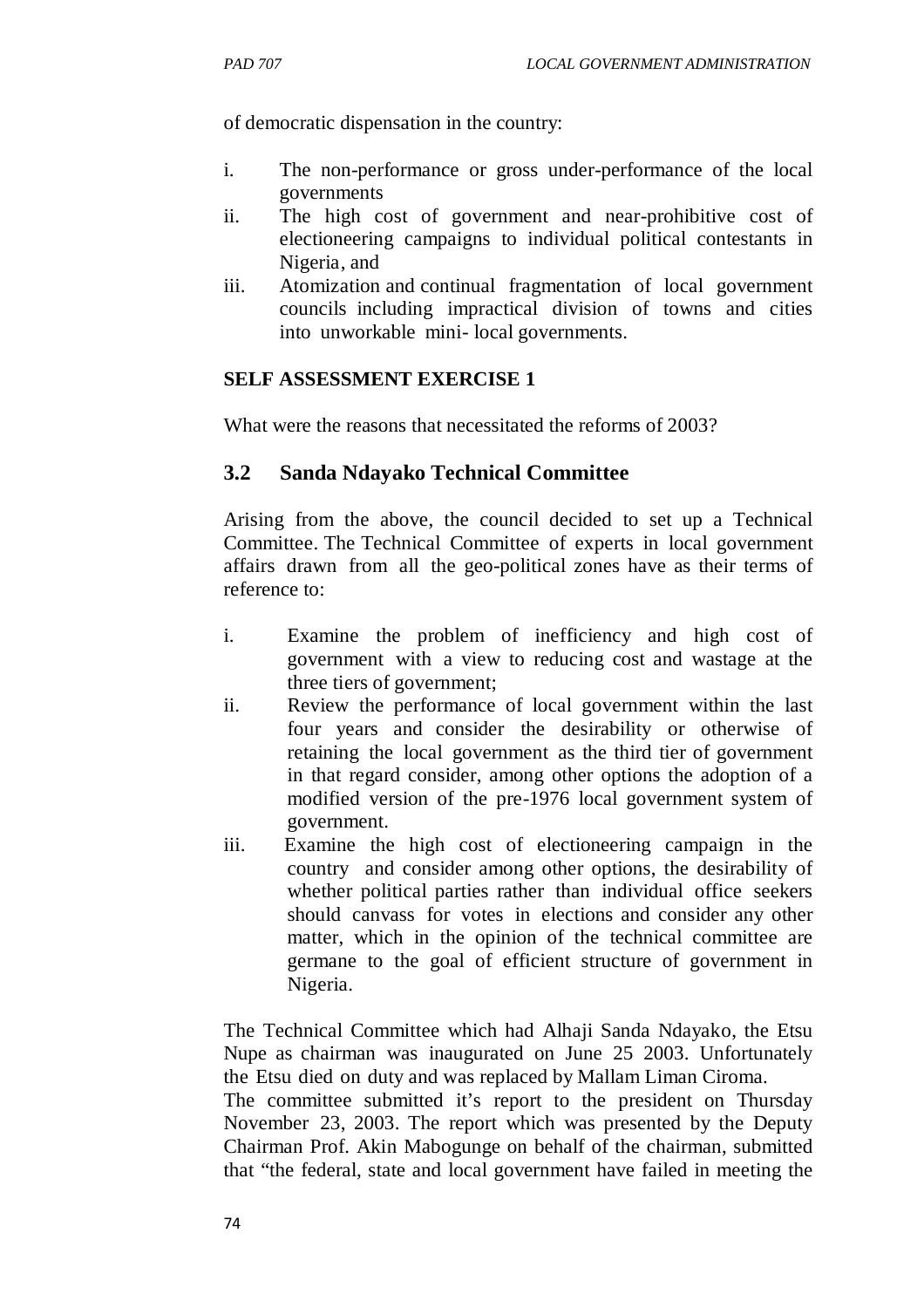aspiration of the people. The Deputy Chairman said that the committee's recommendations include the need to grant the local government third tier status, a shift from the presidential to the parliamentary system at the local government level in the interest of economy, the retention of the 774 constitutionally recognized local government councils, and the abolishing of the state joint local government account among others".

## **3.3 Aftermath of the 2003 Reforms**

It must be pointed out that the setting up of the technical committee elicited a lot of criticisms especially from opposition parties. They felt that the President lacked the powers under the law to set up the committee. As a matter of fact, the terms of reference handed to the technical committee demonstrated a display of ignorance on the part of the Obasanjo led administration. For instance, the technical committee among other things, were to,

*Review the performance of the local governments within the last four years and consider the desirability or otherwise of retaining the local government as the third tier of government in that regard, consider among other options the adoption of a modified version of the pre-1976 local government system.*

Two things stand clear from thisterms of reference that place the administration's idea under scrutiny.

- Whether or not to retain local government as a third tier of government
- Considering a reversion to the local government system that existed before 1976

First of all, no civilized country in the world today operates without local government. That is because the local government is the closest tier of government to the people much more than the state or federal government. Where the state government or federal government trace their origin to certain constitutional developments like the Richards constitution that brought about regionalism in Nigeria, these regions have transformed to states and the Oliver Lytelton's Constitution of 1954 that ushered in a federation in Nigeria which gave prominence to the Federal Government of today, there is no colonial constitution that can lay claim to the creation of local government because local government has been there right from when God created man. When God created the first man and woman, he mandated the man to take charge of every other thing around him as a government. All that the local government has gone through is reforms upon reforms as a modification to suit the change in time and space. Therefore, no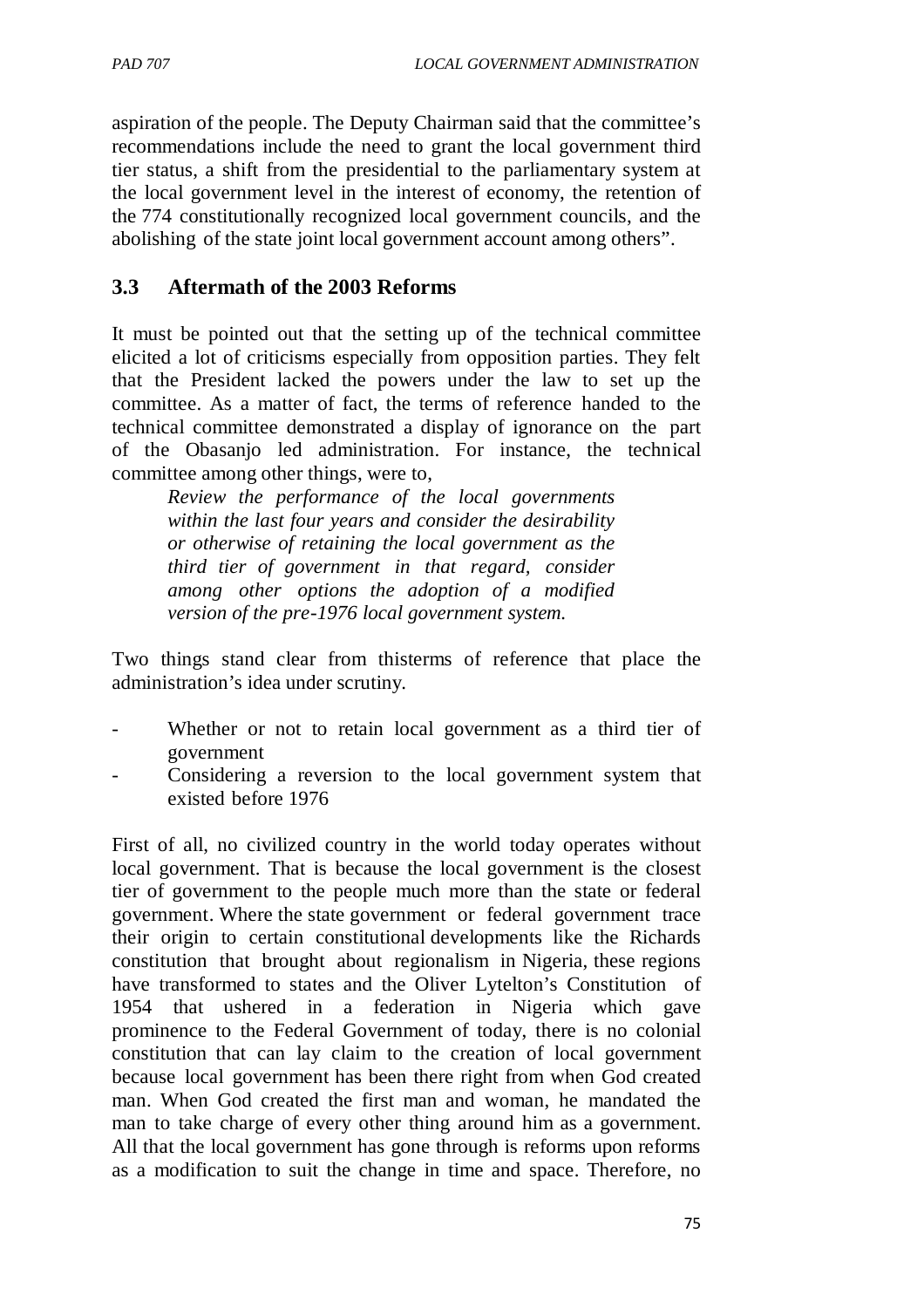administration, whether civilian or military has the moral justification to consider retention or otherwise of a natural tier of government.

The second lacuna of that terms of reference was the consideration of reversal to the system of local government that existed before 1976 which occasioned the rationalist resistance because the system was adjudged by the nationalist as non- developmental and nonparticipatory.

If any tier of government should be considered whether to be or not to be, it is the state government. By the peculiarity of the Nigerian state, we do not need the state government because their existence has led to the failure of the local government in Nigeria. A three tier structure of federal, local government and community councils is better for Nigeria especially given the present circumstances.

### **SELF ASSESSMENT EXERCISE 2**

What were the terms of reference give to the technical committee on Local Government Reforms, 2003?

# **4.0 CONCLUSION**

The local government more that any other tier of government has come under scrutiny in the form of reforms. This is not as a result of their non-desirability as the 2003 local government reform would claim, but because of the need to reposition the third tier of government in a manner that will better address the aspirations of the people at the grassroots.

## **5.0 SUMMARY**

By way of summary, three things necessitated the 2003 Local Government Reforms, they are:

- i. The non-performance or gross under-performance of the local governments
- ii. The high cost of government and near prohibitive cost of electioneering campaigns to individual political contestants in Nigeria, and
- iii. Atomization and continual fragmentation of local government councils including impractical divisions of towns and cities into unworkable mini- local governments.

The terms of reference handed to the technical committee included among other things, the examination of the problem of inefficiency and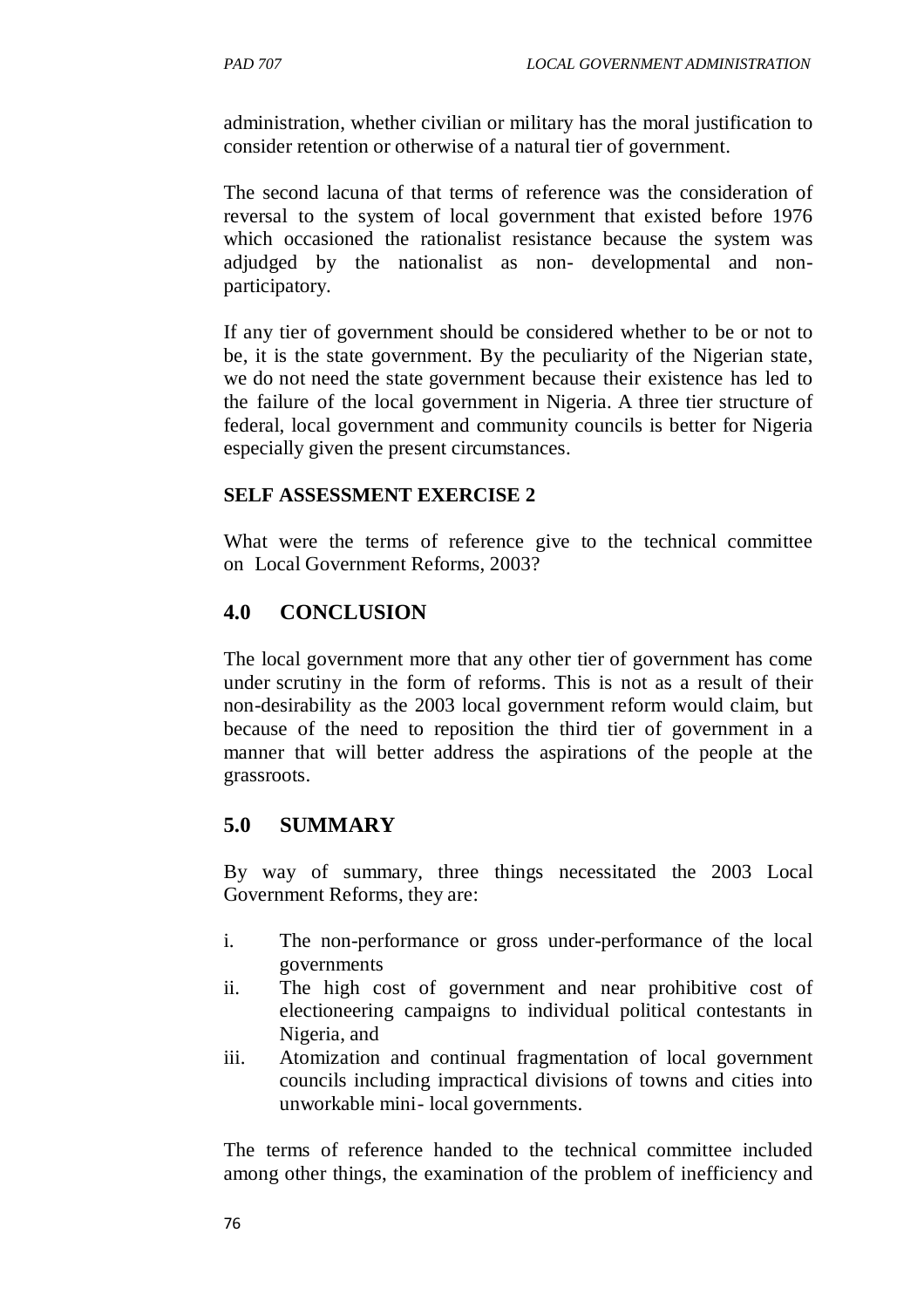high cost of government with a view to reducing cost and wastage at the three tiers of government.

The technical committee recommended that the local government be granted third tier status, and the retention of the 774 constitutionally recognized local government councils and the abolition of the state joint local government accounts, etc.

#### **ANSWER TO SELF ASSESSMENT EXERCISE 1**

- Non-performance or gross under-performance of the local government
- The high cost of governance and near prohibitive cost of electioneering campaigns. etc.

#### **ANSWER TO SELF ASSESSMENT EXERCISE 2**

- To examine the problem of inefficiency and high cost of governance
- To consider the desirability or otherwise of the retention of local government as a third tier of government etc.

## **6.0 TUTOR MARKED ASSIGNMENT**

Examine the terms of reference handed to the technical committee on 2003 local government reform against the backdrop of the significance of local government to national development.

## **7.0 REFERENCES/FURTHER READING**

- Enyi John Egbe (2014) Native Authorities and Local Government Reforms in Nigeria Since 1914 Journal of Humanities and Social Science Vol. 19, Issue 3, pp. 113-127
- Federal Republic of Nigeria (1976) Guidelines for Local Government Reforms, Kaduna: Government Printers
- Federal Republic of Nigeria (1999) The 1999 Constitution Abuja, Government Printer
- Onyediran O. (1988) Essays on Local Government Administration, Lagos, Project Publishers United Nations (1999) Public Administration Aspect of Community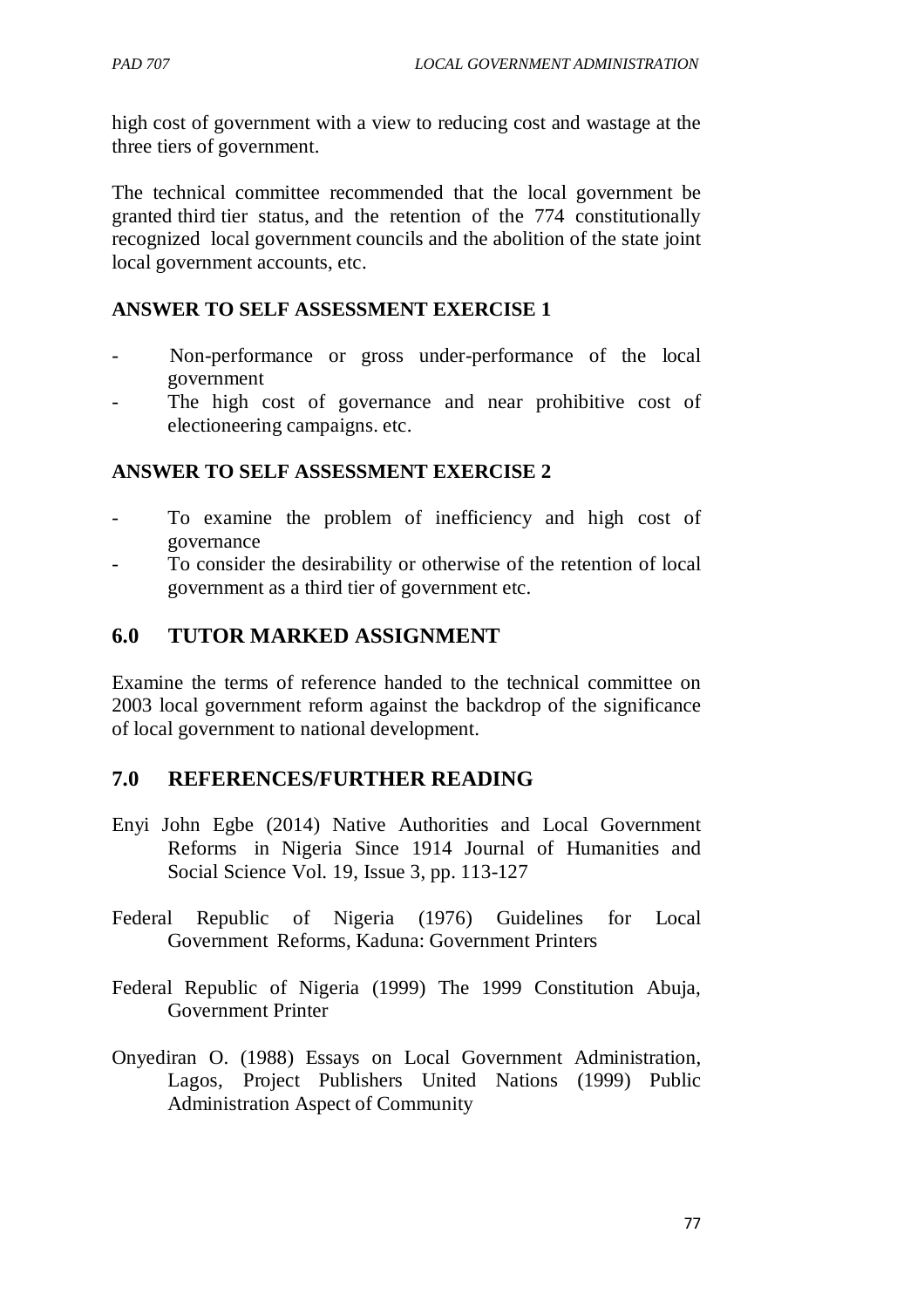# **MODULE 3**

- Unit 1 Local Government and Service Delivery in Nigeria
- Unit 2 Planning for Development at the Local Government Level
- Unit 3 Financial Management and Accountability at the Local Government Level
- Unit 4 Local Government Administration and Grassroots Development in Nigeria

# **UNIT 1 LOCAL GOVERNMENT AND SERVICE DELIVERY IN NIGERIA**

# **CONTENTS**

- 1.0 Introduction
- 2.0 Objectives
- 3.0 Main Content
	- 3.1 Overview of Local Government and Service Delivery in Nigeria
	- 3.2 Challenges to Effective Service Delivery at the Grassroots Level in Nigeria
	- 3.3 Key Issues in the Quest for Effective Service Delivery
- 4.0 Conclusion
- 5.0 Summary
- 6.0 Tutor-Marked Assignment
- 7.0 References/Further Reading

# **1.0 INTRODUCTION**

In all emergent states, local government has become the main fundamental instrument for the acceleration and sustenance of development. Local government is widely acknowledged as a viable instrument for development and for the delivery of social services to the people. It is believed that this third tier of government is strategically placed to fulfil this condition as a result of its proximity to the rural people, which enhances its ability to easily articulate and aggregate the demands of the people (Ugwu, 2008). As observed by Agagu (2004), the need to catalyze balanced development, maximize citizens' participation, and stimulate government responsive service delivery necessitates the creation of the local government. The local government serves as a form of political and administrative structure facilitating decentralization, national integration, efficiency in governance, and a sense of belonging at the grassroots. The local government is a unit of administration all over the world.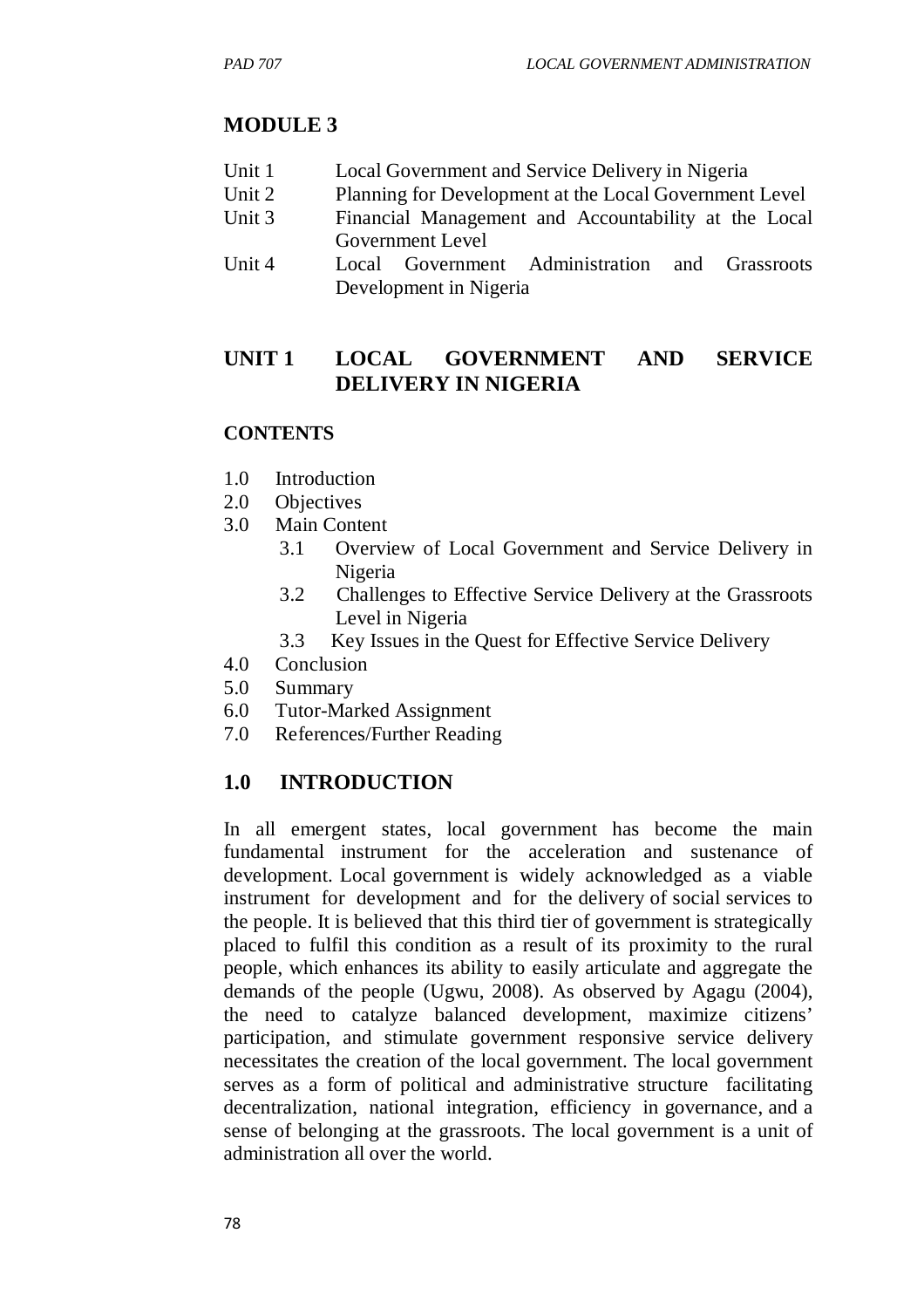The Local Government is the closest tier of government to the people in Nigeria, yet the resident population is denied the benefits of its existence. This is evident in the environmental state, deteriorating public school buildings, poor market facilities and lack of health care centres. The failure of the Local governments in the area of service delivery has made the citizens to lose trust in government as an institution. In some areas, council officials are better known for the harassment of citizens than service delivery (Olusola, 2011). The major concern here is the extent to which goods and services are delivered to local citizens in the right quantity and at the right time.

The constitution assigns service delivery responsibilities to the three tiers of government with the states and local governments playing the most significant role in the delivery of basic services such as education, health, housing, water, and waste disposal services. Given the Millennium Development Goals and the huge resources that have accrued to the various levels of government, it is pertinent to review the performance of service delivery since the country's return to democratic rule in 1999.

# **2.0 OBJECTIVES**

At the end of this unit, you are expected to;

- Identify at least five services expected of local government to deliver to its people
- Identify the challenges to effective service delivery at the grassroots level in Nigeria
- Examine the way forward to meet the challenges to service delivery

# **3.0 MAIN CONTENT**

# **3.1 Overview of Local Government and Service Delivery in Nigeria**

The local government is essentially created as a viable political and administrative organ for the transformation of all communities and for delivery of essential services to the citizens. Local government plays a central role in enabling the achievement of development at the grassroot level. Governments should therefore continuously seek new and better ways to build service institutions that have the capacity to champion and advance the course of development. Local government must create an appropriate and conducive environment for the people at the local level through efficient and effective service delivery. It is responsible for the creation of an appropriate and conducive environment in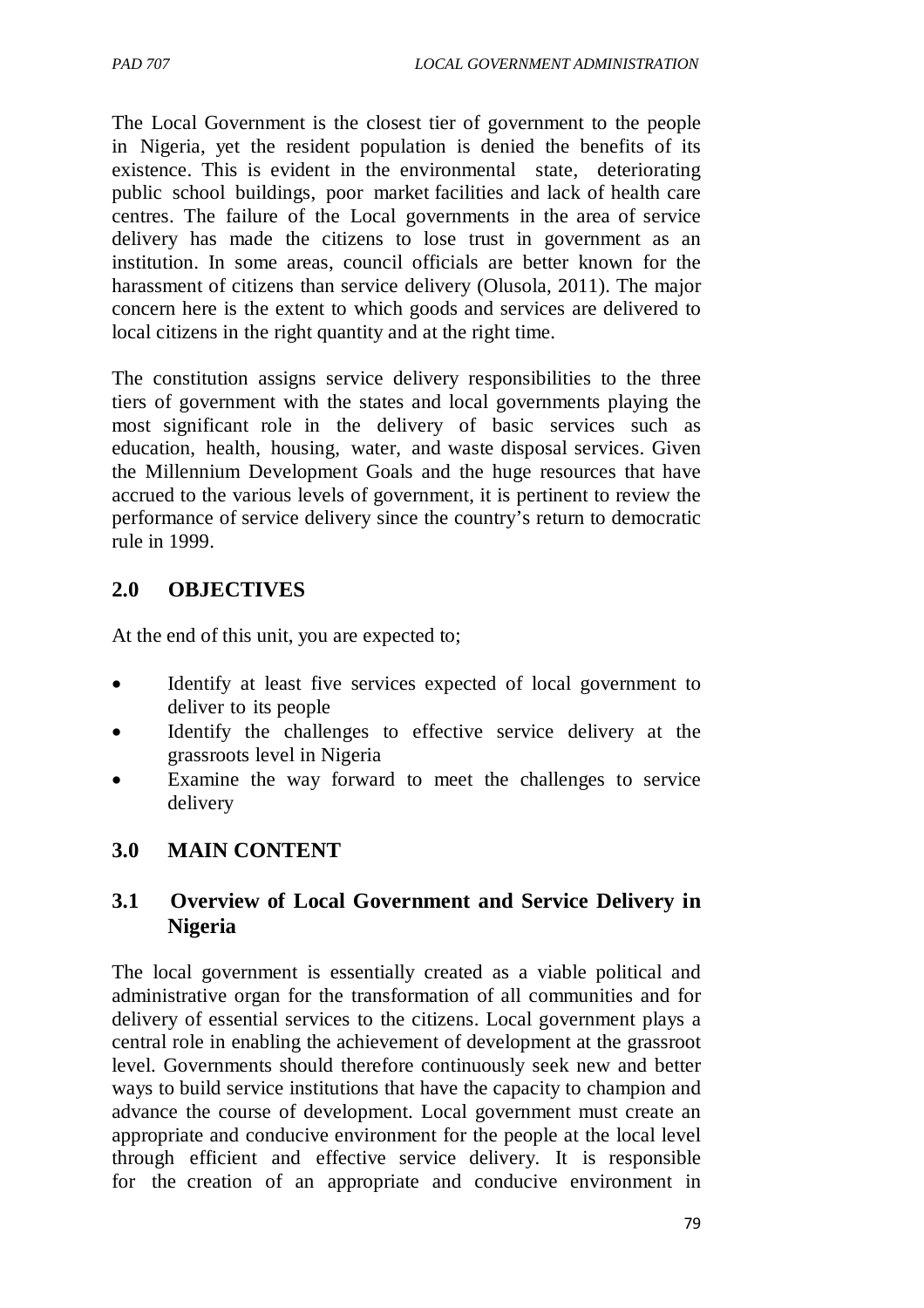which all sectors of the economy can perform optimally, and it is this catalytic role of local government that propelled governments all over the world to search continuously for better ways to deliver their services (Aluko, 2011).

By law, local governments are mandated to provide the following public goods and services:

- i. Establishment and maintenance of roads within the towns of the district, including sidewalks, street lights, and street drainage system,
- ii. Construction of water reservoirs in towns and villages, iii. Construction and management of primary schools.

Other essential functions include:

 The construction and management of centres for the care of the mother and the child, Physical planning of the settlements of the districts and registration of the immovable property, Solid waste collection and disposal, Food and livestock markets, Slaughterhouses, Management of self help projects, Registration and maintenance of civil register, and Issuing business licenses, among others.

A key purpose of local government is to promote the well-being and quality of life of citizens and communities through effective and accountable representation and efficient performance of functions and delivery of services. Local authorities have certain advantages over more centralised organisations. The constitution assigns service delivery responsibilities to the three tiers of government with the states and local governments playing the most significant role in the delivery of basic services such as education, health, housing, water, and waste disposal services. Local government's commitment to the principles of quality customer service have been illustrated in recent years through a variety of practical developments, such as extending opening hours of operation, improving facilities, providing more accessible services, egovernment initiatives, and published service standards, in many cases through public customer charters and customer service actions plans.

In Nigeria, government's services are described as inefficient, ineffective, and never meeting clients' demand on time. When the present government came into power, it had vowed to change the lives of the citizens of the country for the better. It became necessary to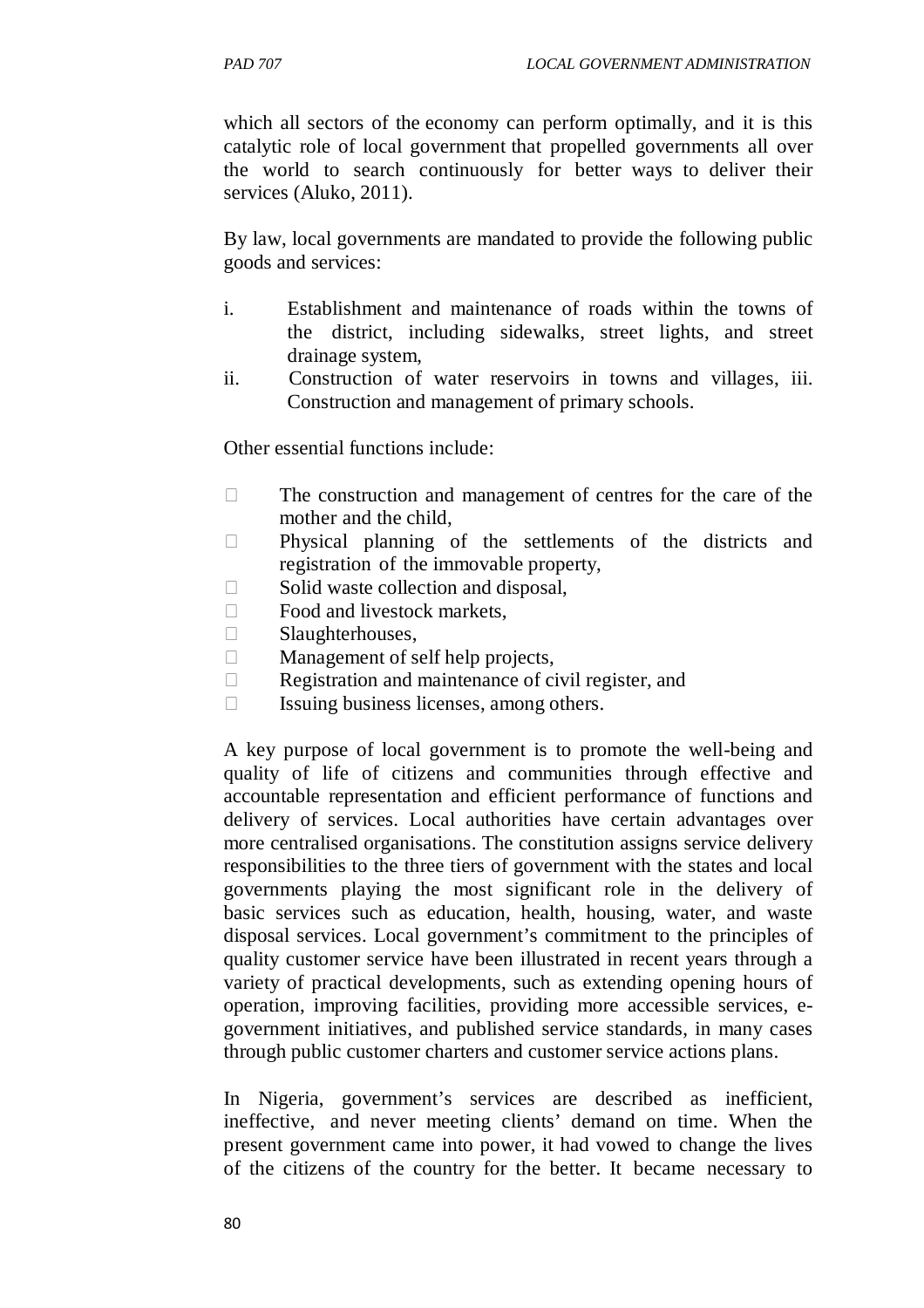change the methods of delivering services to the people. For the government to be able to bring this ideal to reality, it was then urgent to move away from the conventional approaches to public service delivery where government was the sole provider of services to the public and seek alternative, cost effective and efficient ways of delivering services to the public in a manner prescribed by the Constitution.

Nyamukachi (2009) describes three ways in which government failure to deliver services through local government can be interpreted: inability to achieve the goals that government has planned and budgeted for; failure to deliver on unplanned and unbudgeted goals; this becomes difficult to achieve as government's plans are linked to the budget. If not planned for, it means it is not budgeted for and therefore it will not be realised during that time. This, however, reflects on the government's planning process and the level of community involvement. The inability to render quality service is evident by the number of poor quality of services, the number of clinics that are not properly equipped and the quality of roads that are constructed.

Poor service delivery and governance remains an overwhelming challenge in most local government in Nigeria. Of major concern is the degree of corruption, institutional capacity constraints relating to appropriate skills and staff, lack of transparency, dysfunctional of ward committees, lack of accountability by councillors and municipal officials, lack of public participation in issues of governance, failure to comply with municipal legislation and other by-laws, failure to prioritize community needs and budgeting processes not aligned, tensions between the political and administrative sections of the municipalities and weak financial viability of local governments.

The present 1999 Nigeria Constitution recognises the local Government as the third tier system of government. However, nearly all the local governments in Nigeria are either crippled by the force of the state or wilfully not performing to people's expectation in the country. One then ask these among many questions: what is the role of the local government and what is the role of the state and how can it improve the frame work within which local government operates in line with the new public-private partnership of the Federal Government?

Describing the requirements of the access principle for effective public service delivery, Batho (2006) explains that all citizens should have equal access to the services to which they are entitled. The openness and transparency principle has it that citizens should be told how national and provincial (states, local governments) departments are run, how much they cost, and who is in charge.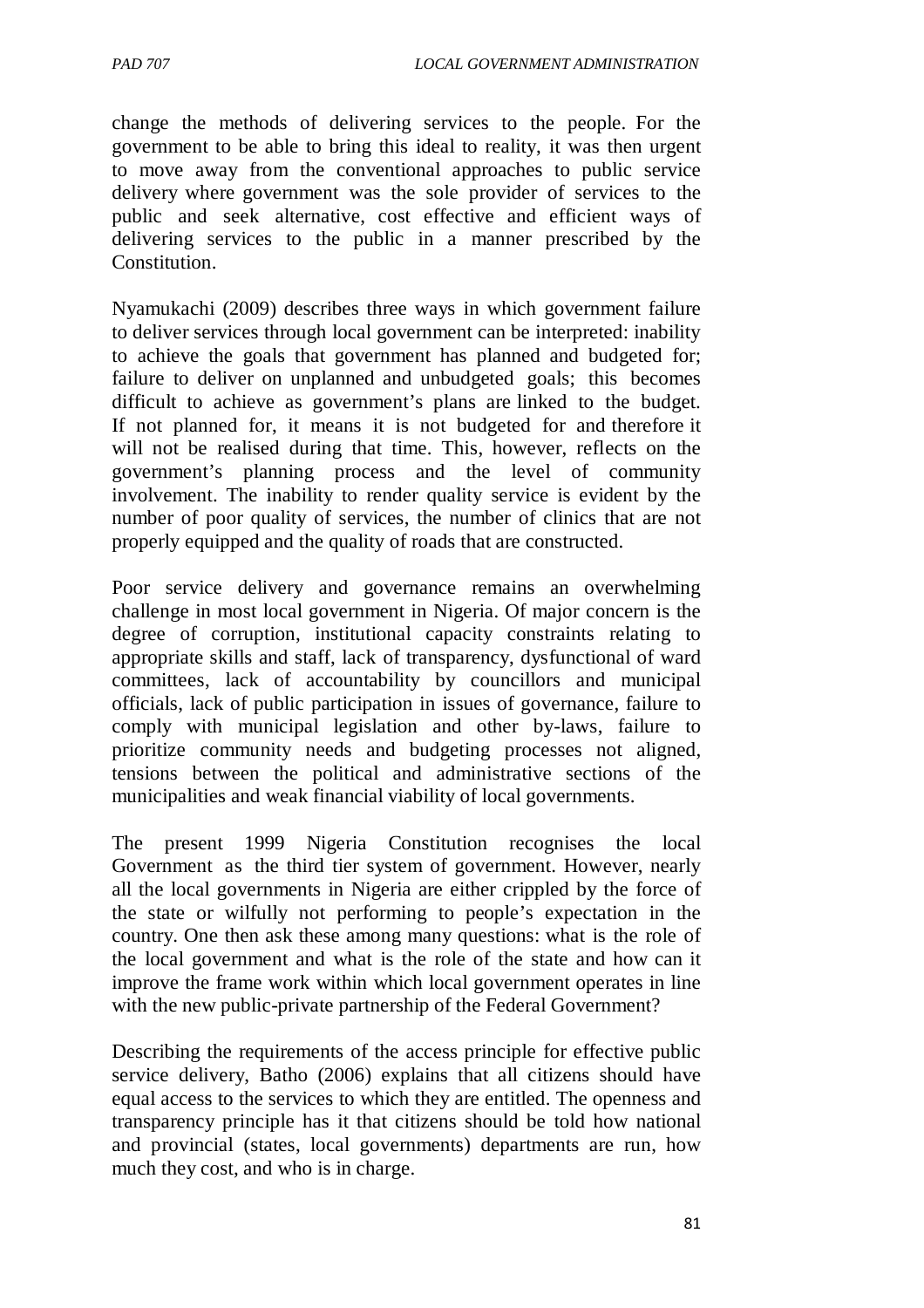# **3.2 Challenges to Effective Service Delivery at the Grassroots Level in Nigeria**

It is an irony of fate that the military induced reforms in the Nigerian Local Government has its attendant contradictions since the military structure is essentially hierarchical, thus the operation of Local Government cannot be isolated from such contradictions that characterized military hegemony. Adeyemo (1996) opined that the Nigerian Federalism remains a formidable problem is evident in the various contradictions of military rule and the decrees they have spurned. One of the greatest challenges is that of limited capacity. Although their strength and capacity have grown steadily since independence, local governments are still not able to perform their roles and discharge their functions much as expected. Their autonomy is limited and they remain unable to manage essential functions without assistance from central government.

One of the most serious problems currently militating against local government is on the exact status of local government under 1999 constitution of the Federal Republic of Nigeria. The problem according to Adeyeye (2001) arises out of the various provisions in the constitution, which tend to contradict or impair one another. Similarly, some of these provisions are blatantly ambiguous, and if stretched, could easily result into operational or functional stolidity. Similarly, the continuous overbearing role being exercised by the states poses a tremendous threat to the autonomy of Local Government. These can be seen within the realm of various contradictory rules, instructions, and supervisory powers passed down to the local councils, some of which are outside the constitutional jurisdictions of the Local Governments. Local government authority in Nigeria lacks the requisite financial autonomy desirable and necessary for effective management of their financial resources. The much touted local government autonomy envisaged by the theory and practise of fiscal federalism in Nigeria is more or less a political gimmick. That is precisely why it is a myth rather than reality (Akindele & Olaopa,

2002).

To talk of absence of effective service delivery in local government is to talk of the presence of corruption in the local government system in Nigeria. Local governments have become vineyard of corruption where council political officers sit to share the statutory allocation from the federation account. Instead of being used for public good, the allocations are diverted to personal use. Indeed, since the advent of local government in Nigeria in the 1950s, Odion-Akhaine (2009), noted that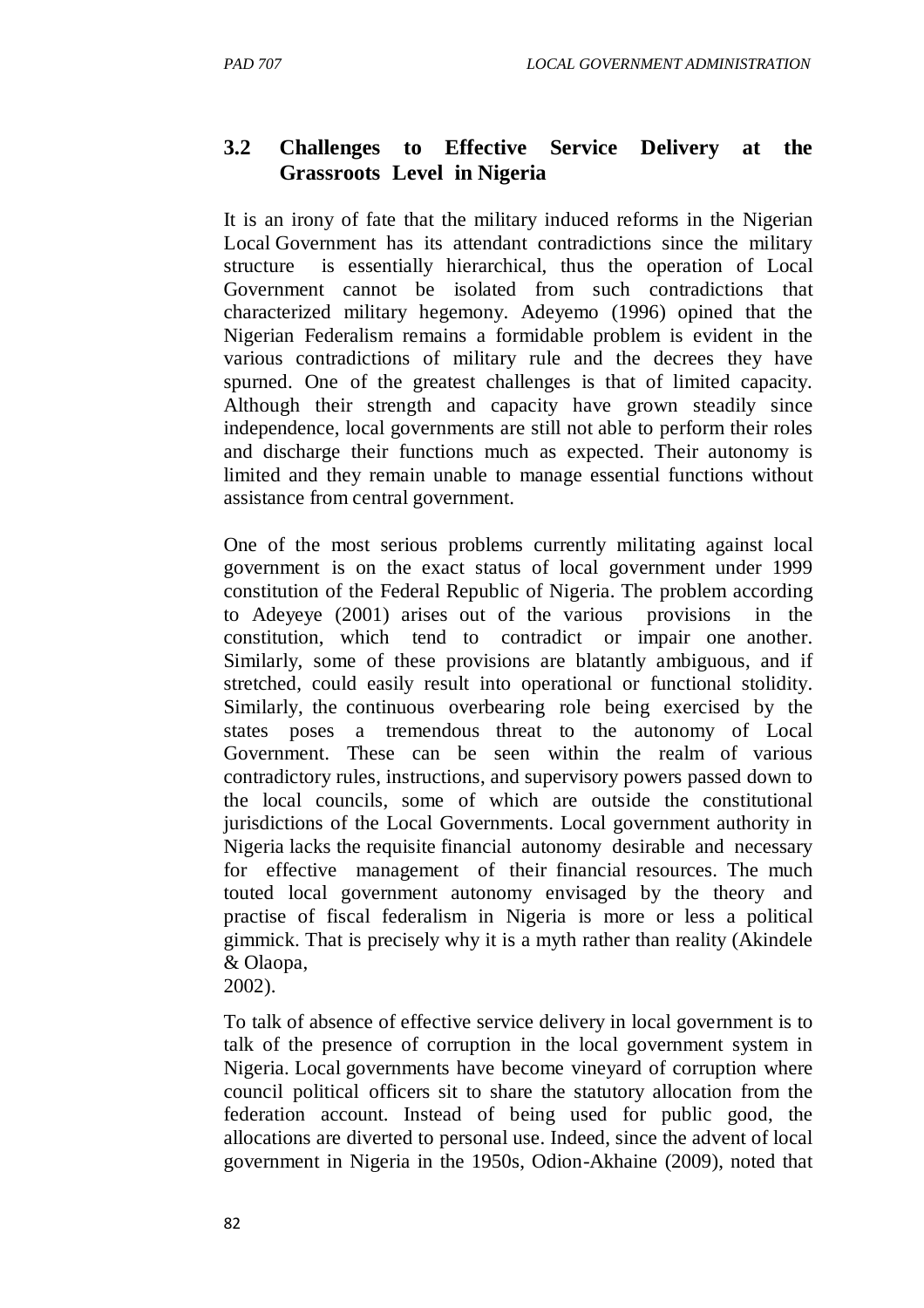the social problem of corruption has dogged it. To be sure, local government is no longer local government but local corruption. It has thrived, progressed, and flourished unabated in Nigeria. Corruption has taken the central stage in most local governments. This tendency is obviously a national malady. Most internally generated revenues do not go to the local government account. It is viewed by patrons of ruling parties and their clients as political reward for 'faithfully enabling the party to win or remain in office'. The sources of these revenues are regarded as "Cash Point" for daily reimbursement of 'operators'. At the end of the day, the local governments are worst off financially. Little wonder, they now depend on the federal and state governments for funds to at least, pay the monthly salaries and wages of their workers. It may not be off the mark to suggest that what most local governments do in recent times is merely source for money to pay their workers salaries and wages. All other developmental projects and programmes are put on hold 'until the financial condition of the council improves', the local authorities would refrain.

Corruption has been institutionalized to the point of accepting it as part of our system. Albeit, corruption is ubiquitous; it is found all over the world, but the degree of its manifestation varies form system to system. At the grassroots level, corruption has been canonically accommodated, entertained, and celebrated within the system. In the local government setting, corruption is misnomer labelled and euphemistically referred to as *"EGUNJE"* (a slogan which means "illegal offer" in Nigeria). Kolawole (2006) laments this situation when he opines that "in spite of the establishment of the Independent Corrupt Practices and other related Offences Commission (ICPC), corruption still thrives in our society." In his analysis, Kolawole was of the view that the lack of funds was no more a constraint on local government performance, but a mismanagement and misappropriation of the funds accruable to it.

Adedeji (1970) blames the ineffectiveness of local administration on the following reasons: lack of mission or lack of comprehensive functional role; lack of proper structure (i.e. the role of local governments in the development process was not known); low quality of staff; and low funding. According to him, these problems lead the local governments into a vicious circle of poverty because inadequate functions and powers lead to inadequate funding which result in the employment of low skilled and poorly paid staff.

Another problem of local government in Nigeria is inadequate finance to carry out its statutory responsibilities. Local governments do not posses viable sources of generating funds especially the rural based ones. They therefore depend heavily on fund allocations from the federation account for the purpose of carrying out their basic responsibilities. This problem from the viewpoint of Enemuo (1999)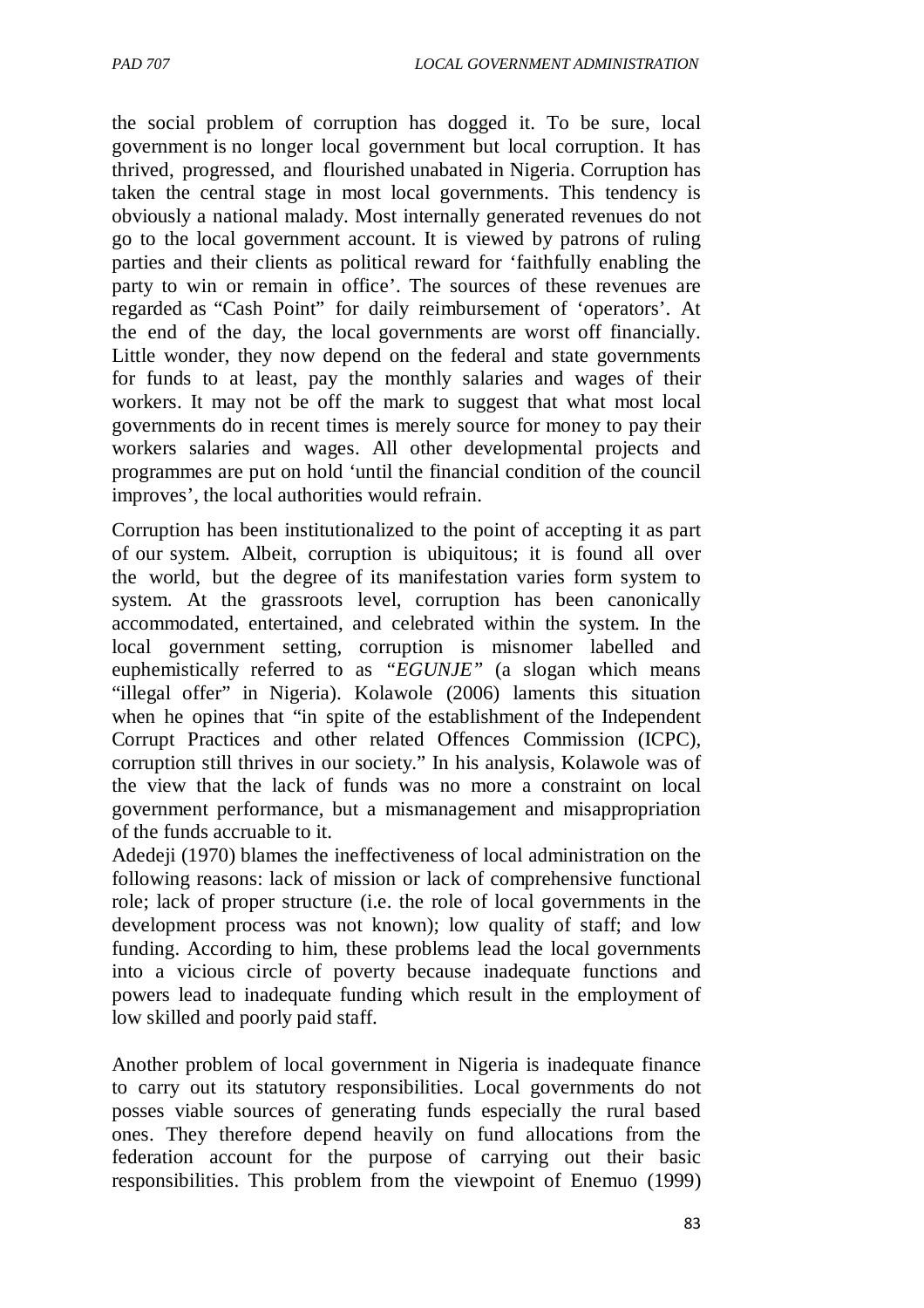arises from their incapacity to raise funds internally and insufficient transfers from the central governments. Local governments in the country lack the required finance to make their impact felt in every community under their jurisdiction. This has greatly affected the effectiveness and performance of local government in Nigeria.

Local level political leadership has a significant role in strengthening local government. Local level leadership has grown since independence but the capacity of many councillors leaves much to be desired. The grassroots organizations such as Community Development Associations need to be more active, and community participation strengthened. Productivity of local level organizations remains another challenge despite various productivity enhancing measures such as work improvement teams and performance management systems. Declining standards of integrity are also a matter of concern (Sharma 1998). The administrative machinery's accountability to the people needs to be strengthened, and administration needs to become more responsible, responsive and sensitive to peoples' needs and expectations.

It is common knowledge that some staff members of local government councils are not recruited solely on the basis of the possession of requisite knowledge and experience. Political considerations and patronage in most cases take over their recruitment policies, thus making lack of qualified staff to manage the books of the local governments a grave problem.

Employment at local government level in Nigeria is based on favouritism, nepotism, ethnic and political consideration and other extraneous factors that replaced and displaced competence, qualification, experience and performance. Entrance into the local government staff forum is usually through junior staff cadre as it is the compensatory tool of the chairman as necessitate by spoils system and prebendalism. This grade level 01-06 whose payment status is as low as N24,000.00 (US\$150) at most is naturally not suitable for any skilled worker. A graduate of any field, all things being equal, will not listen to such pronouncement let alone accepting the offer. If he does, thanks to unabating unemployment, he must, as a matter of necessity, device another means of adding up to his salary, which ordinarily cannot meet his physiological needs. Therefore, the local government suffers (Emeh, *et al* 2009). Onyishi (2002) blamed the problems of personnel department of the local government on overcentralization hence lumping seldom makes staff assessment efficient. Onah (2002) pointed at political interference from the states and the influence of ethnicity, favouritism and nepotism. Majorly, irregular payment of staff salaries and total absence of fringe benefits and physical working conditions which are usually very poor are all awful conditions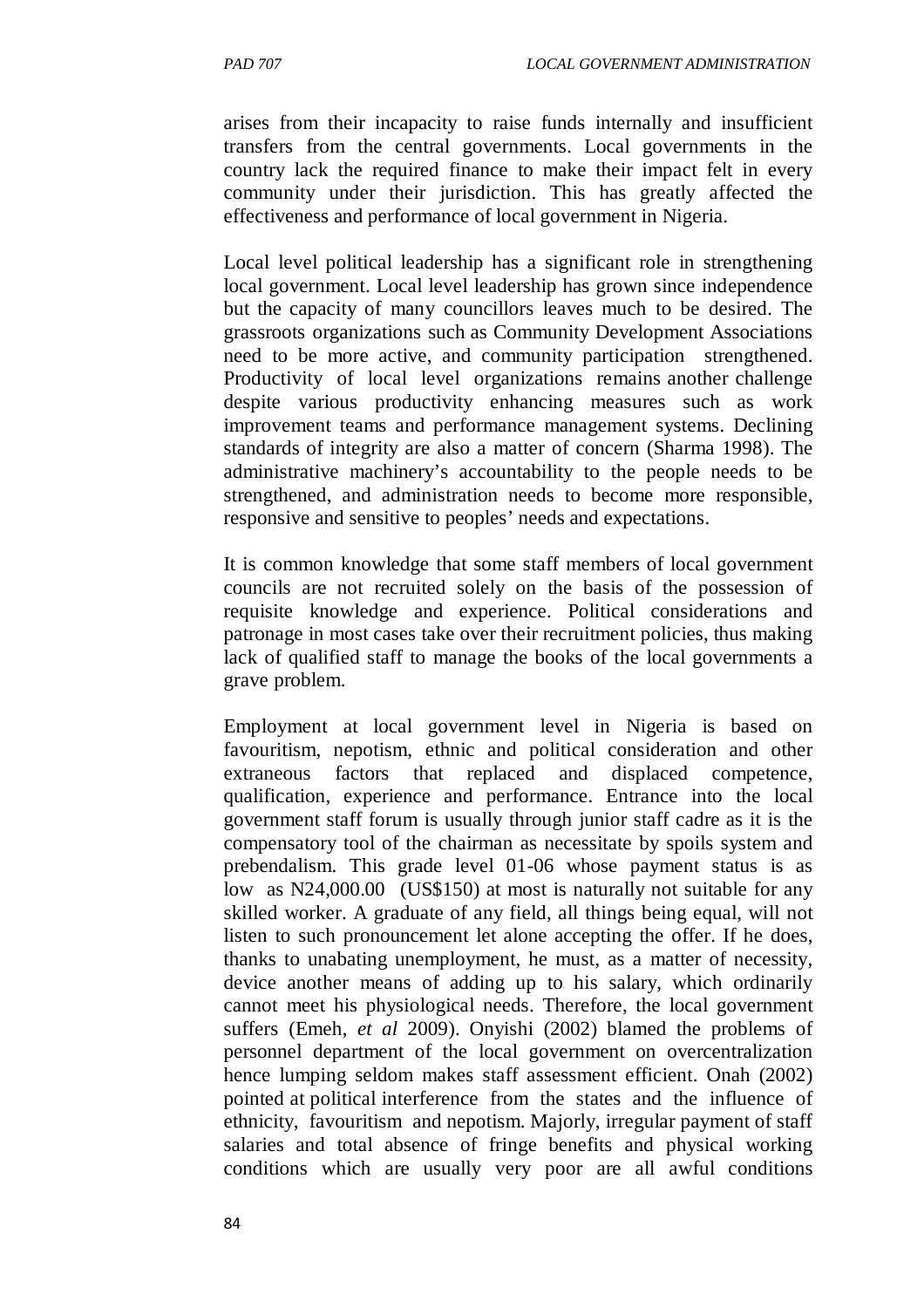impacting negatively on the personnel management of local government councils.

### **SELF ASSESSMENT EXERCISE 1**

List at least four challenges to effective service delivery at the grassroots level in Nigeria

## **3.3 Key Issues in the Quest for Effective Service Delivery**

What are the mechanisms required to ensure that local governments are transparent and accountable to local communities? How can the lack of skilled human resources be tackled? And how can a harmonious relationship be created between urban local governments and residents, so that they can be responsive to one another, working together to improve living conditions through effective service delivery?

In a sense, the problem of service delivery is best defined in terms of characteristics of the delivery system. Most local-government reforms in Nigeria have focused on 'strong/ local governments, giving them financial resources commensurate with their functions. Given the antecedents in terms of poor performance, the objective of any such reforms should place the emphasis not on 'strong local governments' but on an efficient and responsive system of service delivery.

The relationship between urban local governments and residents needs to be reoriented in order to make meaningful headway in terms of service delivery. Governance of the cities has to be creative, integrating urban residents and grassroots organisations in policy implementation. As observed by Akin (1995: 11):

*A unified management system in which the strong society is, as it were, harnessed by the state must be encouraged. To achieve this outcome requires an appreciation of the critical importance of radicalizing traditional quarters or neighbourhood organizations in these cities. If the majority of urban residents are more conversant with the adaptive institutional structures which their societies have created to cope with the urbanization process, and are either unaware of the formal urban structures of colonial origin or find the bureaucratic hassle of relating to them discouraging, then to involve them in the prevailing urban management processes would entail three steps.*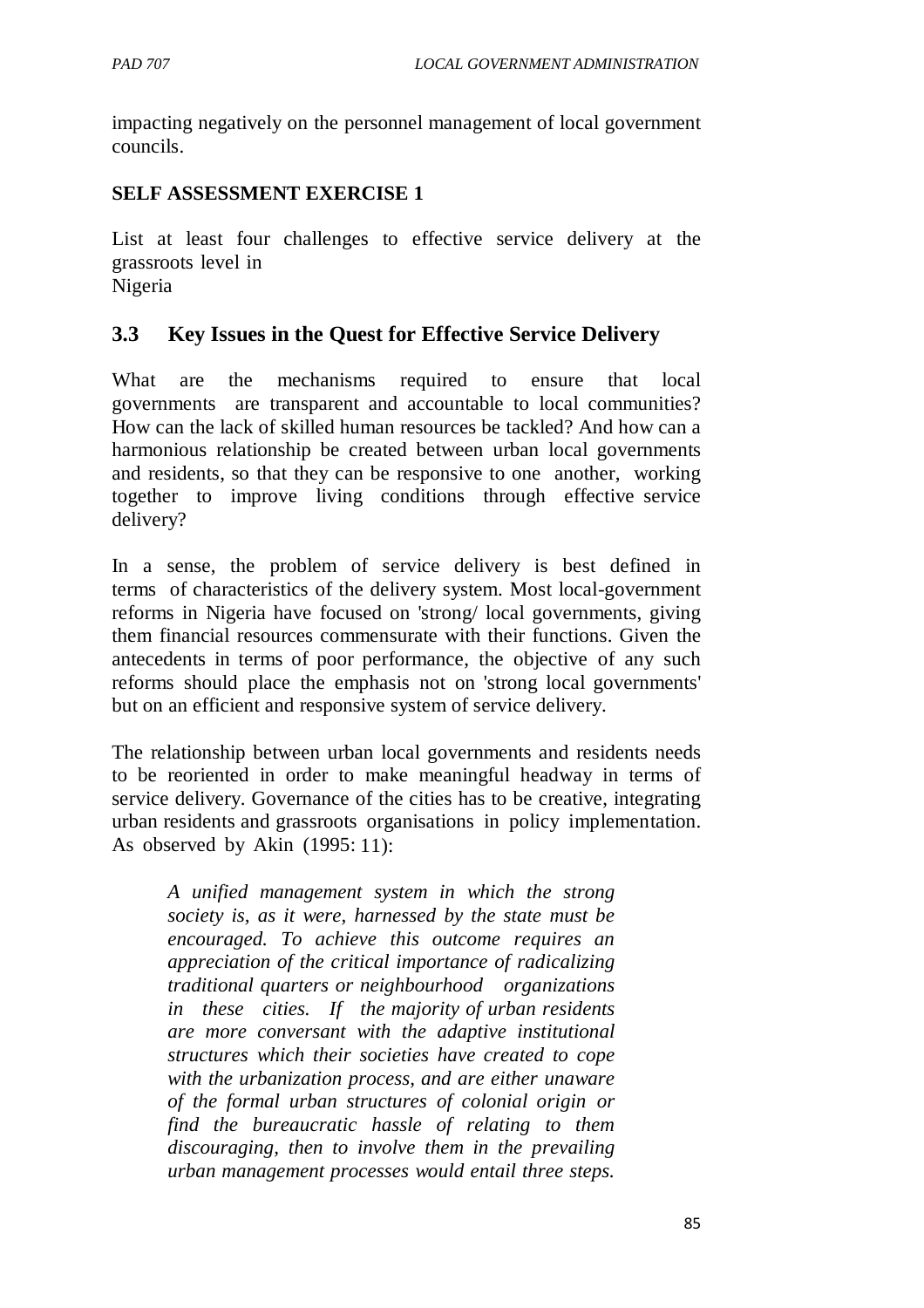*First, the adaptive institutions that have emerged to deal with particular problems must be officially and legally recognized. Second, these institutions must be integrated into the normal processes of urban\ management. Third, efforts must be made to progressively change the rules and procedures of these institutions to gradually align them with the existing modern urban management system.*

More effective urban administration should be based on identifying all the city neighbourhoods, analysing the nature of their organisation, appreciating their leadership, and making efforts to harness and mobilise these organisations for the overall administration of the urban area. This may or may not involve providing each neighbourhood with a pool of resources to operate more effectively. It may or may not entail giving the local leadership special designation (as distinct from that of elected councillors). Neighbourhood leadership depends on individuals through whom information can flow from the local governments to local residents and *vice versa.* To reduce the level of alienation in the urban areas, people need to know more about what is going on in their cities. They must also appreciate what their own responsibilities are, both financial and otherwise. Any serious reform of urban administration must closely examine the structures of governance at the neighbourhood level within each municipality and try to integrate them with the local authorities. It must also enhance their capacity to function effectively within the context of a modern municipality. Enhancement of capacity may take the form of seminars, lectures, and short-term courses, not only for neighbourhood leaders but also for the heads of voluntary organisations, women's societies, and youth groups. All of this will serve both to mobilise the urban population and to reinforce the foundation of a transparent and participatory system of urban governance for effective service delivery.

#### **SELF ASSESSMENT EXERCISE 2**

What are the key issues to Effective Service Delivery?

## **4.0 CONCLUSION**

- Effective service delivery must be tailored to the circumstances of the location.
- This requires credible evidence based measures and sound economic reasoning. The best way to make effective policy is to make sure that its guiding principles are evidence based, learned from experience elsewhere, in addition to pragmatic mechanism to expand the evidence base for Africa.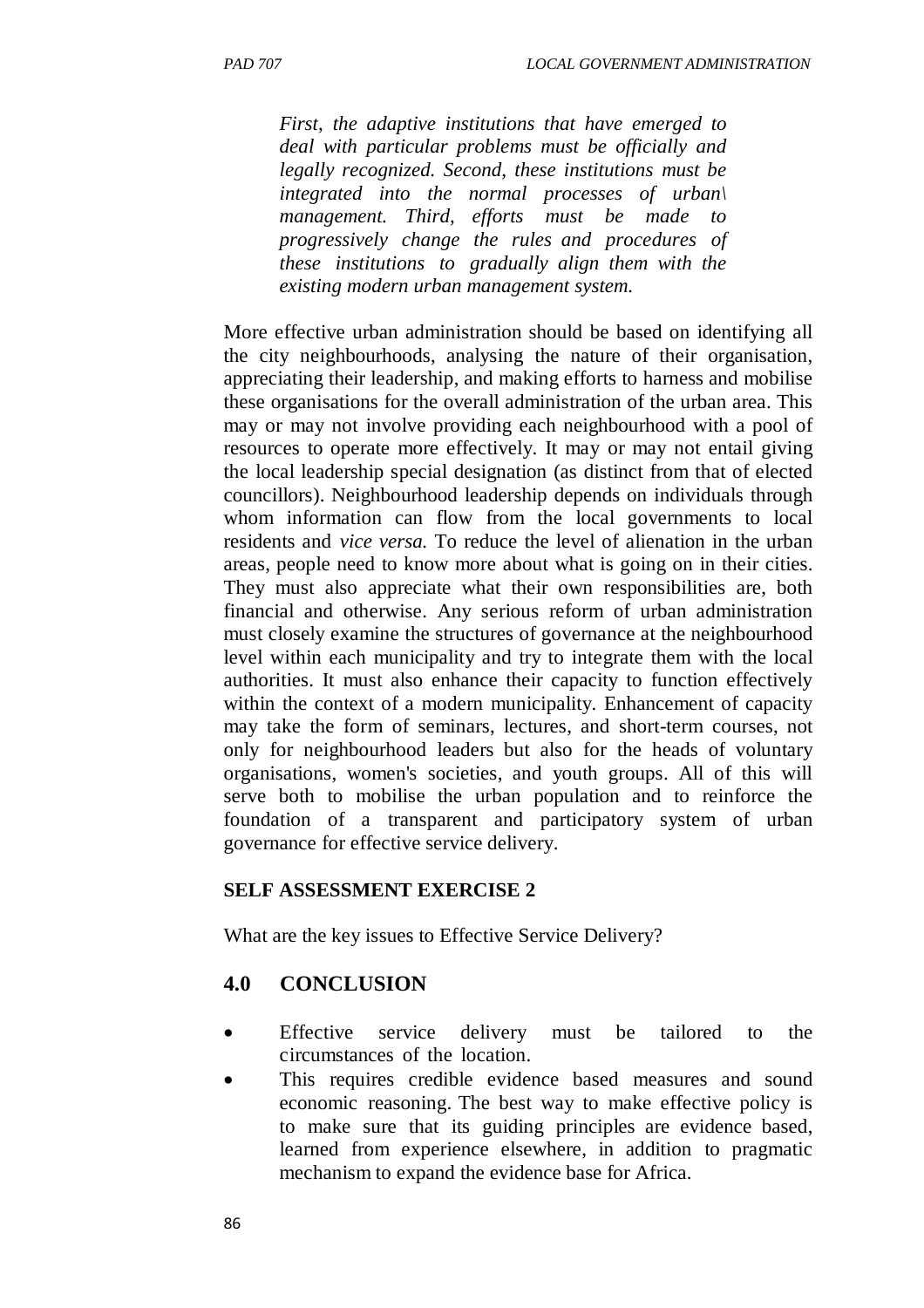Efforts to strengthen service delivery should therefore be directed at building the capacity of local government organizations. This requires clarity of policy and a commitment to its implementation. People have to be taken on board and policies *for* them have to be made *with* them. The local authorities must ensure that their finances are not mismanaged and standards of integrity and accountability are maintained. There has to be zero tolerance for corruption and mechanisms of control and accountability have to be strengthened. The performance of local level political leaders could be strengthened through organization of workshops, seminars and published material which could enhance their knowledge and understanding of their expected roles.

Accountability and transparency must be encouraged and promoted in the local government system so as to attain good governance for effective development at the grassroots level. Corruption must be deterred and punished in the local government system to enhance efficient and effective service delivery at the grassroots level. There is need for a change of political values by the dominant political elite, to accord local governments the needed autonomy to carry out their responsibilities. There is no doubt that Nigeria has come a long way with the constitutional inclusion of local government as a third level of government not solely dependent on the whims and caprices of the states. While the motive of the constitutional recognition of local governments which in the main is to ensure local government autonomy may not have been fully realized in Nigeria due to the obvious failure of the higher level governments especially state governments to respect the provisions.

Local governments in Nigeria need adequate autonomy that can facilitate their operations and development of their localities. This should emanate from institutionalized democratic process of elections for representative local government councils as and when due. This should be in line with what obtains at the State and Federal government levels where elections are timely conducted. Adequate autonomy should be manifestly accorded local governments in other areas such as finance, revenue generation and expenditure, personnel administration and development matters. The State Joint Local Government account should be abolished. As a way forward, a leaf could be borrowed from the way the federal government tried to tackle the issue in 1988. There should be capacity building for local councils to take advantage of modern tools of local governance that are being developed worldwide. This must combine the political and administrative cadre of the councils.

Local governments need to have adequate and sustained sources of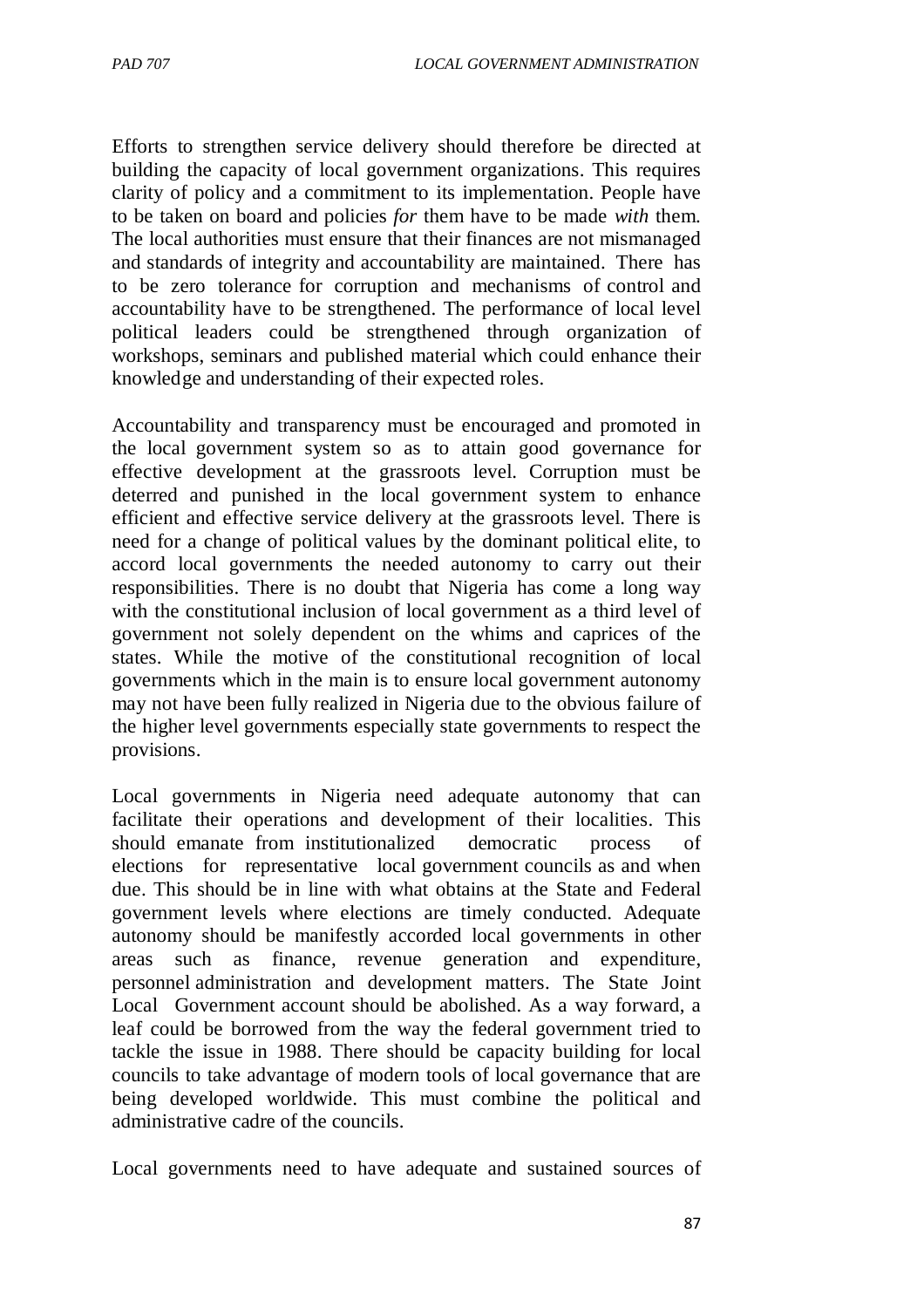revenue, so that they can be responsive to the needs of their communities. Revenues are not presently collected in an efficient manner, though resistance from tax payers cannot be ruled out. Financial management practices employed at the local governments was, until recently, quite primitive. Councillors and local government staff should realize that, by law, they are mandated to provide services to the communities in their localities; hence, greater service delivery must be planned and budgeted. Specifically, the systematic collection and proper disposal of garbage should be given utmost attention, as it grossly affects the health and well-being of the society.

In ensuring effective local government administration in Nigeria, it is important that the local government should rationalize its expenditure patterns so as to, at least, achieve optimum performance. It is indisputable that in Nigeria the local government even though it might have gone through several stages of development has come to stay as the third tier of government. Also, from conception till date, the relevance of local government areas in the scheme of governance in Nigeria has not been in doubt. It is seen as a channel through which governance and development at the federal level can quickly reach the people at the grassroot. Local governments should also capitalize on the willingness of the local communities and systematically plan and finance quick impact projects that are sustainable and beneficial to all**.**  The recent practice of local governments in enhancing service delivery capacity should therefore be sustained and strengthened.

## **5.0 SUMMARY**

We have categorically highlighted the mandate given to local government to provide such services as establishment and maintenance of roads, construction of water reservoirs in towns and villages, construction and management of primary schools, etc against the backdrop of challenges to effective service delivery in Nigeria among which include the following;

- Problem of inadequate fund
- Absence/undeveloped revenue sources
- Problem of corruption
- Political interference
- Instability in council leadership
- The status of local government as distorted by the 1999 constitution
- Absence of accountability

We have however advocated that to overcome these challenges efforts should be geared towards strengthening capacity of local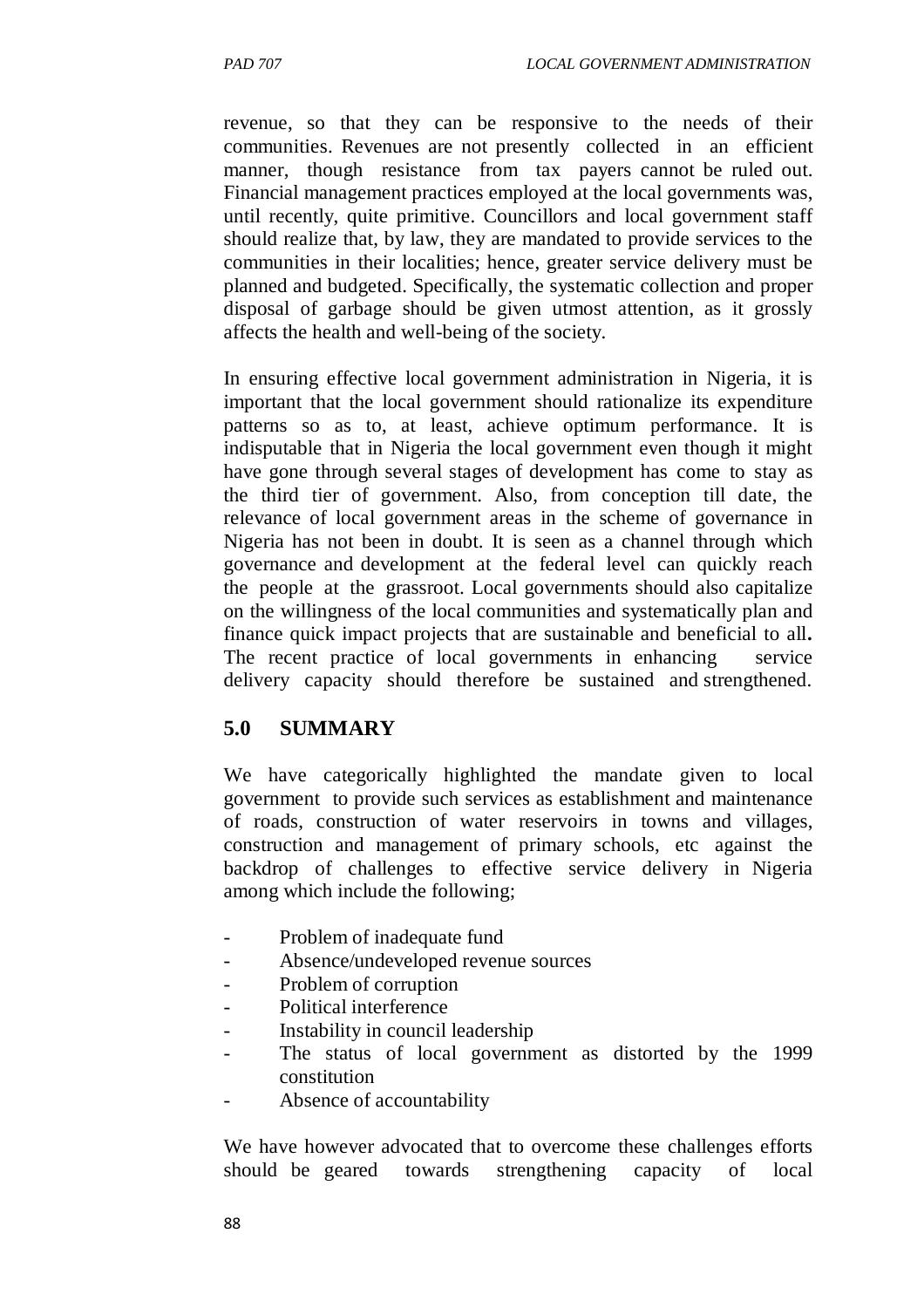government organizations. The local authorities must ensure that their finances are not mismanaged and standards of integrity and accountability are maintained.

#### **ANSWER TO SELF ASSESSMENT EXERCISE 1**

Challenges;

- Corruption
- Problem of inadequate fund
- Undeveloped revenue
- Instability in council leadership

#### **ANSWER TO SELF ASSESSMENT EXERCISE 2**

- Encourage the unified management system and the adaptive institutions that have emerged to deal with particular problems must be officially and legally recognized
- These institutions must be integrated into the normal processes city, town or urban management
- Efforts must be made to progressively change the rules and procedures of these institutions to gradually align with the existing modern management system.

### **6.0 TUTOR-MARKED ASSIGNMENT**

What can possibly be done to ensure effective service delivery in the local government?

#### **7.0 REFERENCES/FURTHER READING**

- Aderonke Majekodunmi (2016), The State of Local Government and Service Delivery in Nigeria: Challenges and Prospects, Africa's Public Service Delivery and Performance Review Massoud Omar (2009) Urban Governance and Service Delivery in Nigeria Development in Practice, Vol. 19 Number 1. February, 2009
- Olusola, O. O. (2011) Boosting Internally Generate Revenue of Local Governments in Ogun State Nigeria: European, Journal of Humanities and Social Sciences, 8 (1)
- Onah, F. O. (2008) Human Resource Management 2<sup>nd</sup> Edition Enugu: John Jacob's Classic Publishers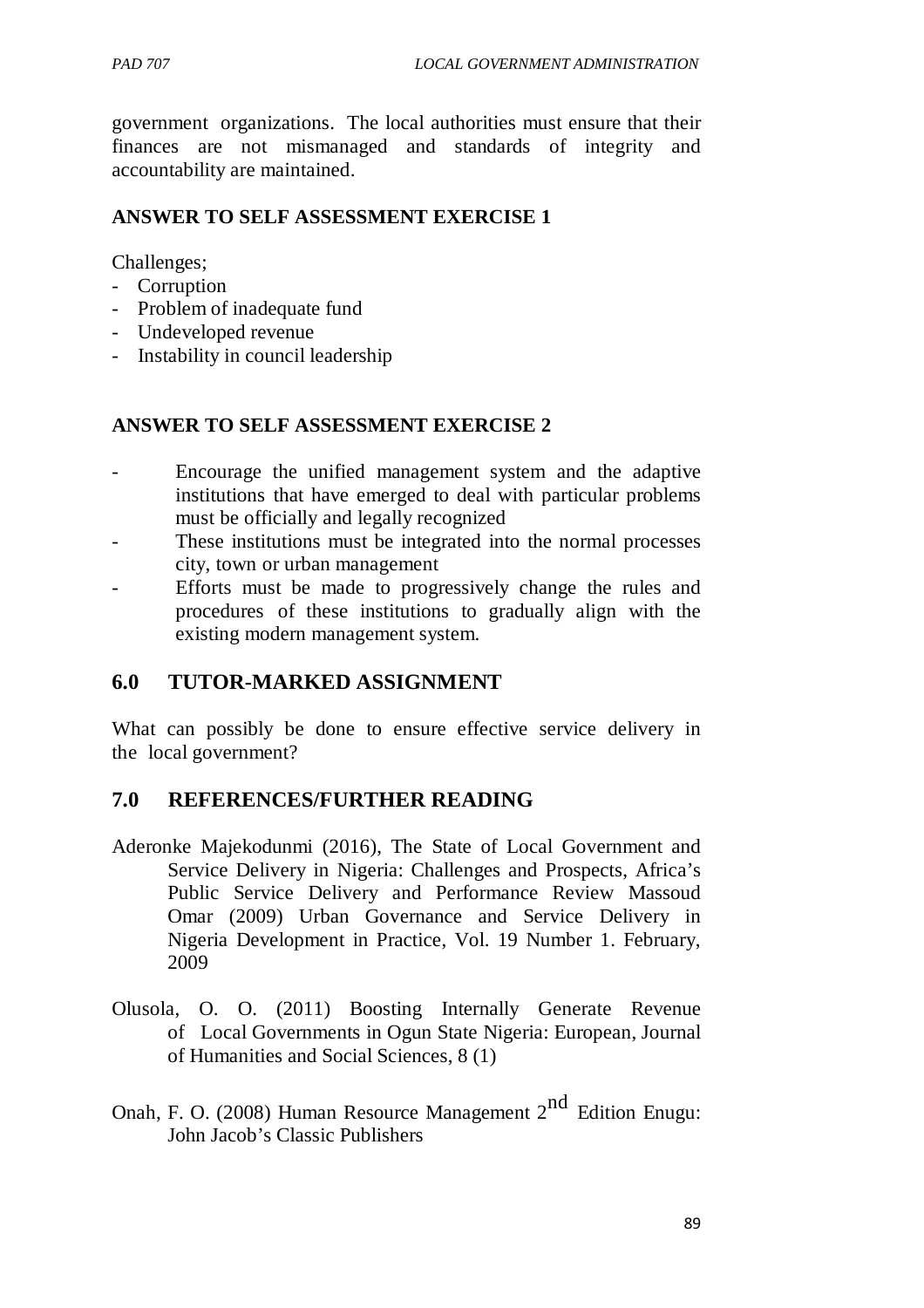## **UNIT 2 PLANNING FOR DEVELOPMENT AT THE LOCAL GOVERNMENT LEVEL**

#### **CONTENTS**

- 1.0 Introduction
- 2.0 Objectives
- 3.0 Main Content
	- 3.1 The Principal Aims of Local Government
	- 3.2 What Planning is all About
	- 3.3 Planning Process and Techniques
	- 3.4 Problems Associated with Planning at the Local Government Level
	- 3.5 Suggestions for Improving Planning at the Local Government Level
- 4.0 Conclusion
- 5.0 Summary
- 6.0 Tutor-Marked Assignment
- 7.0 References/Further Reading

#### **1.0 INTRODUCTION**

The centrality of local governments in national development cannot be overemphasised. It is the responsibility of local governments to take development to the grassroots level where about 80 percent of Nigerians live. Due to the recognition of their importance in the development process, local government have been assigned many roles some of which include provision of markets, motor parks, slaughter houses and other many economic activities, which have direct bearing on the lives and, livelihood of people at the grassroots level. These functions call 3 for the need for local governments to order the sequence of their development. Because of scarcity of resources, the need for local governments to plan becomes imperative.

Ever since the Macpherson Constitution of 1951 provided for reform at the local government level, planning for development at the local government level has become a routine in Nigeria.

It is a fact that local governments became involved in development planning with the introduction of the 1976 reform, which placed local governments' representative council. Following these reforms, local governments throughout the country became agents of development. Many of them have embarked on various development projects such as expansion of primary school facilities, basic health facilities, rural water supply, provision of markets, etc. Furthermore, since 1976 more resources have been flowing into the coffers of the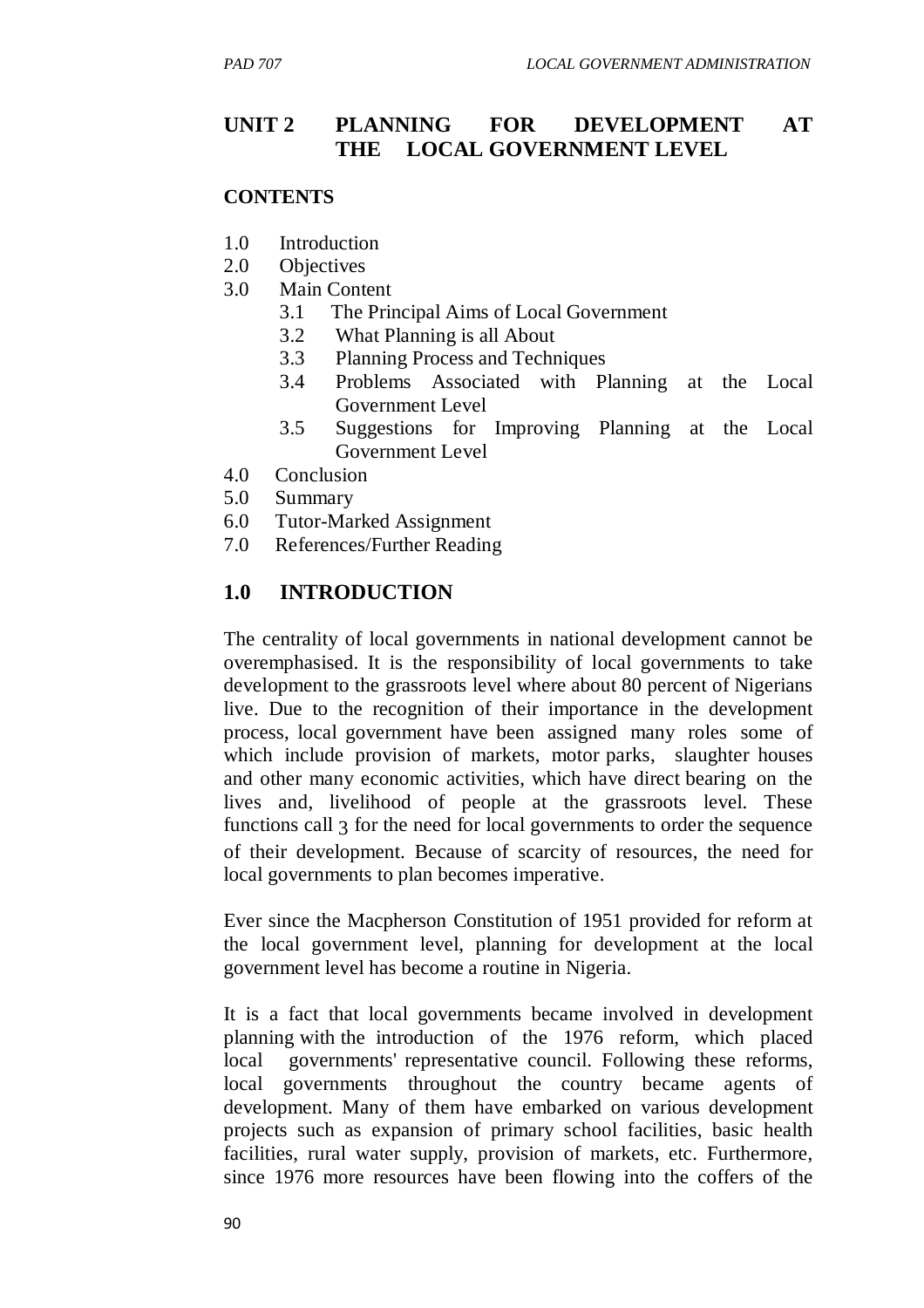local governments, culminating in, 20 percent of the consolidated revenue going to them. Besides statutory allocation, local governments also generate revenue from commercial ventures, user charges and loans hence the need for them to embark on comprehensive plans for the development of the grassroots level

### **2.0 OBJECTIVES**

At the end of this unit, you shall be able to;

- Underscore the principal aims of local government
- Underscore what planning is all about
- Examine planning processes and techniques
- Identify problems associated with planning at the local government level

### **3.0 MAIN CONTENT**

### **3.1 The Principal Aims of Local Government**

The principal aims of local governments were to:

- (i) Make appropriate services and development activities responsive to local wishes and initiatives by devolving or delegating them to local representative bodies;
- (ii) Facilitate the exercise of democratic self-government close to the local levels of society, and encourage initiative and leadership potential;
- (iii) Mobilise human and material resources through the involvement of members of the public in their local development; and
- (iv) Provide a two-way channel of communication between local communities and government (both state and federal).

Subsequent administrative measures in the 1980s enhanced the importance and autonomy of local governments. Such measures included an increase in their share of federal revenue, direct disbursement of such revenues to them, abolition of some political and fiscal controls exercised over them by state governments, extension of the presidential system of governance to the local government system, entrenchment of the local government areas (LGAs) in the constitution and the simultaneous of these areas as state and federal electoral constituencies. Also, local governments have increased in number from 301 in 1979 to 774 in 1998 (Aiyedun, 2001).

According to the 1999 Constitution of the Federal Republic of Nigeria,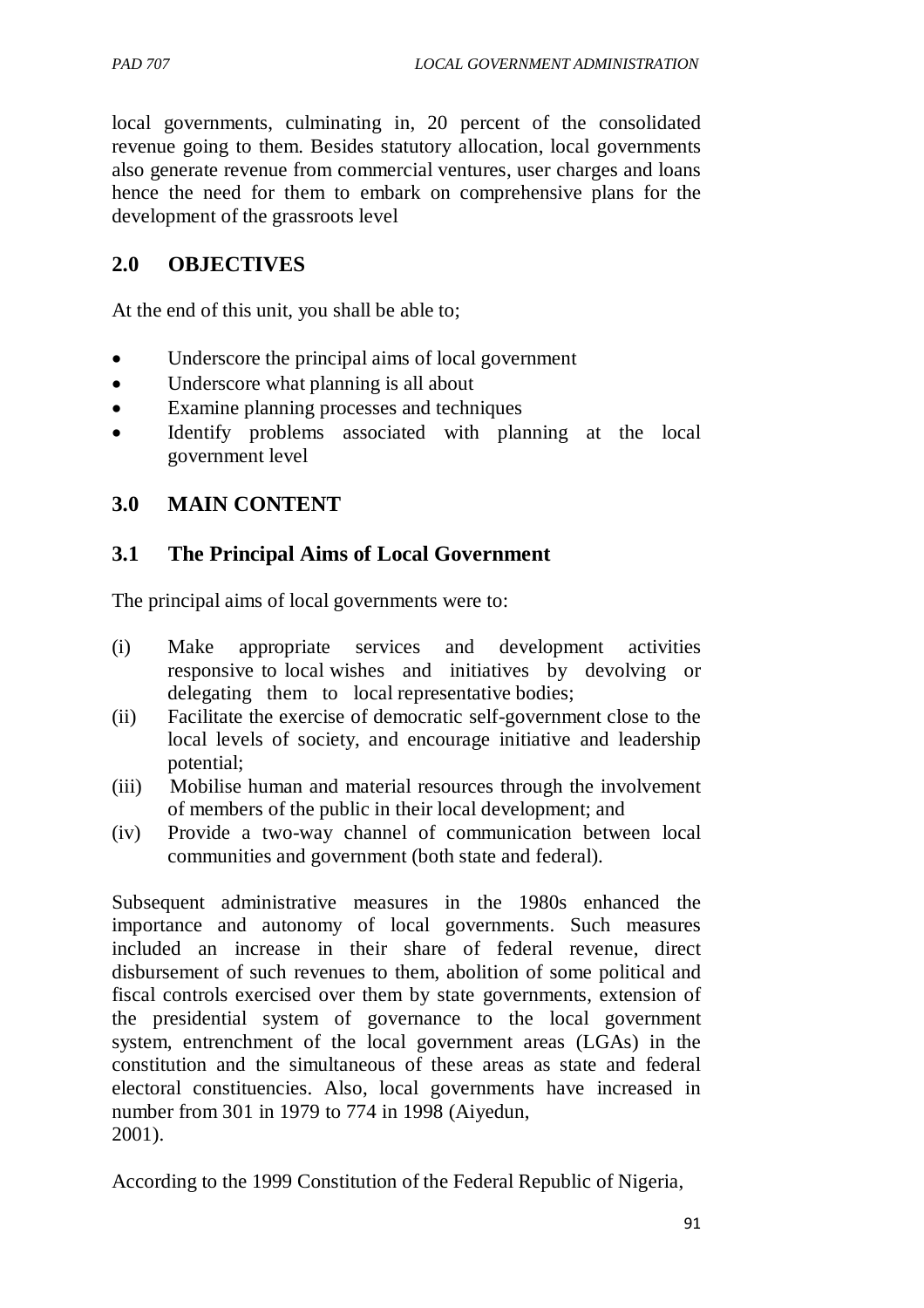*the system of local government by democratically elected local government councils is under this constitution guaranteed; and accordingly, the Government of every State shall, subject to section 8 of this Constitution, ensure their existence under a Law which provides for the establishment, structure, composition, finance and functions of such councils. The person authorised by law to prescribe the area over which a local government council may exercise authority shall define such area as clearly as practicable and ensure to the extent to which it may be reasonably justifiable that in defining such area, regard is paid to the common interest in the community in the area, the traditional association of the community, and administrative convenience.*

#### **SELF ASSESSMENT EXERCISE 1**

What are the principal aims of local government?

#### **3.2 What Planning is All About**

In trying to understand planning as a concept, several approaches are possible. One way is simply to enumerate the variety of forms of planning. This approach could more appropriately, be described as a classification of planning. Accordingly, there can be wartime planning, town and country planning, anti-cyclical planning, development planning, national planning and regional planning. Another classification, is determined by the duration of plans. Here, one can distinguish between long-term or tactical planning, and of course medium-range planning. This approach is useful as it may only tell us what has been done (the product), not how planning is done (the process). We must bear this in mind as we approach planning from a second angle.

The second approach regards planning as a technique for making decisions that guide future action for the achievement of desired objectives. In that event, planning becomes technical and, rational in the sense that it ensures that the right decisions and subsequent actions are undertaken. Usually, the techniques are often quantitative, mathematical, or statistical. Subjects and models such as econometric, input-output models, simulation techniques, operations research, game theory and computation techniques facilitate planning. Planning is, therefore, the technique of provoking the occurrence of certain results by means of deliberate intervention in the economic process and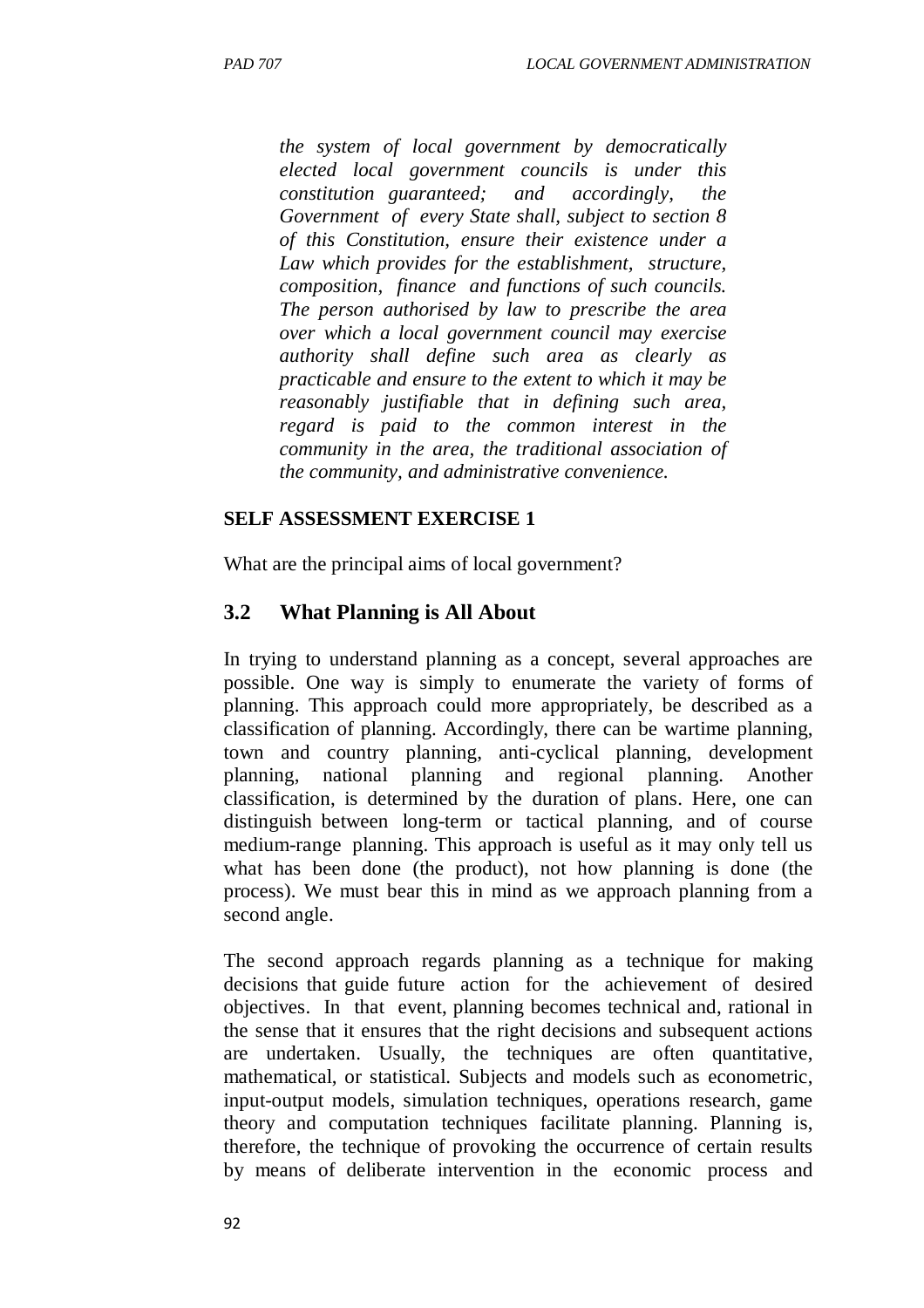orientation in accordance with a plan. This second approach appears to deal-more with the processes of planning as opposed to the end product. Therefore, it may serve our purpose better.

A third approach is what for lack of a more appropriate term, one would like to call a common sense or dictionary approach to defining planning. Although, majority of existing definitions come under this category, their major weakness lies in not establishing planning as a technique and as a process. They do not, therefore, hold much operational value.

Planning, therefore, is "the determination of anything in advance of action." It is the process of preparing a set of decisions action in the future, directed at achieving goals by preferable means. And to Mecca *etal,* "planning is a process that is continual and dynamic... that is based on present information." Planning could also be "a systematised method of thinking ahead about what is to be achieved, how, when and by whom."

For Irving Swerdlow:

*Planning is a major part of the process of determining how much and what is produced by the economic system. It is the exercise of total government... and it determines societal transformation... It is no exaggeration to assert that in economic planning, political and social decisions are often more relevant than economic decisions. However, since the end always justify the means, at the ultimate, economic decisions prevail over other decisions.*

A more operational and practical definition is that of Griffin and Enos. According to them:

*Economically, planning is the economic constitution... in which the goals of an economy are spelt out. Just as a constitution defines the organs of government by which democracy or theocracy or dictatorship is to be served, so plans define the means by which economic welfare is to be improved.*

Further, Griffin and Enos define planning as purposeful human activity and for developing countries specifically as "the construction and authorisation of economic, social and political programmes in the underdeveloped countries."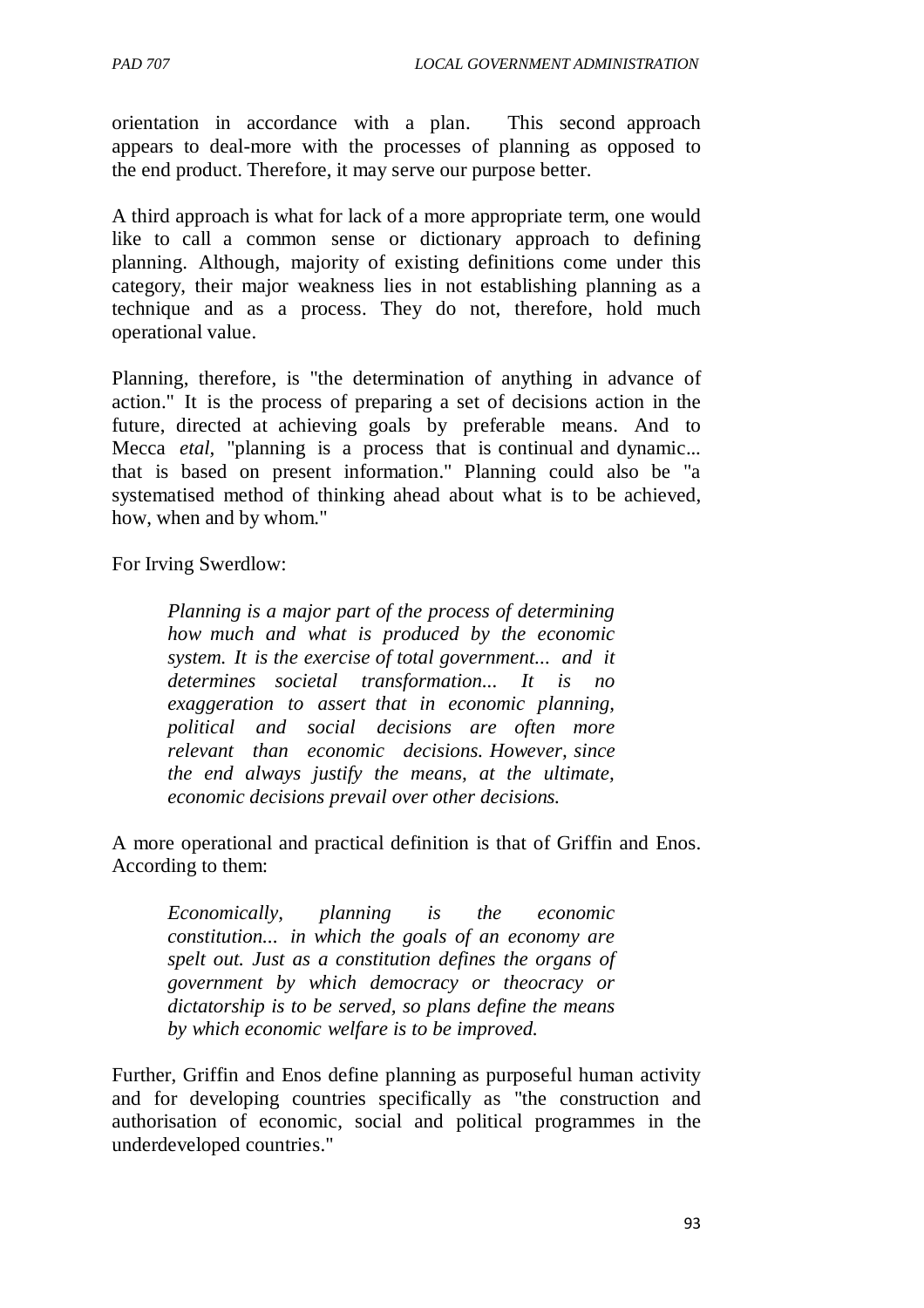The above definition outlines the elements of the construction process as involving:

Situation analysis;

 Determination of aims and goals and involvement of relevant people;

Enumeration of available resources;

 Consideration of alternative ways of the resources utilisation, data collection and selection of preferred alternative. Plan implementation;

 Consistency checks to ensure that goals can be achieved with the resources; and

 Periodic revisions to allow for unexpected events, through monitoring .and evaluation.

The authorisation of the plan, on the other hand, is the process of concretising and formalising the plan without which the plan is no more than a wish. This process involves:

 Transforming plans into programmes or projects; Designating prerogatives and responsibilities setting of specific targets; Provision of financial and human resources; and Establishment of communication networks to convey

information and commands.

The above definition by Griffin and Enos gives us hot just what has been done (product) but also the steps involved in the planning (the process). Waterston, on the other hand, has defined planning "as an organised attempt to select the best available alternatives to achieve specific goals." He further characterized planning as the:

*rational application of human knowledge to the process of reaching decisions which are to serve as the basis of human action... The central core of the meaning remains the establishment of relationship between means and ends with the object of achieving the latter by the most efficient use of the former.*

Finally, planning can be defined as "deciding what to do, that is, establishing goals or objectives and stating the steps to be taken to achieve them," Thus planning bridges where we are, where we want to go, those involved, when to get to the various stages, and resources needed to get there.

#### **3.3 Planning Process and Techniques**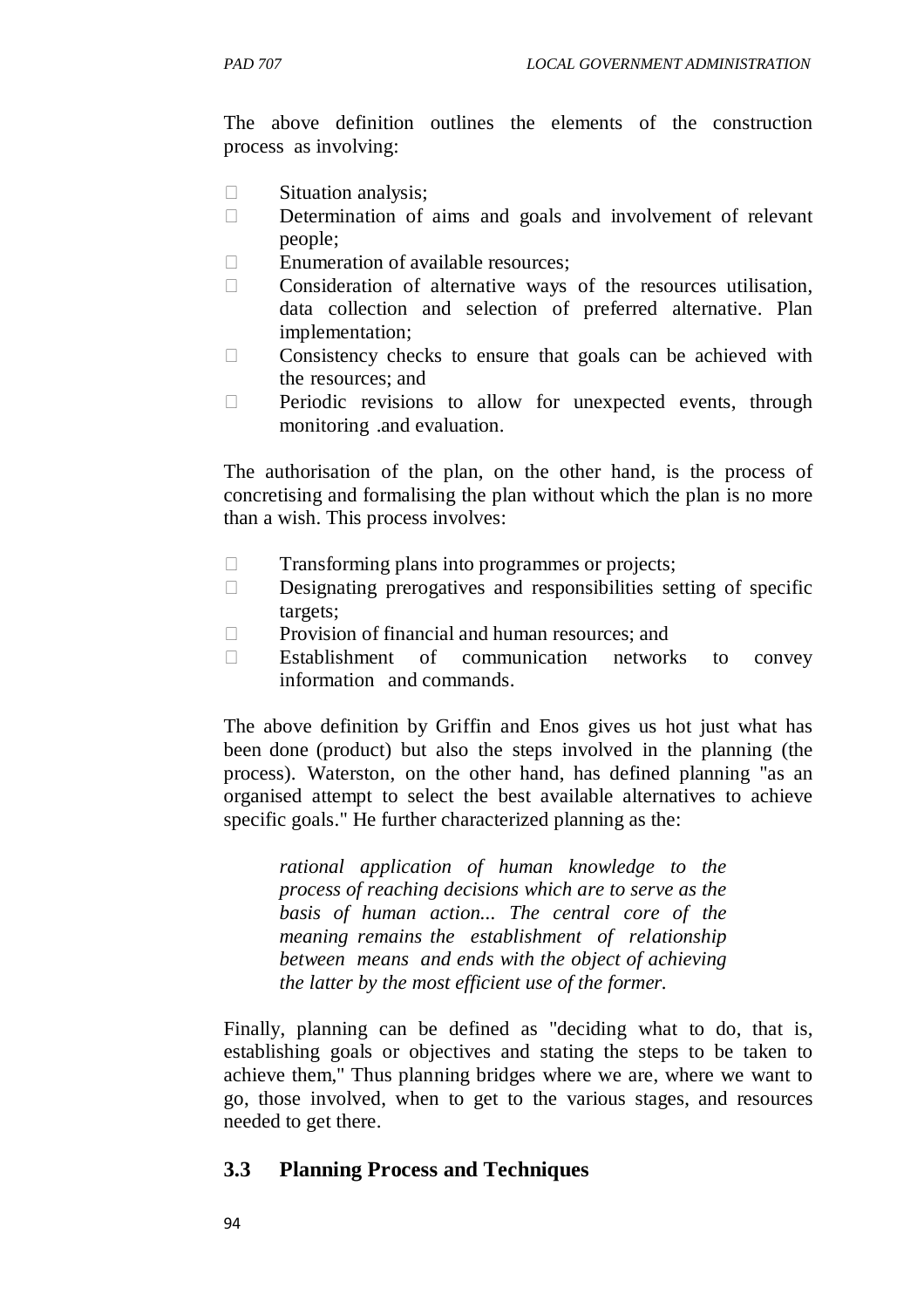For this section however, we find most useful Helio Jaguaribe's description of the planning process. He begins by defining planning as "the technique of provoking the occurrence of certain results by means of deliberate intervention in the economic process and orientation in accordance with a plan." Hereafter, the process of planning is outlined by Jaguaribe in rather illuminating details as consisting of the following stages:

#### **(i)** *Plan preparation or formulation*

This stage consists of three (3) elements.

*(a) The study and analysis of the environment of planning.*

For effective planning, feasibility studies should be carried out to know the circumstances of that environment (prevailing conditions) such elements as the size, shape and human composition. Unforeseen circumstances such as natural disasters should also be carefully studied including external relations. Lastly, studies of available resources needed to carry out the programme should also be made. Experts can analyse the technical elements of the situation in a rational way, while the prevailing opinion in the community should determine the less technical matters.

At the pre-planning phase, that is, when the planner is involved in situation analysis, the unforeseen circumstances such as natural disasters, external relations are carefully studied. Studies of available resources needed to carry out the programme should be made. While the planner can analyse the technical elements of the situation in a rational way, the prevailing opinion in the community should be sourced and incorporated in the planning: exercise. It is important that adequate consultation be made with intended beneficiaries and other relevant stakeholders. Their buying-in and becoming part owners of the project or programme can enhance proper formulation and implementation. It is usually advisable to employ local labour around the location of major projects.

#### *(b) The choice of plan objectives*

An objective represents an image of a future state of affairs towards which actions are directed. In choosing objectives, there is need to consider the means at the disposal of the society or organisation and the relationship between gods and the means available when choosing among objectives for there are never means enough to attain all the objectives. The objectives should be well thought of and clarified. Incompatible objectives must be reconciled made intrinsically valid because failure to do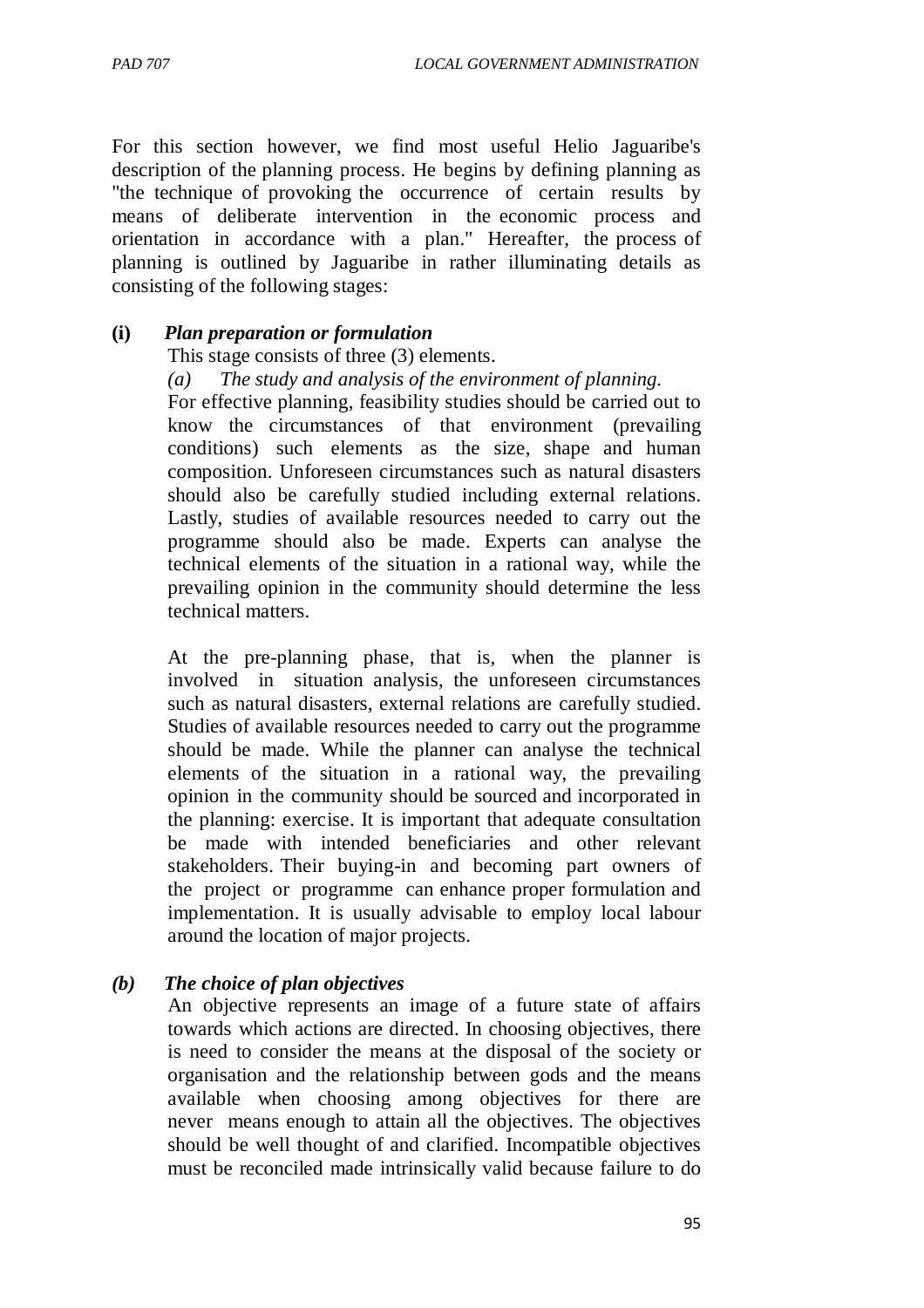so makes it difficult to formulate policies and programme, which are appropriate for the plan's implementation.

The choice of plan objectives can be done in two ways. Firstly, where the choice "regarded as a technical corollary of diagnosis of the situation, it can be entrusted to those experts who undertook this diagnosis." The second option is to entrust the choice to the leaders of such a community, or the community exercises the choice either through its legislature or by plebiscite.

#### **(c)** *The selection of means*

The means enable the achievement of chosen objectives. The means can also be "thought of as consisting of certain physical quantities of resources and the manner in which they can be employed. The means are comprised of the inputs and their relationship, technical and institutional between the inputs and outputs.'' The process of selection from alternative means is divided into three:

> The identification of available alternatives consistent with the chosen objective; The weighing of the alternatives; and The choice of the best and most suitable of them.

#### **(ii)** *Plan or programme execution*

In this stage, the decision made towards achieving defined objectives is put into action. This stage consists of two elements, namely:

- *(a) Establishment of required Legal and Administrative Mechanisms:* After the choice of objectives and the means for achieving them, there is need for proper assessment of the existing institutions and to restructure them to meet the plan's demands, or to establish new ones where none ever existed.
- *(b) Operation of the institutions:* The establishment or restructuring of institutions would not in itself guarantee proper implementation, hence there is need to make these institutions functional by equipping them with the human, material and financial resources needed.

The project must be ranked with other projects competing for resources and found to scale the hurdle. Once a project has passed these tests and has funds properly allocated, approved and released for it, then it is ready for implementation. It is a common complaint in Nigeria that plans are usually well formulated but they fail to achieve their goals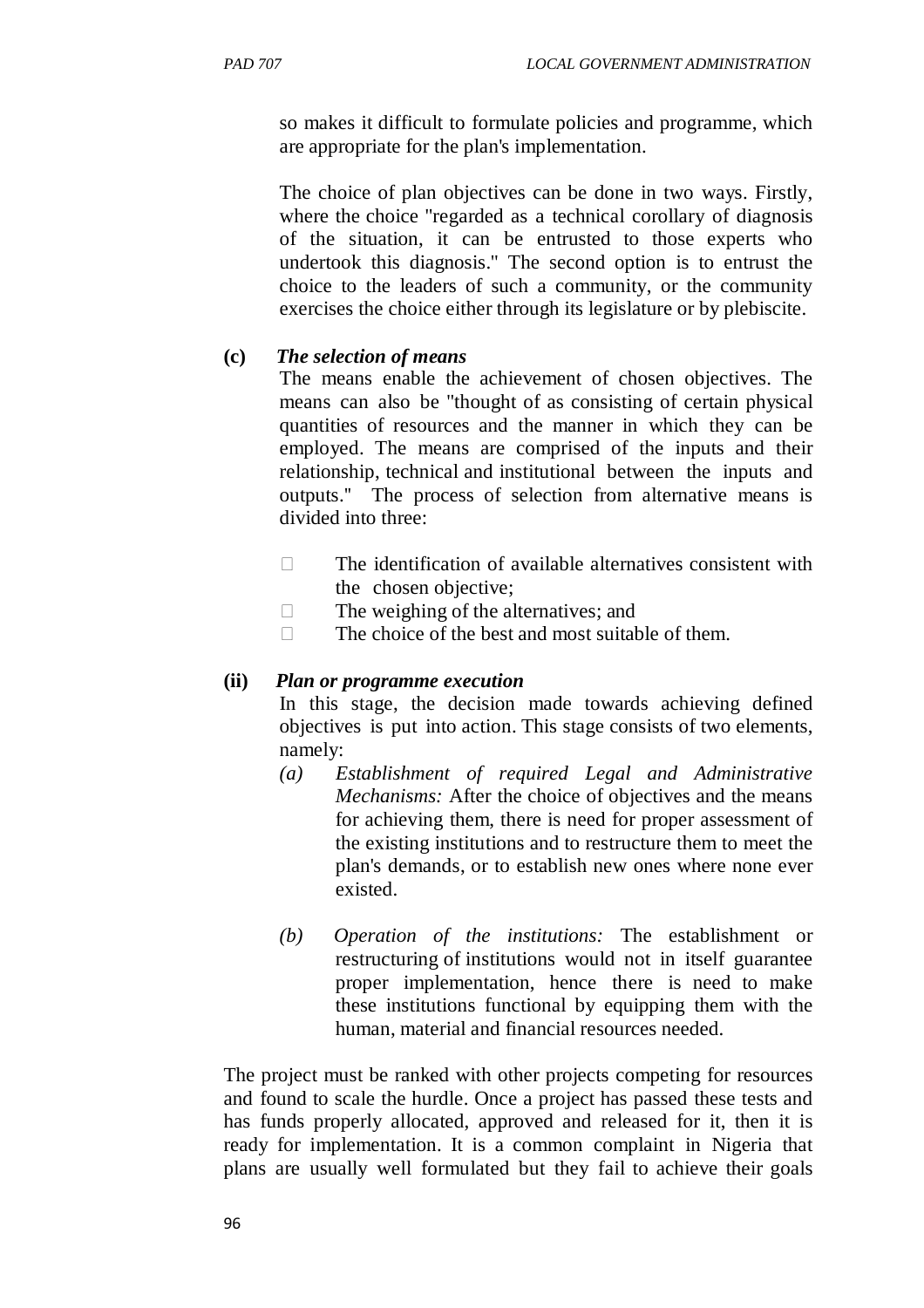due to poor implementation. In order to properly embark on project implementation, the following preconditions must be met:

 The project officers must ensure that there is indeed a project to be executed and not just a project idea or concept.

 If there is an identified project with a feasibility study, the project must be further appraised or the appraisal study revalidated depending on how long ago the study was conducted.

*Jaguaribes* model of the planning process ends with stage two above, it is therefore considered rather incomplete. A third stage is that of evaluation of plan implementation. It is proposed that this be added for-completeness

#### *(iii) Monitoring and Evaluation of Plan Implementation*

Monitoring is a very important aspect of project implementation. Before embarking on project monitoring, there must be a clear perception of:

> The objective of the exercise and what the results would be used for;

> The kind of information and data to be sought for or generated;

> How to analyse, store and retrieve such data and build time series there from as necessary;

Those to be involved in the exercise;

Timing of visits;

 Alerting those whose projects will be monitored and providing advance questionnaire for completion, as necessary;

Logistic support "such as transportation, funds, accommodation, report preparation, etc.

Monitoring must not be regarded as a causal exercise, whereby one simply goes to a project site, looks at it and returns to the restaurant for refreshment. It requires careful planning and execution to be effective and meaningful. Monitoring may be done by project consultants who monitor and sign certificates of performance, as well as certificate of completion. Such certificates provide the basis for payments. Monitoring can also be done by local government officials other than the technical staff. Monitoring may be undertaken to enable performance certificates to be raised to support payment vouchers; to keep contractors on their toes; to check on the quality of work done; to suggest mid-stream solutions to problems encountered during execution; and to ensure that implementation is on track in terms of structure, technical quality and timeliness.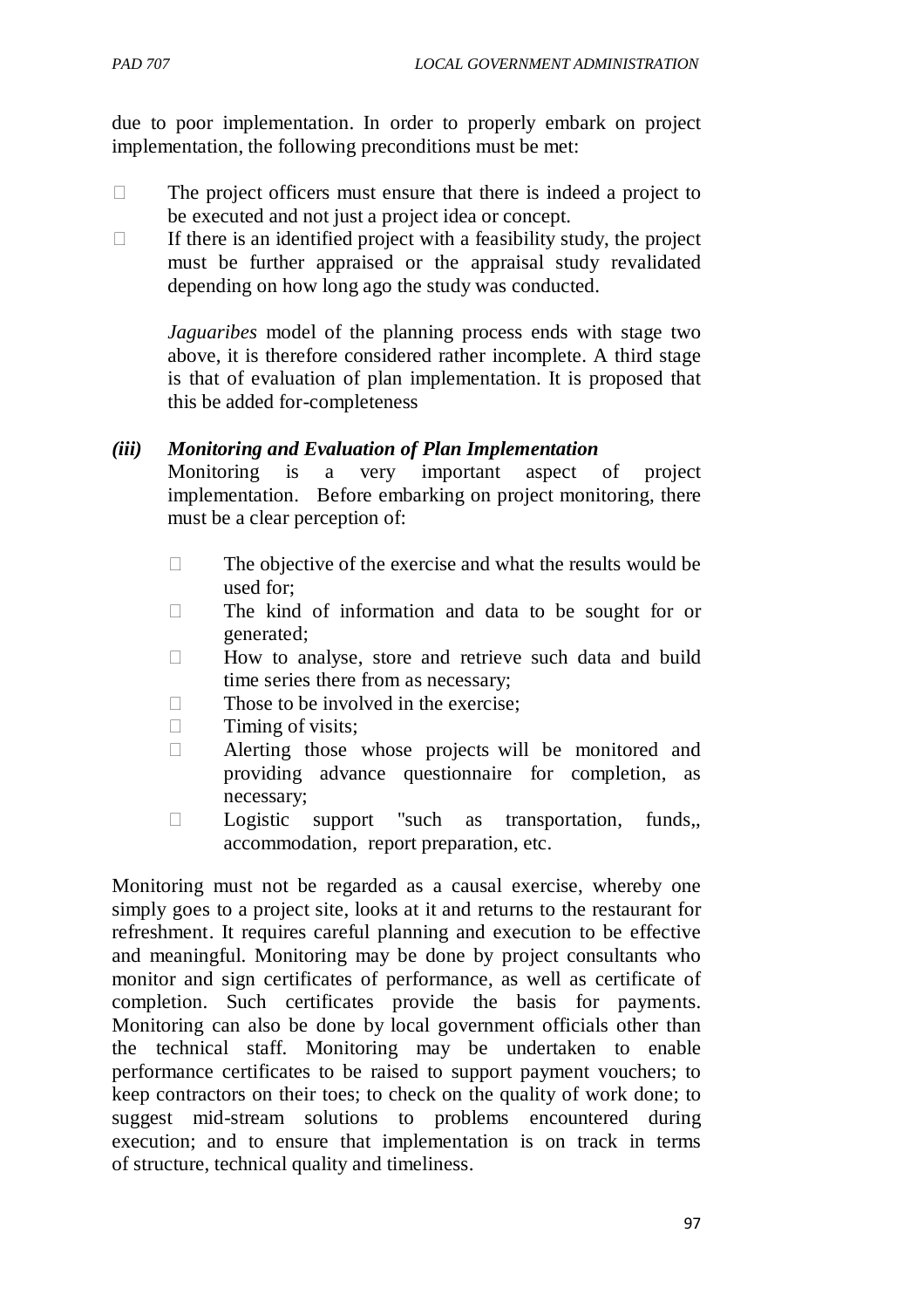Lack of proper arrangement for project execution often leads to project failure. At times also, plan/budget indiscipline meaning Implementation of projects not included in the plan or the budget while neglecting or abandoning those in the plan/budget leads to project underfunding. The National Assembly and the anti- corruption Act, however, frown on this appropriately:

Plan evaluation involves essentially three (3) steps or measures

- (a) Devising procedures to collect, monitor, and measure actual performance against predetermined standards
- (b) Action to identify and analyse significant deviations from the standards; and
- (c) Taking the necessary remedial action indicated by the control procedures.

There are also three instruments for exercising effective plan evaluation and control:

First is auditing - this is employed for the purpose of monitoring and recording actual performance against the plan targets.

Second is budgeting - employed for short-term, routine and, formalised controls. The budget in turn serves two other functions. It provides the objectives, targets and plans of the organization/community in quantitative, primarily financial terms and monitors actual performances against predetermined standards.

Third is information and coordination. These serve the purpose of evaluating performances against plans to decide what corrective measures, if any, need to be taken.

## **3.4 Problems Associated with Planning at the Local Government Level**

Some common problems associated with planning at the local government level are as follows:

- (a) In some cases, the individuals who are the beneficiaries ' and end-users of projects do not contribute to problem identification. In addition, sufficient need assessment is not done before planning is embarked upon. The consequence is that energy is wasted on programmes that are not related to the people's problems and on programmes that cannot be sustained;
- (b) Necessary data for planning are largely lacking at the local government.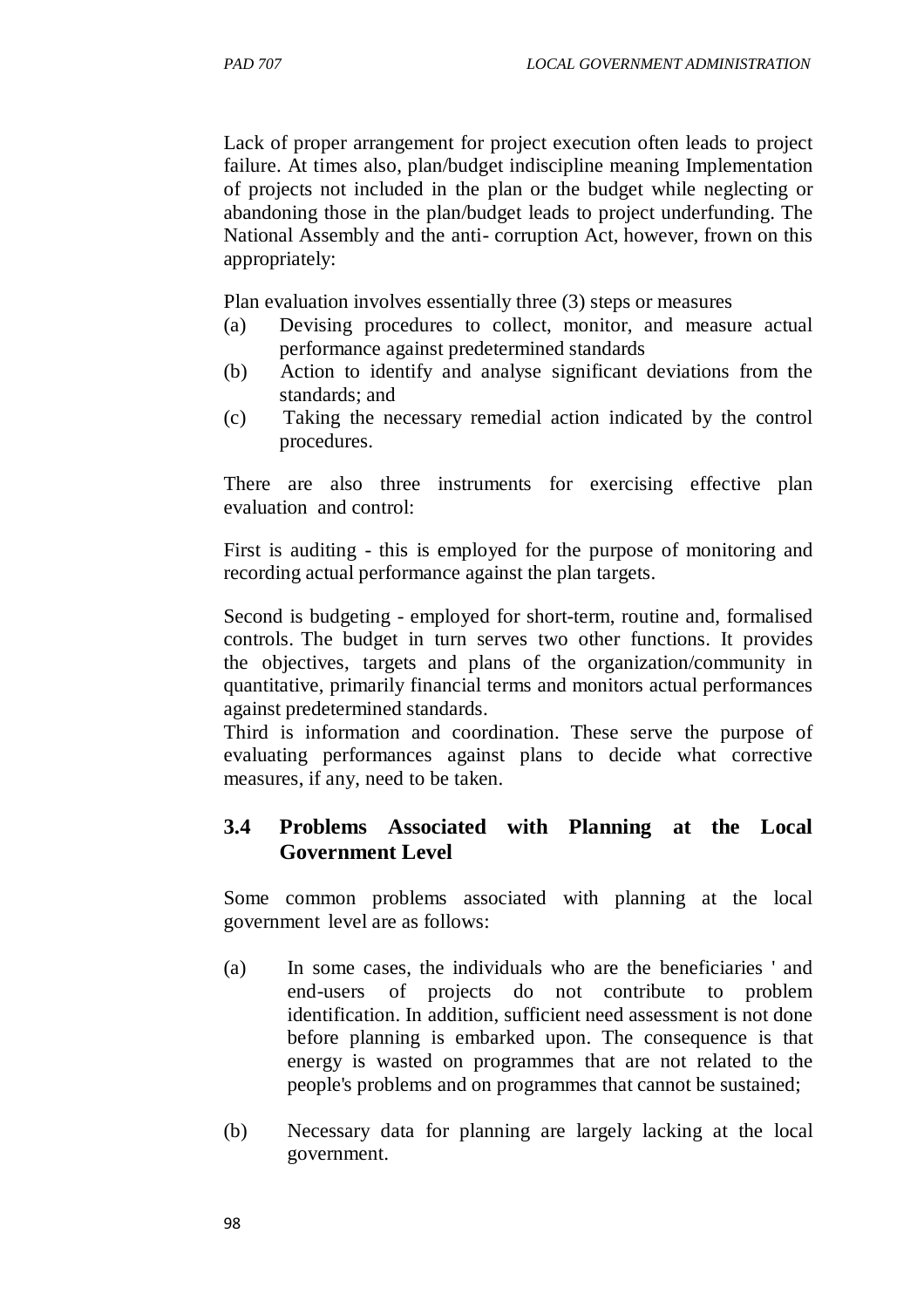These include baseline data, ethnographic information, demographic profile, etc. Absence or insufficient data affect planning;

- (c) Planning is a continuous process. Indeed it runs in a cycle, therefore, requires trained hands. The situation on the ground is that there are few planning officers in the local government. And even the ones available are not properly trained;
- (d) The general lack of financial resources, unpredictability of fund flow, especially for the highly unviable local governments are problems both for planning at the local government.

The Ayida Review Panel on the Civil Service Reforms (1995) on Planning Structure for Civil Service is a source of worry on the certainty of the very existence of the Department of Planning, Research and Statistics (DPRS). The report recognised the relevance of the DPRS functions and the need for a data bank for the storage, processing, retrieval and dissemination of data.

The civil service, which is the primary instrument of government to implement its policies and programmes, is still deficient structurally and in terms of certain competencies. Because of the absence of appropriate competencies and inadequacy in planning, as noted by the Doom Philips Study Team in 1985, policies could not be translated into projects and implemented fully. Thus, one of the major recommendations of the Study Team on the structure, staffing and operations of the Nigerian Civil Service (1985) was the creation of the department of planning, research and statistics.

One need not deny the fact that the DPRS has not been able to operate as designed. Indeed, a study carried out in 1992 to determine the degree of implementation of the Civil Service Reforms identified the establishment and operationalisation of the civil service, DPRS as one of the major areas in which very little implementation had been done. A decade after the study, information available on the performance of the department did not suggest appreciable realisation of the designers' expectations. Most of the functions assigned to the department have largely remained daydreams as it has failed to carry out either sectoral or internal research; it has not been able to offer in-house management consultancy services to the government; and has not succeeded in developing a database, nor develops modern management information system. The limited success or unimpressive performance could be due to some problems the department faced even at inception. The department had been poorly staffed, thus the competencies required to operate the divisions, branches and sections of the department were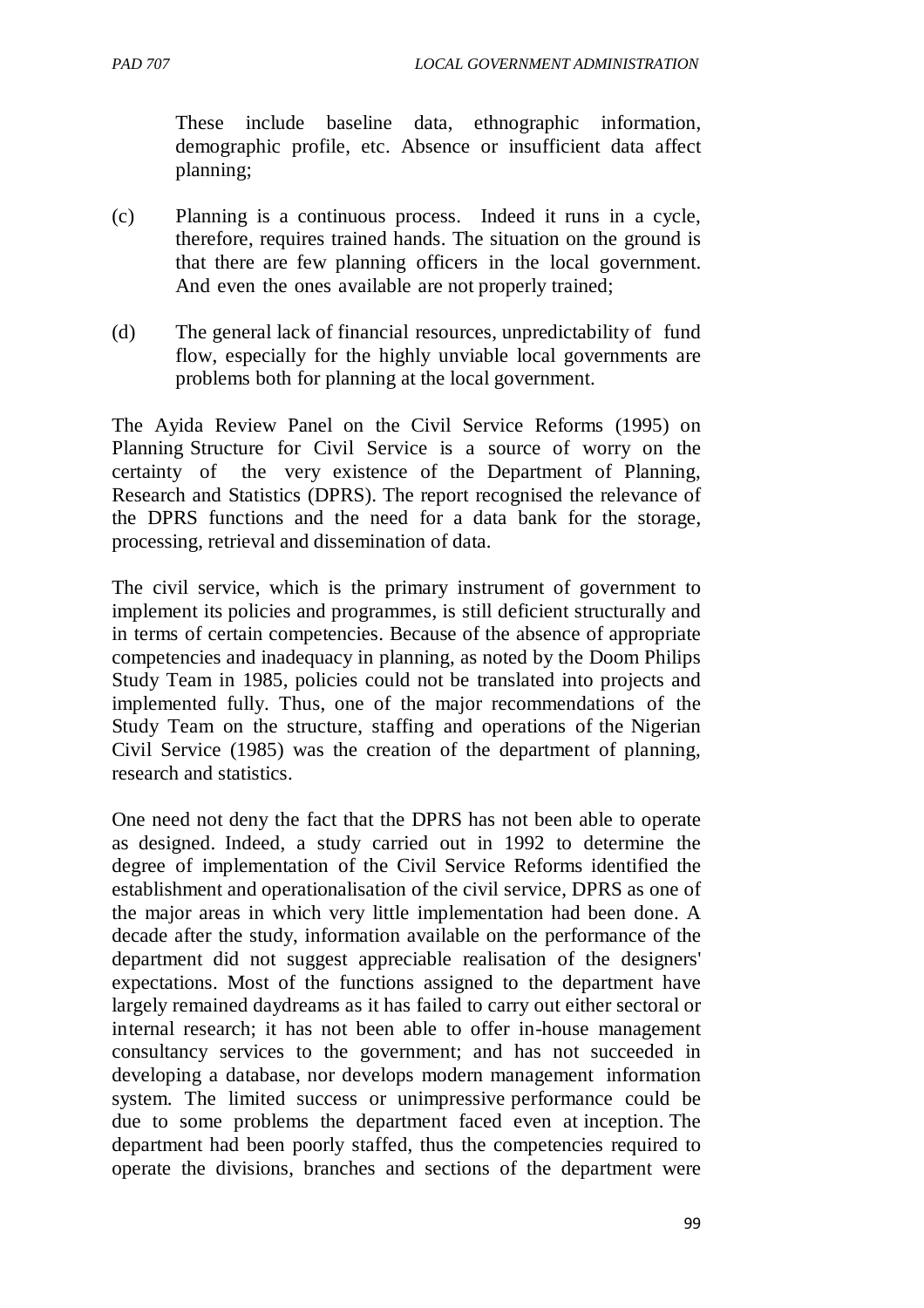lacking. The limited support the department enjoyed from the top leadership of each tier of government frustrated all efforts to secure appropriate staff training and working tools/facilities for the staff of the department. Until recently, many of the qualified first degree? holders in Economics and allied fields who have the capacity of working in the DPRS considered it irrational to take up civil service job especially at local government level when the banks and other financial institutions were offering them salaries that were multiples of those of their civil servant counterparts. With the collapse of several banks and the associated retrenchments, newly qualified graduates are finding it reasonable to source for civil service job. It is, therefore, expected that the shortage of competent graduates interested in and capable of conducting research should abate somewhat in the foreseeable future.

Another major feature of the contemporary Nigerian research environment is the relatively low quality of graduates of many universities. This could be due to the lack of the latest teaching materials. Nigerian academics are not encouraged to write textbooks based on local knowledge and research because most publishers are not interested in such texts due to low effective demand for them. On the other hand, owing to the massive exchange rate depreciation and the pervasive low purchasing power of the people, very few students can afford imported textbooks and learned journals or got hooked to Internet. The abysmally low level of funding of the universities and research institutes over the last two decades made it difficult for them to provide these facilities for graduate students-. For the same reason,' research grants are not only small in size but have dried up in several institutions. Consequently, research outputs of .Nigerian academics are far below their potential (Aiyedun, 2002).

# **SELF ASSESSMENT EXERCISE 2**

What are the problems associated with planning at the local government?

# **3.5 Suggestions for Improving Planning at the Local Government Level**

The following are ways of improving .planning at the grassroots

- a. The people at the grassroots should contribute significantly in determining their needs and identifying their problems on which 'plans must be hinged. The implication of this is that projects should not be imposed on communities; rather, projects should be generated from them;
- b. There should be an established planning, research and statistics (PRS) unit in all local governments in the federation. This would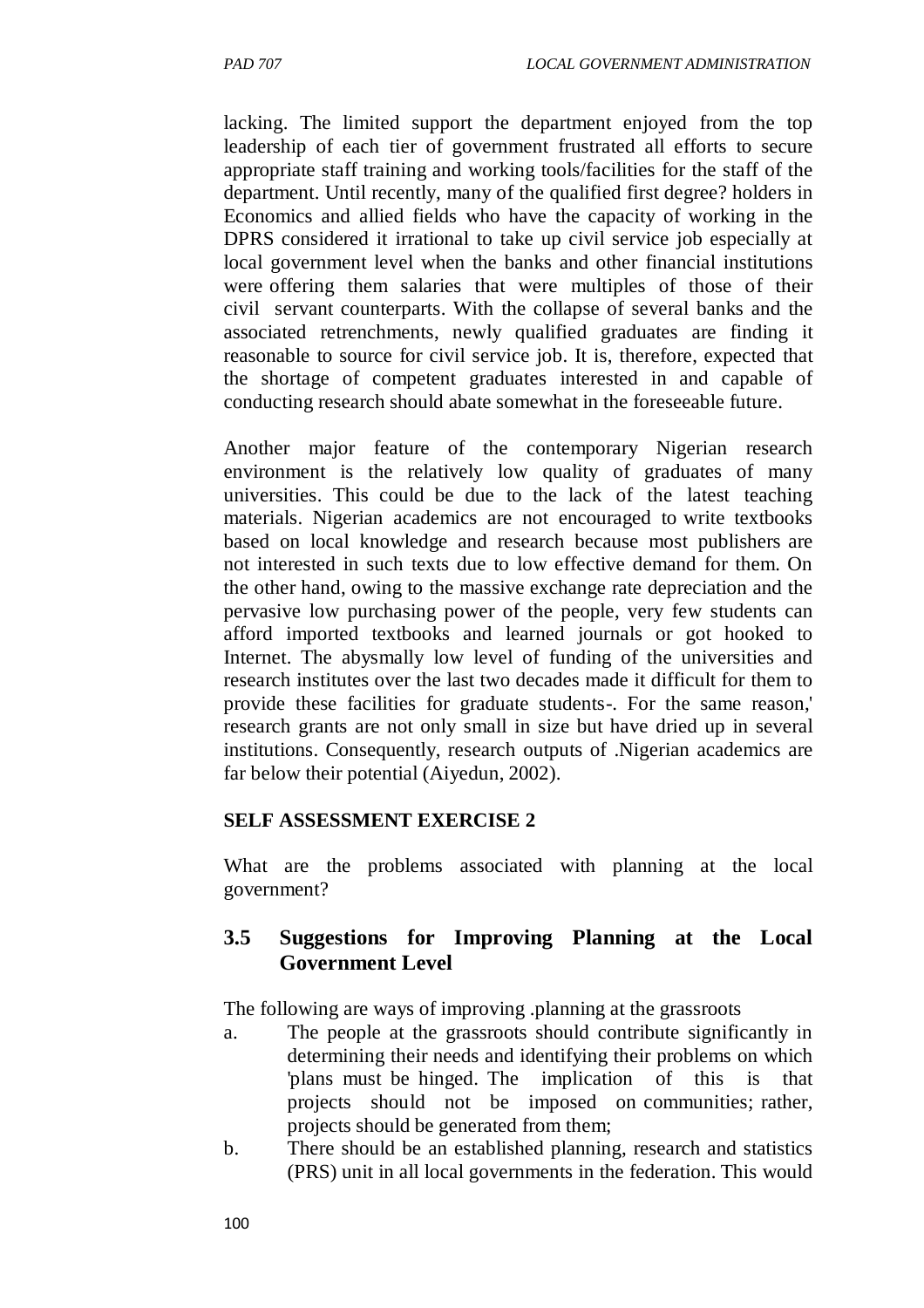make for adequate data generation and storage. In addition, it will lead to greater proficiency of staff and facilitate continuity of planning;

- c. The local governments should endeavour to accelerate the incidence of training for their staff to enable them appreciate and participate in cycle of planning;
- d. All planned projects should be within the resources of the local government. Projects should not be started if the sources of funds are uncertain;
- e. There should be more constitutional provision for local government autonomy in terms of revenue sourcing, in line with expected expenditure and viability of the local government. Unviable local governments should be restructured to make them viable;
- f. Since the local government's internally generated revenue comes from minor sources, and must therefore, be supplemented with federal allocations to enhance effective discharge of local government functions, a •function- based approach to revenue allocation should be adopted whereby each tier of government receives allocation commensurate with its relative basic local resources endowment;
- g. Some local governments are worse off than others in revenue mobilisation and utilisation, and so may need to be assisted, supervised, directed, and/or controlled by higher levels of government more than others. Such local governments include those which are newly created and those in rural areas both of which face critical development challenges but lack adequate revenue mobilisation and utilisation capacity. This is a pragmatic suggestion which acknowledges diversity rather than uniformity, and not a theoretical negation of the need for local government autonomy.

To this effect, funding mechanisms (formula) should be revised to take account of the need for special consideration or compensation for existing inequalities in the distribution of resources, especially revenue,' bearing in mind the differences between urban and rural local governments in the yield of internal revenue sources. There should be a more effective approach towards improving their internally generated revenue as well as adoption of measures to curb corruption and instill transparency, honesty, discipline and accountability in local government management. Attainment of these objectives can come through conscious efforts to enlist community participation in their activities from design and implementation to monitoring and evaluation.

# **4.0 CONCLUSION**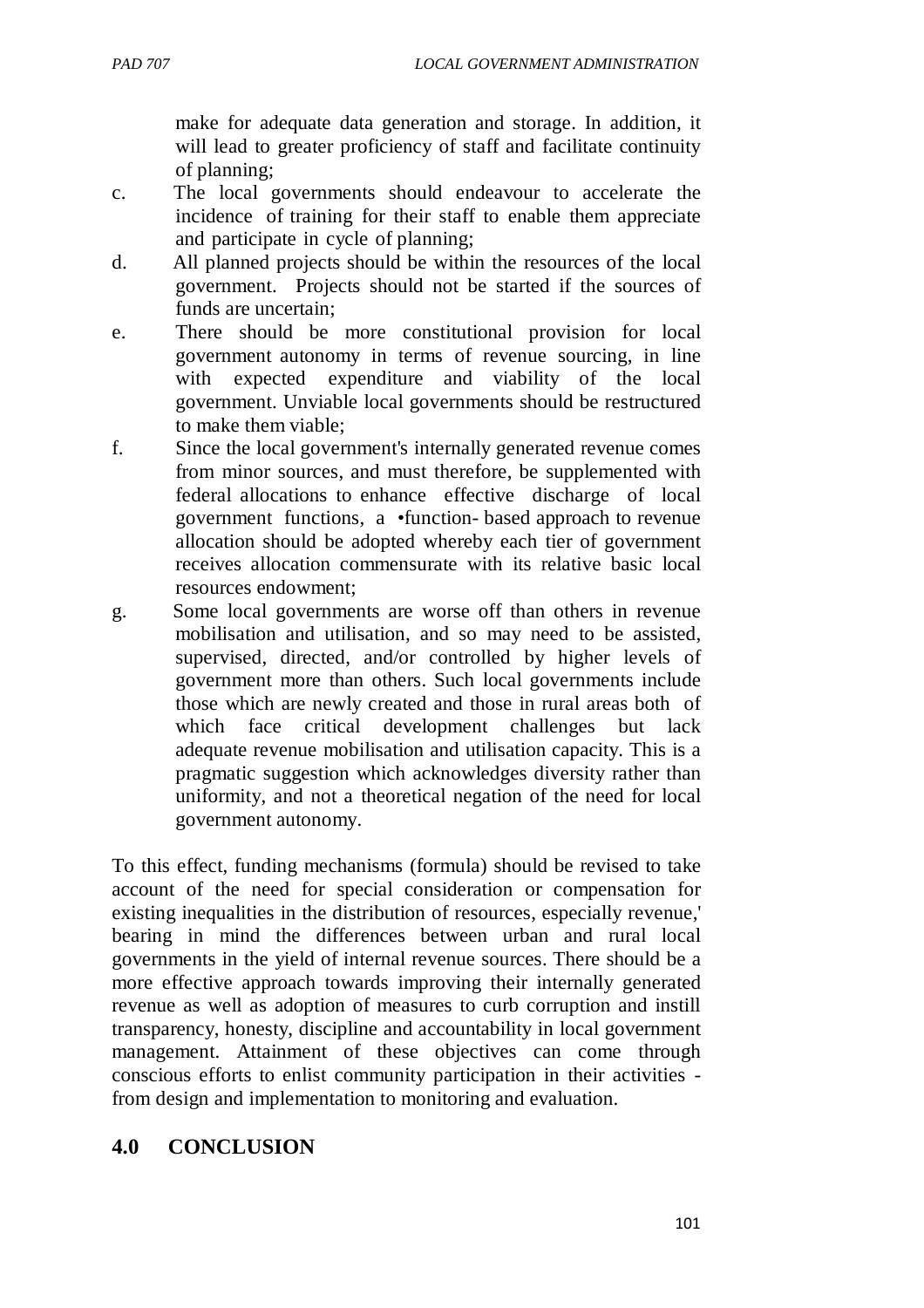Planning is closely related to the activities that constitute the bedrock of resource management and control in the local government. Planning is not only central to the traditional functions of management but occupies primary position in management. But planning is directed towards finding effective ways of harnessing available resources; making rational decisions and choices; and achievement of goals.

Planning is essential for all management activities especially development activities. Planning at the local government level is associated with many problems including lack of funds and inadequate training of staff. Consequently, we have recommended, among others, that all local governments should establish a functional department of planning, research and statistics (PRS) to make planning a continuous affair. In addition, adequate funds should be made available to the local governments to enable them make deliberate and result-oriented planning.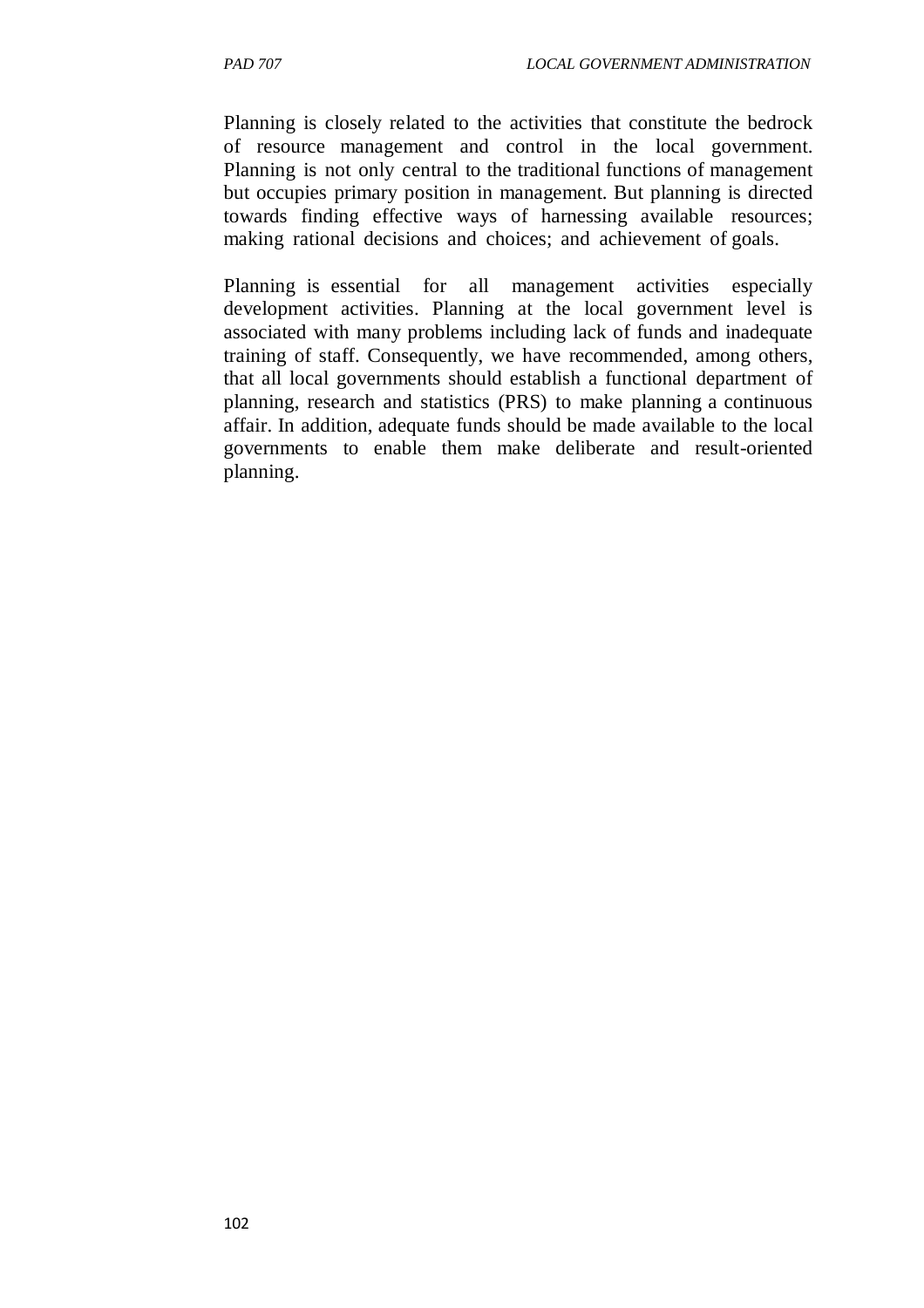## **5.0 SUMMARY**

In this unit we saw the principal aims of local government as follows:

- To make appropriate services and development activities responsive to local wishes and initiatives by developing or delegating them to local representative bodies
- To mobilize human and material resources through the involvement of members of the public in their local government etc

We also analysed the processes and techniques of planning as follows:

- To study and analyze the environment of planning
- To make a choice of plan objectives
- To select means, and
- Programme execution

## **6.0 TUTOR-MARKED ASSIGNMENT**

Explain the significance of monitoring and evaluation of programme planning

## **7.0 REFERENCES/FURTHER READING**

- Aborishade, Oladimeji (1987) "Reforms of Local Government in Nigeria "Times International, October 19<sup>th</sup> 1987
- Adamolekun L. and Rowland L. (Ed) (1972) The New Local Government System, Ibadan: Heinemann Education Books
- Cameron, Sir Donald (1934) The Principles of Native Administration and their Application, Lagos: Government Printer
- Campbell, M. J. (1963), Law and Practice of Local Government in Northern Nigeria: London, Sweet and Maxwell
- Ganduje A. Umar (2006) Democracy and Local Government Administration in Nigeria Ibadan: Spectrum Books Ltd.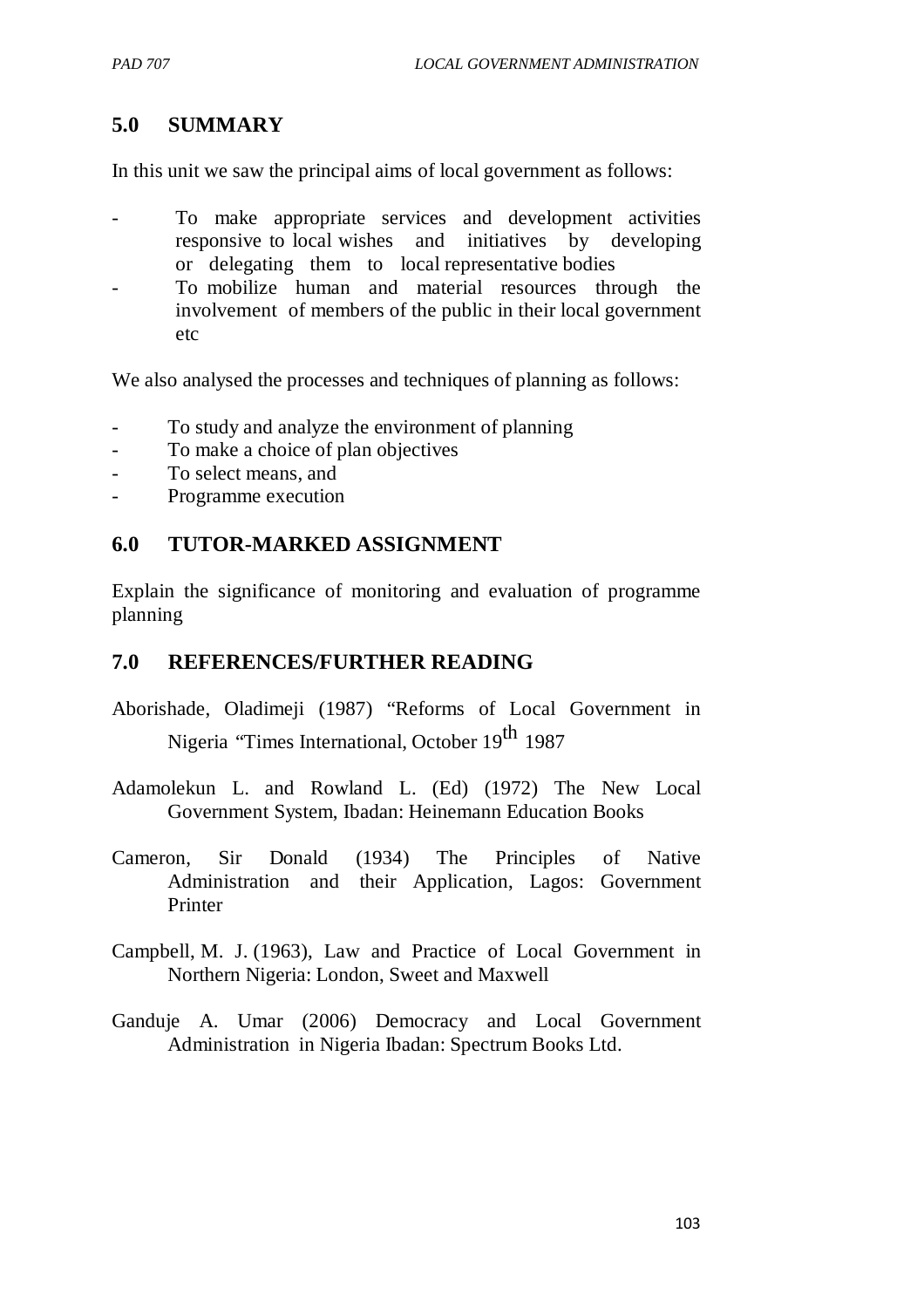# **UNIT 3 FINANCIAL MANAGEMENT AND ACCOUNTABILITY AT THE LOCAL GOVERNMENT LEVEL**

## **CONTENTS**

- 1.0 Introduction
- 2.0 Objectives
- 3.0 Main Content
	- 3.1 What is Financial Management?
	- 3.2 Accountability Conceptualized
	- 3.3 Measures for Ensuring Efficient Financial Management and Accountability in Local Government
	- 3.4 Problems of Accountability in Local Government
- 4.0 Conclusion
- 5.0 Summary
- 6.0 Tutor-Marked Assignment
- 7.0 References/Further Reading

# **1.0 INTRODUCTION**

Public money ought to be touched with the most scrupulous consciousness of honour. It is not the product of riches only but of the hard earnings of labour and poverty. It is drawn even from the bitterness of want and misery. Not a beggar passes or perishes in the streets whose mite is not that mass.

The desirability for prudent and judicious management of public funds cannot be overemphasised. Public funds are public trust in the hand of local government officers, as such; they should be efficiently utilised and properly accounted for. This is what has given birth to the issue of financial management and accountability, the various provisions for ensuring efficient and effective financial management and accountability at the local government level.

# **2.0 OBJECTIVES**

By the end of this unit you are expected to;

- Explain what financial management is all about
- Identify the scope of financial management
- Identify the main functions of financial management
- Identify the elements of financial accountability
- Identify the problems of accountability in local government
- **3.0 MAIN CONTENT**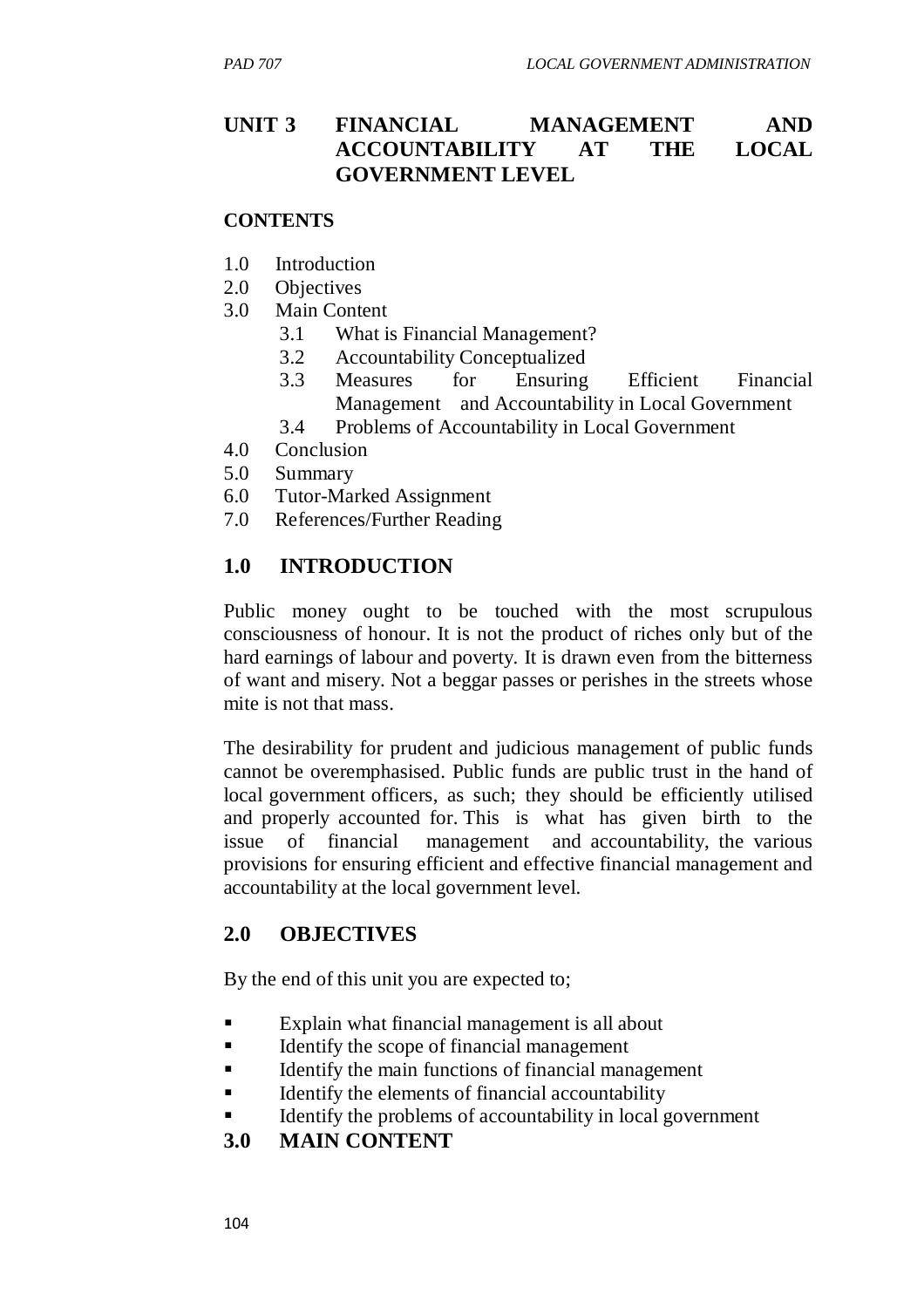# **3.1 What is Financial Management?**

Financial management is "that part of the total management function concerned with the effective and efficient raising and use of funds" (Brockington). Two important issues can be noted from the definition, i.e., the requirement of efficiency and effectiveness. Financial management is therefore not limited to raising and spending of funds but concerned with efficiency and effectiveness in the utilisation of such funds.

Generally, financial management is concerned with the following:

- (1) Defining funds requirements in an organisation and how it will be generated as economically as possible.
- (2) The spending of funds in a way that it meets the demands of compering claimants and yet maximises the public interest.
- (3) The execution of programmes in an efficient and cost effective manner.
- (4) Providing safeguards to ensure that community resources are lawfully used to accomplish public ends.
- (5) Giving a proper stewardship for funds obtained and utilised.

From the above, it can be seen that the purpose of financial management in the public sector is to ensure efficiency of economy and effectiveness in the generation and utilisation of public resources. At the local government level, the main functions of financial management are to ensure

- (i) Control
- (ii) Accountability
- (iii) Resource allocation, and
- (iv) Revenue generation. These are important functions, which require the involvement of all local government employees, both political and career.

# **3.2 Accountability Conceptualized**

Accountability has today become a very popular concept in our political and administrative vocabulary. This is not surprising since accountability' lies at the heart of representative government. It is in this regard that governments the world over endeavour to ensure that necessary constitutional, administrative and institutional machineries are installed to make those elected or appointed to manage public affairs account for their actions while in office. The global concern with the issue of accountability has been well articulated by Devy and Klein According to these writers: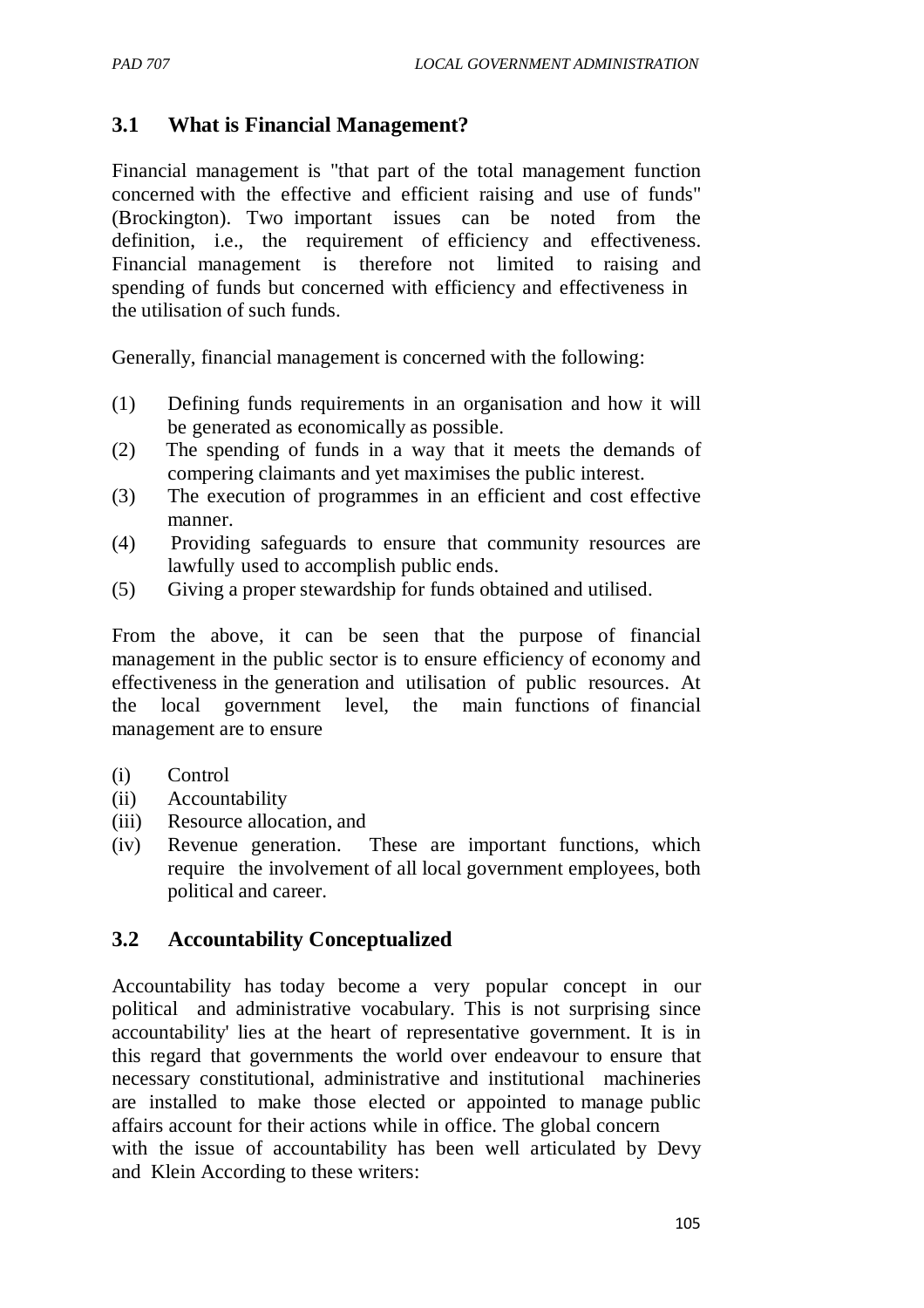*Accountability is one of the fashionable words of our time... over the past decades, new institutions and new techniques have been developed in the service of accountability. (This) mirrors wider concerns in the modern welfare state which is also a service delivery state. Its development has compounded the problems of making those who deliver services answerable both to those who finance them and those who use them.*

One of the areas that have traditionally been the focus of much of the constitutional and institutional arrangements has been in the management of public funds. It is in this regard that a variety of rules, regulations and instructions are instituted to guide public officers in the proper conduct of finances entrusted to their care.

Accountability consists of four elements:

- (i) Political
- (ii) Legal/ judicial
- (iii) Moral and ethical, and
- (iv) Financial: (Halidu *et al* (1988). However, our concern here with is the last element, which is financial. Accountability in the financial sense according to these writers:

*Involves among other things adequate checks and balances (controls) on the disbursement and use of the Local Government financial resources. It also means that proper purposes for which they are approved and that best value is obtained for all monies spent.*

It is further observed that financial accountability is enhanced where

- (a) There is orderly and accurate recording of financial transactions
- (b) Performance can be appraised in relations to inputs of men, money and materials, and
- (c) These exist an efficient internal auditing system.

With democratic institutions now fully in place at the grassroots level, Adewale (1993) has observed that the central idea behind democracy is that government should be accountable and responsible to the people for the policies adopted and the manner in which they are carried out. This is the essence of auditing, reviewing and controlling of the work of government whether central, state or local, to ensure that they are in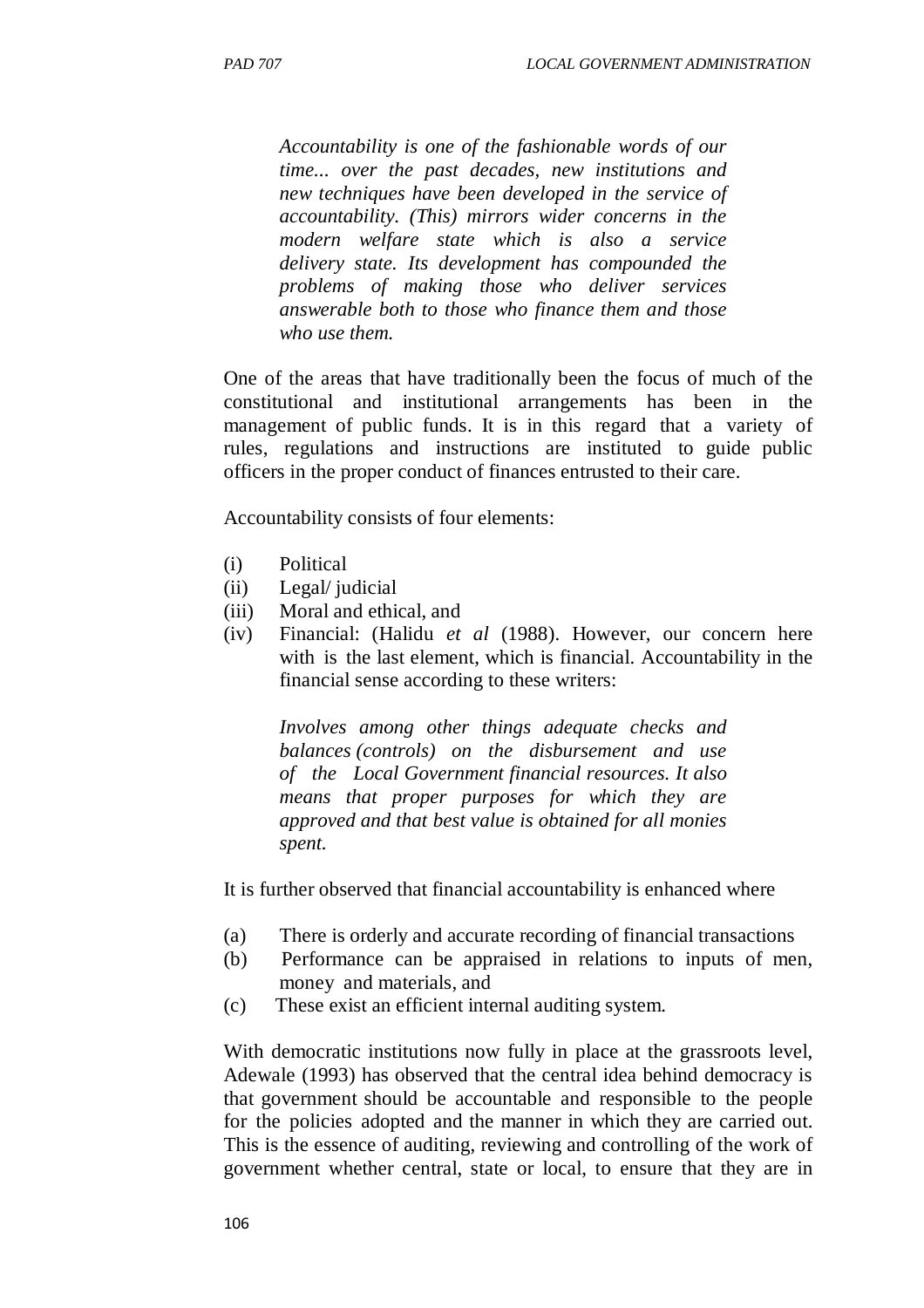agreement with the wishes of the people.

However, accountability when restricted to local government "involves eliminating or at worst minimising any loses of the local government funds and property". (Orewa, 1988) This implies "that contracts, jobbing orders and local purchases of materials and equipment should be undertaken and procured at the most reasonable prices, and the assets procured or job done should be of the best quality under the prevailing circumstances".

Furthermore; accountability "also includes the accurate preparation of financial and other records of the local government, and for the maintenance of an efficient system of reporting of the activities and performance of the various levels of management to the higher authorities" (Orewa, 1988). From the above discussion, accountability implies that the chief executives, supervisory councillors, and councillors must of necessity report to the people of their areas on the achievements, and problems of the councils at specific and regular intervals. This is what accountability is all about.

## **SELF ASSESSMENT EXERCISE 1**

What are the main functions of financial management?

## **3.3 Measures for Ensuring Efficient Financial Management and Accountability in Local Government**

Over the years, various measures have been adopted to ensure prudent financial management and accountability in our local governments. These include constitutional provisions, the local government financial memoranda and internal arid external checks on the activities of local government officials.

Specifically, the 1979, 1989 as well as the 1999 constitutions guaranteed the system of local government by democratically elected local government councils. In addition, the constitutions: granted powers for the authorisation and control of public funds and made provision for the auditing of public accounts.

The Financial Memorandum (FM) is another written instruction on the control and management of local government financial transactions. The FM states categorically that every local government is responsible for ensuring that adequate control is exercised over the receipts, custody and disbursement of its funds.*.* It states that all transactions must be promptly accounted for and that all documents and records relating to financial transactions must be produced as required to the auditor or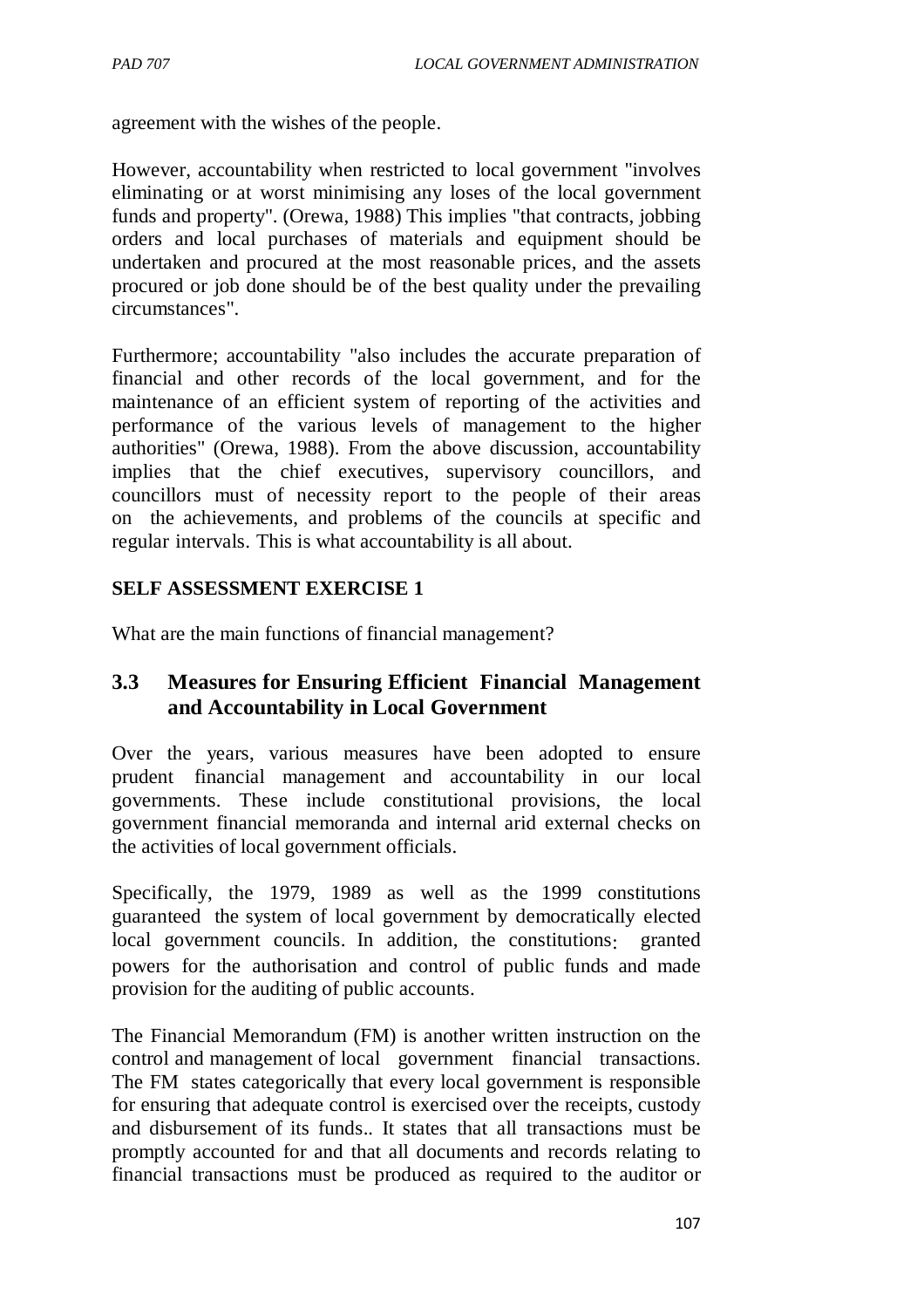internal auditor. Essentially, the local government must ensure that:

There is compliance with the provisions of the FM;

 Financial direction under the law and any other financial instruction by appropriate authority be strictly observed;

All revenues are promptly collected and brought to account;

 Every expenditure is properly authorised and satisfactorily achieves the purpose for which it is intended;

 Adequate safeguard exists for die custody of funds, stores and other assets of the local government;

 All annual estimates, supplementary estimates, development plans accounts, financial statements, and other financial reforms are submitted on die due dates and on the manner required by the memoranda;

Boards of survey of enquiry are appointed on:

- (a) Cash on hand
- (b) Revenue earning books
- (c) Losses of funds
- (d) Stores
- (e) Bonds of local government officials
- (f) That where applicable, all staff duties are adequately bonded;
- (g) That appropriate disciplinary action is taken against' any individual held personally responsible for, losses of funds or stores, for making improper or unauthorised expenditure, for failing to collect revenues for which he is responsible, or in any other way failing to discharge properly financial dudes.

Other measures for ensuring accountability include the following:

- (a) The role of the chairman as chief executive of the local government and the power to recall him to come and account for his actions even after he/she might have left office;
- (b) The spending limits
- (c) The creation of the office of director of local government audit.
- (d) The internal control service audit alarm committee
- (e) The external control service e.g. by the state and federal governments which relates to issues of budgets, byelaws, capital projects, statutory auditing of accounts of local governments
- (f) The contract, jobbing order, etc. which must be signed only by the officer recognised by law to do so,
- (g) The codification of offences and sanctions for ease of checks and balances so that no officer will feign ignorance of the law.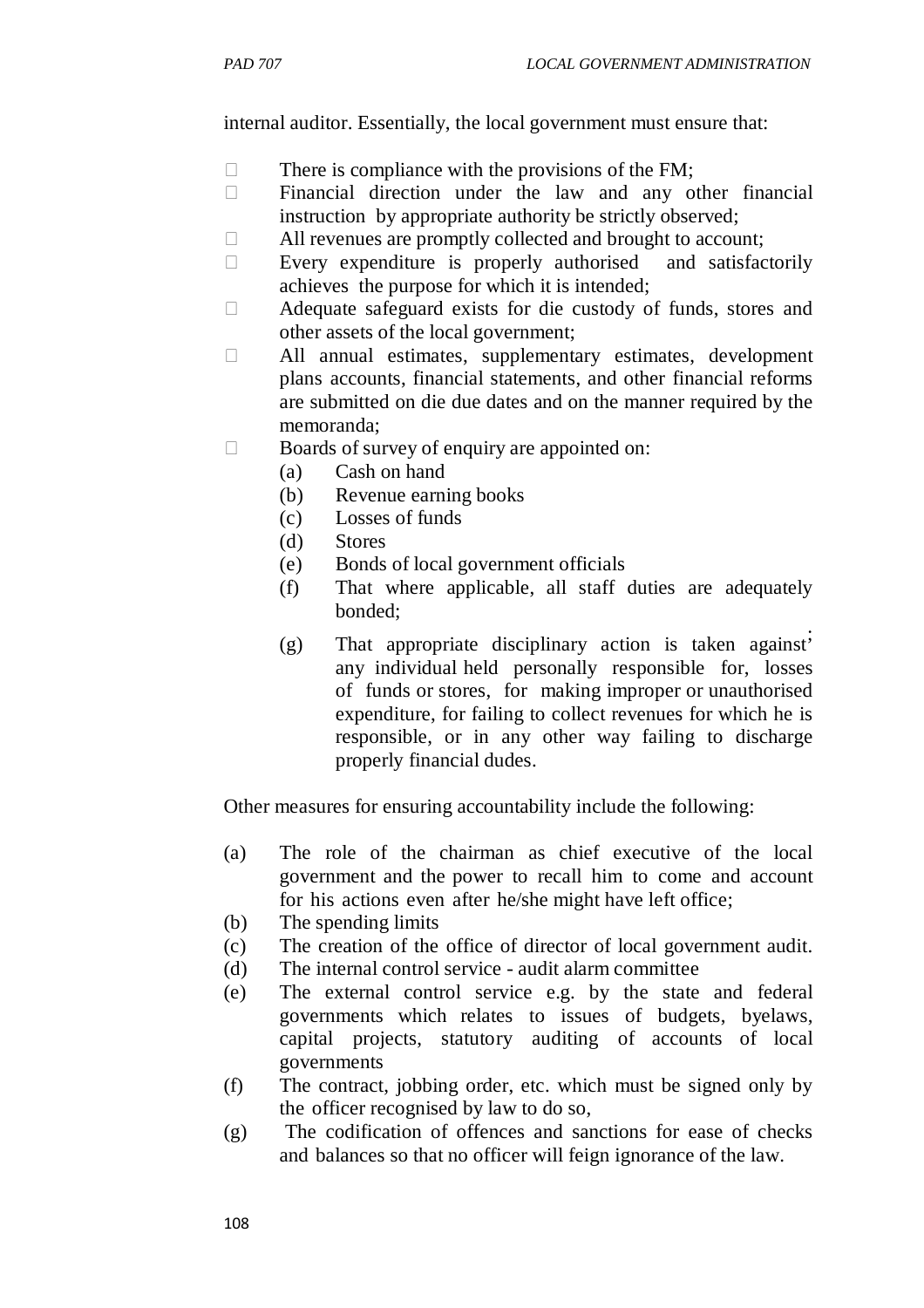## **3.4 Problems of Accountability in Local Government**

In spite of the numerous provisions, it appear there is a failure on the part of the existing rules to achieve true public accountability in financial management, eliminating the possibility of corrupt practices, as well as encourage efficient and effective practices for achieving best values for money spent in our local governments. Reported cases of corruption and mismanagement of funds are daily affairs in the country'. In 1996, chairmen of all the 18 local governments in Kaduna State were arrested, detained and charged to court by the military administrator for colluding with officials of the federal pay office to divert allocations meant for their local governments to private pockets. About the same period, the chairman of Abuja Municipal Area Council was removed and the treasurer of the council was dismissed over financial recklessness. In the Fourth Republic, many chairmen have been taken to the Independent Corrupt Practices Commission (ICPC) for corruption. All these demonstrate beyond doubt that there is financial recklessness in our local governments.

Generally speaking, the problems of accountability in local f governments include the following:

Firstly, lack of qualified manpower. The numbers of qualified staff (i.e. professionally qualified) are grossly inadequate for the task of financial management and control in most local governments. There are few accountants on the employment of local government throughout the country. Treasurers of local governments have not been adequately trained to the expected level of financial managers.

Secondly, there is the poor internal set up of the internal audit division of most local governments. Since, the internal auditor is made responsible to the chairman, he or she (the internal auditor) cannot be in a convenient position to discharge his or her duties without prejudice.

Thirdly, there is the problem of relationships with the elected representatives. Such relationships are not strong enough to encourage the raising of audit alarm. The fear of victimization has not encouraged the career staff to raise audit alarm in most local governments in the country.

To ensure effective financial management and accountability in our local governments, there is the urgent need to do the following:

(a) There is the need to adopt modern accounting techniques presently in use in the private sector like cost and management accounting and also the institutionalisation of a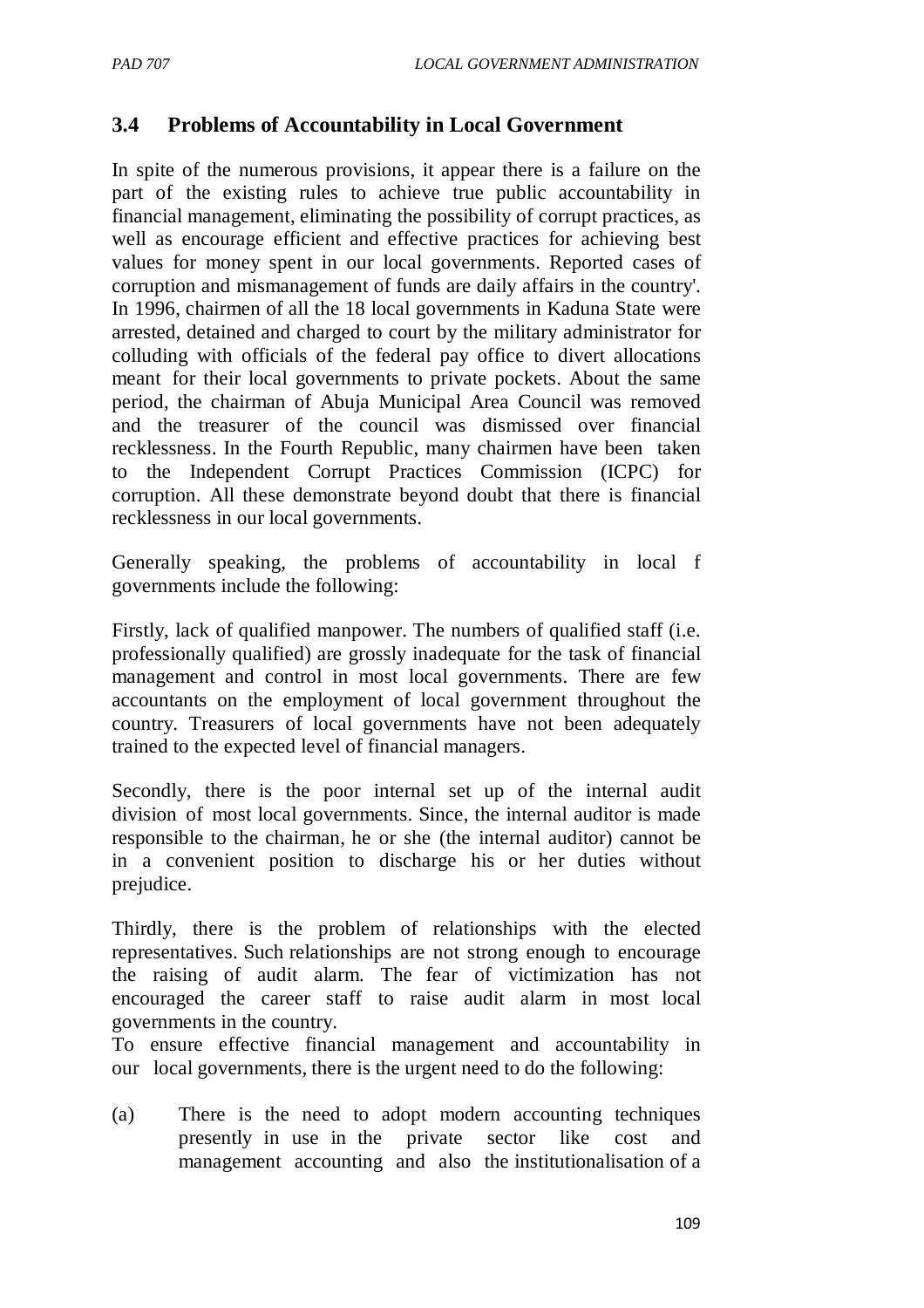dynamic auditing system;

- (b) Watchdog organisations such as the Code of Conduct Bureau, Public Complaints Commission, public' accounts committees, and the Independent Corrupt Practices Commission (ICPC) should be given adequate resources and independence to perform their jobs of exposing unethical practice and investigate complaints of administrative abuses.
- (c) There is the need to remove the internal auditor from under the control of the chief executive so as to make him effective and bold to operate the audit alarm system;
- (d) Need to force the chairman of every local government to render monthly returns of receipts and payments to the state government.

## **SELF ASSESSMENT EXERCISE 2**

Identify the four elements of accountability

# **4.0 CONCLUSION**

There is no gainsaying that prudent financial management and public accountability confer legitimacy to the actions of public officers and restore public confidence in the behaviour of public officials. For this reason, the constitutions of die Federal Republic of Nigeria, the handbook on local governments, the local governments financial memoranda and a number of decrees on local governments have made elaborate provisions on financial management and accountability and probity on the local government system. The stipulation of duties and responsibilities in the financial memoranda is intended to ensure financial management and accountability in local government.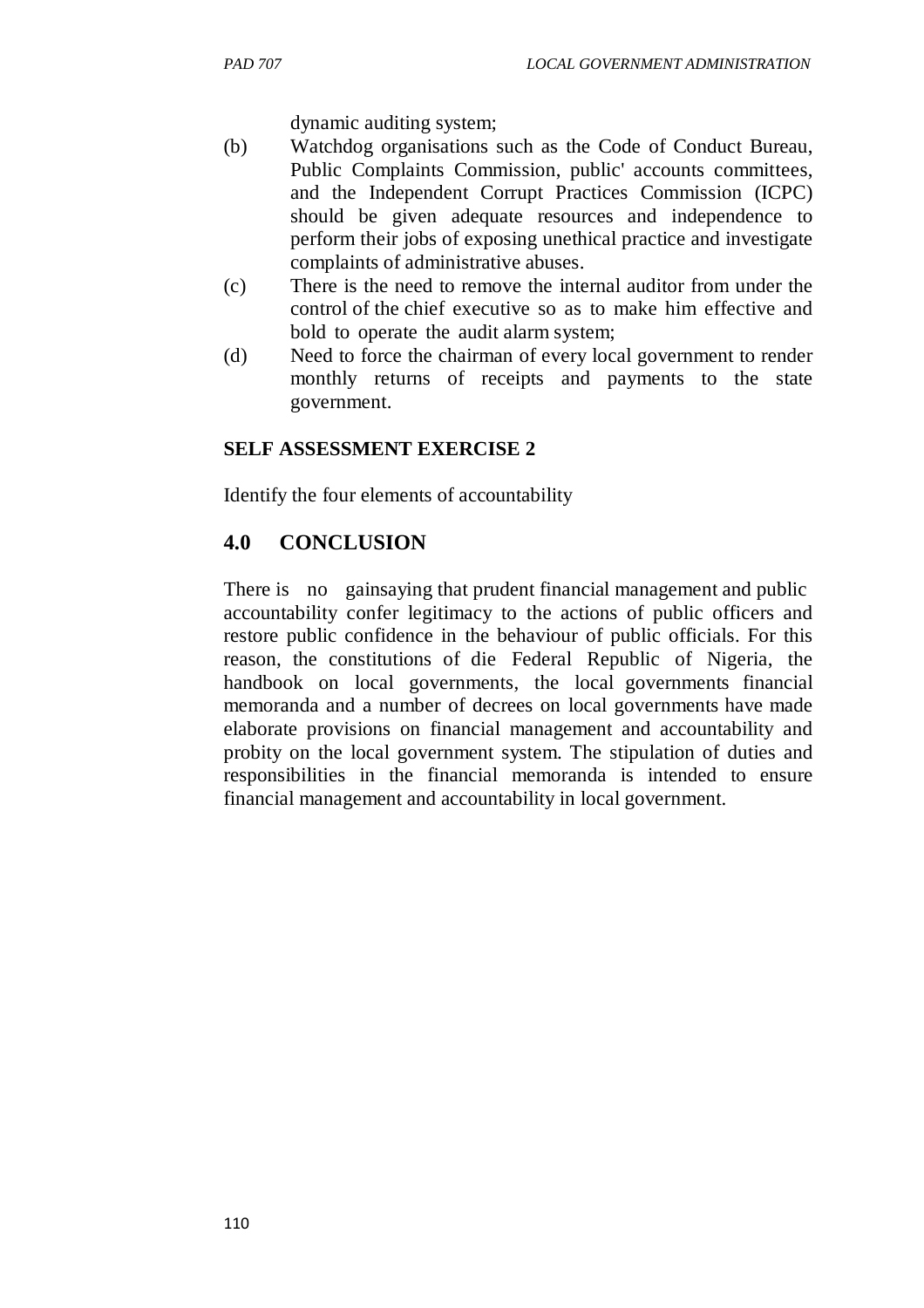# **5.0 SUMMARY**

In this unit we underscored the whole essence of financial management and accountability in local government

*"Financial management is that part of the total management function concerned with effect and efficient raising and use of funds"*

Most importantly, financial management in local government, we also examined the scope of financial management as;

- Defining funds requirements in an organization
- Spending funds in line with the demands of competing claimants
- Execution of programmes in an efficient and cost effective manner
- Giving proper stewardship for funds obtained and expended

We went further to highlight the elements of accountability as follows:

- Political;
- Legal;
- Moral and ethical, and
- Financial.

## **ANSWER TO SELF ASSESSMENT EXERCISE 1**

- i. Control
- ii. Accountability
- iii. Resource Allocation iv. Revenue Generation

#### **ANSWER TO SELF ASSESSMENT EXERCISE 2**

- i. Political
- ii. Legal/Judicial
- iii. Moral and Ethical
- iv. Financial

## **6.0 TUTOR-MARKED ASSIGNMENT**

Discuss the measures for ensuring efficient financial management and accountability in local government.

## **7.0 REFERENCE/FURTHER READING**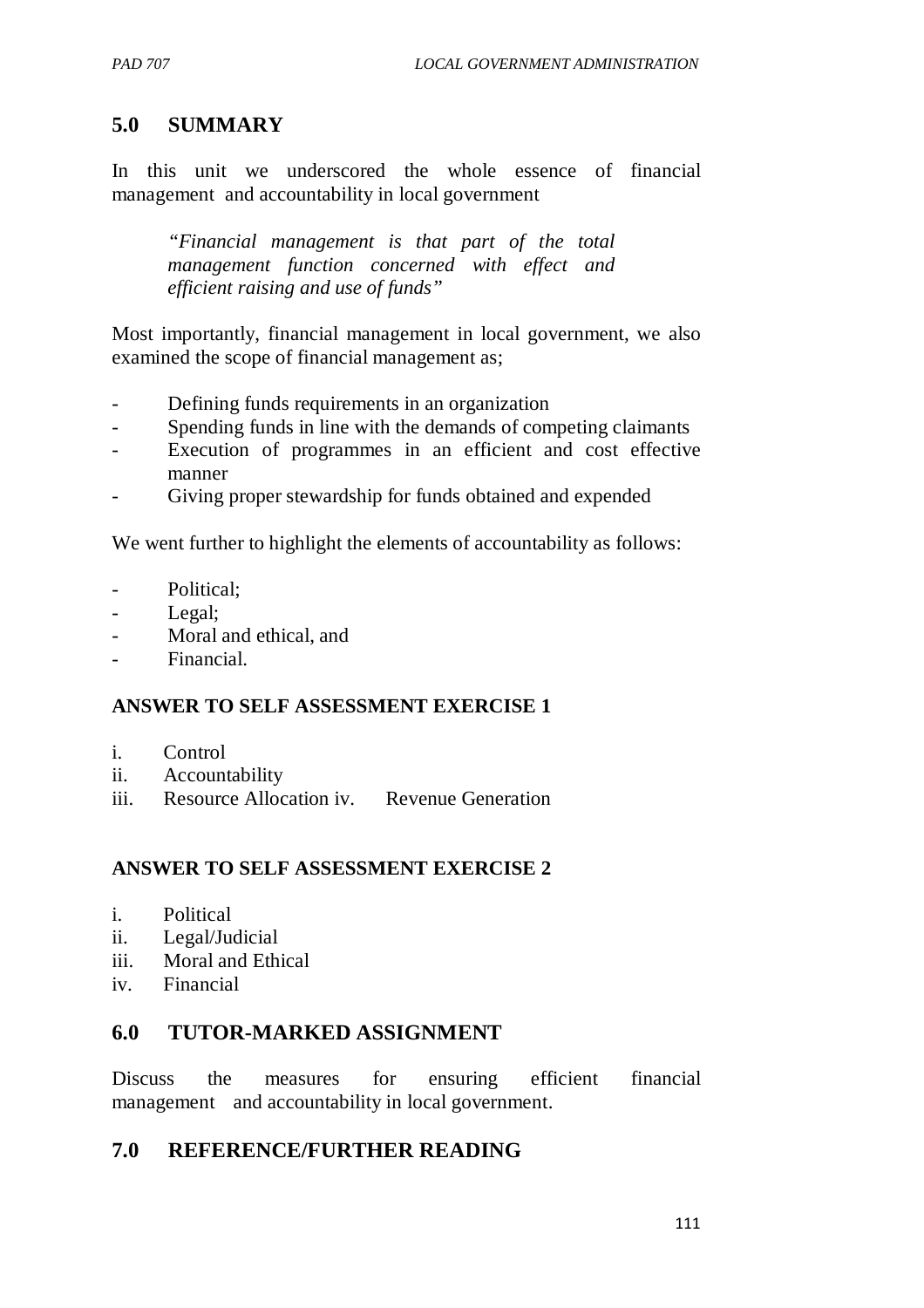- Abdullahi U. Ganduje (2006) Democracy and Local Government Administration in Nigeria. Ibadan: Spectrum Books Limited.
- Abubakar H. and Odongenyi P. "Financial Management and Accountability in Nigeria" Being Discussion Notes at the Orientation Workshop for Functionaries of Local Governments on Guideline for the Implementation of the Civil Service Reforms in the Local Government Service.
- Adewale, I. A. (1993) "Financial Accountability at the Local Government Level in Nigeria" Being a Paper Presented at the National Workshop on Revenue Allocation and Generation for Local Governments in Nigeria. Institute of International Affairs, Lagos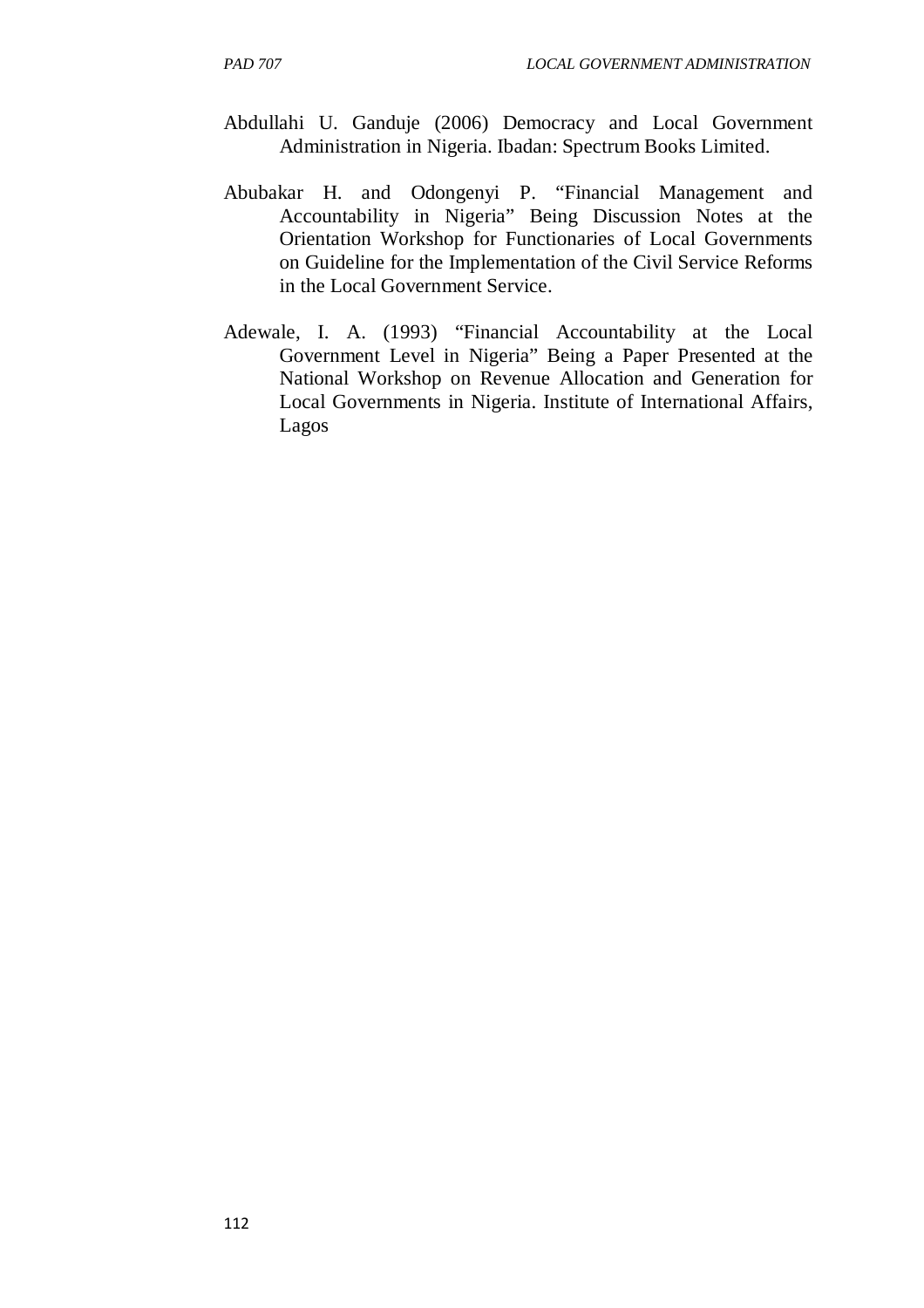# **UNIT 4 LOCAL GOVERNMENT ADMINISTRATION AND GRASSROOTS DEVELOPMENT IN NIGERIA**

## **CONTENTS**

- 1.0 Introduction
- 2.0 Objectives
- 3.0 Main Content
	- 3.1 Objectives of Grassroots Development
	- 3.2 Programmes of Rural Development in Nigeria
	- 3.3 Local Government and Grassroots Development
	- 3.4 People's Role in Grassroots Development
	- 3.5 The Role of Community Organizations and Groups in Grassroots Development
	- 3.6 Community Development Associations ad Cooperative Societies in Grassroots Development
- 4.0 Conclusion
- 5.0 Summary
- 6.0 Tutor-Marked Assignment
- 7.0 References/Further Reading

# **1.0 INTRODUCTION**

Among the many reasons for creating local governments in Nigeria is grassroots development. Though grassroots development, which is also known as rural development has been given various interpretations, based on different ideological leanings, it could be seen as a "process embracing a host of economic, social and political activities, whose ultimate objective is the enhancement of human welfare and societal transformation and progress." (Maikasuwa, 2002).

Another view sees grassroots development as a self-generating process of socioeconomic and political improvement in which die masses are meaningful participants as well as sharers in the costs and benefits. Because welfare and progress have several dimensions, the development process should serve a number of purposes, which include:

- (i) Reduction of poverty,
- (ii) Raising people's standard of living,'
- (iii) Expanding the range of choice open to people so that they choose for themselves more satisfying lives,
- (iv) Enhancing the capabilities of people so that they may come closest to fulfilling their potential, and
- (v) Enhancing the participation of the people in meaningful political activities, as well as in policy making and execution.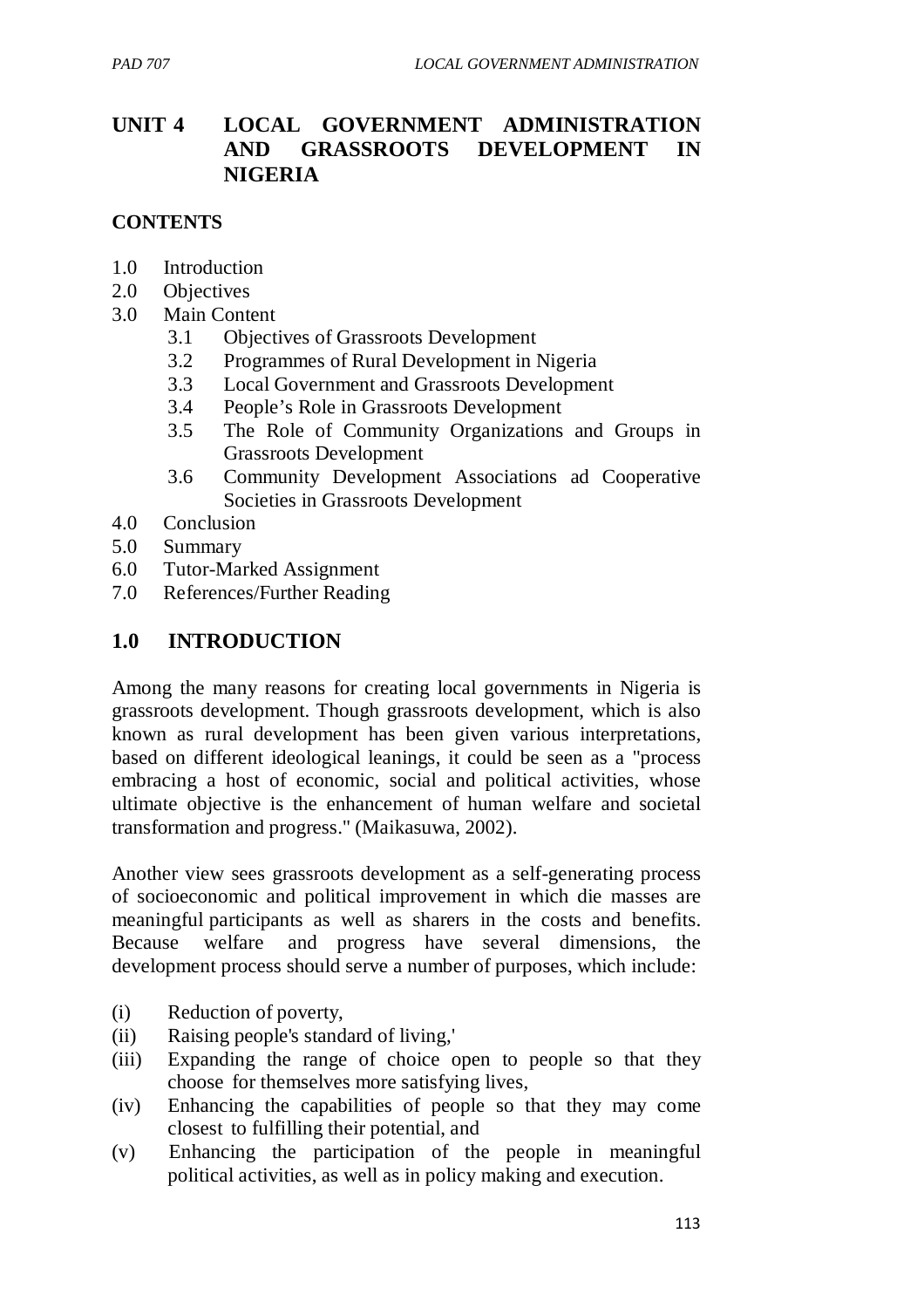# **2.0 OBJECTIVES**

At the end of this unit you are expected to;

- Identify the objectives of grassroots development
- Explain programmes of rural development
- Identify objectives of rural development programmes
- Identify specific functions of the local government
- Explain the role of people in grassroots development

# **3.0 MAIN CONTENT**

# **3.1 Objectives of Grassroots Development**

The ultimate objectives of grassroots development thus translate into improvements in the standards of living which can be achieved through rising incomes, increases in health, nutrition, education, agriculture, infrastructure and so on. Also, for such improvements to be achieved there has to be investment in human capabilities., particularly in education, skill acquisition and health. And such investment will enable people to work productively and creatively as they seek to achieve full potential. However, to achievethese objectives, the development effort has to be supported with sound economic policies, strong infrastructure and a sustainable build-up of human and institutional capabilities. Over and above these fundamental requirements, a successful grassroots development effort requires good governance, managed by an enlightened political leadership operating in a stable political system that creates an enabling environment in which capable people have the incentive to work effectively. Grassroots development requires leadership that is inspiring, people-oriented, exemplary and transparent.

Having seen what grassroots development is all about, our next attempt is to describe the present situation of the rural areas in the country. As a matter of fact, a visit to the rural areas is. a sad and unforgettable experience. Everywhere one turns, there is hunger, wretchedness, squalor and frustration on the faces of the rural people. The rural areas are generally characterised by lack of health facilities, potable water, access roads, communication system, electricity, functional schools and other infrastructural facilities. Furthermore, the nutritional level of what is consumed in the rural areas is low. Although, it is the rural areas that produce food for the nation, regrettably, the quality of food products they produce are sold to earn meager income, while they consume the unmarketable ones.

Poverty in the country is felt mostly in the rural areas. The Health Organisation (WHO) surveys on Nigeria have shown that throughout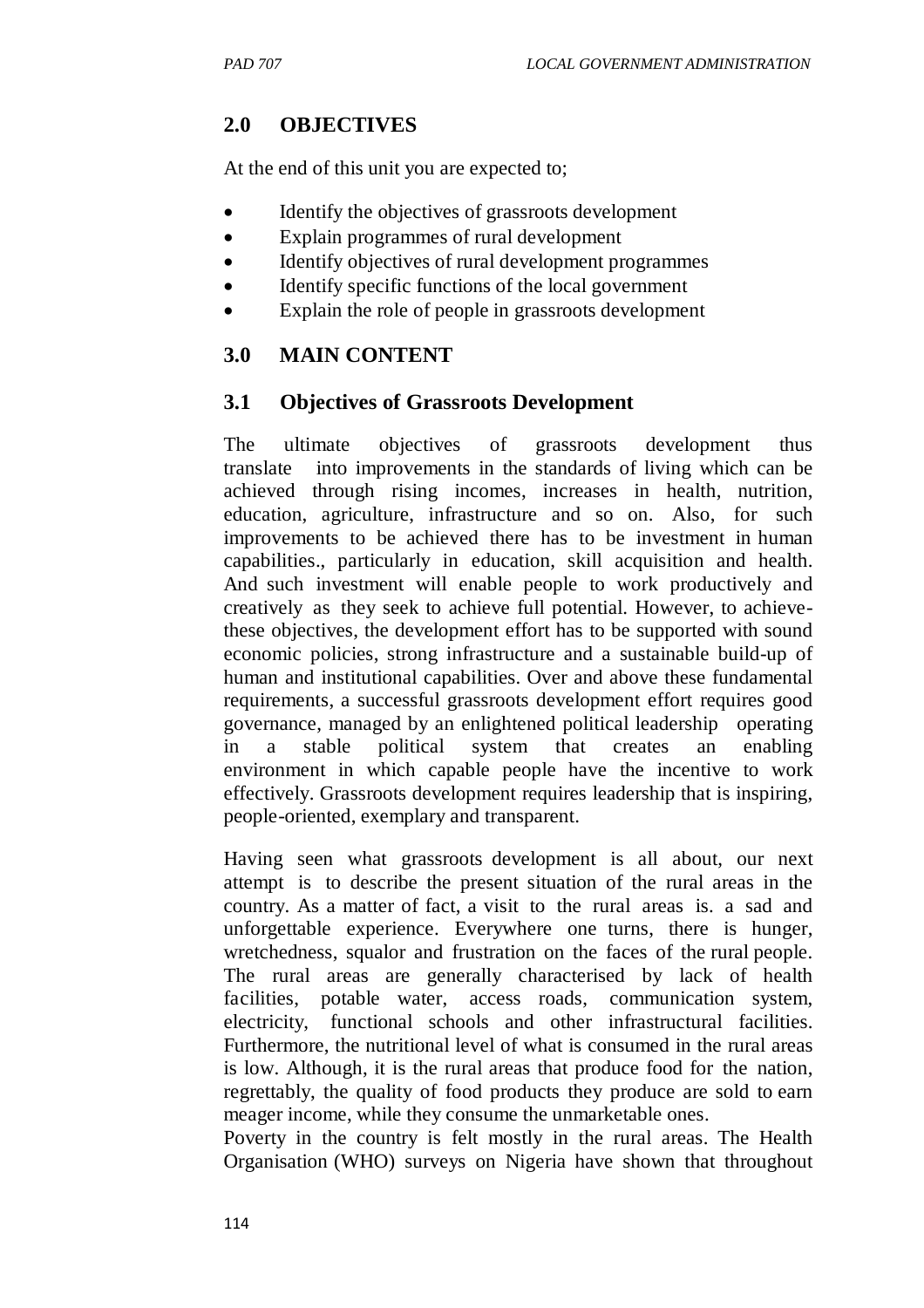the year, about 40% of rural families consume less that 80% of the protein requirement.

## **3.2 Programmes of Rural Development**

Since colonial periods, the following programmes have been formulated and implemented aimed at developing the rural areas:

#### *Programmes Objectives*

**Farm Settlement Scheme** Aimed at creating conducive atmosphere for development at the grassroots level through provision of infrastructure such as potable water supply, road construction, dispensaries etc.

#### **Agricultural Development Projects**

The main purpose of ADP is to stimulate increased food production and enhanced the income of rural population.

#### **River Basin Development Authorities (RBDA)**

The principal objective is to raise the agricultural productivity as well as the "standard of living of the rural areas.

#### **Directorate of Foods, Roads and Rural Infrastructure (DFRRI)**

Responsible for financing construction and rehabilitation of infrastructure such as roads, water supply, earth dams and rural electrification.

## **Better Life Programme/ Family Support Progjramme**

Aimed at alleviating rural poverty, particularly among women.

#### **Peoples Bank and Community Bank Programmes**

Designed to- make banking services more accessible and extend credit to the poor.

#### **Mass Mobilisation for Social and Economic**

A micro approach at mobilisation whose aim is to encourage die participation of rural people in their

#### **Reconstruction. (MAMSER)**

development through active political participation.

#### **The Nomadic Education Programme**

Aims at making primary education available to nomadic children without endangering the sustainability of pastoralism - a very prominent occupation among the Fulani ethnic group: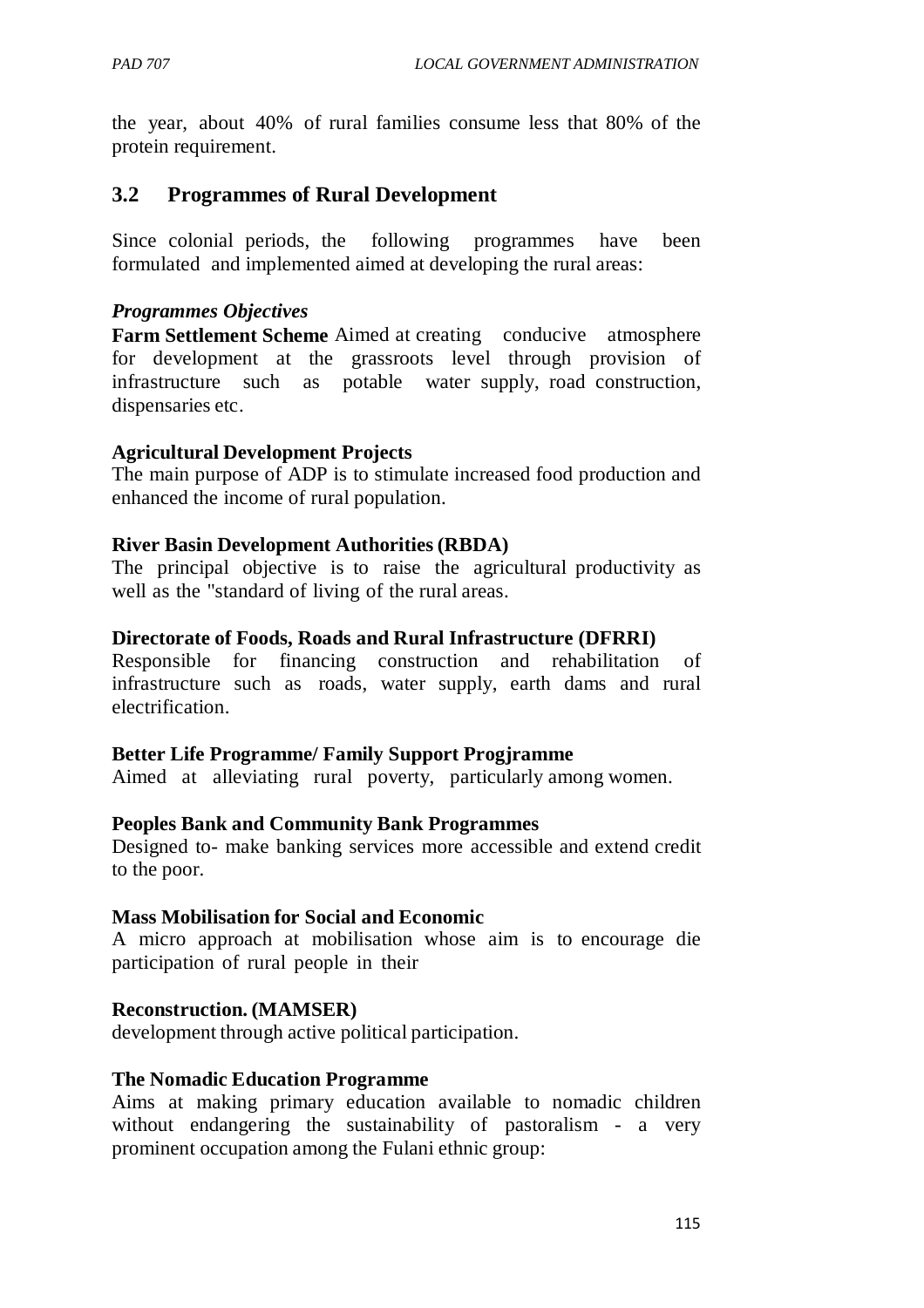## **Oil and Mineral Producing Areas Development Commission (OMPADEC)**

Responsible for providing special aid to the oil producing areas.

**Primary Health Care Scheme** Aims at providing at least one health centre in every local government.

## **National Agricultural Land Development Authority (NALDA)**

To encourage small-holder farmers to bring more land under cultivation and thereby improve agricultural output.

#### **Strategic Grain Reserves programme (SGRP)**

The objective is to achieve stable prices for grains by buying large quantity at harvest period, storing them and releasing thereof during offseason periods when prices are high because of scarcity. SGRP is also used for providing emergency-assistance wherever it may be.

#### **National Directorate of/Employment (NDE)**

Responsible for vocational skill development and small-scale enterprises programmes designed to combat unemployment.

#### **National Economic Reconstruction Fund (NERF)**

Provides long-term loans at interest rates to promote small and medium scale industrial projects.

# **Community Action Programme for the Poverty Alleviation Programme (CAPPA)**

The objectives are

- (a) improvement of living conditions of the poor through targeted, cost-effective, demand driven and promptly delivered programmes, and
- (b) enhancement of the productivity of the poor through skill improvement and empowerment of the nutritional statues of the poor, through improve household, food security and health practices.

#### **Family Economic Advancement programme**

Established to complement CAPPA.**(FEAP)**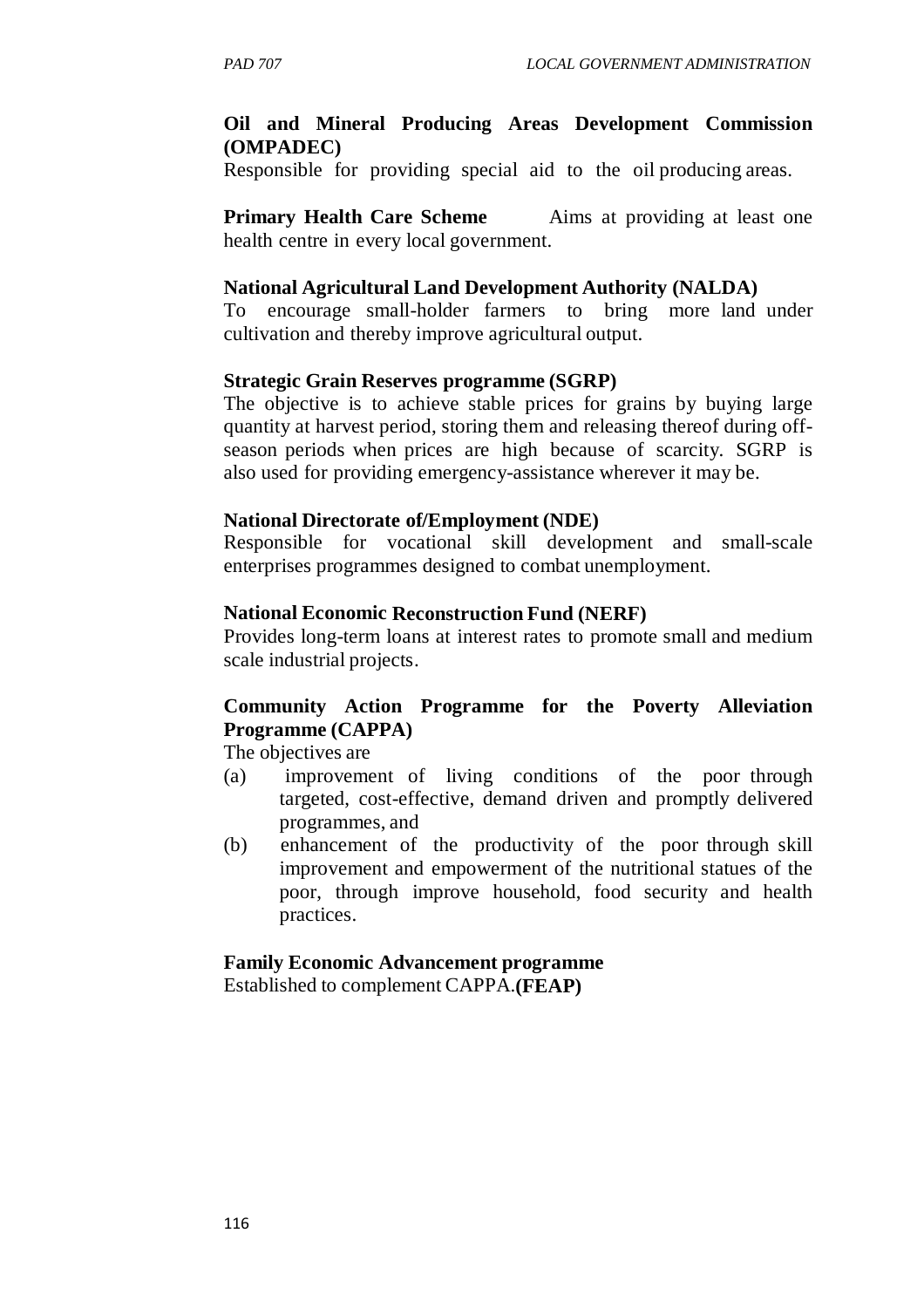#### **National Urban Mass Transit Programme**

To ease the problem of transport congestion for workers in the urban centres

#### **Expanded Programme on Immunisation**

Two types of immunisation as advocated by WHO and UNICEFinfants below the a m; of one year being provided immunisation BCG, diptheria-per Two types of immunisation as ossis-tetanus, third dose (DPT3), oral poliovirus, fourth dose (OPV3), and measles; and.,

(b) immunisation of pregnant women with two or more dose of tetanus toxiod.

## **Programme under the Social .Development Policy for Disadvantaged Group**

These are rehabilitation programmes for the disabled, beggars, children, the aged and juvenile delinquents.

Others with laudable objectives include: National Commission for Mass Literacy, Universal Basic Education, Rural Banking scheme, Nigeria Agricultural and Cooperative Bank, Petroleum Tax Fund etc.

In spite of the laudable objectives of these programmes, they did not record any tangible success because they were introduced' from the top and implemented by bureaucrats who were totally strangers to the communities that were supposed to benefit from the programmes. Moreover, the target beneficiaries were completely excluded from the conception, planning and execution of the programmes. The rural people were "treated merely as instruments instead of catalysts of change.

## **SELF ASSESSMENT EXERCISE 1**

What are the objectives of grassroots development?

# **3.3 Local Government and Grassroots Development**

The principal justification for the existence of government at any level is the promotion or advancement of the common good or welfare of the citizens. The common good of the larger society is more important and takes precedence over the interests of any individual or section of the society. The tier of government, which is closest to the ordinary people at the grassroots level in Nigeria, is the local government. This is the level of government, which should be the real foundation for genuine grassroots development in the country.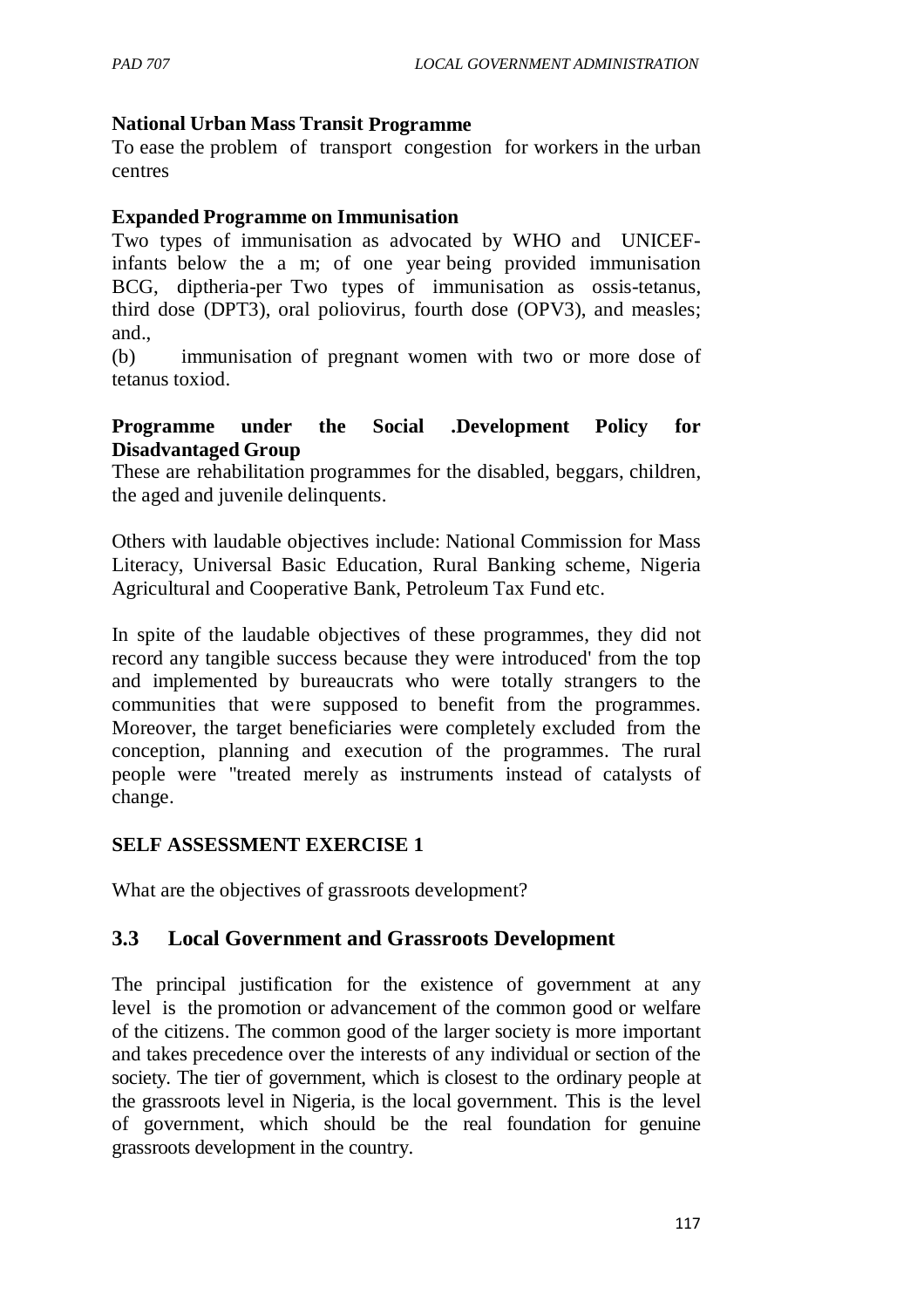To be effective catalysts for development, local governments must throw away the tradition of seeing themselves as insignificant organs whose primary responsibilities are to assist in controlling the masses, maintaining law and order, collecting all kinds of taxes and levies, and executing a few trivial projects (culverts, drainages small market stalls, etc.) while leaving real development projects and programmes to the state and federal levels of government. The constitutional and legal provisions setting up local governments have charged them with the responsibility of participating actively in the "economic planning and development of the local government area concerned".

In pursuance of this objective, Part IV Section 27 of the constitution has assigned clear and specific functions to the local government. These functions include:

 Formulation of economic planning and development schemes for the local government areas;

Collection of rates and issuance of radio and television licences;

 Establishment and maintenance of cemeteries, burial grounds and homes for the destitute or infirm;

 Licensing of bicycles, trucks (other than mechanically propelled trucks) canoes, wheel barrows and carts;

Establishment, maintenance and regulation of slaughter houses, slaughter slabs, markets, motor, parks and public conveniences;

Construction and maintenance of roads, streets, street lightings, drains, parks, gardens, open spaces, or such public facilities as may be prescribed from time to time by the Governor or House of Assembly of a state;

Naming of roads and streets and numbering of houses;

Registration of all births, deaths arid marriages;

 Assessment of privately owned houses or tenements for the purpose of levying such rates as may be prescribed by the Governor or House of Assembly of a state;

 Control and regulation of outdoor advertising and hoardings; movement and keeping of pets of all descriptions; shops and kiosks; restaurants, bakeries and other places for sale of laundries; and licensing, regulation and control of the sale of liquor;

 The provision and maintenance of primary, adult and vocational education;

 The development, of agriculture and natural resources other than the exploitation of minerals;

The provision and maintenance of health services; and

 Such other functions as may be conferred upon a local govern ment by the Governor or the House of Assembly of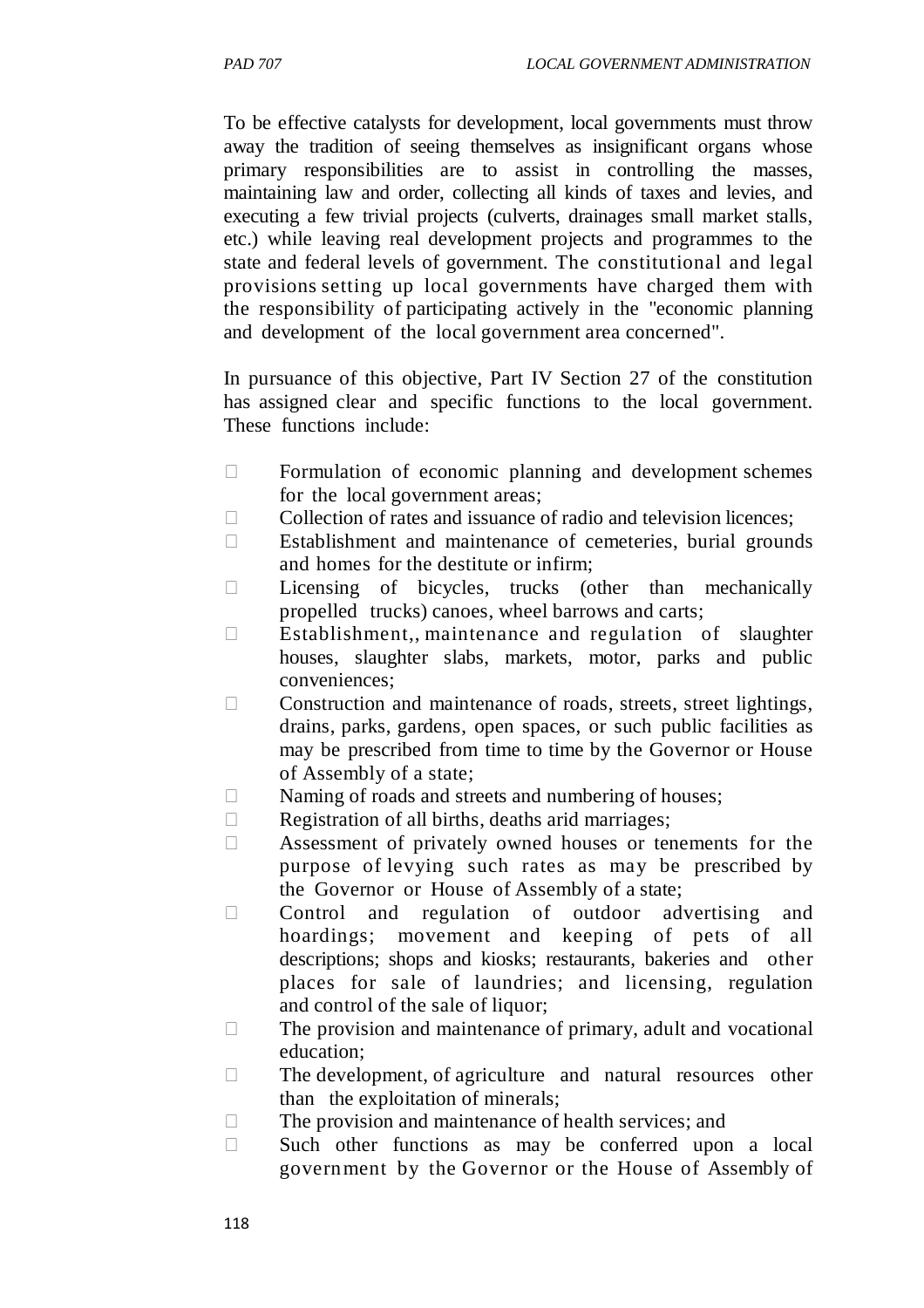a state;

Some of these functions may look simple, elementary or even inconsequential. Yet they are the foundation upon which real progress can be built at the local level. The failure of local governments to discharge these simple functions effectively, efficiently and conscientiously tends to rob local communities of the vital elixir for actual take-off into genuine development.

Local governments can only be effective instruments of development if they emphasise the following:

 The principle of participation whereby the ordinary people or masses are involved or have a direct say in determining the decisions, priorities, policies, programmes and projects of the local government;

 The principle of responsiveness whereby the leaders are guided by the wishes of the masses and preoccupied with trying to meet, the needs, yearnings and aspirations of the ordinary people instead of. the pursuit of their own interests and those of their friends and associates;

 The principle of accountability whereby the resources and funds accruing to the local government are judiciously managed, openly accounted for, and their use subjected to the scrutiny of the normal regulatory bodies as well as the public to ensure that public officeholders do not abuse the people's mandate

 The principle of service to the people in place of inordinate ambition to control and dominate them;

 The principle of respect for dialogue and debate rather than coercion or the use of force as the basis for solving problems and building consensus;

 The principle of effective planning as a basis for determining the broad goals and priorities which should inform the direction and operations of the government.

A situation where each set of elected or appointed officials pursue their own agenda to the neglect of the wishes of the masses cannot make for effective local governance. A situation where the principle of service is pushed into the background and needed improvements in infrastructure, public welfare and community facilities are neglected cannot make for grassroots development. Neither can the pursuit of arbitrary, *ad hoc* and uncoordinated projects and programmes lead to meaningful or sustainable development. Local governments must begin to do things differently in the new and challenging environment of the 21st century.

#### **3.4 People's Role in Grassroots Development**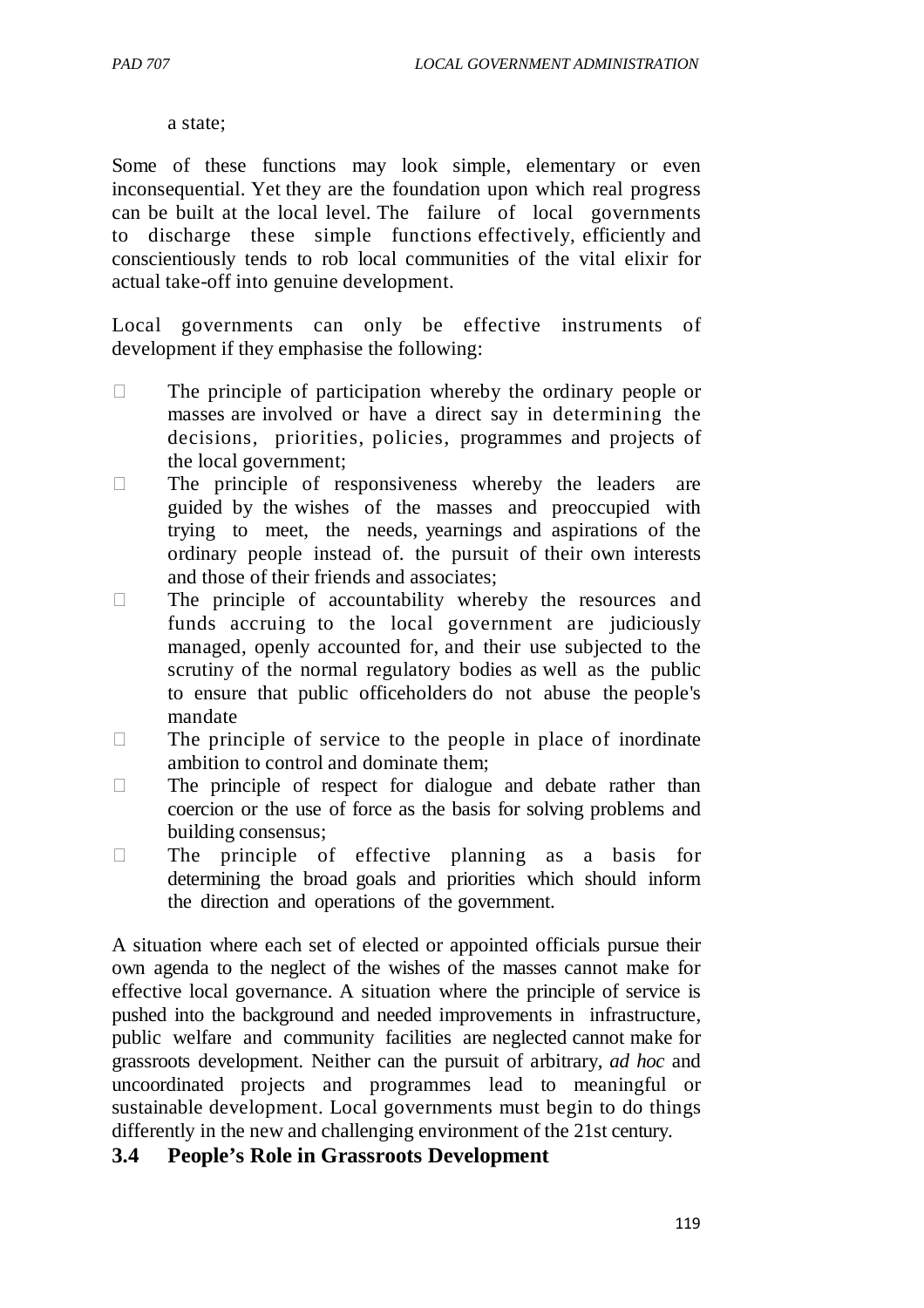It is, however, a known fact that no government, no matter its good intentions, resources and manpower, can provide all the services, infrastructure and facilities that will transform the society and eliminate poverty in its entirety. Governments must allow, encourage and energise the people to organise themselves so as to complement the efforts of government through identifying their own problems, devising solutions to these problems, and mobilising their resources, talents and creativity to pursue those actions which will improve their own situation.

The beginning of wisdom in local governance lies in the ability to discern between those things which government should do for the people and those things which the people can and ought to do for themselves. The failure to marry government's projects and programmes with the people's efforts, abilities and priorities has been one of the major shortcomings of Nigeria's development strategy. Unless people are organised and encouraged to pull their own efforts and resources together in pursuit of the development of their communities, their standards of living will continue to fall below their expectation. By the time they combine their efforts with those of the government, they will discover that *vital link*  which is the secret of success in development.

Everywhere in the world, people have had to get directly involved in their own development through self-help activities, philanthropic assistance and community mobilisation. The need to tap, harness and strengthen the spirit of self-help, brotherly concern, and community service is very critical for the people's collective welfare and progress. If there is anything we can learn from our traditional philosophy as Africans, it is that our own personal welfare as well as the collective survival of the social system all depends on our readiness to be our brother's keeper and render service to the community that brought us up.

The crisis in which we find ourselves today derives largely from our abandonment of this philosophy. Everybody now thinks that he can only *prosper* by outsmarting and therefore impoverishing his brother or neighbour, or by grabbing all the resources that should have gone into building a better social system for all of us. The opposite, is indeed, what brings about progress. Our African tradition has imbued us with a very strong sense of community. This is a value and an asset which we should not allow ourselves to lose. Not only would we have wrecked everything "African" about us, we stand to pay dearly in future for losing our sense of community.

This explains why community development should be important for us. Community development is essentially about the things we strive to do through our own efforts to build the communities in which we live. Community development has been defined by the United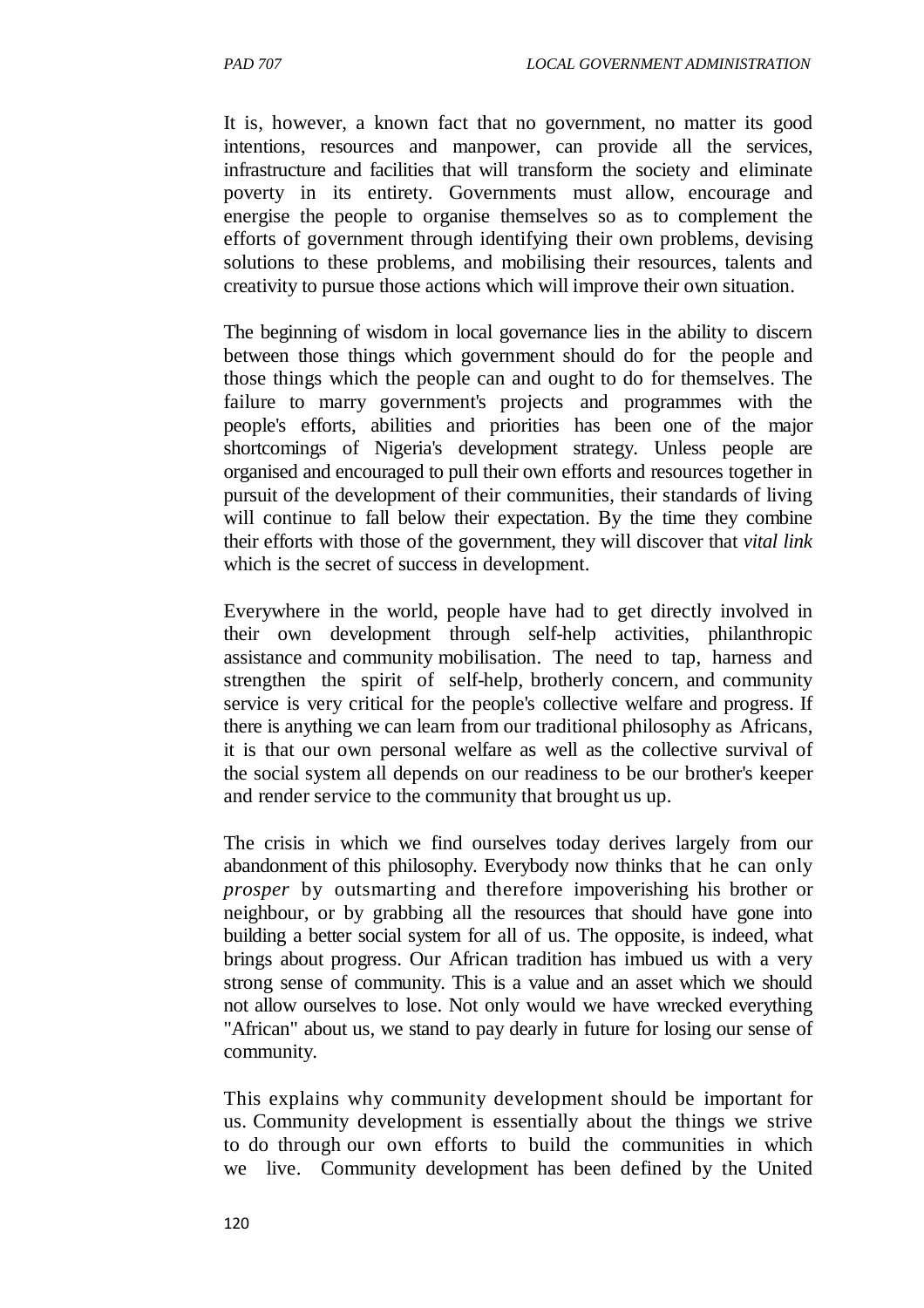Nations as:

*The processes by which the efforts of the people themselves are united with those of governmental authorities to improve the economic, social and cultural conditions of communities, to integrate these communities into the life of the nation, and enable them contribute fully to national progress (UN 1956: 7).*

The emphasis in this definition is primarily on the people, and only secondarily on the government. If you would pardon the crude edges of my analogy, the government can be compared to an ass. Like any other ass, it has a tremendous amount of energy, But it requires somebody to give it a kick and a direction before it does what it is obviously capable of doing.

It amounts to over-optimism to imagine that government will necessarily come to your assistance whenever you have a problem or a need. It is in fact foolhardy to imagine that government will step in, without your asking, to do those things you desire. Enlightened people and communities have a responsibility to map out what is good for them and then pressurise government to assist in those areas where government can perform creditably while leaving to the community those things which the community can do better. It is in this regard that social clubs, community development associations and other social organisations have a very critical role to play.

Existing facts indicate that these organisations have played a very important role in spearheading community development activities everywhere in this country. Research has shown that communities in which such organisations are lacking have tended to lag behind in terms of development. In some communities these associations, even when present, have not played the kind of role expected of them. Communities with strong, active and responsible organisations have been in the forefront in terms of development even when government has neglected to play its role. In other words, it is principally people and their organisations which build nations and communities, but with assistance from government.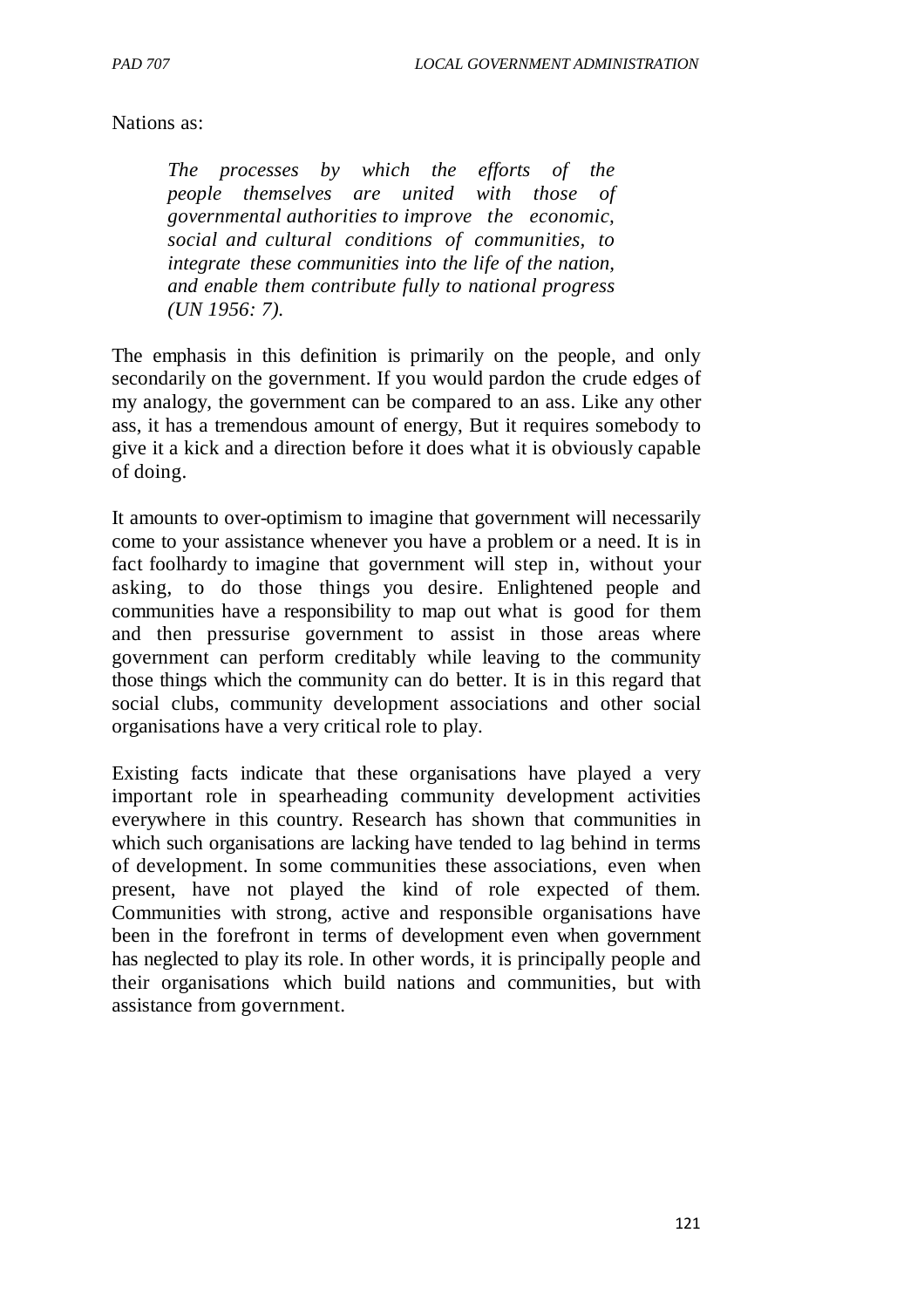# **3.5 The Role of Community Development Associations and Cooperative Societies in Grassroots Development**

Many social groups and organisations exist in different communities which can serve as catalysts for development. They can be pioneers or initiators of different projects and innovations, many of which might be treated with suspicion if they were coming from the government. Coming directly fro m the people's initiatives and felt needs, such projects and innovations have a higher chance of success than government projects. It is much easier for such local social groups or community-based organisations (CBOs) to win the support of the people, draw on their material and human resources, and mobilise them to participate in the execution of such projects and programmes.

There are many types of organised social groups or associations which can impact positively on the development process in our local communities. We can classify these community organisations into three broad types. The first consists of indigenous organisation or associations which were already in existence long before the arrival of the colonial masters. These include the traditional authority structure; indigenous credit associations *(esusu, adashe, biki,* or contribution clubs); labour exchange cooperatives (called *gayya* among the Hausa, *aro* among the Yoruba, *egbe* among the Nupe, etc.); age-grade associations; and other traditional self-help organisations. Many of these indigenous organisations are still alive and very active in many of our local communities.

The second category consists of modern government-initiated or government- induced associations or organisations. Examples include modern cooperative societies, community development associations, vigilante groups, farmers' organisations (e.g. young farmers clubs, livestock associations, *fadama* or irrigation farmers associations etc.), district and village planning committees business associations, etc. These organisations are often recognised and registered by the government and their development activities end to attract government assistance.

The third category consists of modern voluntary organisations such as Boys' Brigade, Boys' Scout, Girls' Guide, social clubs, philanthropic organisations, youth clubs, women organisations, etc. These associations either cater for the welfare and recreational needs of their members, or extend philanthropic support or assistance to needy individuals, groups and communities.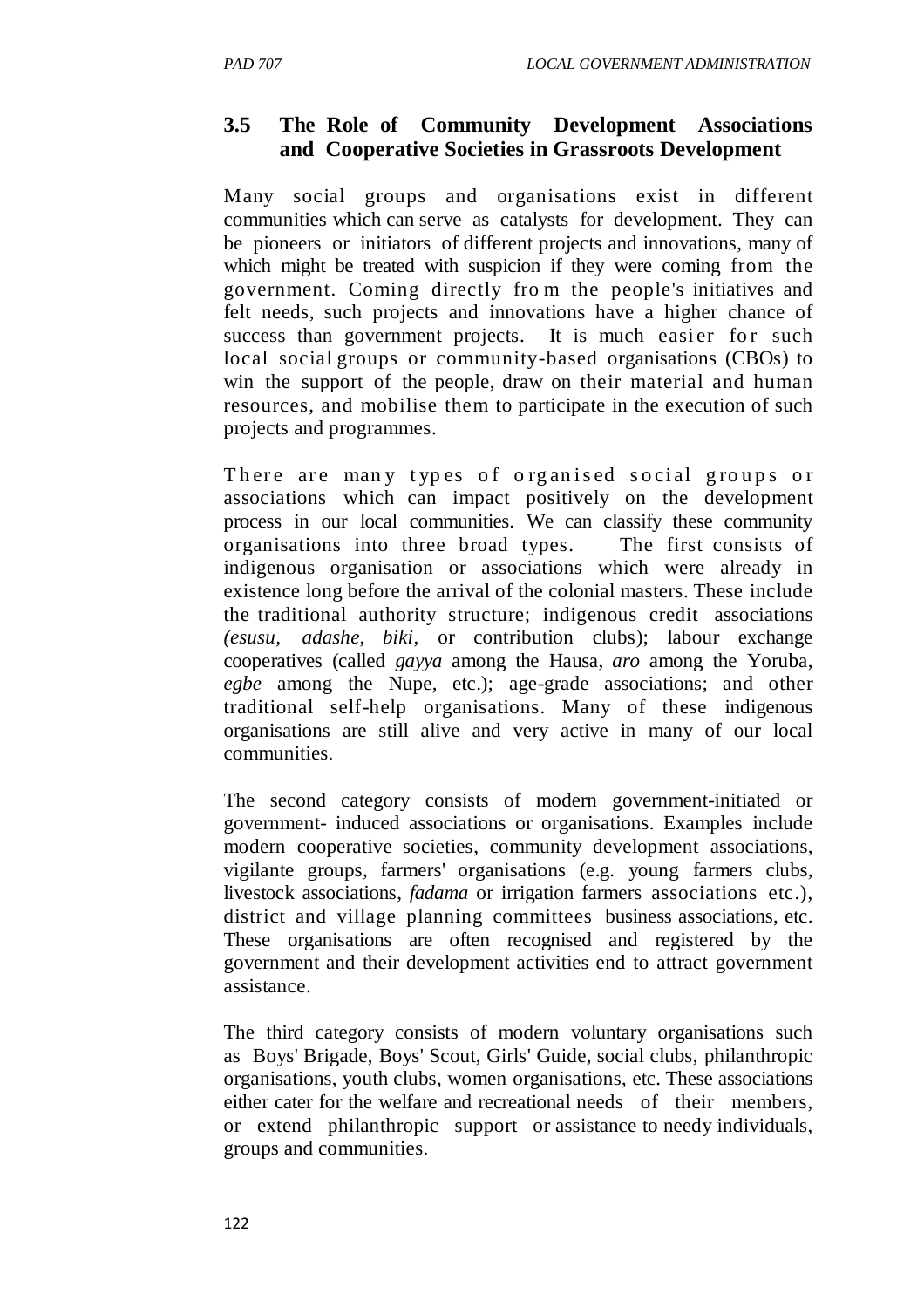We will comment briefly on the roles and contributions of some of these groups. The essence here is to illustrate the potentialities of these groups and associations if effectively mobilised for grassroots development.

# **3.6 The Role of Community Development Associations and Cooperative Societies in Grassroots Development**

The need for people to get involved in their own development through self-help activities is not only desirable but inevitable. The need to tap and harness this spirit of self-help, which is an enduring feature of all local communities in Nigeria, lies at the root of community development. Governments at all levels, most especially the local government, should devise strategies of stimulating, energising and supporting the self-help efforts of the people so as to accelerate the pace of development at the grassroots.

Experience has shown that members of different communities in Nigeria, whether resident at home or in the towns, have mobilised themselves into community development associations (CDAs) and social clubs. These associations have played a crucial role in spearheading the development of their communities. Many self-help projects and activities undertaken in most rural Communities in Nigeria have been initiated, sponsored or supported by such organisations and associations. The role played by these associations is such that they have been recognised as the foundation of any sustainable prog ramme of grass roots Development. The local government should strengthen and support these associations and organisations through grants-in-aid, appropriate training, technical support and capacity-building.

## **Co-operative societies**

While community development associations are primarily p reoccupied with th e provisions o f social ameni ties and community facilities (roads, culverts, water supply, electricity, schools, health facilities, post offices, etc), cooperatives attend primarily to the economic interests of their members. They are economic institutions geared towards enhancing the economic wellbeing of their members in the areas of savings mobilisation, credit procurement, marketing, production, and consumption. Cooperatives constitute one of the most reliable instruments for raising people's productivity and transforming the local economy.

The benefits which cooperatives can bring to small-scale rural producers are so many that they have been seen as the most ideal institutional mechanism for mobilising and assisting the rural population. This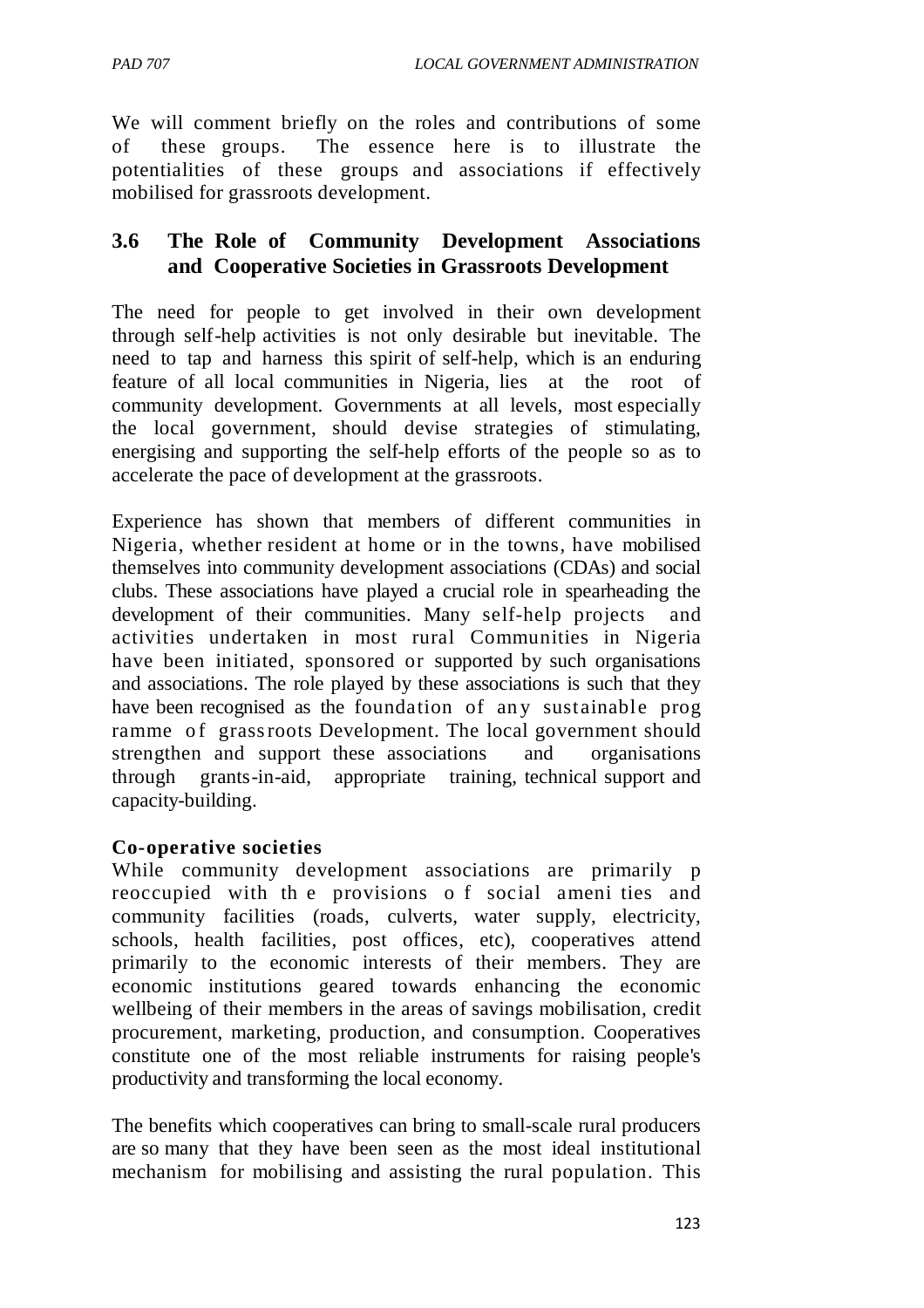potential is recognised in Nigeria's past development plans. The Third National Development Plan sees cooperatives as "potentially powerful instruments for increasing the scale of existing small farmers and achieving rapid rural transformation"; while the Fourth Plan emphasises that "government will give all necessary encouragement towards the development of the modern cooperative movement" in order to achieve "development through self-help, mobilise development resources at the lower and middle-income levels, and provide effective organisations that can attract credit, as well as provide a vehicle for implementation of government economic policies and programmes" *(Nigeria: Third National Development Plan, p. 292; and Fourth National Development Plan, p. 52).*

## **SELF ASSESSMENT EXERCISE 2**

Identify at least five (5) specifications of the local government

# **4.0 CONCLUSION**

This unit has highlighted the roles which various organisations and social groups can play in development at the grassroots level. We started with local governments, the level of government which is nearest to the grass roots and has primary responsibility for grassroots development. Local governments, we have shown, have a dual responsibility in the development process: the first as the provider of those infrastructure, facilities and municipal services needed at the local level, and the second as a catalyst or activator charged with the role of moblising, energising and galvanising all other local groups and organisations to rise up to the challenge of contributing maximally to the development of their communities.

It has been argued in the chapter that the secret of development lies in recognising what government should and must do for the people and what the people can and should do for themselves. The government and the people should therefore, complement each other in the tasks of promoting grassroots development. Once recognised and given an opportunity to perform, many associations, clubs, organisations, and social groups which exist at the community level can play very wonderful roles in the development process. After all, nobody knows where the shoe pinches better than the persons wearing it. The local masses have a very important role to play, alongside government, in the process of bringing development to the grass roots.

# **5.0 SUMMARY**

In this unit, we have examined local government administration and grassroots development by bringing to the fore some salient issues bordering on grassroots development.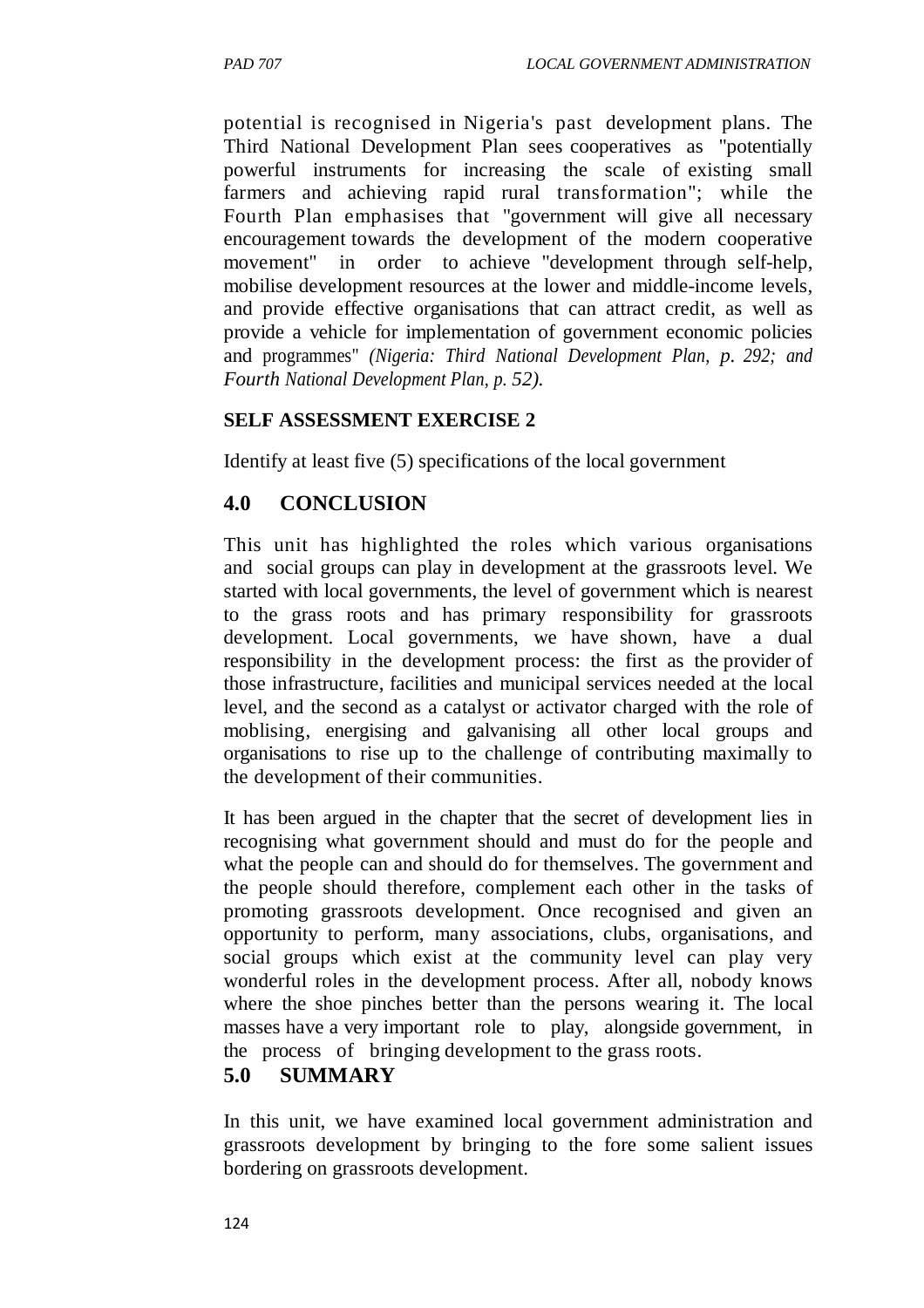For instance, development of the grassroots hinges on;

- Reduction of poverty
- Raising people's standard of living
- Expanding the rate of choices for people so that they choose for themselves
- Identify programmes of rural development in Nigeria

## **ANSWER TO SELF ASSESSMENT EXERCISE**

- i. Improvement in standard of living
- ii. Increases in Health Care facilitated
- iii. Increases in education, agriculture and infrastructural facilities etc
- iv. Skill acquisition
- v. Sustainable build-up of human and institutional capabilities.

## **ANSWER TO SELF ASSESSMENT EXERCISE**

- i. Formulation of economic planning and development.
- ii. Collection of rates and issuance of radio and television licenses.
- iii. Construction and maintenance of roads.
- iv. Control and regulations of outdoor advertising.
- v. The provision and maintenance of primary, adult and vocational education.

# **6.0 TUTOR-MARKED ASSIGNMENT**

Discuss the roles of people and community association to grassroots development.

# **7.0 REFERENCES/FURTHER READING**

- Abdullahi U. Ganduje (2006) Democracy and Local Government Administration in Nigeria. Ibadan: Spectrum Books Limited.
- Akeredolu-Ale, E.G. (1988), "Some Remarks on the Concept and Strategy of National Development with Special Reference to Nigeria" A paper Presented at the *DFRRI National Seminar on Integrated Rural Development (for Military Governors),* held at Nigerian Institute of International Affairs, Lagos, December 1988.
- Maikasuwa, S. (2002), "The Youth as the Backbone of Development." A paper presented under the auspices of a symposium organized